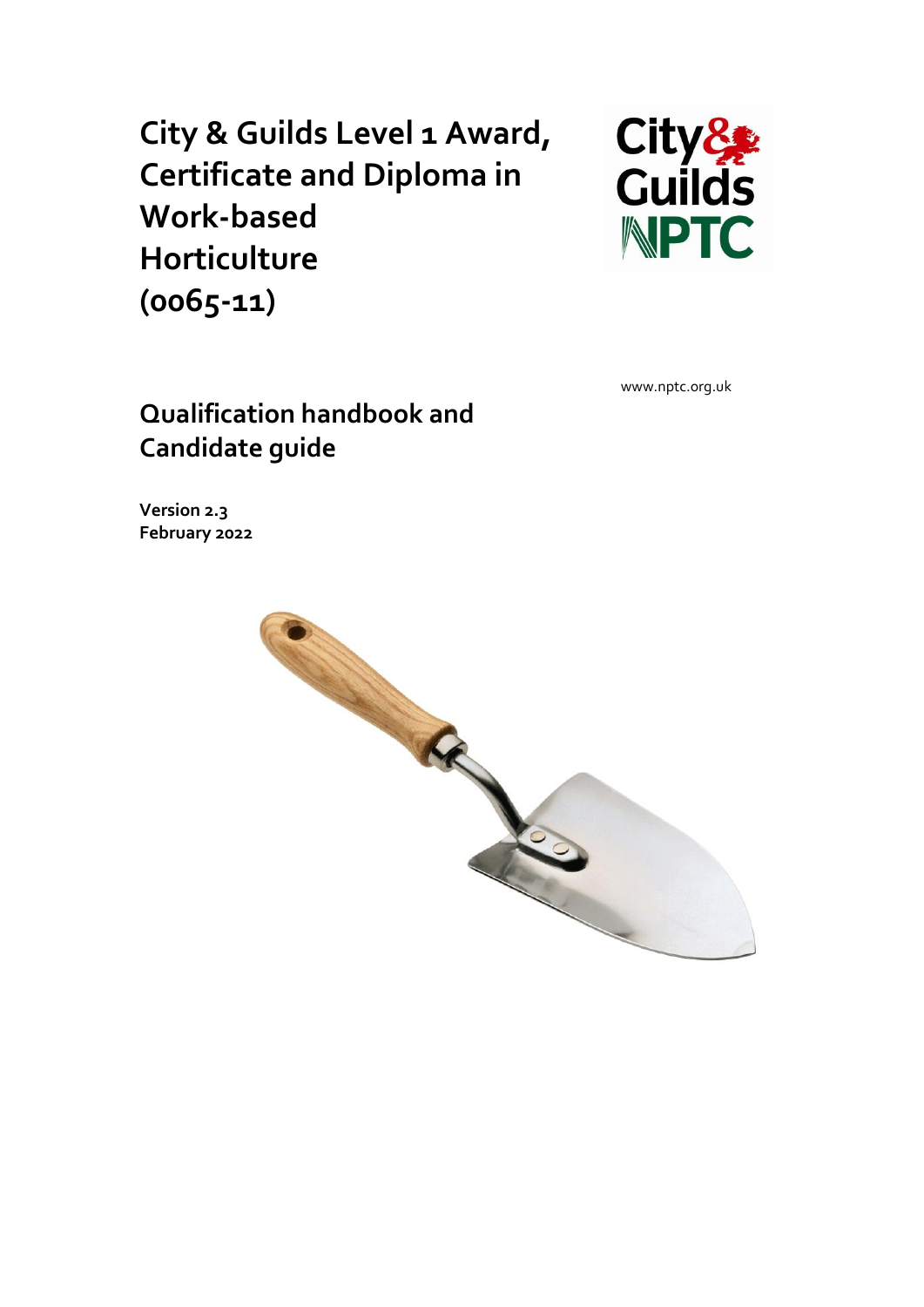### **Publications and enquiries**

Publications are available as hard copy from:

City & Guilds NPTC Stoneleigh Park Stoneleigh Warwickshire CV8 2LG United Kingdom

or

as pdf file from [www.nptc.org.uk](http://www.nptc.org.uk/) under the 'Qualifications' tab, and then click on 'Horticulture'.

General information may be obtained from: Customer support City & Guilds NPTC Stoneleigh Park Stoneleigh Warwickshire CV8 2LG United Kingdom Tel: +44 (0) 24 7685 7300 Fax: +44 (0) 24 7669 6128 Email[: information@nptc.org.uk](mailto:information@nptc.org.uk)

### **Equal opportunities**

City & Guilds NPTC wholeheartedly supports the principle of equal opportunities in employment, subcontracting and delivery of assessment services. We oppose all forms of unlawful or unfair discrimination on the grounds of colour, race, nationality, ethnic or national origin, religion or belief, sexual orientation, marital status, age or disability.

We believe that it is in City & Guilds NPTC's interests, and the interests of those who work for or in association with City & Guilds NPTC, to ensure that the human resources, talents and skills available throughout the community are considered when employment or work opportunities arise. To this end, within the framework of the law, we are committed, wherever practicable, to achieving and maintaining a workforce which broadly reflects the local community in which we operate. Every step will be taken to ensure that individuals are treated equally and fairly and that decisions on recruitment, selection, training, promotion and career management are based solely on objective and job related criteria.

Similarly, we will strive to ensure that all candidates have equal access to assessment and that they are protected against unfair or unlawful discrimination, unnecessary barriers to assessment or harassment during assessment.

For a copy of our Equal Opportunities Policy please contact your assessment centre or City & Guilds NPTC at the above address.

Every effort has been made to ensure that the information contained in this publication is true and correct at the time of going to press. However, City & Guilds NPTC products and services are subject to continuous development and improvement and the right is reserved

2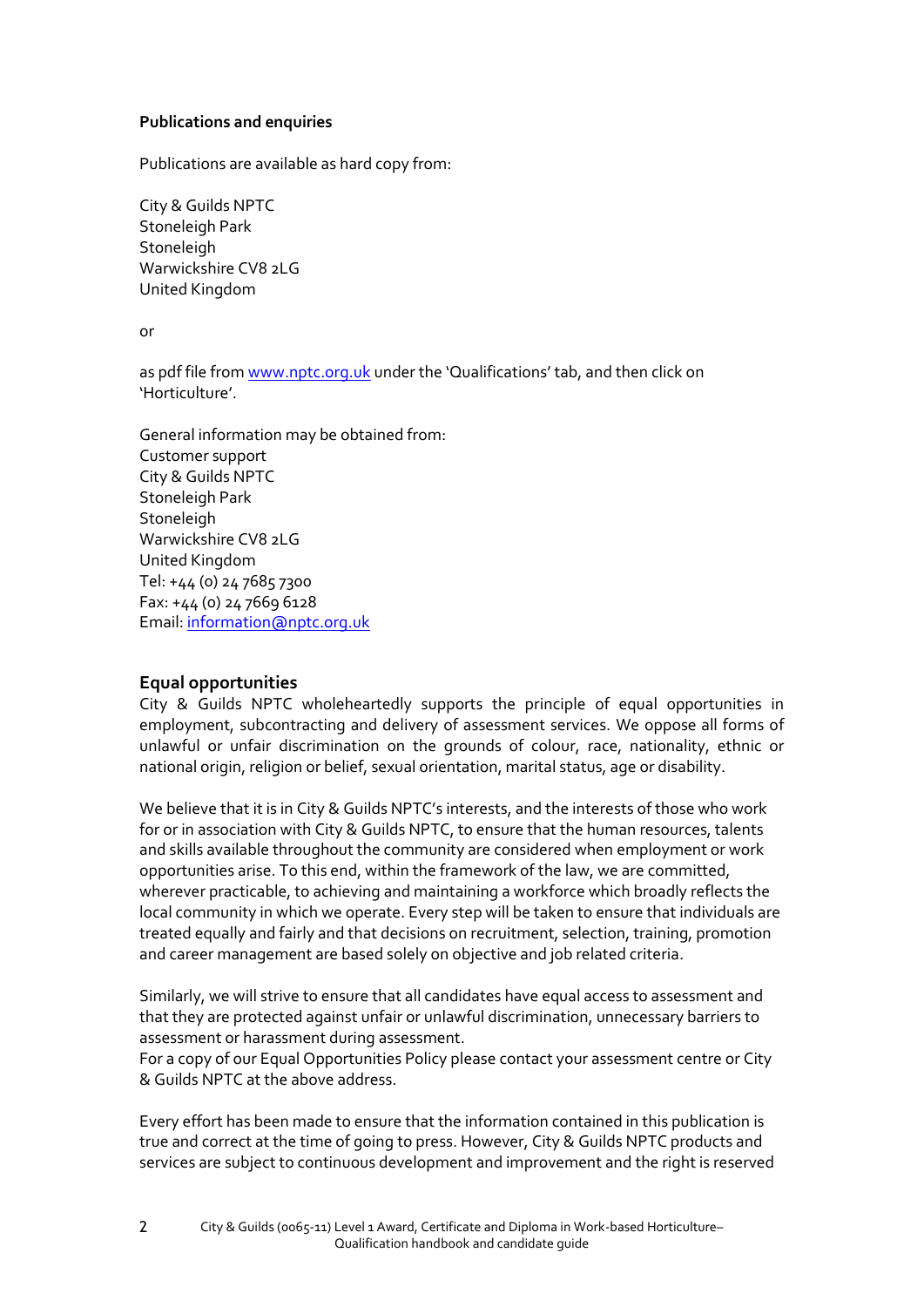to change products and services from time to time. City & Guilds NPTC cannot accept liability for loss or damage arising from the use of information in this publication.

© 2009 City & Guilds NPTC All rights reserved. Registered Charity No: 1096429 Company Registration No: 4542170 Registered Office: 5-6 Giltspur Street, London EC1A 9DE (City & Guilds NPTC is a member of the City & Guilds Group of Companies)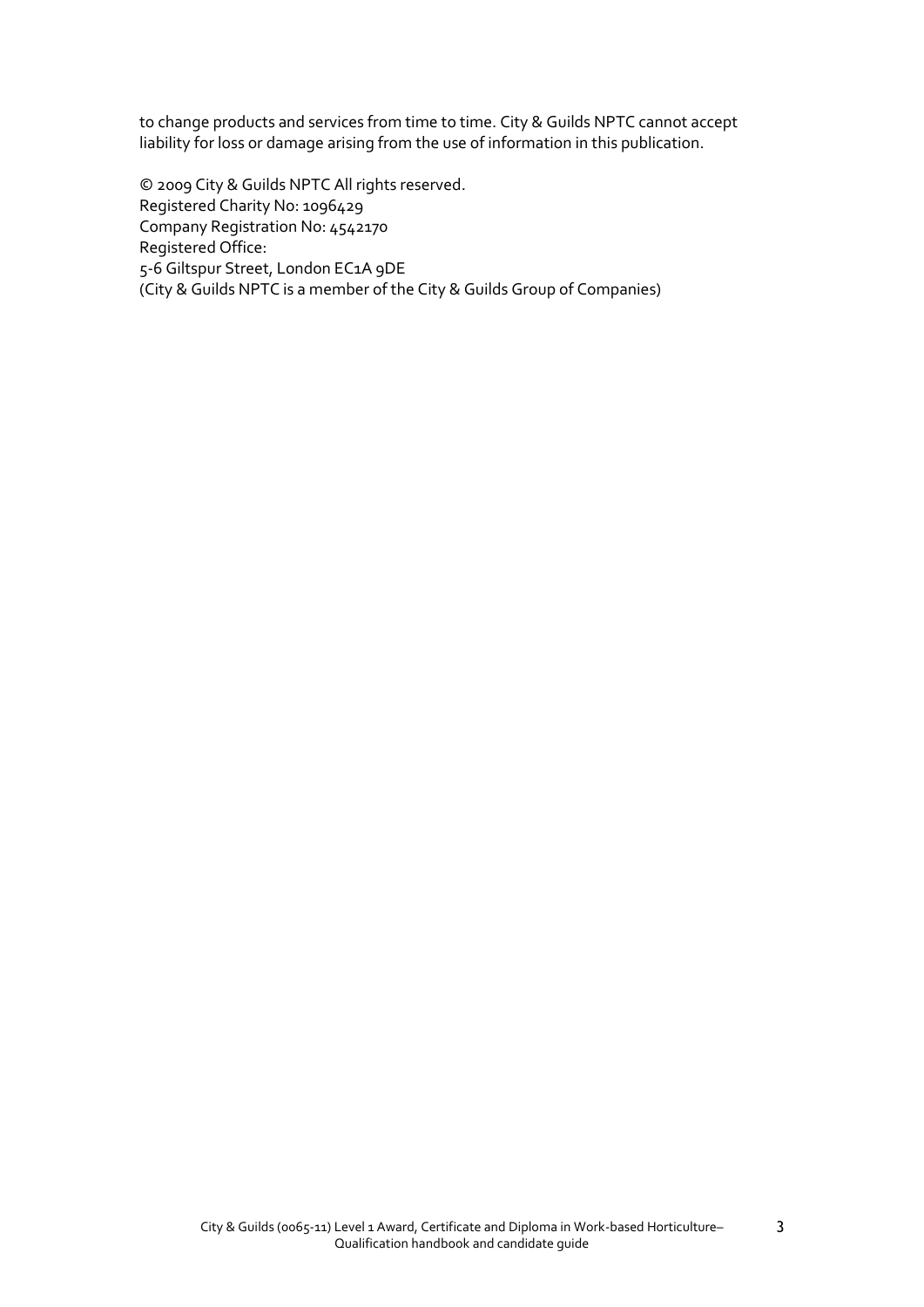## **Contents**

|                                                                                | page           |  |  |  |
|--------------------------------------------------------------------------------|----------------|--|--|--|
| Introduction                                                                   |                |  |  |  |
| Publications and resources                                                     |                |  |  |  |
| Unit details                                                                   | $\overline{7}$ |  |  |  |
| Rules of combination                                                           | 9              |  |  |  |
| Assessment strategy                                                            | 10             |  |  |  |
| Centre and qualification approval                                              | 11             |  |  |  |
| Registration and certification                                                 | 11             |  |  |  |
| Appeals and equal opportunities                                                | 12             |  |  |  |
| Portfolio builder pack                                                         | 12             |  |  |  |
| Key skills                                                                     | 13             |  |  |  |
| Example unit                                                                   | 16             |  |  |  |
| Record of units achieved                                                       | 18             |  |  |  |
| Unit 101 Maintain the safety of self and others in the work place              | 20             |  |  |  |
| Unit 102 Principles of transporting supplies and physical resources within     | 24             |  |  |  |
| the work area                                                                  |                |  |  |  |
| Unit 103 Assist with the transport supplies and physical resources within the  | 27             |  |  |  |
| work area                                                                      |                |  |  |  |
| Unit 104 Principles of maintaining grass surfaces                              | 30             |  |  |  |
| Unit 105 Assist with the maintenance of grass surfaces                         | 32             |  |  |  |
| Unit 106 Principles of maintaining surfaces and structures                     | 35             |  |  |  |
| Assist with the maintenance of surfaces and structures<br>Unit 107             | 38             |  |  |  |
| Unit 108<br>Principles of planting and establishing plants                     | 41             |  |  |  |
| Unit 109 Assist with the planting and establishing plants                      | 44             |  |  |  |
| Principles of maintaining plants<br>Unit 110                                   | 48             |  |  |  |
| Assist with maintaining plants<br>Unit 111                                     | 52             |  |  |  |
| Principles of the maintenance of equipment<br>Unit 112                         | 55             |  |  |  |
| Assist with the maintenance of equipment<br>Unit 113                           | 58             |  |  |  |
| Principles of the vegetative propagation of plants<br>Unit 114                 | 61             |  |  |  |
| Assist with the vegetative propagation of plants<br>Unit 115                   | 66             |  |  |  |
| Principles of the propagation of plants from seed<br>Unit 116                  | 70             |  |  |  |
| Assist with the propagation of plants from seed<br>Unit 117                    | 73             |  |  |  |
| Unit 118 Principles of identifying the presence of and controlling common      | 76             |  |  |  |
| pests and diseases                                                             |                |  |  |  |
| Assist with the identifying the presence of and controlling common<br>Unit 119 | 79             |  |  |  |
| pests and diseases<br>82                                                       |                |  |  |  |
| Unit 120 Principles of the preparation of growing media                        |                |  |  |  |
| Assist with the preparation of growing media<br>Unit 121                       | 85             |  |  |  |
| Principles of harvesting and preparing crops<br><b>Unit 122</b>                | 87             |  |  |  |
| Assist with the harvesting and preparing of crops<br>Unit 123                  |                |  |  |  |
| Further information                                                            |                |  |  |  |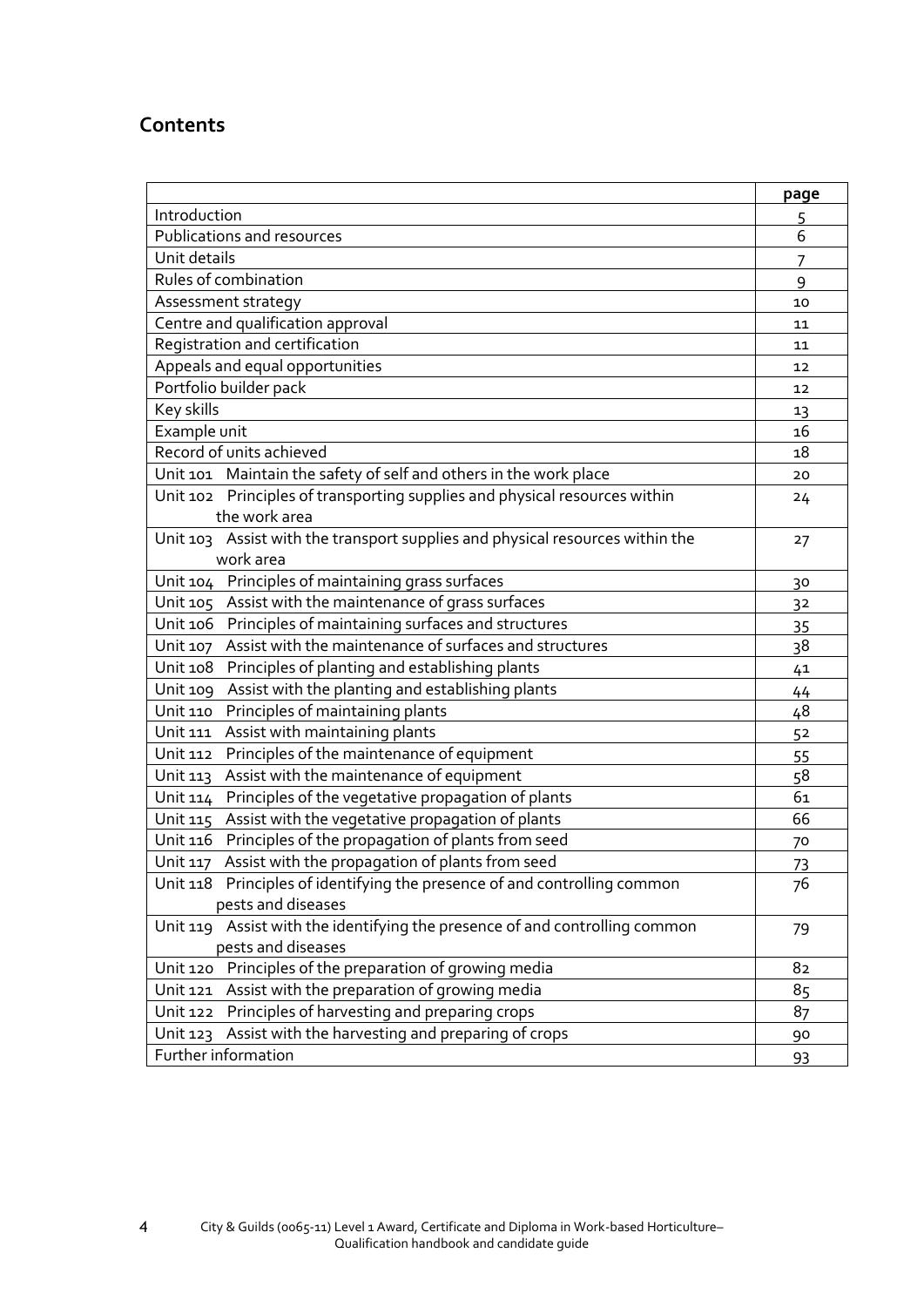| <b>Version and date</b>    | <b>Change detail</b>                                           | <b>Section</b>      |
|----------------------------|----------------------------------------------------------------|---------------------|
| V <sub>2.2</sub> July 2021 | Centre, assessor and Interval Verifier<br>requirements updated | Assessment strategy |
| V <sub>2.3</sub> Feb 2022  | GLH and TQT clarified and highlighted                          | Introduction        |

5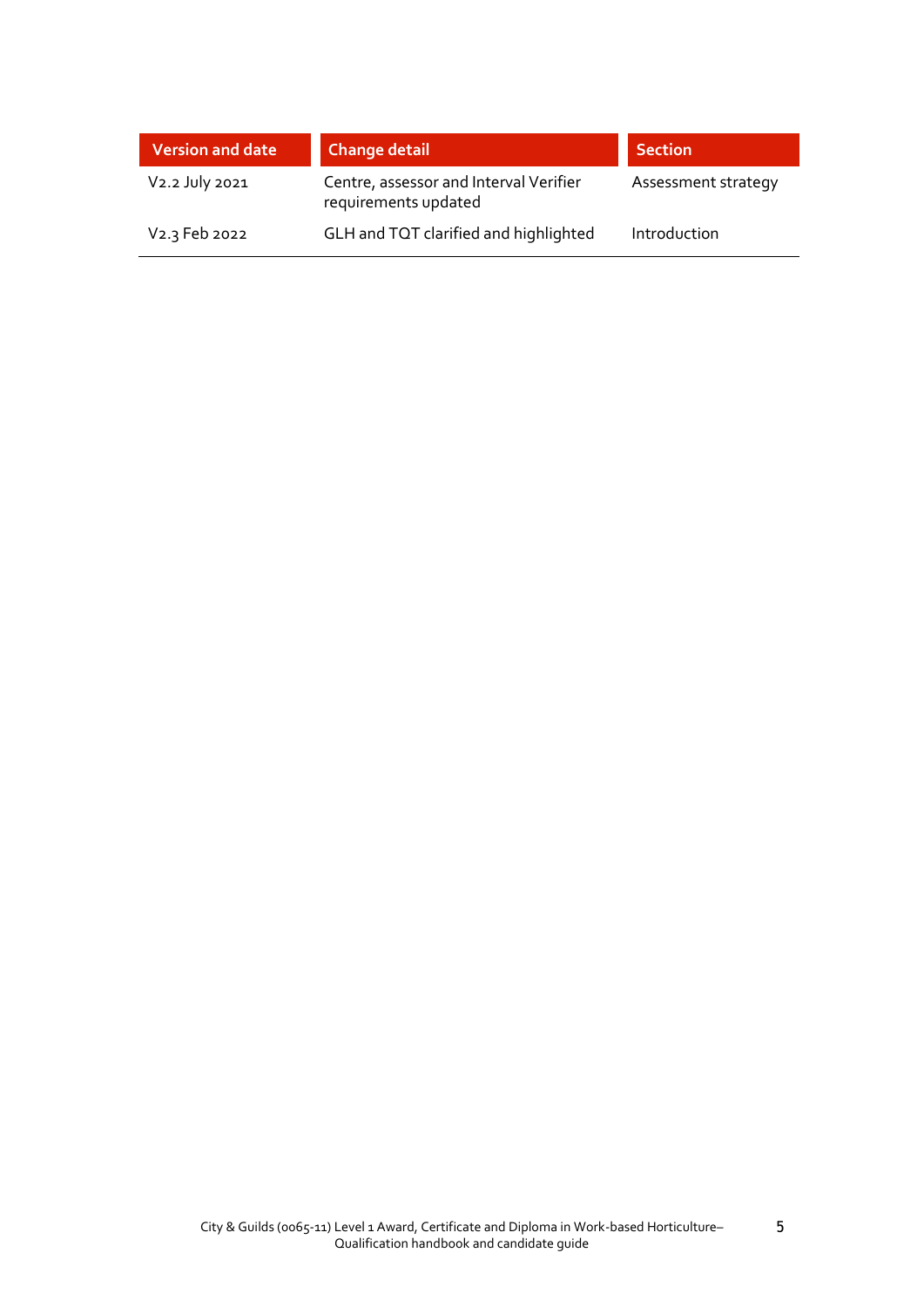## **City & Guilds Level 1 Award, Certificate and Diploma in Work-based Horticulture (0065-11)**

This document contains the information that centres need to offer the following qualifications:

| Qualification title(s) and<br>level(s) | City &<br>Guilds<br>qualification<br>number(s) | Ofqual<br>accreditation<br>number(s) | <b>GLH</b>  | <b>TOT</b> |
|----------------------------------------|------------------------------------------------|--------------------------------------|-------------|------------|
| Level 1 Award in Work-                 | 0065-11                                        | 500/6708/4                           | 90          | 100        |
| based Horticulture                     |                                                |                                      |             |            |
| Level 1 Certificate in                 | 0065-11                                        | 500/6659/6                           | 252         | 280        |
| <b>Work-based Horticulture</b>         |                                                |                                      |             |            |
| Level 1 Diploma in Work-               | 0065-11                                        | 500/6709/6                           | $333 - 333$ | 370        |
| based Horticulture                     |                                                |                                      |             |            |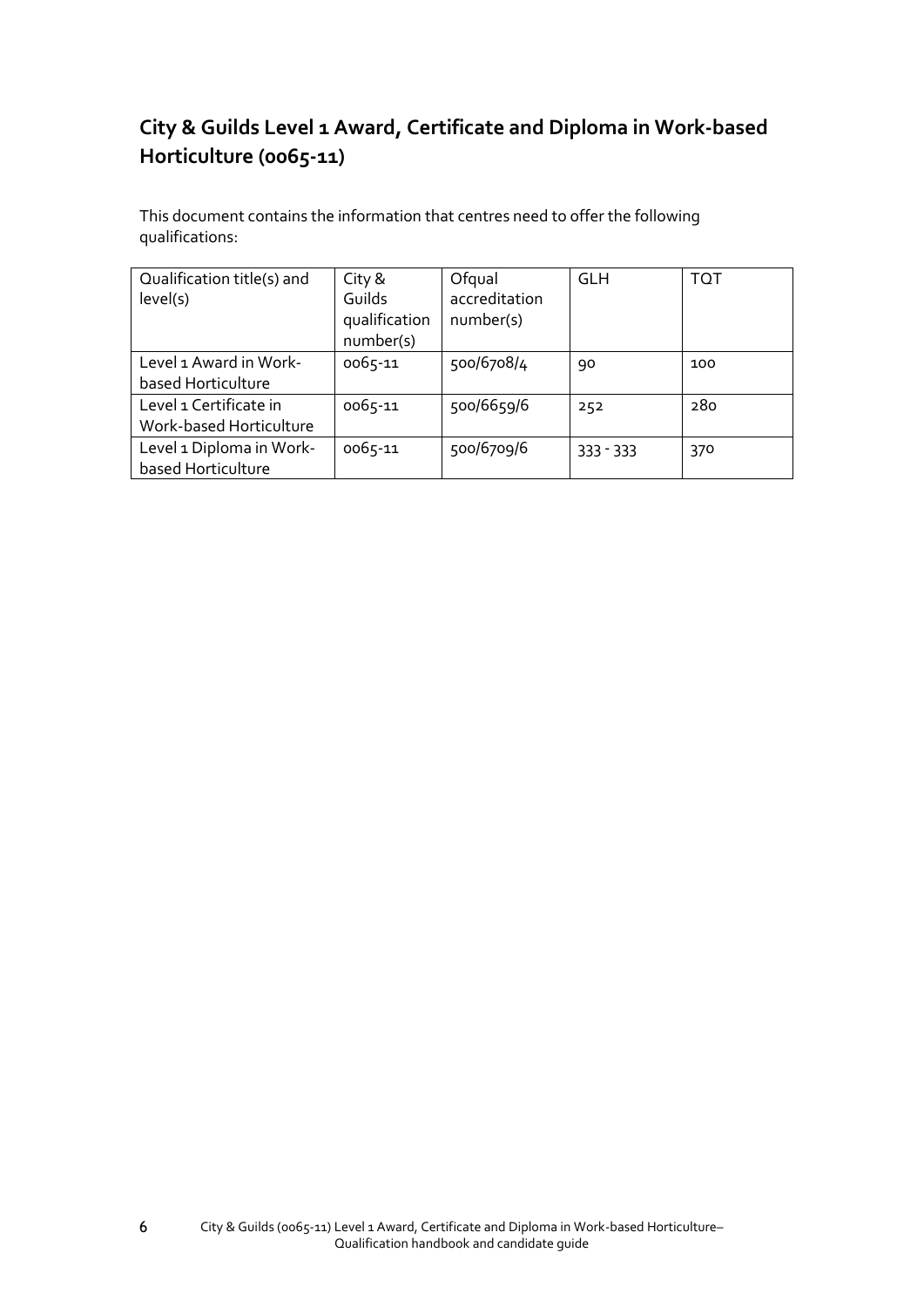# **Introduction to the Qualification**

The City & Guilds Level 1 Award, Certificate and Diploma in work-based Horticulture are programmes of work-based training and assessment leading to nationally recognised qualifications. They aim to:

- meet the needs of learners who work or want to work in the Horticulture sector
- allow learners to learn, develop and practise the skills required for employment and/or career progression in the Horticulture sector
- replace the following qualifications: NPTC Level 1 NVQ in Horticulture (0328-01 & -91) which expires on 31/08/2009. (QAN 100/2392/6).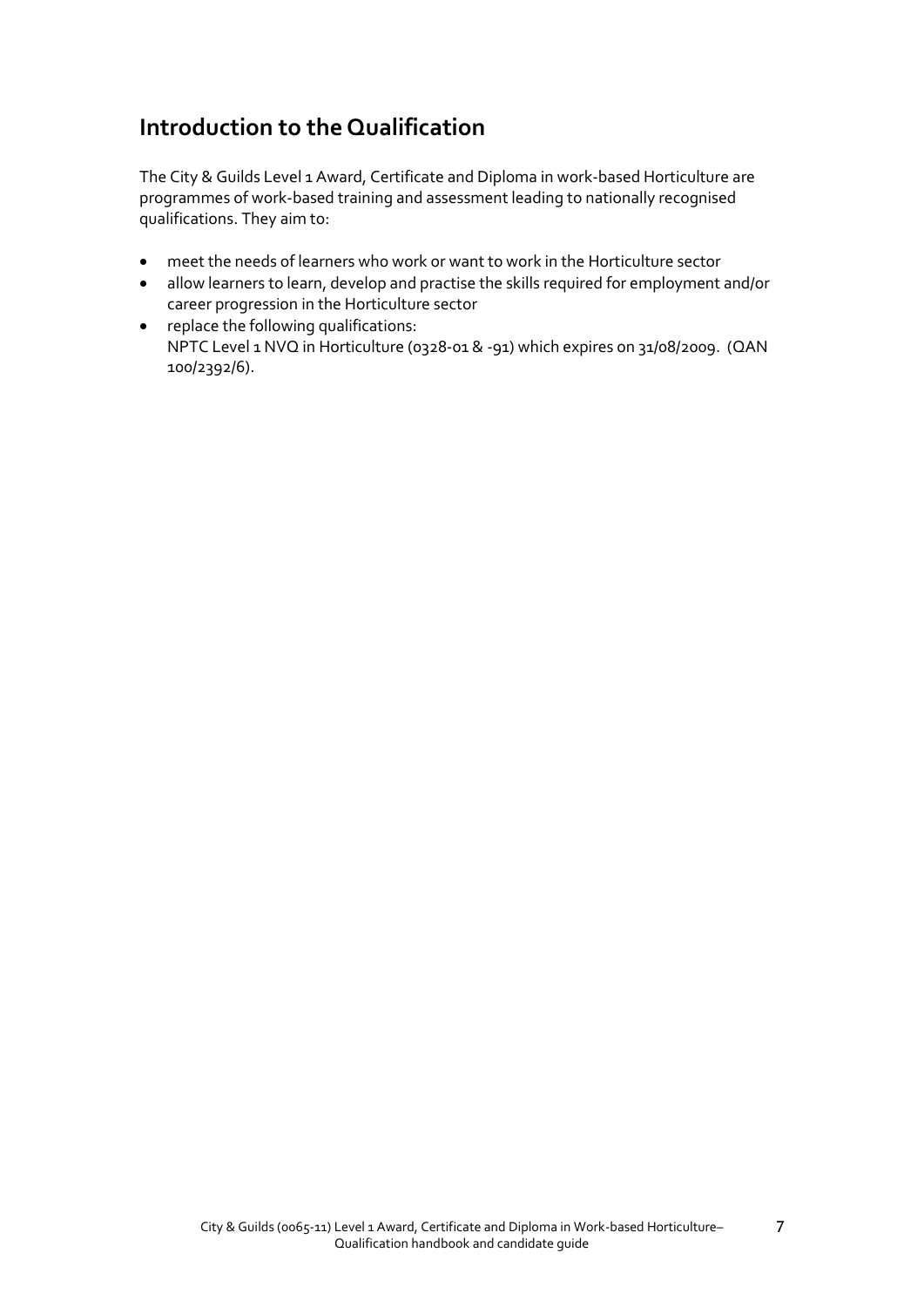### **Publications and resources**

City & Guilds NPTC provides the following publications and resources specifically for these qualifications:

| Description                                                                                                                                                                                                                                                                                                                                                                                 | How to access                     |
|---------------------------------------------------------------------------------------------------------------------------------------------------------------------------------------------------------------------------------------------------------------------------------------------------------------------------------------------------------------------------------------------|-----------------------------------|
| Qualification handbook and Candidate quide<br>This provides the structures of the qualifications and quidance<br>for assessors on the evidence requirements for each unit.                                                                                                                                                                                                                  |                                   |
| It also provides quidance for candidates and evidence summary<br>sheets for the units within the qualification. It is expected that<br>centres will use these forms. If centres devise or customise<br>alternative forms, including paper-based or electronic methods,<br>they must be approved by the external verifier before they are<br>used by candidates and assessors at the centre. | TS-11-0065<br>www.nptc.org.uk     |
| Portfolio builder pack for candidates and assessors<br>This has a series of recording forms that may be helpful for<br>centres and candidates to use. The forms are generic and may<br>be used for any City & Guilds NPTC work-based qualification.                                                                                                                                         | <b>PB-NPTC</b><br>www.nptc.org.uk |
| Information sheet                                                                                                                                                                                                                                                                                                                                                                           | www.nptc.org.uk                   |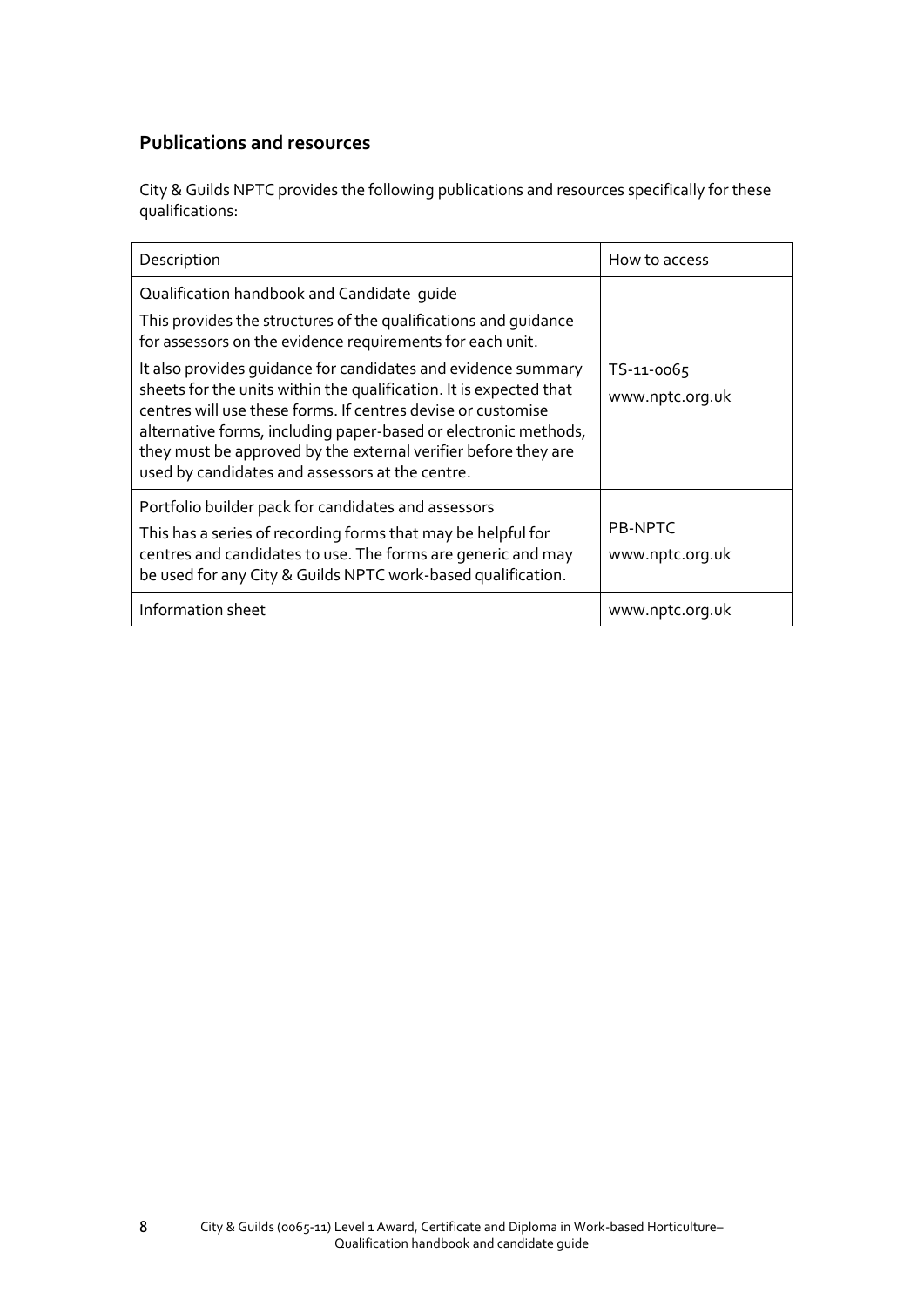# **City & Guilds Level 1 Award, Certificate and Diploma in Workbased Horticulture (0065-11)**

## **Unit details**

All units available in the different qualification routes are listed below. The rules of combination for each route within the qualification are detailed separately. Please refer to this carefully to ensure that the correct units are delivered for the chosen routes.

| Accreditation<br>unit reference | City & Guilds<br>unit number | Unit title                                                                           | Level        | Credit<br>value |
|---------------------------------|------------------------------|--------------------------------------------------------------------------------------|--------------|-----------------|
| R/600/0291                      | Unit 101                     | Maintain the safety of self and<br>others in the workplace                           | $\mathbf{1}$ | 4               |
| D/502/4096                      | <b>Unit 102</b>              | Principles of transporting supplies<br>of physical resources within the<br>work area | $\mathbf{1}$ | $\mathbf{1}$    |
| J/502/4741                      | Unit 103                     | Assist with the transport supplies<br>of physical resources within the<br>work area  | $\mathbf{1}$ | $\overline{2}$  |
| T/502/4170                      | Unit 104                     | Principles of maintaining grass<br>surfaces                                          | $\mathbf{1}$ | $\mathbf{1}$    |
| D/502/4177                      | Unit 105                     | Assist with the maintenance of<br>grass surfaces                                     | $\mathbf{1}$ | $\overline{3}$  |
| R/502/5715                      | Unit 106                     | Principles of maintaining<br>structures and surfaces                                 | $\mathbf{1}$ | $\overline{2}$  |
| K/502/4098                      | Unit 107                     | Assist with maintaining structures<br>and surfaces                                   | $\mathbf{1}$ | $\overline{2}$  |
| Y/502/4016                      | Unit 108                     | Principles of planting and<br>establishing plants                                    | $\mathbf{1}$ | $\overline{2}$  |
| F/502/4088                      | Unit 109                     | Assist with planting and<br>establishing plants                                      | $\mathbf{1}$ | $\overline{3}$  |
| T/502/4167                      | Unit 110                     | Principles of maintaining plants                                                     | $\mathbf{1}$ | 3               |
| H/502/4102                      | Unit 111                     | Assist with maintaining plants                                                       | $\mathbf{1}$ | 4               |
| F/502/4740                      | Unit 112                     | Principles of the maintenance of<br>equipment                                        | $\mathbf{1}$ | $\overline{2}$  |
| F/502/4608                      | Unit 113                     | Assist with the maintenance of<br>equipment                                          | $\mathbf{1}$ | $\overline{3}$  |
| T/502/4122                      | Unit 114                     | Principles of the vegetative<br>propagation of plants                                | $\mathbf{1}$ | $\overline{2}$  |
| M/502/4121                      | Unit 115                     | Assist with the vegetative<br>propagation of plants                                  | $\mathbf{1}$ | $\overline{3}$  |
| H/502/4018                      | Unit 116                     | Principles of the propagation of<br>plants from seed                                 | $\mathbf{1}$ | $\mathbf{1}$    |
| D/502/4017                      | Unit 117                     | Assist with the propagation of<br>plants from seed                                   | $\mathbf{1}$ | $\overline{2}$  |

9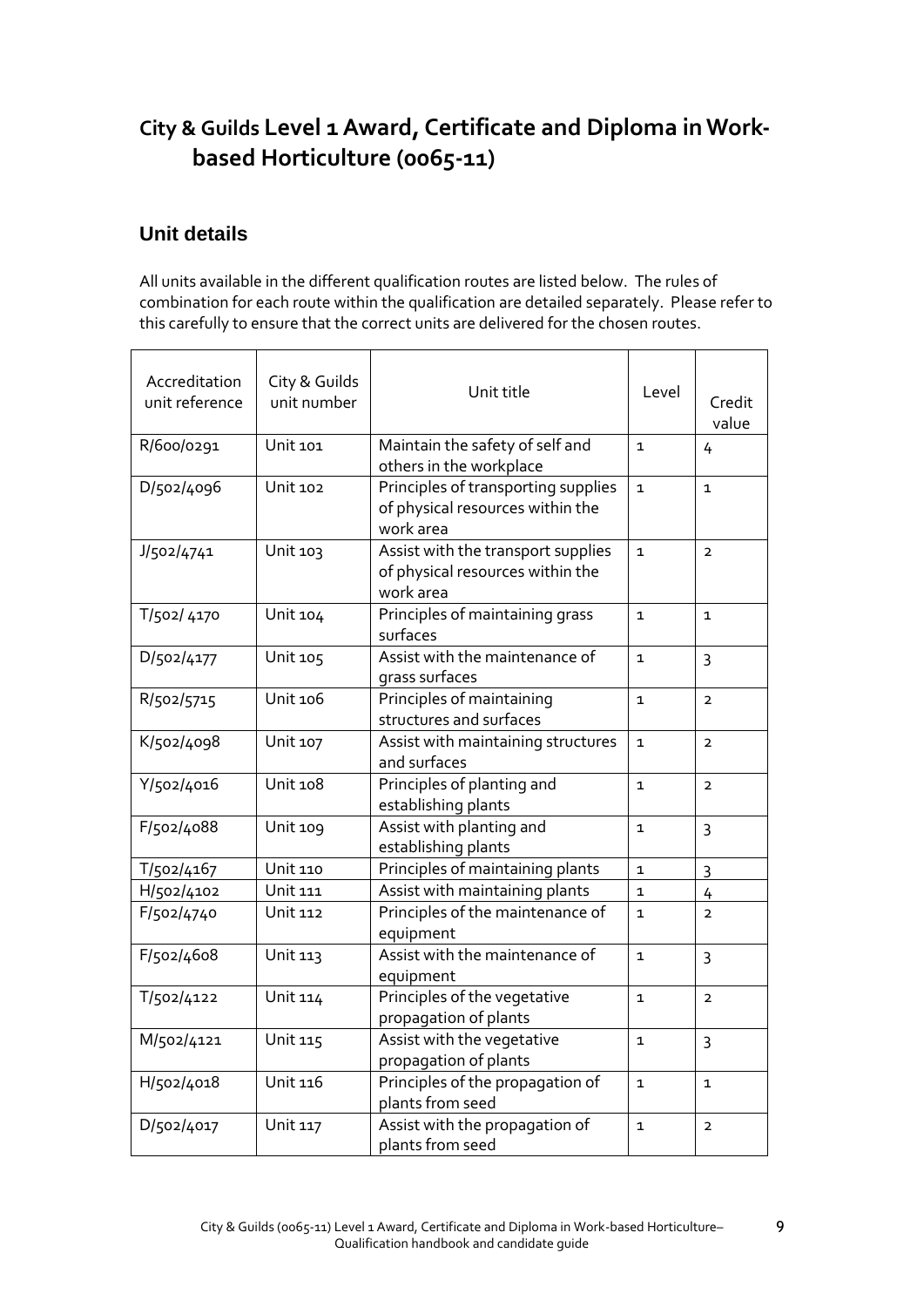| T/502/4024 | Unit 118        | Principles of identifying the presence<br>of, and controlling common pests and<br>diseases | $\mathbf{1}$ | $\overline{2}$ |
|------------|-----------------|--------------------------------------------------------------------------------------------|--------------|----------------|
| M/502/4023 | Unit 119        | Assist with identifying the presence<br>of, and controlling common pests and<br>diseases   | $\mathbf{1}$ | $\overline{2}$ |
| K/502/4036 | <b>Unit 120</b> | Principles of the preparation of<br>$\mathbf{1}$<br>growing media                          |              | 1              |
| H/502/4035 | <b>Unit 121</b> | Assist with the preparation of growing<br>media                                            | $\mathbf{1}$ | 3              |
| Y/502/4744 | Unit 122        | Principles of harvesting and preparing<br>crops                                            | $\mathbf{1}$ | 1              |
| L/502/4742 | Unit 123        | Assist with harvesting and preparing<br>crops                                              | $\mathbf{1}$ | 3              |
|            | 900             | Certification module for the award                                                         |              |                |
| 901        |                 | Certification module for the certificate                                                   |              |                |
|            | 902             | Certification module for the diploma                                                       |              |                |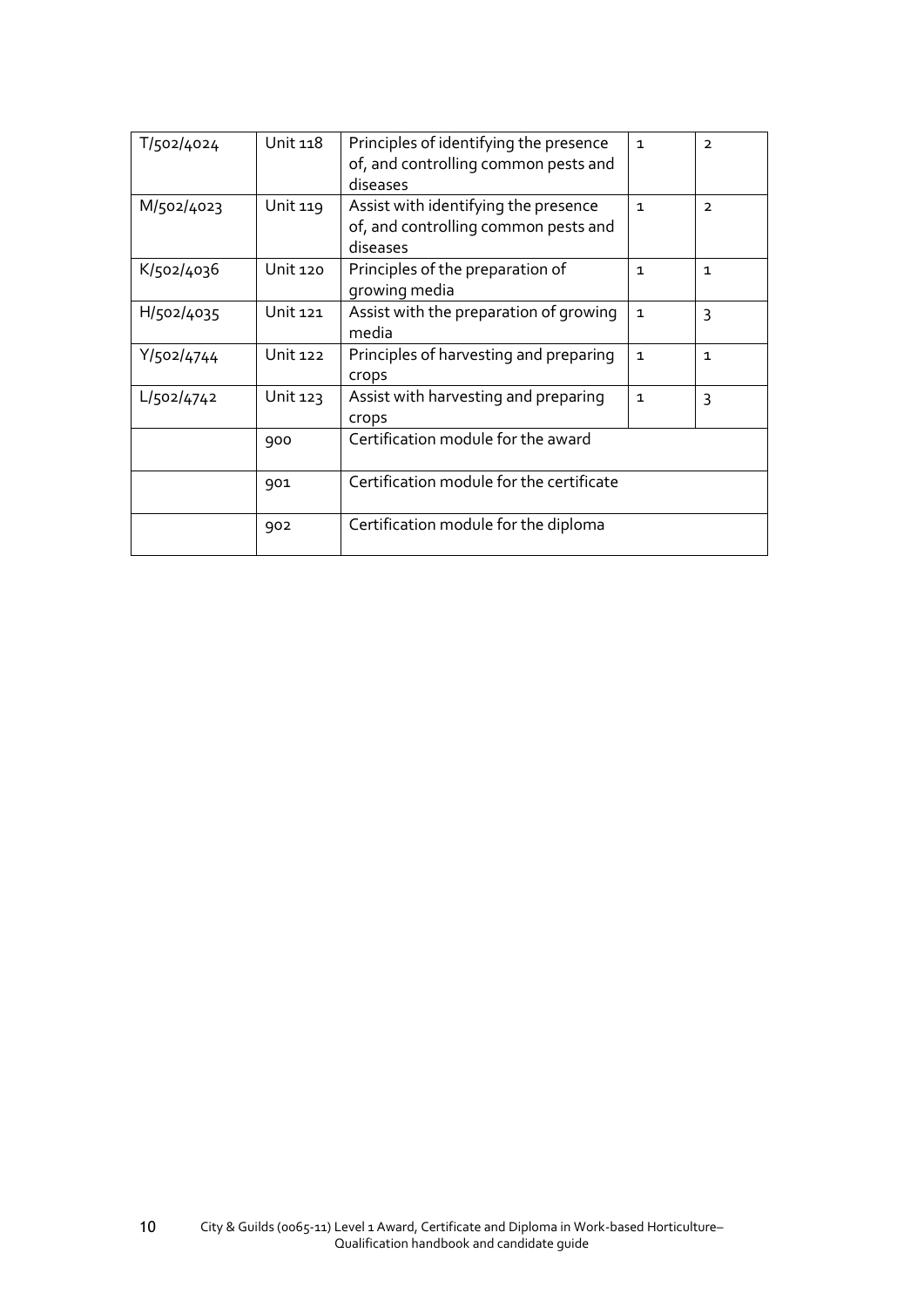## **Rules of combination for the City & Guilds Level 1 Award, Certificate and Diploma in Work-based Horticulture (0065-11)**

### **Award**

| 0065-11 Level 1 Award in Work-based Horticulture                                                                                                                                                                                                                           |  |  |
|----------------------------------------------------------------------------------------------------------------------------------------------------------------------------------------------------------------------------------------------------------------------------|--|--|
| Rules for achievement of qualification<br>10 credits from (104+105), (108+109), (110+111),<br>$(112+113)$ , $(114+115)$ , $(116+117)$ , $(118+119)$ , $(120+121)$ ,<br>(122+123), which must cover a minimum of 2 of the<br>groups of units.<br>Plus 900 for certification |  |  |

### **Certificate**

| 0065-11 Level 1 Certificate in Work-based Horticulture                                                                                                                                                                                                                                                                                                                                                                |  |  |
|-----------------------------------------------------------------------------------------------------------------------------------------------------------------------------------------------------------------------------------------------------------------------------------------------------------------------------------------------------------------------------------------------------------------------|--|--|
| 28 credits which must include101, plus 2 of the groups<br>Rules for achievement of qualification<br>of units from (102+103), (104+105), (106+107),<br>$(108+109)$ , $(110+111)$ , plus 3 of the groups of units from<br>$(102+103)$ , $(104+105)$ , $(106+107)$ , $(108+109)$ , $(110+111)$ ,<br>$(112+113)$ , $(114+115)$ , $(116+117)$ , $(118+119)$ , $(120+121)$ ,<br>$(122+123)$ .<br>Plus 901 for certification |  |  |

### **Diploma**

| 0065-11 Level 1 Diploma in Work-based Horticulture                                                                                                                                                                                                                                                                                                                                         |  |  |
|--------------------------------------------------------------------------------------------------------------------------------------------------------------------------------------------------------------------------------------------------------------------------------------------------------------------------------------------------------------------------------------------|--|--|
| 37 credits which must include 101, plus 2 of the groups<br>Rules for achievement of qualification<br>of units from (102+103), (104+105), (106+107),<br>(108+109), (110+111). The remainder from (102+103),<br>$(104+105)$ , $(106+107)$ , $(108+109)$ , $(110+111)$ , $(112+113)$ ,<br>$(114+115)$ , $(116+117)$ , $(118+119)$ , $(120+121)$ , $(122+123)$ .<br>Plus 902 for certification |  |  |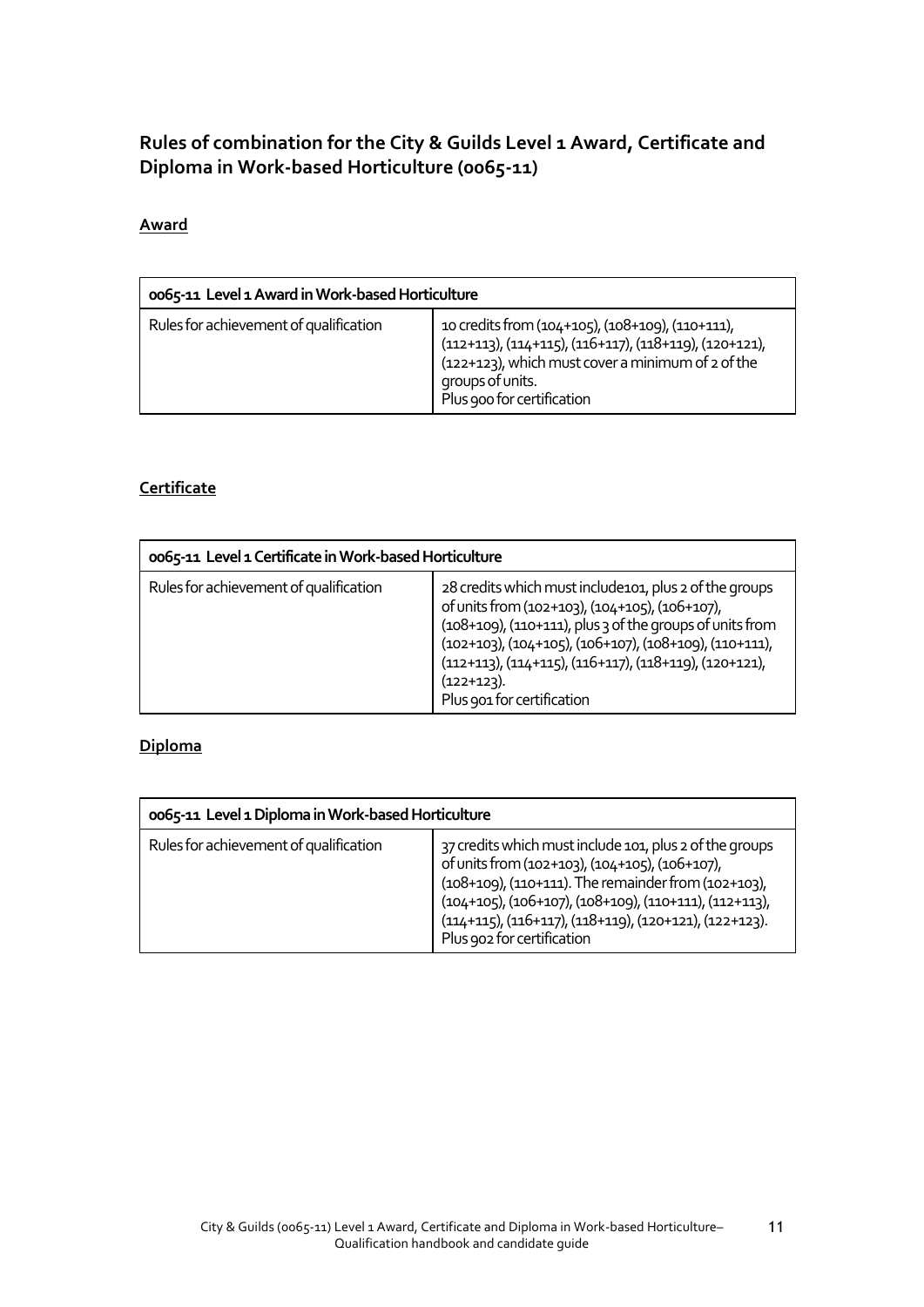### **Assessment**

The units will be assessed by the gathering of work-based evidence into a portfolio. The authenticity, sufficiency and validity of the evidence will be judged by the assessor.

### **Assessment strategy**

### **Centre staffing**

Staff delivering these qualifications must be able to demonstrate that they meet the following occupational expertise requirements. They should:

• be occupationally competent or technically knowledgeable in the areas for which they are delivering training and/or have experience of providing training. This knowledge must be to the same level as the training being delivered

- have recent relevant experience in the specific area they will be assessing
- have credible experience of providing training.

Centre staff may undertake more than one role, eg tutor and assessor or internal verifier, but cannot internally verify their own assessments.

### **Assessors and internal verifiers**

The centre must provide Assessor personnel who must be occupationally competent in the industry either qualified to at least level 2 and/or have current experience of working in the industry at this level. The centre must provide Internal Quality Assurance personnel who must be occupationally competent in the industry either qualified to at least level 2 and/or have current experience of working in the industry at this level. Assessors/Internal Quality Assurance personnel may hold relevant qualifications such as D32/33/34 or A1/V1 or TAQA however they are not a mandatory requirement for this qualification. They should have had formal training in assessment/IQA, which may be the qualifications above, or other training that allows the assessor to demonstrate competence in the practice of assessment/IQA. This training may be carried out in-house or with an external agency.

TAQA qualifications are considered very appropriate as Continuing Professional Development (CPD) or as best practice standards for new centre staff to work towards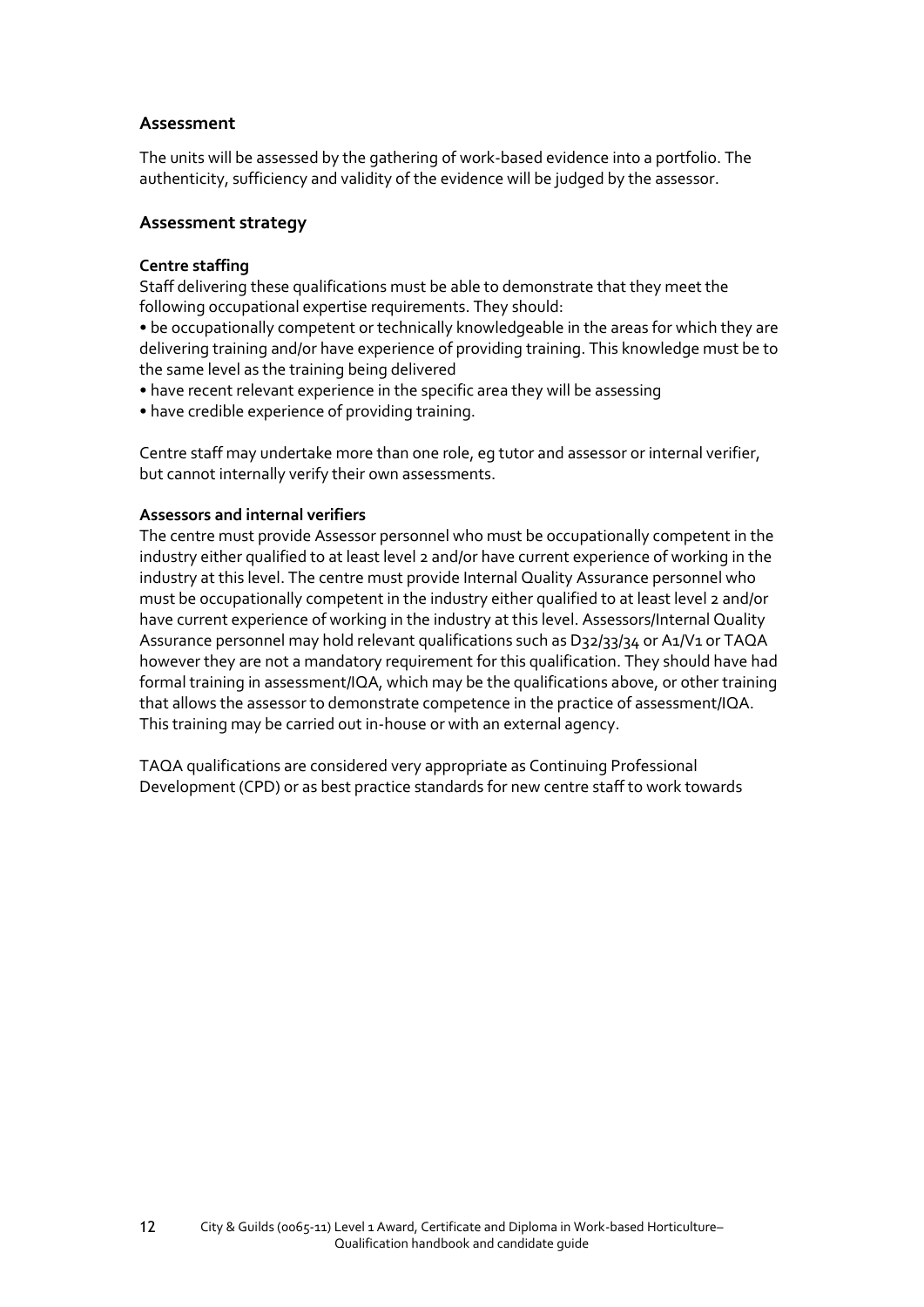## **Centre and qualification approval**

New centres must apply for centre and qualification approval. In the first instance they should contact Sales, Marketing and Communications at NPTC. (020 7685 7300)

Existing City & Guilds NPTC or City & Guilds centres will need to get specific qualification approval to run this qualification. They should contact verification@nptc.org,uk.

Full details of the process for both centre and qualification approval are given in 'Providing City & Guilds NPTC qualifications – a guide to centre and qualification approval' which is available from www.nptc.org.uk

City & Guilds NPTC and City & Guilds reserve the right to suspend an approved centre, or withdraw their approval from an approved centre to conduct a particular City & Guilds NPTC or City & Guilds qualification, for reasons of debt, malpractice or for any reason that may be detrimental to the maintenance of authentic, reliable and valid qualifications or that may prejudice the name of City & Guilds NPTC or City & Guilds.

## **Registration and certification**

- Candidates must be registered at the beginning of their course. Centres should submit registrations using Walled Garden or Form S (Registration), under the appropriate qualification/complex.
- Candidates achieving one or more assessment components will receive a Certificate of Unit Credit listing the assessment components achieved. Candidates achieving the number and combination of assessment components required for the Award, Certificate or Diploma will, in addition, be issued the relevant Certificate, on submission of the grading component.

Full details on the procedures for these qualifications will be found in the City & Guilds Online Catalogue. This is accessed through the Walled Garden.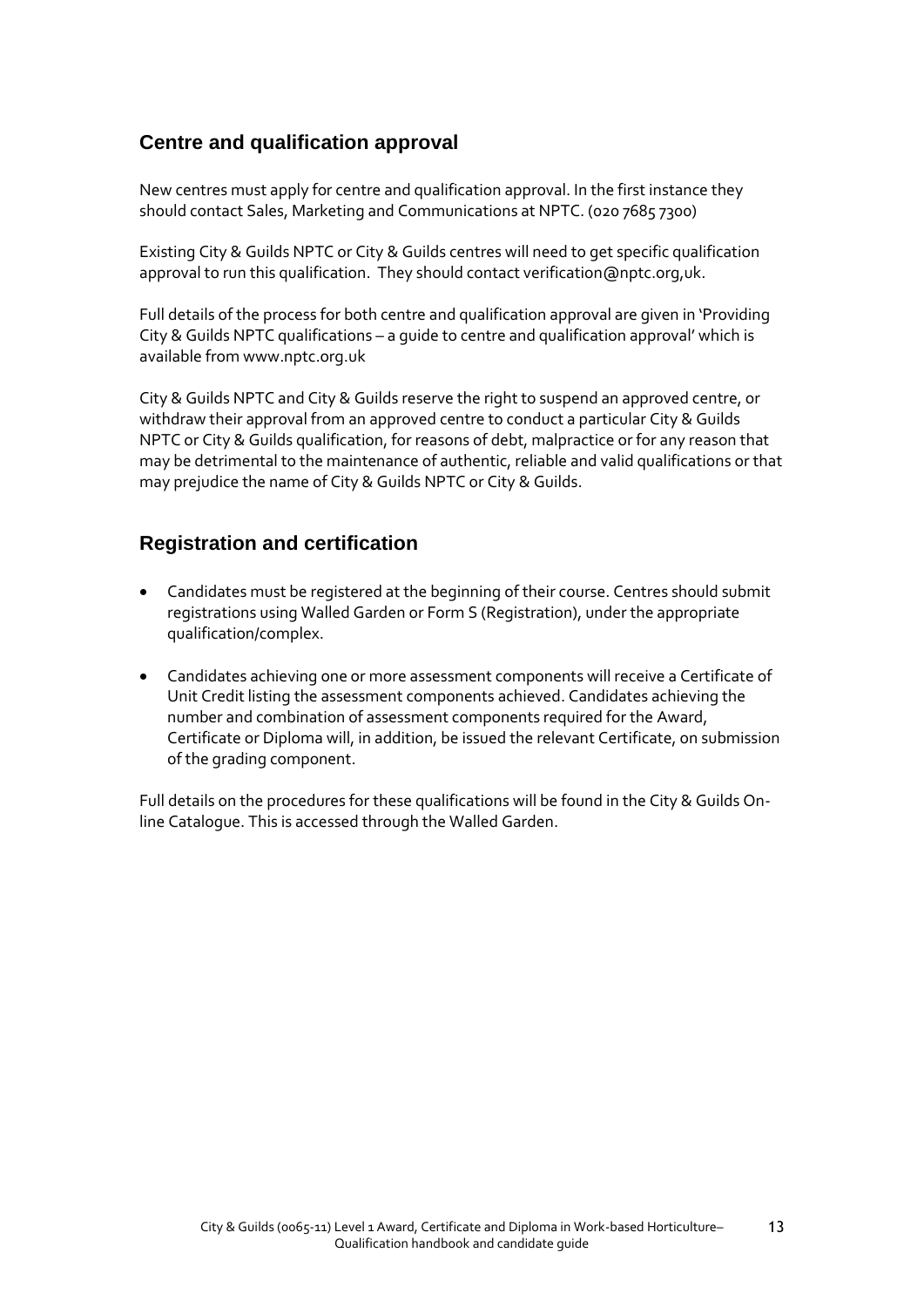## **Appeals and Equal opportunities**

Centres must have their own auditable, appeals procedure. If a candidate is not satisfied with the examination conditions or a candidate feels that the opportunity for examination is being denied, the Centre Manager should, in the first instance, address the problem. If, however, the problem cannot be resolved, City & Guilds NPTC will arbitrate and an external verifier may be approached to offer independent advice. All appeals must be clearly documented by the Centre Manager and made available to the external verifier or City & Guilds NPTC if advice is required.

Should occasions arise when centres are not satisfied with any aspect of the external verification process, they should contact Verification Services at City & Guilds NPTC.

Access to the qualification is open to all, irrespective of gender, race, creed, age or special needs. The Centre Manager should ensure that no candidate is subjected to unfair discrimination on any grounds in relation to access to assessment and to the fairness of the assessment. QCA requires City & Guilds NPTC to monitor centres to check whether equal opportunities policies are being adhered to.

For candidates with particular requirements, centres should refer to City & Guilds NPTC's policy document *The application of reasonable adjustments and special considerations in vocational qualifications*, which is available fro[m www.nptc.org.uk](http://www.nptc.org.uk/)

### **The portfolio builder pack**

This is available o[n www.nptc.org.uk](http://www.nptc.org.uk/) (see page 6). It contains a series of pro-formae that may be helpful to candidates/assessors in the compilation of portfolios. Included in the pack are the following pro-formae:

- Centre contacts form
- Self assessment and personal action plan form
- Record of units achieved
- Witness status list
- Witness testimony form
- Assessment planning form
- Candidate feedback sheet

Where witness testimony is used, the Witness Status List must be completed on one occasion by any witnesses used.

The record of units achieved must also be updated as the candidate completes each unit. The use of the other forms is optional.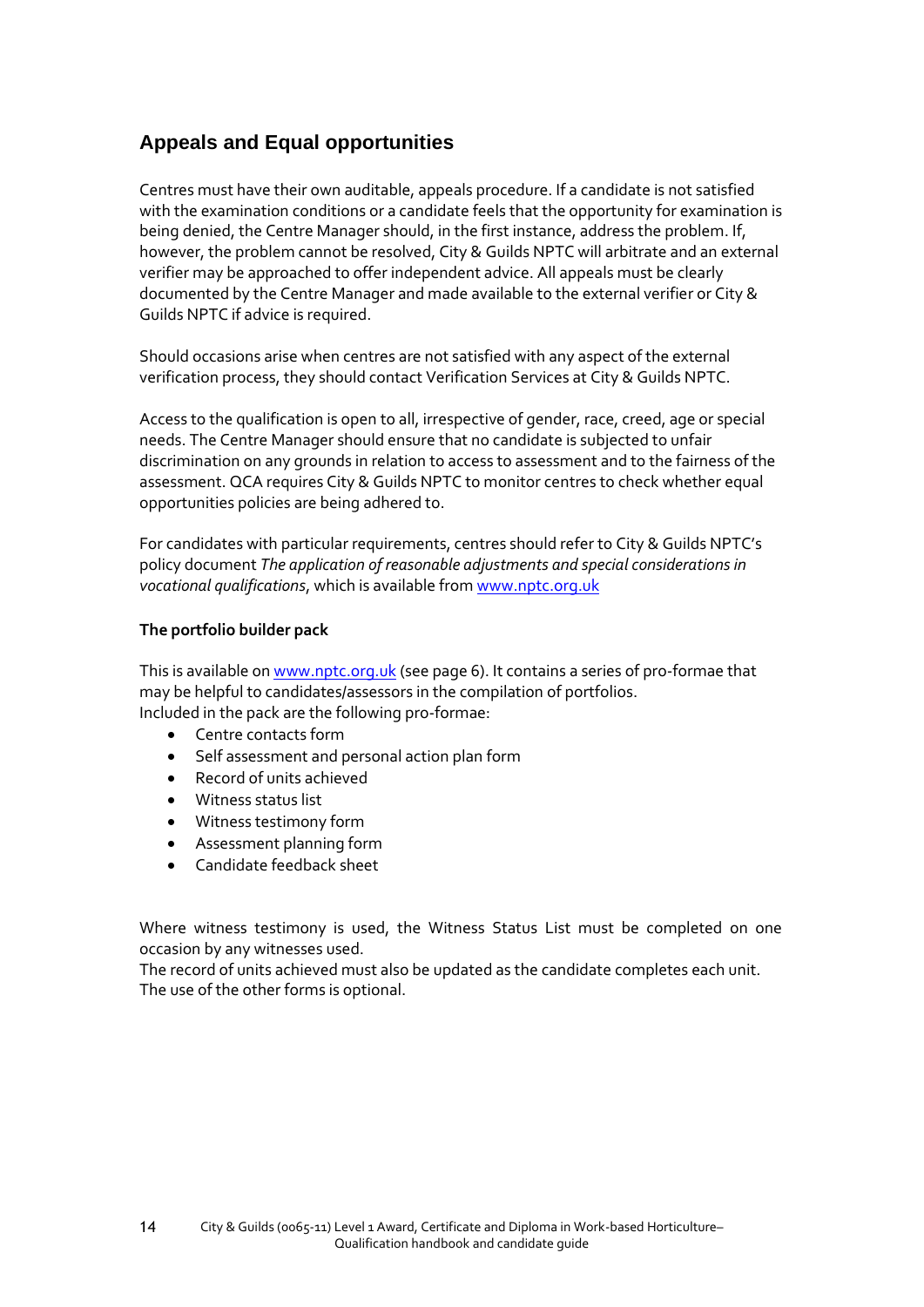# **Key Skills**

| Unit no | English                  | <b>Mathematics</b> | Information and |
|---------|--------------------------|--------------------|-----------------|
|         |                          |                    | Communication   |
|         |                          |                    | Technology      |
| 101     | Speak and listen level 1 |                    |                 |
|         | Writing level 1          |                    |                 |
| 102     | Speak and listen level 1 |                    |                 |
|         | Writing level 1          |                    |                 |
| 103     |                          |                    |                 |
| 104     | Speak and listen level 1 | Level 1            |                 |
|         | Writing level 1          |                    |                 |
| 105     |                          | Level 1            |                 |
| 106     | Speak and listen level 1 |                    |                 |
|         | Writing level 1          |                    |                 |
| 107     | Speak and listen level 1 |                    |                 |
| 108     | Speak and listen level 1 |                    |                 |
|         | Writing level 1          |                    |                 |
| 109     |                          | Level 1            |                 |
| 110     | Speak and listen level 1 |                    |                 |
|         | Writing level 1          |                    |                 |
| 111     |                          |                    |                 |
| 112     | Speak and listen level 1 |                    |                 |
|         | Writing level 1          |                    |                 |
| 113     |                          |                    |                 |
| 114     | Speak and listen level 1 |                    |                 |
|         | Writing level 1          |                    |                 |
| 115     |                          |                    |                 |
| 116     | Speak and listen level 1 |                    |                 |
|         | Writing level 1          |                    |                 |
| 117     |                          |                    |                 |
| 118     | Speak and listen level 1 |                    |                 |
|         | Writing level 1          |                    |                 |
| 119     | Speak and listen level 1 |                    |                 |
| 120     | Speak and listen level 1 | Level 1            |                 |
|         | Writing level 1          |                    |                 |
| 121     |                          |                    |                 |
| 122     | Speak and listen level 1 |                    |                 |
|         | Writing level 1          |                    |                 |
| 123     | Speak and listen level 1 |                    |                 |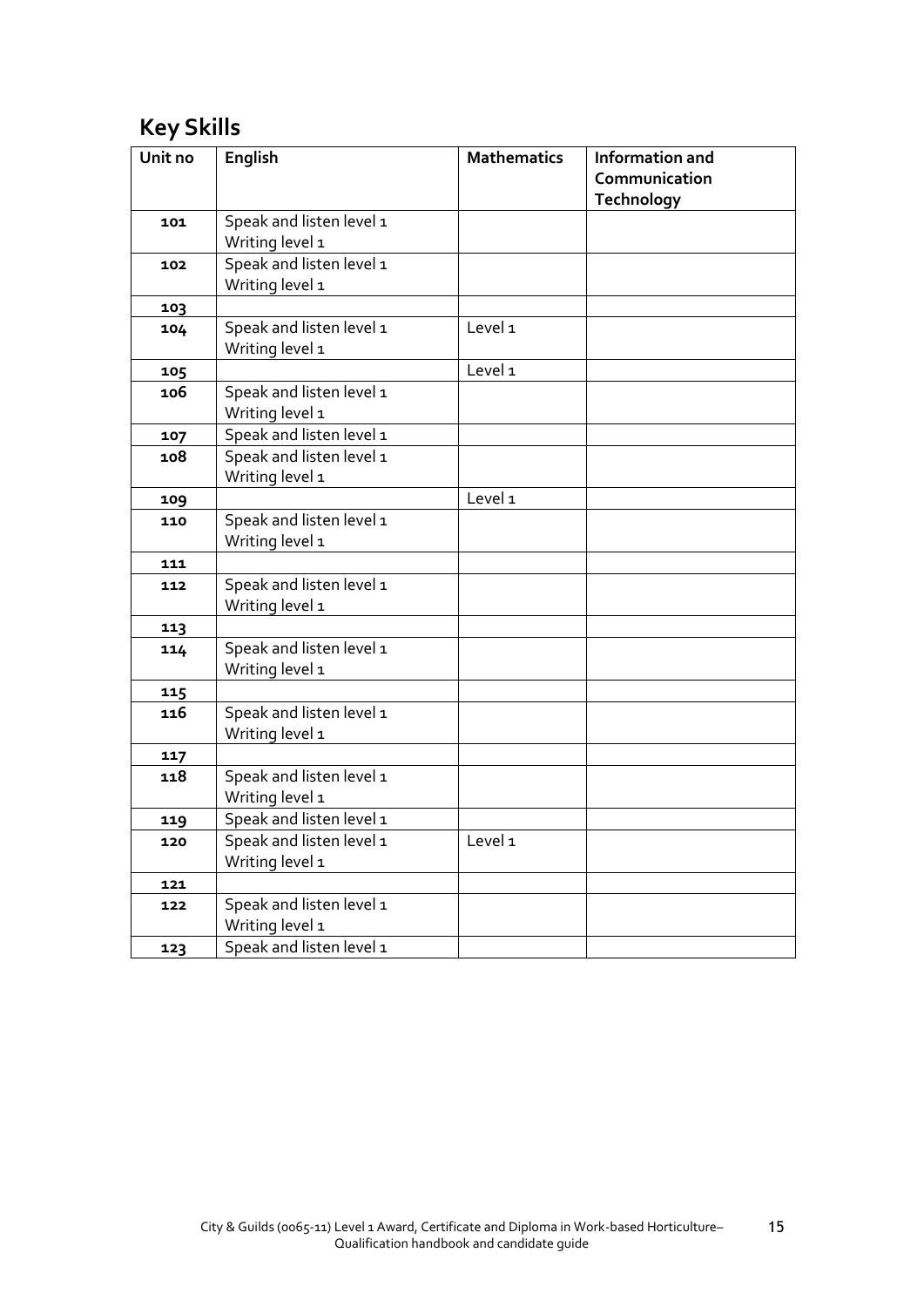## **The units**

As units are signed off as completed the record of units achieved proforma should be updated

## **How to use the Evidence Recording Sheets**

There is a column alongside the assessment criteria. In this Qualification handbook this column is used for assessor guidance. In the Candidate's Guide this column is used for recording the evidence. Records of direct observation may be written directly into this column or, if the evidence is on a separate document,

the reference of where the evidence can be found should be entered here. If the evidence is cross reference to elsewhere in the Candidate Guide and Logbook then the reference to where it may be found should be inserted. For underpinning knowledge criteria, the answers may be written in directly or completed on a separate page which can be referenced in the normal way.

Below is an example of how a recording sheet may look, with entries by the candidate, the supervisor and the assessor. Although several people may enter information here, it remains the responsibility of the assessor to judge the evidence presented is sufficient, authentic and valid.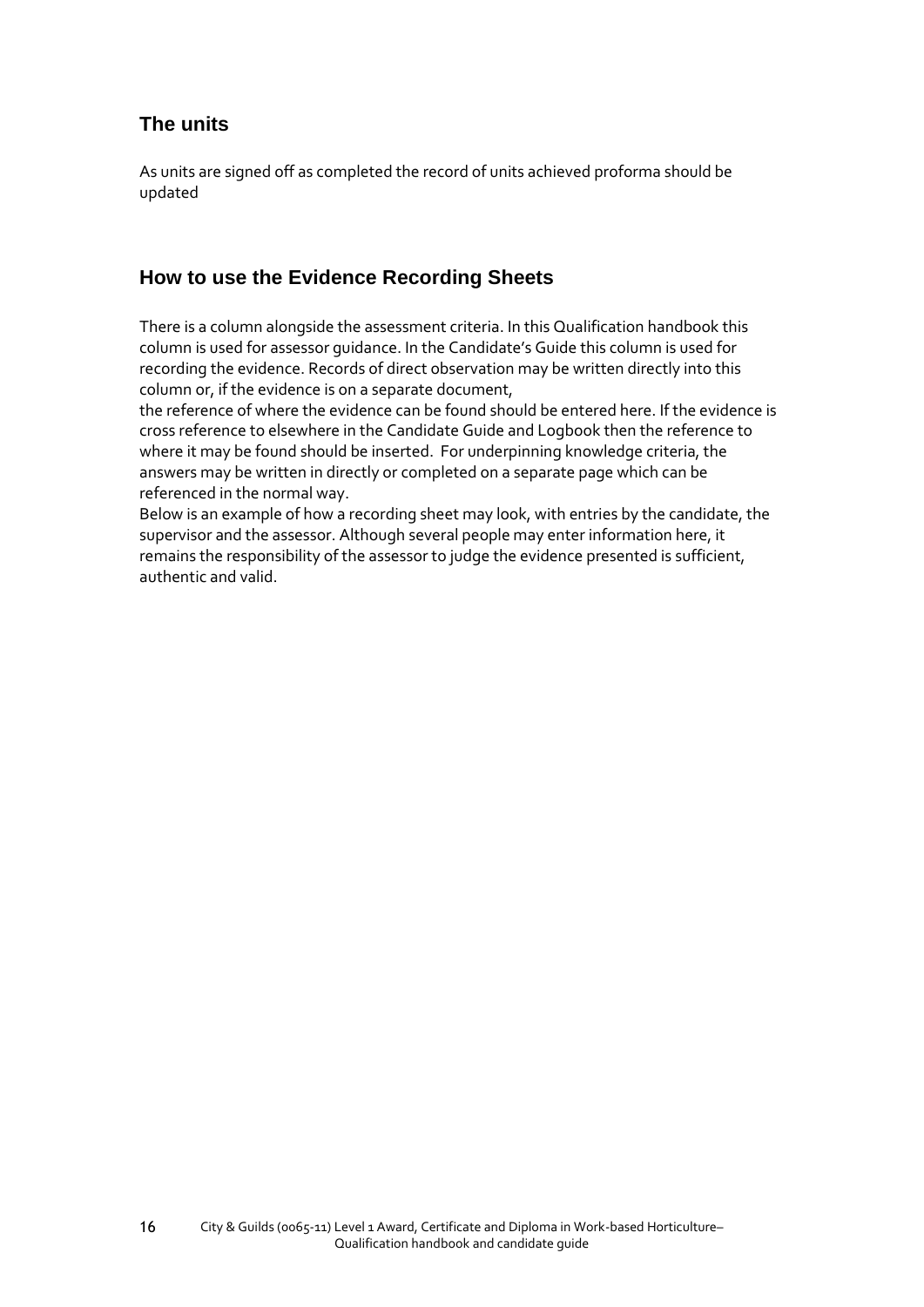# **EXAMPLE COMPLETED UNIT**

| <b>TITLE</b>                                                                                                                                      | Assist with transporting supplies of physical | Candidate name |  |  |
|---------------------------------------------------------------------------------------------------------------------------------------------------|-----------------------------------------------|----------------|--|--|
|                                                                                                                                                   | resources within the work area (CU8)          |                |  |  |
| <b>LEVEL</b>                                                                                                                                      |                                               |                |  |  |
| <b>CREDIT LEVEL</b>                                                                                                                               |                                               |                |  |  |
| The candidate will be able to load, transport and unload physical resources in the workplace or in work-equivalent situations and comply with all |                                               |                |  |  |
| health and safety requirements. Manual handling of resources and equipment is an integral aspect of this unit.                                    |                                               |                |  |  |
| Assessment is by activities to meet the performance criteria and scope in work or work-equivalent situations.                                     |                                               |                |  |  |

| <b>Learner Outcomes</b> |                        | <b>Assessment Criteria</b>                                        | For inserting direct evidence or referencing to where the evidence can                                          |
|-------------------------|------------------------|-------------------------------------------------------------------|-----------------------------------------------------------------------------------------------------------------|
|                         |                        |                                                                   | be found                                                                                                        |
|                         | The learner will:      | The learner can:                                                  |                                                                                                                 |
| 1.                      | Be able to assist with | Identify the physical resources<br>1.1                            | Tom correctly located 6 bags of Growmore to be moved to 4 acre field                                            |
|                         | loading and unloading  | requiring transportation                                          | 23-06-2009. MF                                                                                                  |
|                         | physical resources     |                                                                   | Tom collected all the tools required for the planting operation, following<br>verbal instructions 25-06-2009 AO |
|                         |                        | Carry out lifting operations safely and<br>1.2                    |                                                                                                                 |
|                         |                        | in a way that is consistent with current                          | Tom holds the NPTC CoC in Safe Manual Handling-operator                                                         |
|                         |                        | legislation and codes of<br>practice                              | Evidence 1                                                                                                      |
|                         |                        |                                                                   |                                                                                                                 |
|                         |                        | Move heavy and bulky items using<br>1.3                           |                                                                                                                 |
|                         |                        | the correct lifting equipment, in<br>accordance with instructions | Tom holds the NPTC CoC in Safe Manual Handling-operator                                                         |
|                         |                        |                                                                   | Evidence 1                                                                                                      |
|                         |                        | Position physical resources<br>1.4                                |                                                                                                                 |
|                         |                        | safely, securely and in a manner                                  | Tom stacked the sacks of fertilizer on a pallet and covered them with a                                         |
|                         |                        | which protects them from damage                                   | tarpaulin 23-06-2009 MF                                                                                         |
|                         |                        | and contamination                                                 |                                                                                                                 |
|                         |                        |                                                                   | Tom delivered the tools to the planting site and stacked them neatly at                                         |
|                         |                        |                                                                   | the side of the work area 25-06-2009 AO                                                                         |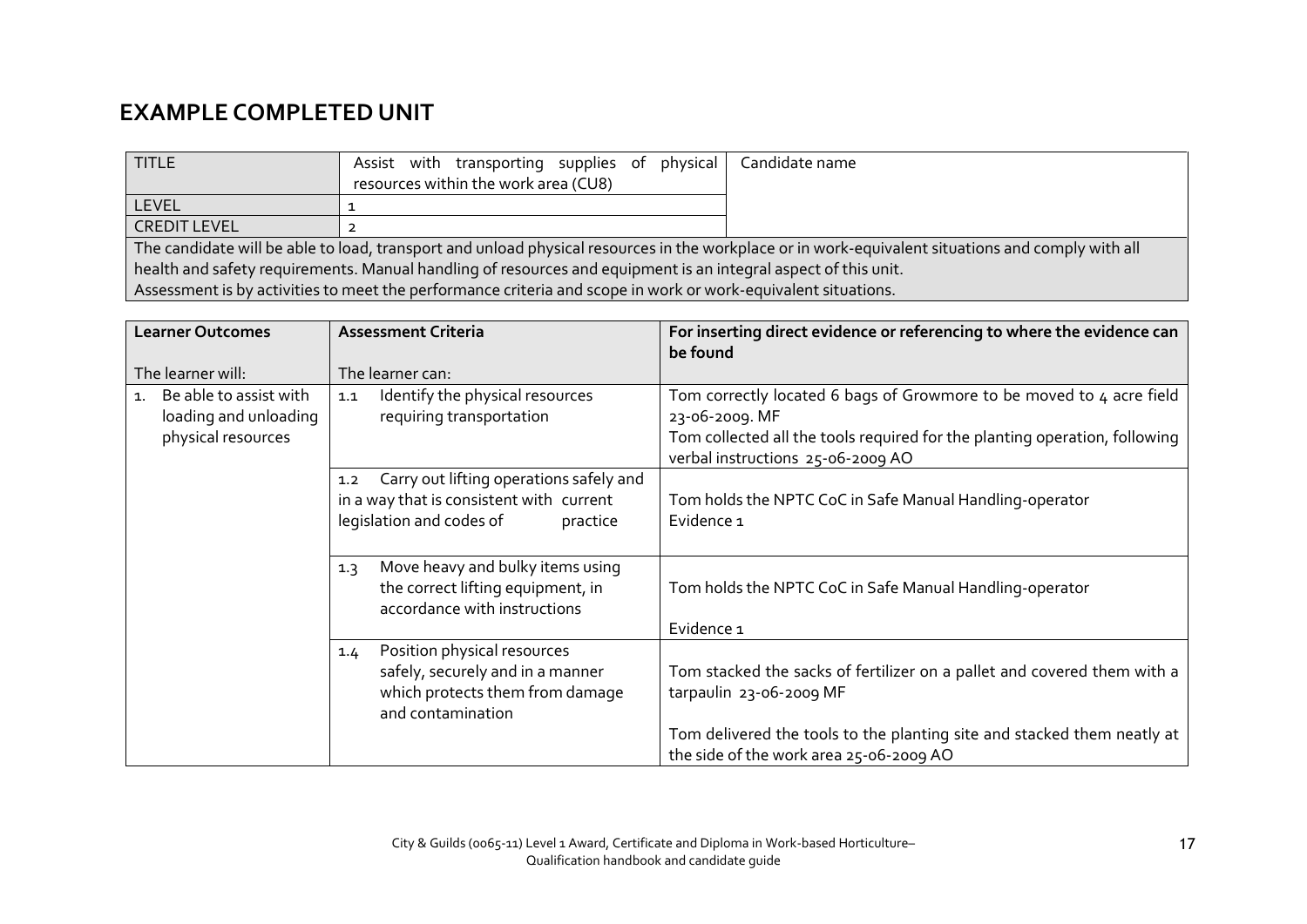### **EXAMPLE COMPLETED UNIT**

| Be able to assist with<br>2.<br>the transport of<br>physical resources<br>within the work area | 2.1 | Operate powered or non-powered<br>transportation equipment safely in<br>accordance with instructions and<br>safety requirements | Tom used a wheelbarrow to move the sacks of fertilizer and stopped<br>twice to ensure the load was safe. He loaded the weight over the axle<br>and moved one bag at a time. MF                                                                                                                                                                            |
|------------------------------------------------------------------------------------------------|-----|---------------------------------------------------------------------------------------------------------------------------------|-----------------------------------------------------------------------------------------------------------------------------------------------------------------------------------------------------------------------------------------------------------------------------------------------------------------------------------------------------------|
|                                                                                                | 2.2 | Minimise damage to equipment and<br>resources during transportation                                                             | Tom moved the tools for planting in a wheelbarrow. He carefully<br>manoeuvred between the buildings and adjusted the angle of the tools<br>to avoid damage to the plants at the edge of the long border. AO                                                                                                                                               |
| 3. Be able to work<br>safely                                                                   | 3.1 | Maintain health and safety<br>according to relevant legislation and<br>codes of practice                                        | Tom used safe lifting techniques to load the barrow with fertiliser on 23-<br>o6-2009 and returned the barrow to store after use. MF<br>Also with tools on 25-06-2009<br>Tom avoided overloading the barrow and moved carefully around<br>obstacles. He moved some plants put of the way to give him an<br>unobstructed pathway between the buildings. AO |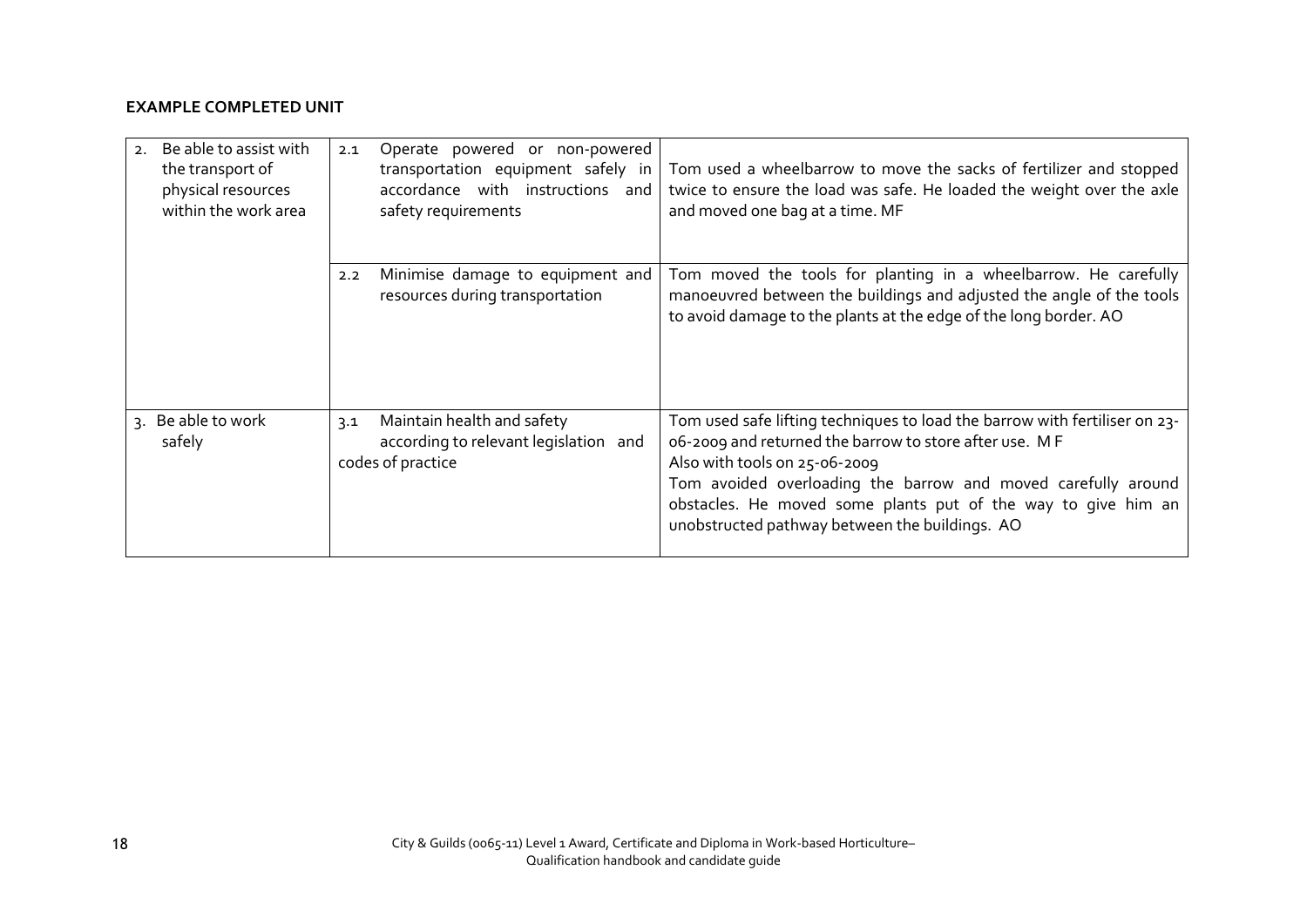### **EXAMPLE COMPLETED UNIT**

**Candidate's signature**  I confirm that the evidence above is all my own work

Tom Candidate…………………………………………………………………….. Date 28-06-2009………...

**Assessor's name A.N.Other** ……………………………………………………………………………………………………………. I confirm that the evidence for this unit is complete and meets the requirements for validity, authenticity, currency and sufficiency.

Signed ANOther……………………………………………...........................................................Date 28-06-2009………….

**Internal verifier's signature (if sampled)**

………………………………………………………………………………………………………………..Date………………………………

In the example above, M Farmer is the candidate's supervisor, Anthony Other is the assessor and Tom Candidate is the candidate. All 3 can complete sections of the Candidate's logbook. Supplementary evidence needs to be referenced, eg in the example above the candidate's Manual Handling certificate would be referenced as Evidence 1.

Guidance on the unit is given at the top. Any items of scope are dealt with within the criteria. M Farmer would need to complete a line on the Witness status list.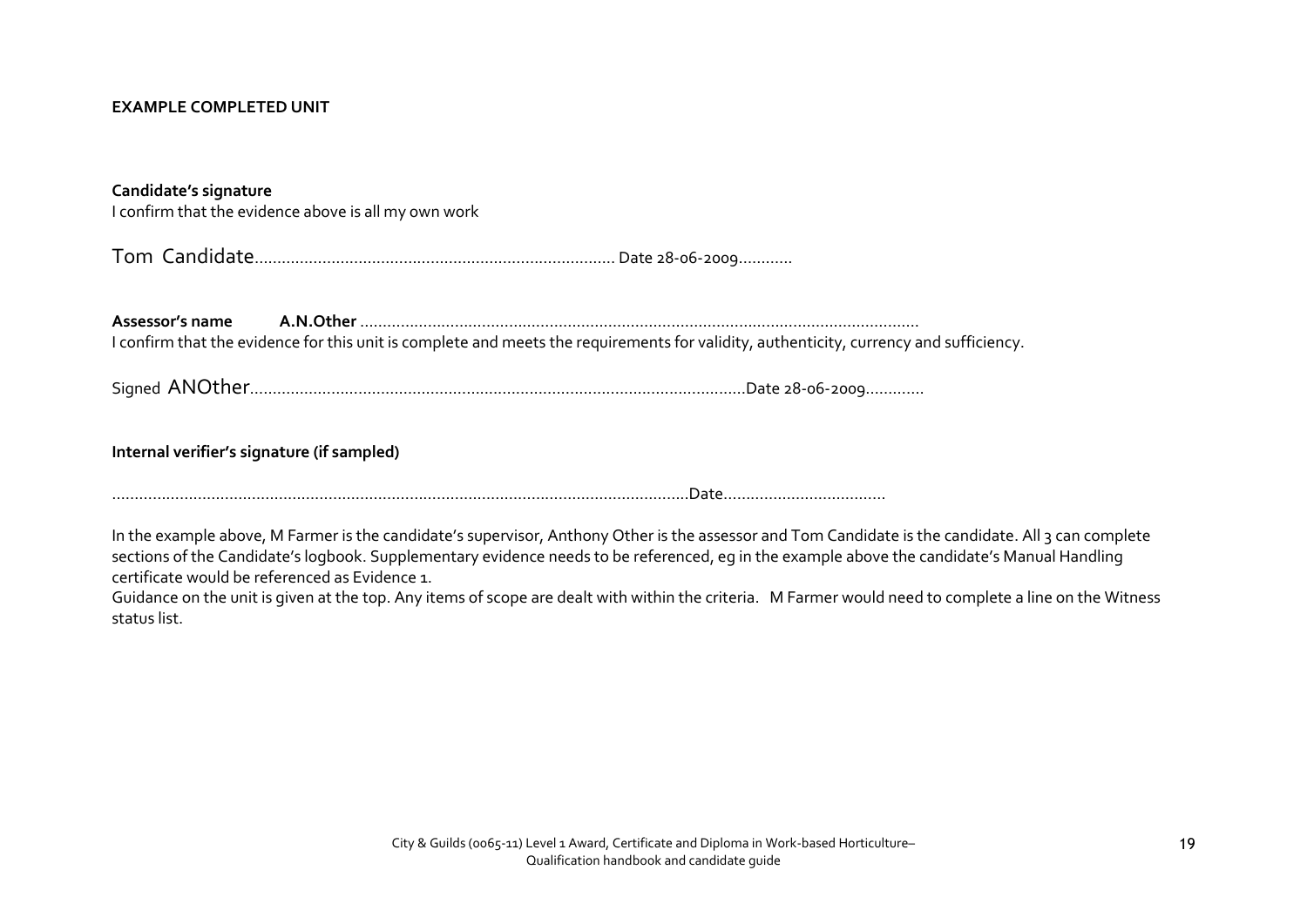## **Record of Units Achieved**

| Unit no | Title | Date achieved | Assessor's name and signature |
|---------|-------|---------------|-------------------------------|
|         |       |               |                               |
|         |       |               |                               |
|         |       |               |                               |
|         |       |               |                               |
|         |       |               |                               |
|         |       |               |                               |
|         |       |               |                               |
|         |       |               |                               |
|         |       |               |                               |
|         |       |               |                               |
|         |       |               |                               |
|         |       |               |                               |
|         |       |               |                               |
|         |       |               |                               |
|         |       |               |                               |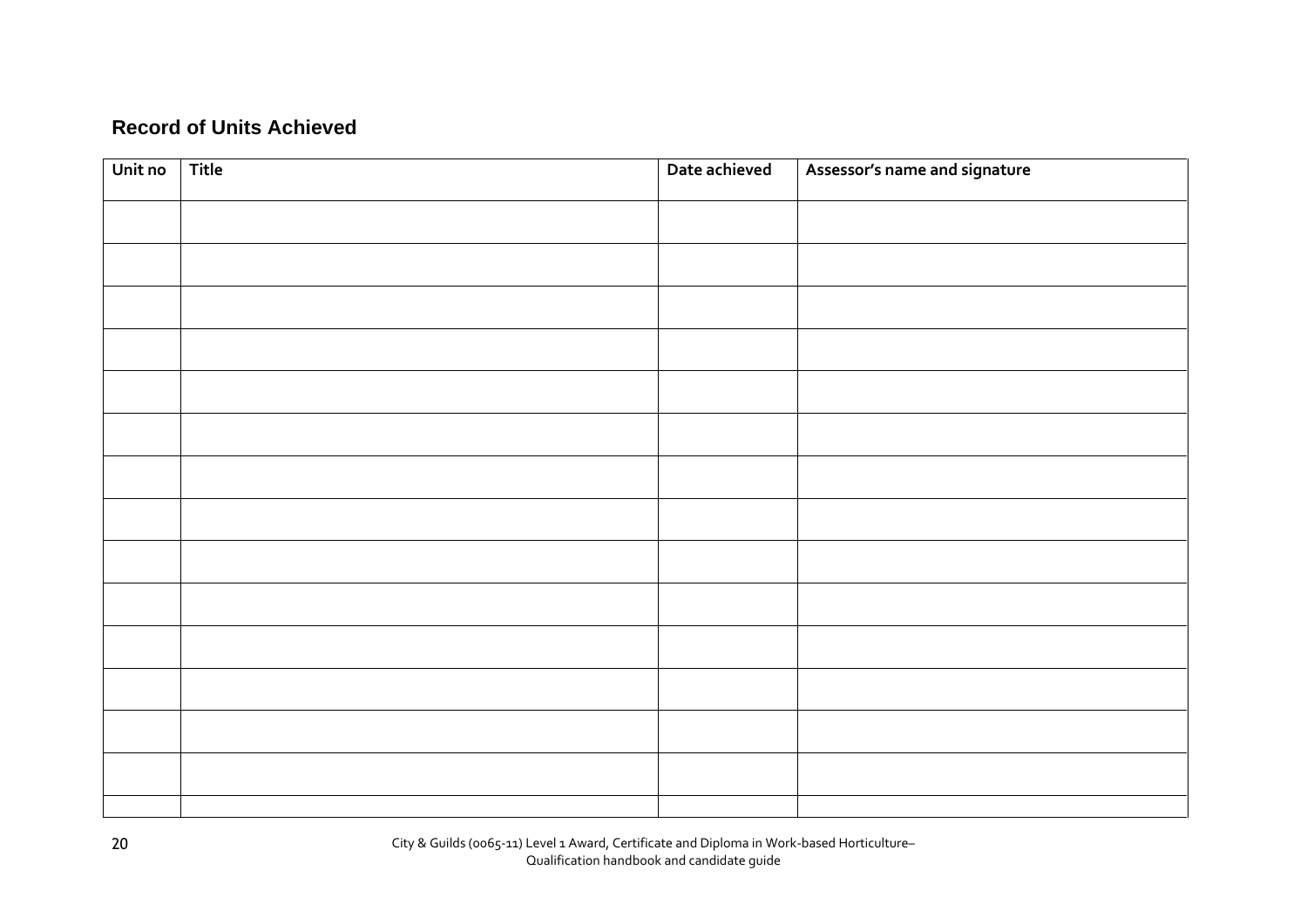| I confirm that the evidence in this portfolio relates to my own work.                                                                              |  |
|----------------------------------------------------------------------------------------------------------------------------------------------------|--|
|                                                                                                                                                    |  |
|                                                                                                                                                    |  |
| I confirm that all Practical and Underpinning Knowledge requirements have been assessed for this qualification and the evidence meets the required |  |
| standards for validity, authenticity, and sufficiency.                                                                                             |  |
|                                                                                                                                                    |  |
|                                                                                                                                                    |  |
|                                                                                                                                                    |  |
|                                                                                                                                                    |  |
|                                                                                                                                                    |  |
|                                                                                                                                                    |  |
|                                                                                                                                                    |  |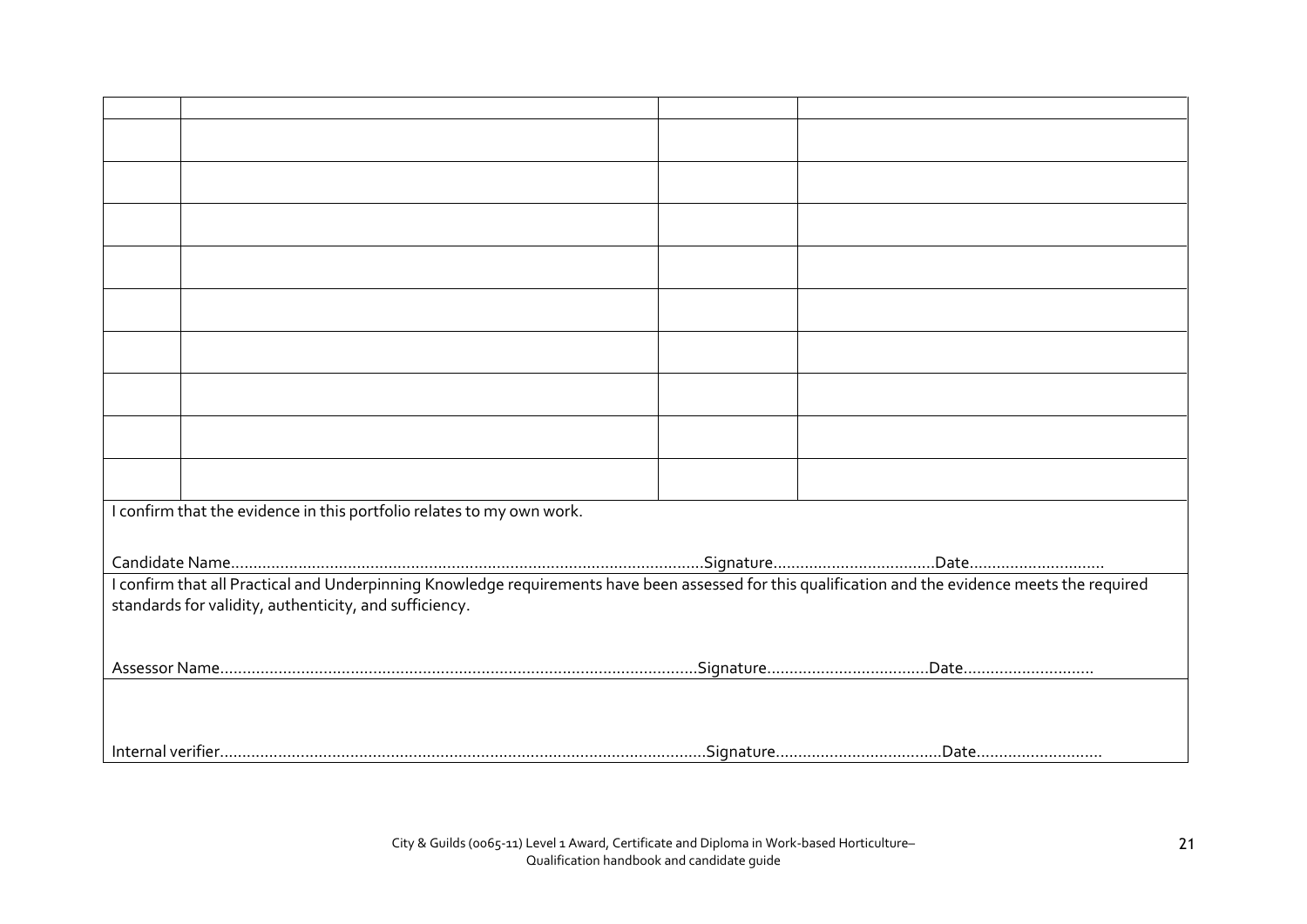| <b>TITLE</b>                                                                                                                                            | Maintain the safety of self and others in | Candidate Name: |  |
|---------------------------------------------------------------------------------------------------------------------------------------------------------|-------------------------------------------|-----------------|--|
|                                                                                                                                                         | the workplace                             |                 |  |
| NDAQ REFERENCE                                                                                                                                          | R/600/0291                                |                 |  |
| <b>LEVEL</b>                                                                                                                                            |                                           |                 |  |
| <b>CREDIT LEVEL</b>                                                                                                                                     |                                           |                 |  |
| This unit is designed to develop the knowledge, skills and understanding to ensure that health and safety becomes part of routine working practices; to |                                           |                 |  |
| build habits of working with regard for personal safety and that of others, and if an emergency does occur to know what to do and who to report to.     |                                           |                 |  |
| Relationship to National Occupational Standard: Underpinning Knowledge of CU1                                                                           |                                           |                 |  |

| <b>Learner Outcomes</b>                                                                                                    | <b>Assessment Criteria</b>                                                                                                                             | For inserting direct evidence or referencing to where the evidence can be<br>found |
|----------------------------------------------------------------------------------------------------------------------------|--------------------------------------------------------------------------------------------------------------------------------------------------------|------------------------------------------------------------------------------------|
| The learner will:                                                                                                          | The learner can:                                                                                                                                       |                                                                                    |
| Know the current<br>$\mathbf{1}$ .<br>health and safety<br>legislation and codes<br>of practice that<br>apply to own areas | Give two examples of current<br>1.1<br>health and safety legislation and<br>outline one responsibility for<br>each that applies to own area of<br>work |                                                                                    |
| of work                                                                                                                    | Identify who accidents, incidents<br>1.2<br>or problems should be reported<br>to in own area of work and why<br>this is necessary                      |                                                                                    |
| Understand the risks<br>2.<br>to health and safety<br>in own area of work                                                  | Give at least three examples of<br>2.1<br>specific hazards in own work<br>situation                                                                    |                                                                                    |
|                                                                                                                            | Identify who else might be<br>2.2<br>affected by the hazards                                                                                           |                                                                                    |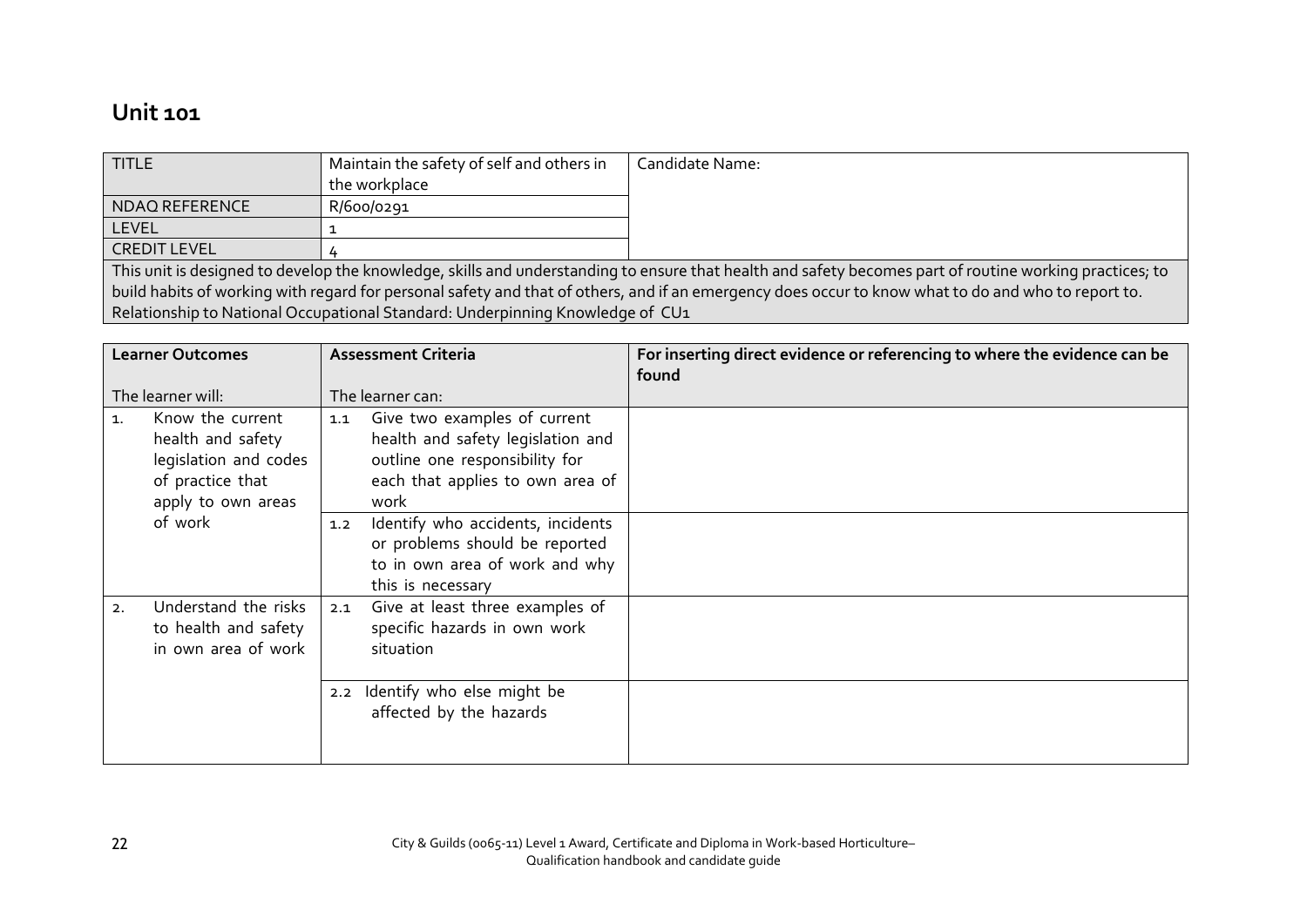| <b>Unit 101</b>                         |                                                                                                                                           |
|-----------------------------------------|-------------------------------------------------------------------------------------------------------------------------------------------|
|                                         | Outline what measures could be<br>2.3<br>taken in own work situation to<br>eliminate hazards or reduce the<br>chance of them causing harm |
| 3. Be able to prepare to<br>work safely | 3.1 Select and wear appropriate<br>protective clothing                                                                                    |
|                                         | 3.2 Clean and tidy the work area<br>before starting work, taking<br>immediate steps to reduce any<br>hazards if identified                |
|                                         | 3.3 Select and organise tools,<br>materials and equipment before<br><b>use</b>                                                            |
|                                         | 3.4 Follow guidance/instructions to<br>warn others that work is about<br>to start and of any hazards this<br>may cause                    |
| 4. Be able to work safely               | 4.1 Follow safety procedures and/or<br>training to ensure the health<br>and safety of self and others                                     |
|                                         | 4.2 Prepare and use equipment<br>and/or materials safely and<br>correctly as instructed                                                   |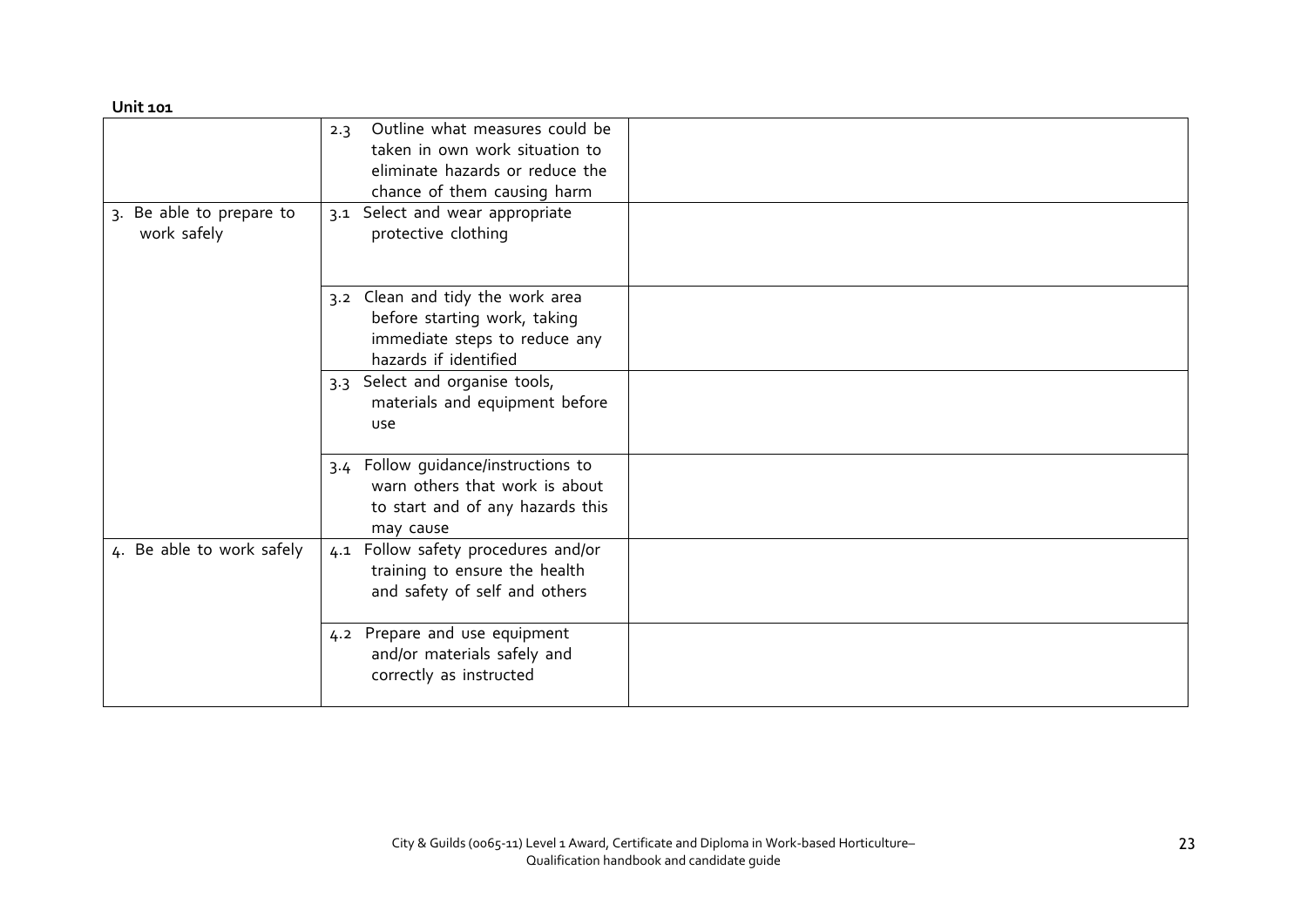| <b>Unit 101</b>                               |                                                                                                                             |  |
|-----------------------------------------------|-----------------------------------------------------------------------------------------------------------------------------|--|
|                                               | Demonstrate safe lifting and<br>4.3<br>handling techniques and use of<br>handling equipment if appropriate                  |  |
|                                               | Follow guidance/instructions to<br>4.4<br>minimise environmental<br>damage during work                                      |  |
| 5. Leave the work area<br>in a safe condition | Clear and tidy the work area<br>5.1<br>after use                                                                            |  |
|                                               | Dispose of waste safely and<br>5.2<br>correctly in a designated area<br>as directed                                         |  |
|                                               | Clean and store tools,<br>5.3<br>equipment and PPE after use<br>as directed                                                 |  |
| 6. Know what to do in<br>emergencies          | 6.1 State what actions to take in the<br>event of two different types of<br>emergency that might happen<br>in own workplace |  |
|                                               | 6.2 State who is responsible for<br>dealing with each type of<br>emergency and who and/or<br>where to report to             |  |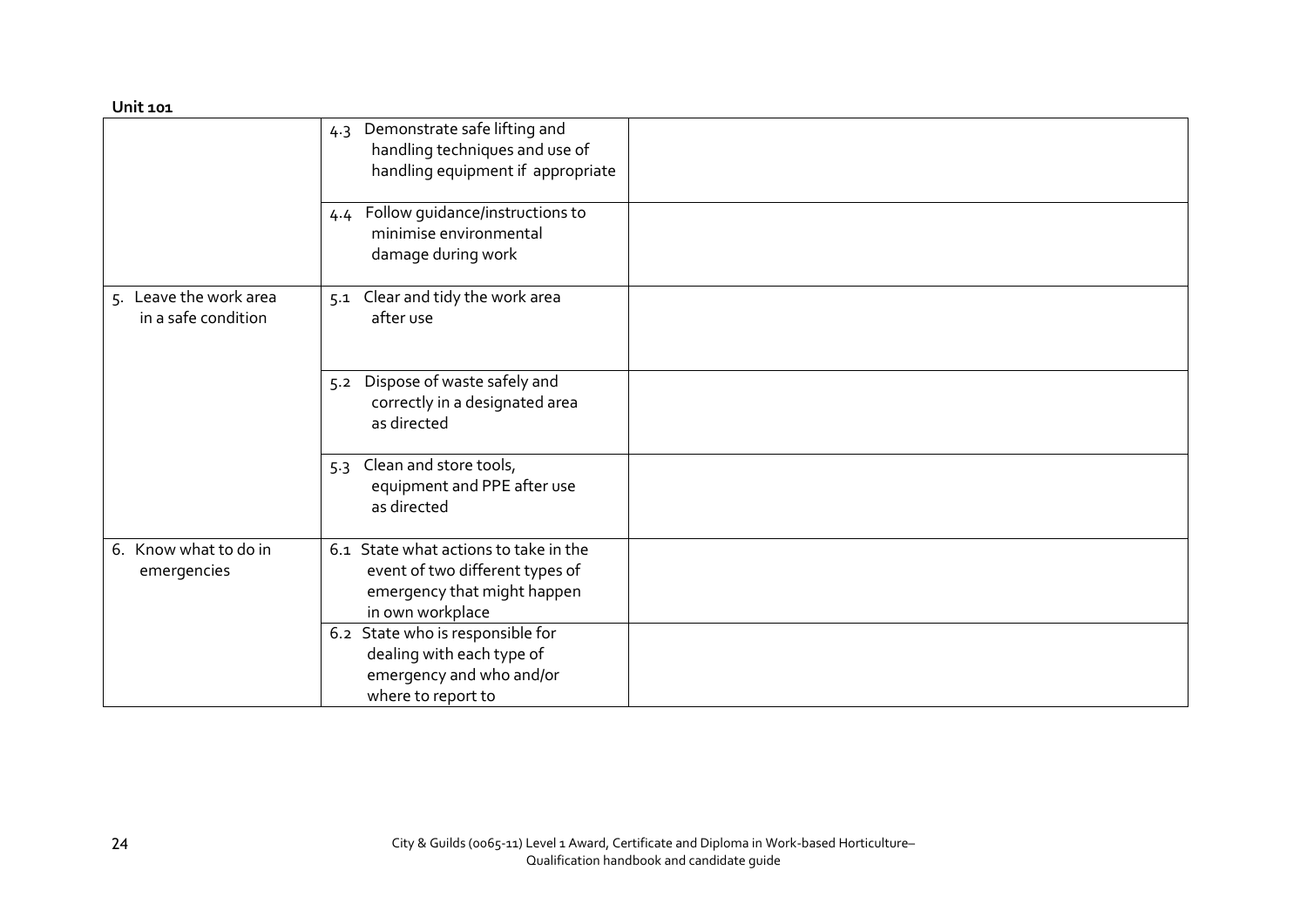### **Candidate's signature**

I confirm that the evidence above is all my own work

|--|

| Assessor's name |  |
|-----------------|--|
|-----------------|--|

I confirm that the evidence for this unit is complete and meets the requirements for validity, authenticity and sufficiency.

| - Unnon manusuusee maailmanus maailmanus maailmanus maailmanus maailmanus maailmanus maailmanus maailmanus maa |
|----------------------------------------------------------------------------------------------------------------|
|----------------------------------------------------------------------------------------------------------------|

**Internal verifier's signature (if sampled)**

|--|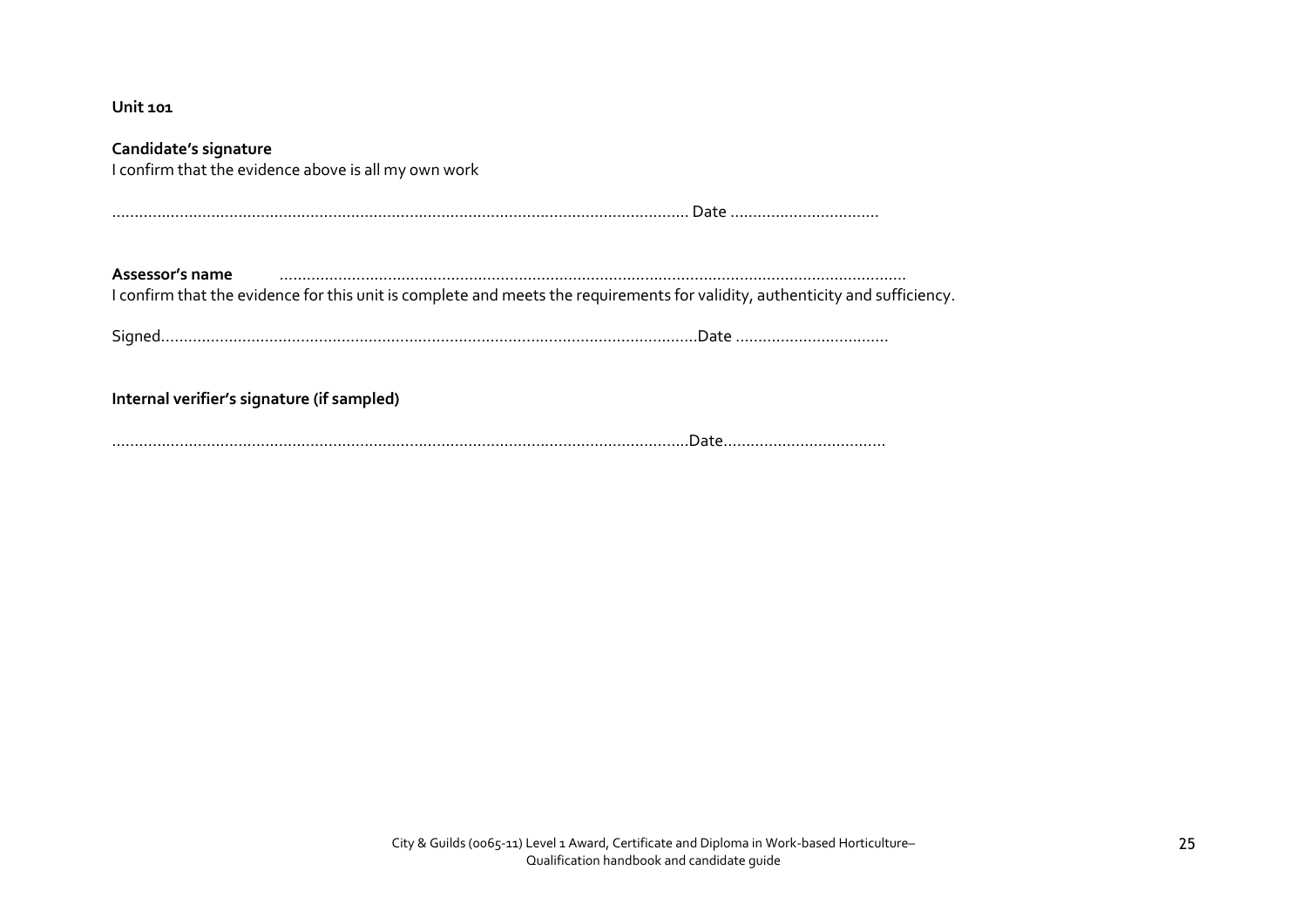| <b>TITLE</b>                                                                                                                                             | Principles of transporting supplies of<br>physical resources within the work area | Candidate Name: |
|----------------------------------------------------------------------------------------------------------------------------------------------------------|-----------------------------------------------------------------------------------|-----------------|
| NDAQ REFERENCE                                                                                                                                           | D/502/4096                                                                        |                 |
| <b>LEVEL</b>                                                                                                                                             |                                                                                   |                 |
| <b>CREDIT LEVEL</b>                                                                                                                                      |                                                                                   |                 |
| The candidate will be able to describe how to load, transport and unload physical resources in the workplace or in work-equivalent situations and comply |                                                                                   |                 |
| وعمروه ومرون بموس يعكوم لمورم والجامع واللم والنبرز                                                                                                      |                                                                                   |                 |

with all health and safety requirements.

Relationship to National Occupational Standard: Underpinning knowledge of CU8

| <b>Learner Outcomes</b>                                     | <b>Assessment Criteria</b>                                                                                                | For inserting direct evidence or referencing to where the evidence can be<br>found |
|-------------------------------------------------------------|---------------------------------------------------------------------------------------------------------------------------|------------------------------------------------------------------------------------|
| The learner will:                                           | The learner can:                                                                                                          |                                                                                    |
| 1. Know how load and<br>unload physical<br>resources safely | Give reasons for, and methods of,<br>1.1<br>labelling products and equipment<br>for transportation                        |                                                                                    |
|                                                             | State safe lifting techniques<br>1.2                                                                                      |                                                                                    |
|                                                             | State the correct use of lifting<br>1.3<br>equipment and relevant legal<br>restrictions on operation                      |                                                                                    |
|                                                             | State ways of securing products<br>1.4<br>and equipment for transit in order<br>to maintain safety and minimise<br>damage |                                                                                    |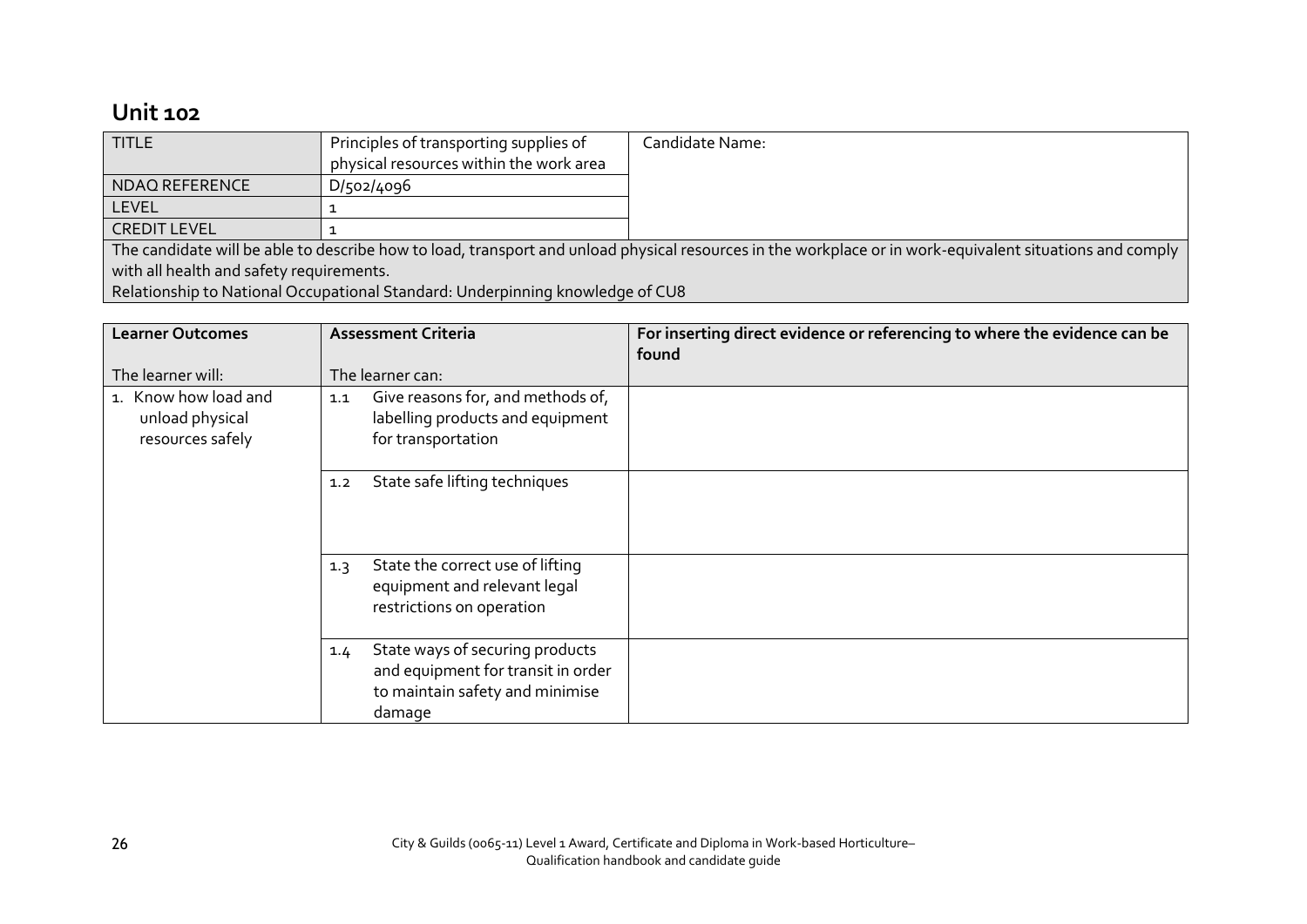| <b>Unit 102</b>                                                        |     |                                                                                                                                                                |  |
|------------------------------------------------------------------------|-----|----------------------------------------------------------------------------------------------------------------------------------------------------------------|--|
|                                                                        | 1.5 | State relevant methods of<br>protecting product and equipment<br>fro adverse weather conditions and<br>contamination                                           |  |
|                                                                        | 1.6 | State loading and unloading<br>requirements for transportation<br>such as positioning and weight<br>of loads on vehicles, safe<br>methods of carrying manually |  |
|                                                                        | 1.7 | State methods for the safe<br>stacking of products                                                                                                             |  |
| 2. Know how to transport<br>physical resources<br>within the work area | 2.1 | Give correct methods of operating<br>transportation equipment and<br>limits of responsibility in relation to<br>operation of such equipment                    |  |
|                                                                        | 2.2 | State ways of handling<br>transportation equipment to<br>minimise damage to physical<br>resources in transit                                                   |  |
|                                                                        | 2.3 | State ways of monitoring the<br>condition of physical resources<br>during transit                                                                              |  |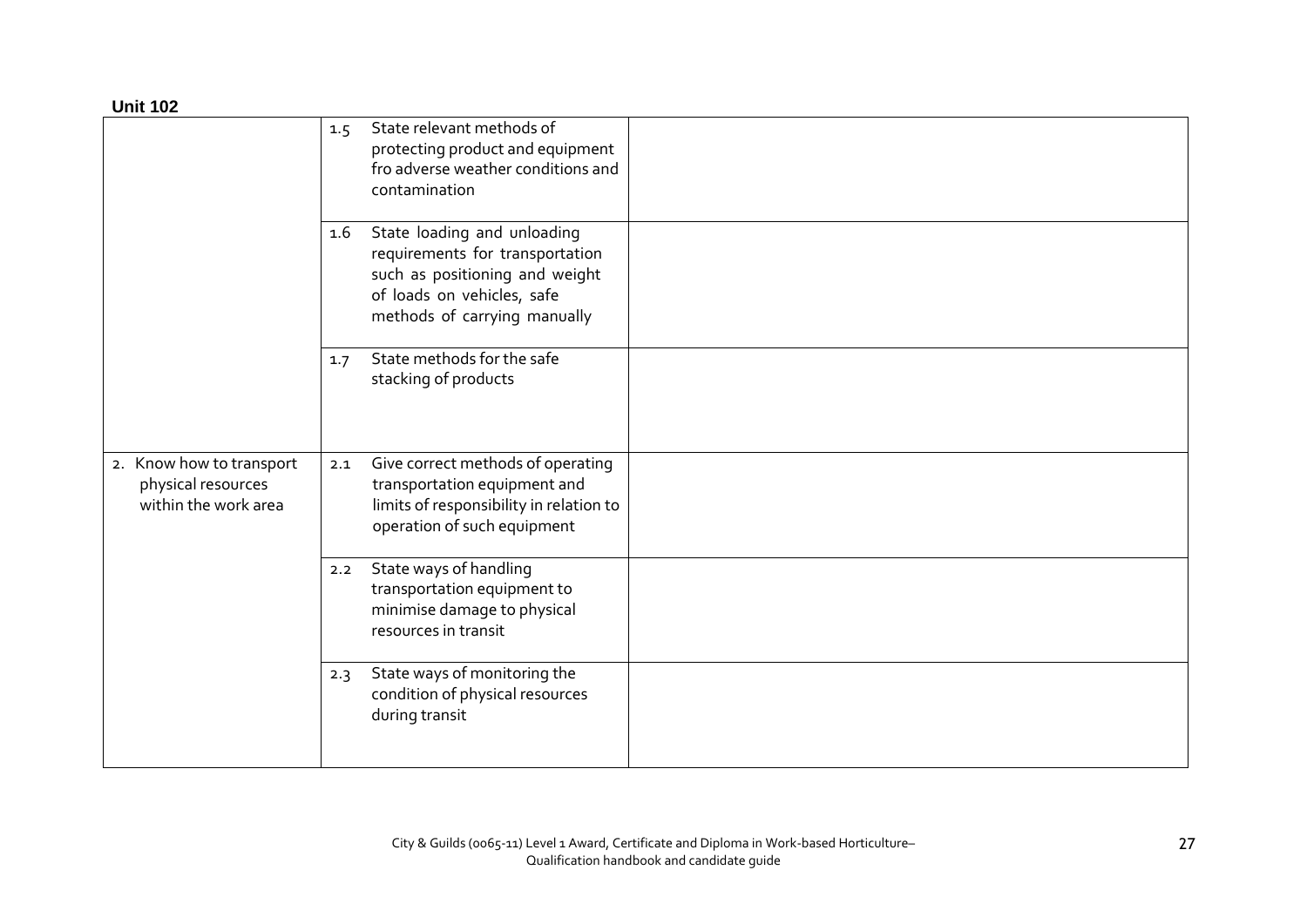| <b>Unit 102</b>               |                                                                                                                                                                       |  |
|-------------------------------|-----------------------------------------------------------------------------------------------------------------------------------------------------------------------|--|
| 3. Know how to work<br>safely | State health, safety and<br>3.1<br>legislative requirements in<br>relation to the use of<br>transportation equipment and<br>the movement of products and<br>equipment |  |

### **Candidate's signature**

I confirm that the evidence above is all my own work

……………………………………………………………………………………………………………….. Date …………………………...

#### **Assessor's name** …………………………………………………………………………………………………………………………. I confirm that the evidence for this unit is complete and meets the requirements for validity, authenticity and sufficiency.

Signed………………………………………………………………………………………………………..Date …………………………….

### **Internal verifier's signature (if sampled)**

………………………………………………………………………………………………………………..Date………………………………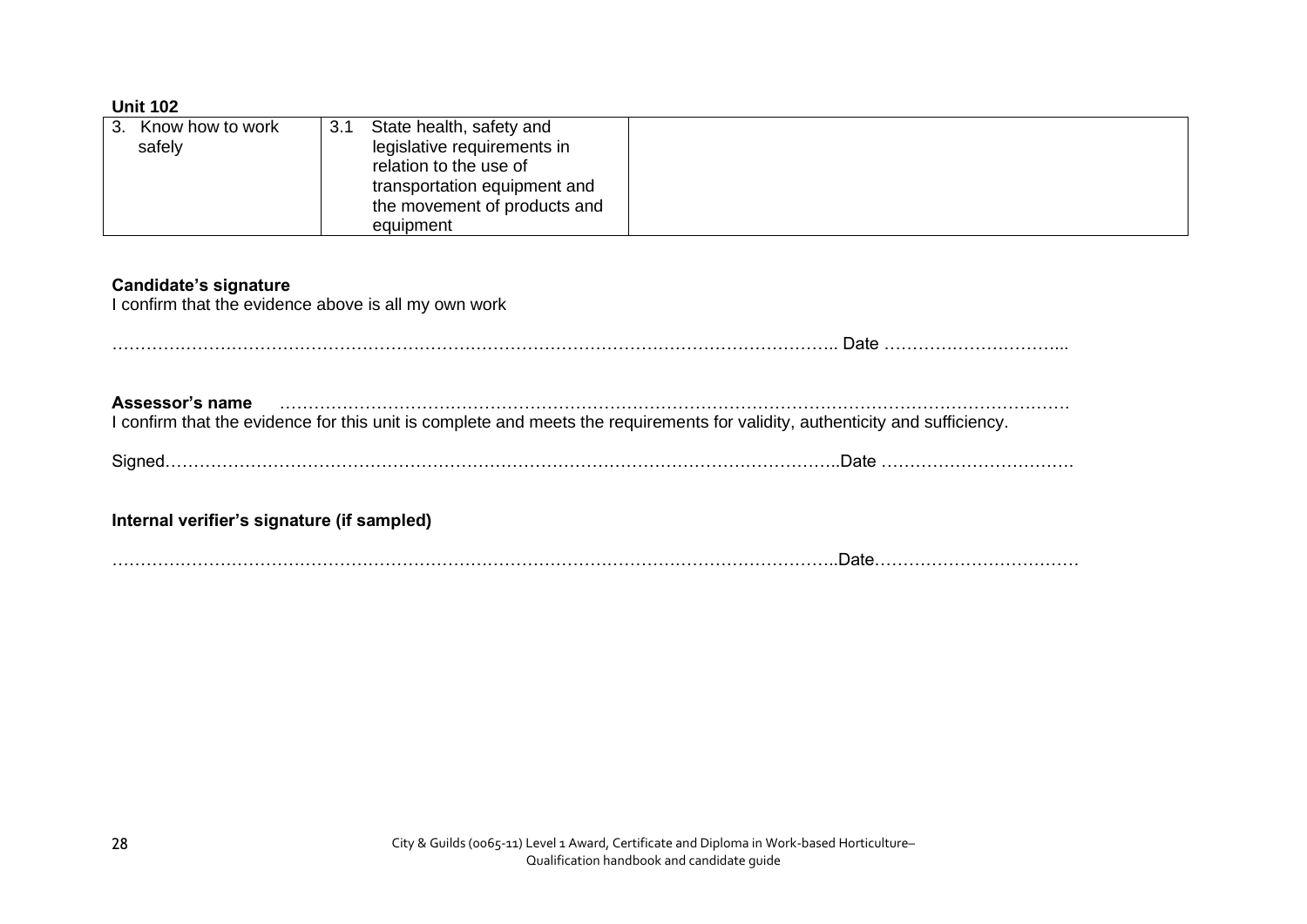| <b>TITLE</b>                                                                                                                                     | Assist with the transport supplies of   | Candidate Name: |  |  |
|--------------------------------------------------------------------------------------------------------------------------------------------------|-----------------------------------------|-----------------|--|--|
|                                                                                                                                                  | physical resources within the work area |                 |  |  |
| NDAQ REFERENCE                                                                                                                                   | J/502/4741                              |                 |  |  |
| <b>LEVEL</b>                                                                                                                                     |                                         |                 |  |  |
| <b>CREDIT LEVEL</b>                                                                                                                              |                                         |                 |  |  |
| The candidate will be able to unload physical resources, in the workplace or in work-equivalent situations and comply with all health and safety |                                         |                 |  |  |
| requirements. Manual handling of resources and equipment is an integral aspect of this unit.                                                     |                                         |                 |  |  |
| Relationship to National Occupational Standard: Practical outcomes of CU8                                                                        |                                         |                 |  |  |

| <b>Learner Outcomes</b>                                                     | <b>Assessment Criteria</b>                                                                                                         | For inserting direct evidence or referencing to where the evidence can be |
|-----------------------------------------------------------------------------|------------------------------------------------------------------------------------------------------------------------------------|---------------------------------------------------------------------------|
|                                                                             |                                                                                                                                    | found                                                                     |
| The learner will:                                                           | The learner can:                                                                                                                   |                                                                           |
| Be able to assist with<br>1.<br>loading and unloading<br>physical resources | Identify the physical resources<br>1.1<br>requiring transportation                                                                 |                                                                           |
|                                                                             | Carry out lifting operations safely<br>1.2<br>and in a way that is consistent with<br>current legislation and codes of<br>practice |                                                                           |
|                                                                             | Move heavy and bulky items using<br>1.3<br>the correct lifting equipment, in<br>accordance with instructions                       |                                                                           |
|                                                                             | Position physical resources safely,<br>1.4<br>securely and in a manner which<br>protects them from damage and<br>contamination     |                                                                           |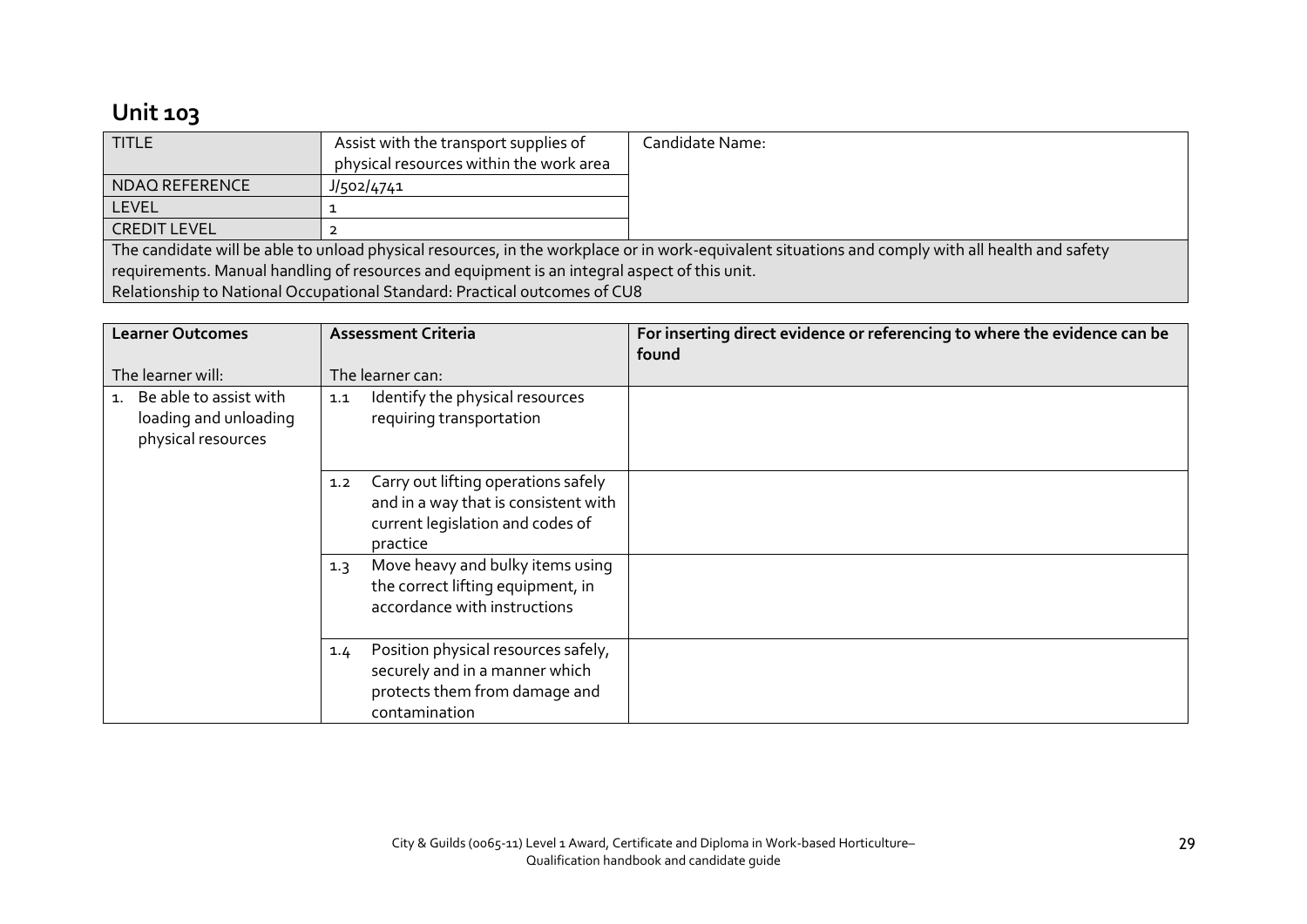| Be able to assist with the<br>2.<br>transport of physical<br>resources within the | 2.1 | Operate powered or non-powered<br>transportation equipment safely in<br>accordance with instructions and                  |  |
|-----------------------------------------------------------------------------------|-----|---------------------------------------------------------------------------------------------------------------------------|--|
| work area                                                                         |     | safety requirements                                                                                                       |  |
|                                                                                   | 2.2 | Minimise damage to equipment<br>and resources during<br>transportation                                                    |  |
|                                                                                   | 2.3 | Monitor the physical resources<br>during transportation and take the<br>appropriate action for any which<br>become unsafe |  |
|                                                                                   | 2.4 | Maintain health and safety<br>according to relevant legislation<br>and codes of practice                                  |  |
| 3. Be able to work safely                                                         | 3.1 | Maintain health and safety<br>according to relevant legislation<br>and codes of practice                                  |  |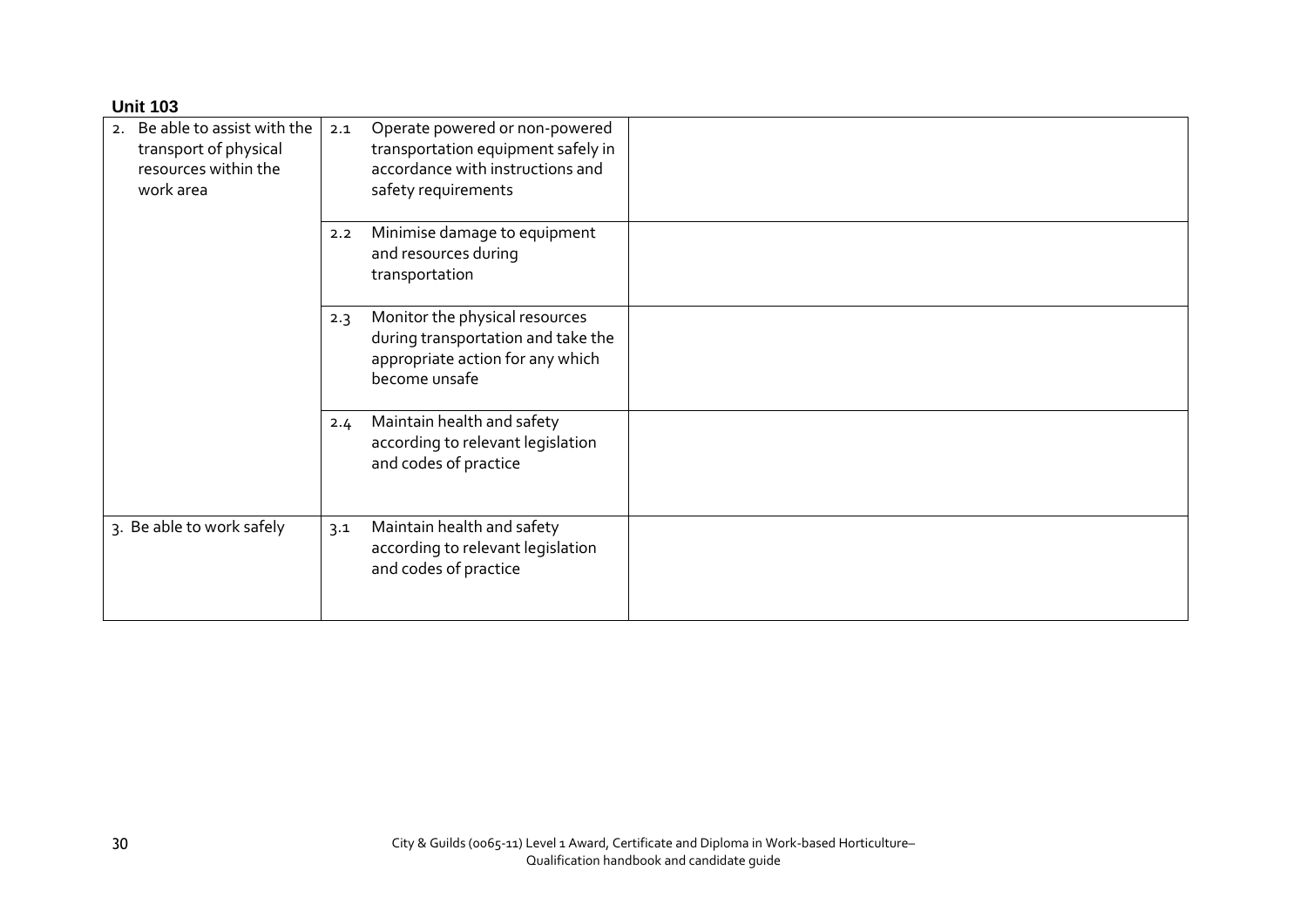### **Candidate's signature**

I confirm that the evidence above is all my own work

……………………………………………………………………………………………………………….. Date …………………………...

**Assessor's name** ………………………………………………………………………………………………………………………….

I confirm that the evidence for this unit is complete and meets the requirements for validity, authenticity and sufficiency.

Signed………………………………………………………………………………………………………..Date …………………………….

**Internal verifier's signature (if sampled)**

………………………………………………………………………………………………………………..Date………………………………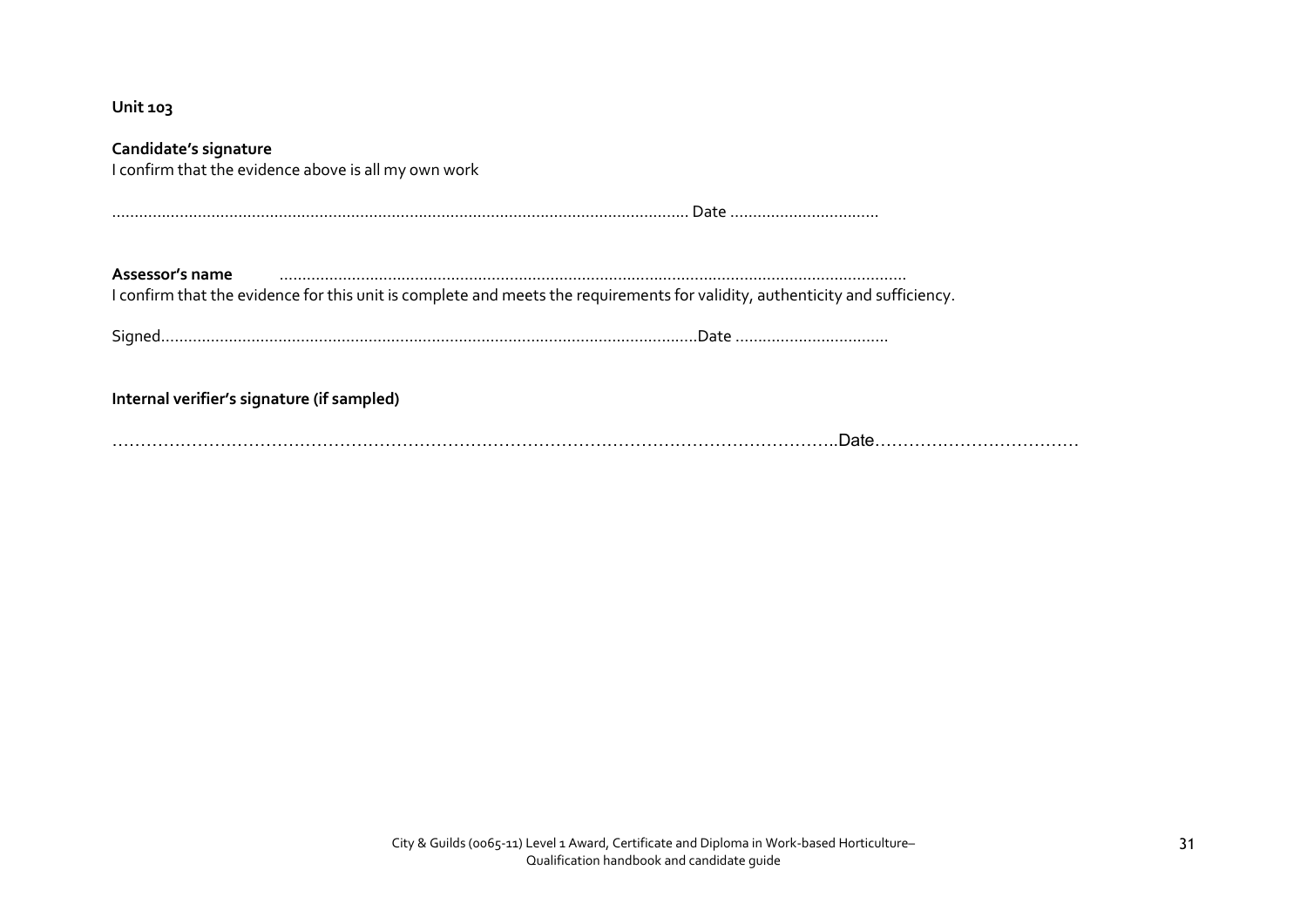| <b>TITLE</b>                                                                                                                                       | Principles of maintaining of grass | Candidate Name: |  |
|----------------------------------------------------------------------------------------------------------------------------------------------------|------------------------------------|-----------------|--|
|                                                                                                                                                    | surfaces                           |                 |  |
| NDAQ REFERENCE                                                                                                                                     | T/502/4170                         |                 |  |
| <b>LEVEL</b>                                                                                                                                       |                                    |                 |  |
| <b>CREDIT LEVEL</b>                                                                                                                                |                                    |                 |  |
| The candidate will be able to describe how to maintain grass surfaces by mowing, edging and watering, using pedestrian-operated machinery and hand |                                    |                 |  |
| tools and comply with all health and safety requirements.                                                                                          |                                    |                 |  |
|                                                                                                                                                    |                                    |                 |  |

Relationship to National Occupational Standard: Underpinning knowledge of CU15

| <b>Learner Outcomes</b>                   | <b>Assessment Criteria</b>                                                                        | For inserting direct evidence or referencing to where the evidence can be<br>found |
|-------------------------------------------|---------------------------------------------------------------------------------------------------|------------------------------------------------------------------------------------|
| The learner will:                         | The learner can:                                                                                  |                                                                                    |
| 1. Know how to maintain<br>grass surfaces | 1.1 State the conditions that are<br>appropriate for maintaining grass<br>surfaces                |                                                                                    |
|                                           | List the correct tools and<br>1.2<br>equipment for the work                                       |                                                                                    |
|                                           | State how to prepare and use the<br>1.3<br>required tools and equipment<br>safely and efficiently |                                                                                    |
|                                           | Identify when the height of grass<br>1.4<br>and finish of edges meets<br>requirements             |                                                                                    |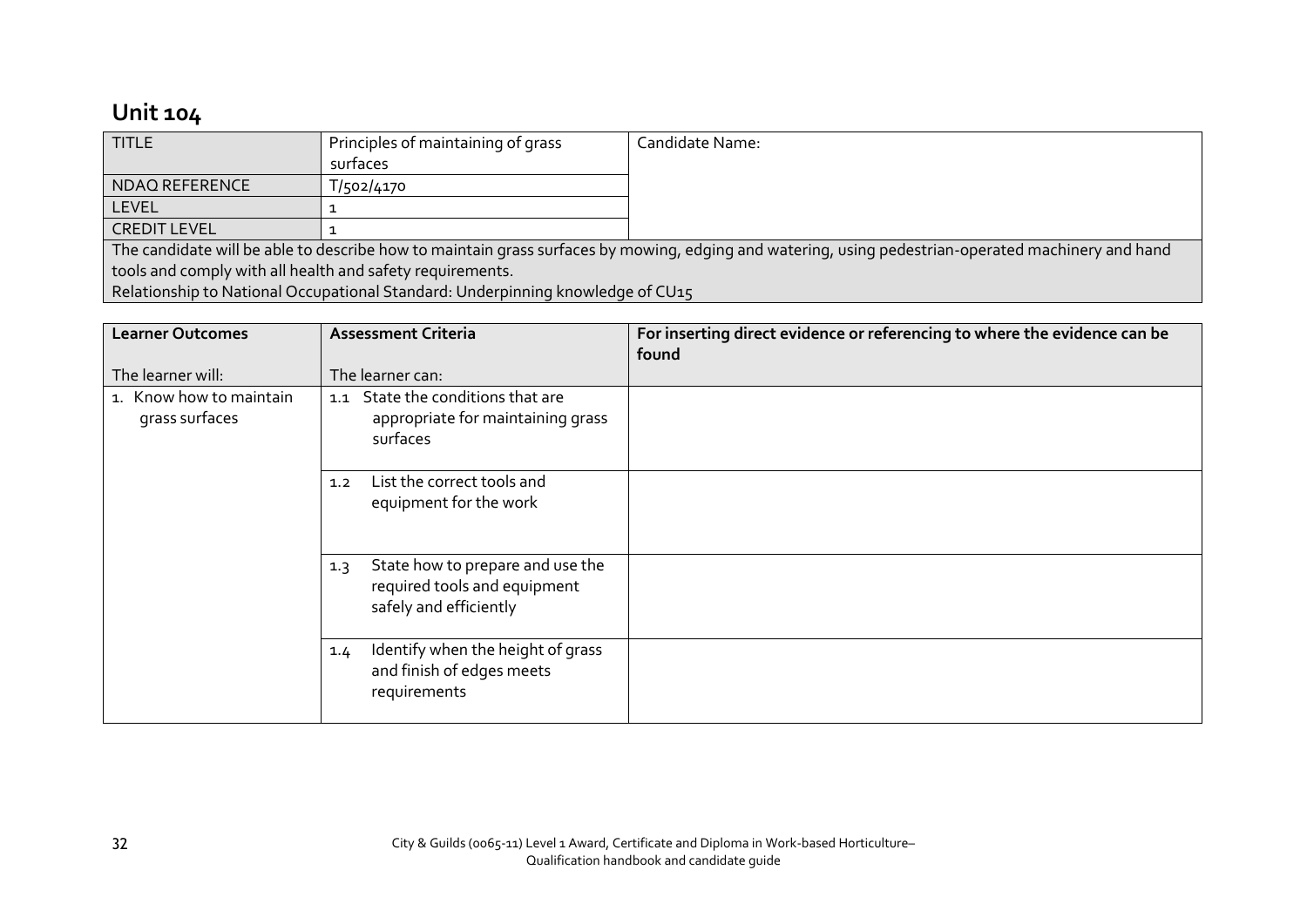| Unit 104 |     |                                                                                                                                         |  |
|----------|-----|-----------------------------------------------------------------------------------------------------------------------------------------|--|
|          | 1.5 | State how to dispose of grass<br>cuttings                                                                                               |  |
|          | 1.6 | State the importance of cleaning<br>and storing tools and equipment<br>promptly and safely                                              |  |
|          | 1.7 | Identify the hazards and state the<br>relevant legislation and codes of<br>practice in relation to the<br>maintenance of grass surfaces |  |

### **Candidate's signature**

I confirm that the evidence above is all my own work

……………………………………………………………………………………………………………….. Date …………………………...

| Assessor's name |                                                                                                                              |
|-----------------|------------------------------------------------------------------------------------------------------------------------------|
|                 | I confirm that the evidence for this unit is complete and meets the requirements for validity, authenticity and sufficiency. |

Signed………………………………………………………………………………………………………..Date …………………………….

**Internal verifier's signature (if sampled)**

City & Guilds (0065-11) Level 1 Award, Certificate and Diploma in Work-based Horticulture– Qualification handbook and candidate guide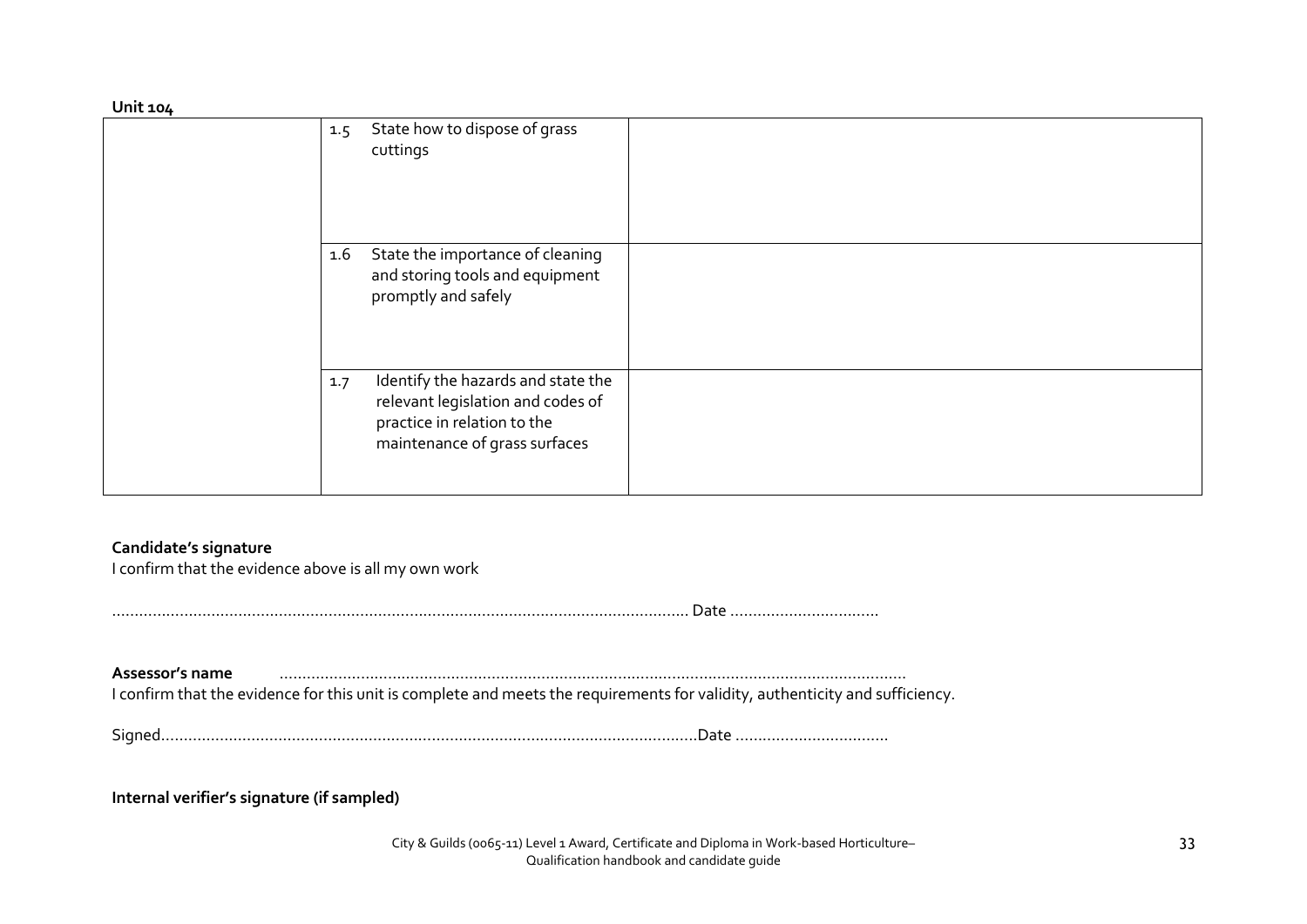………………………………………………………………………………………………………………..Date………………………………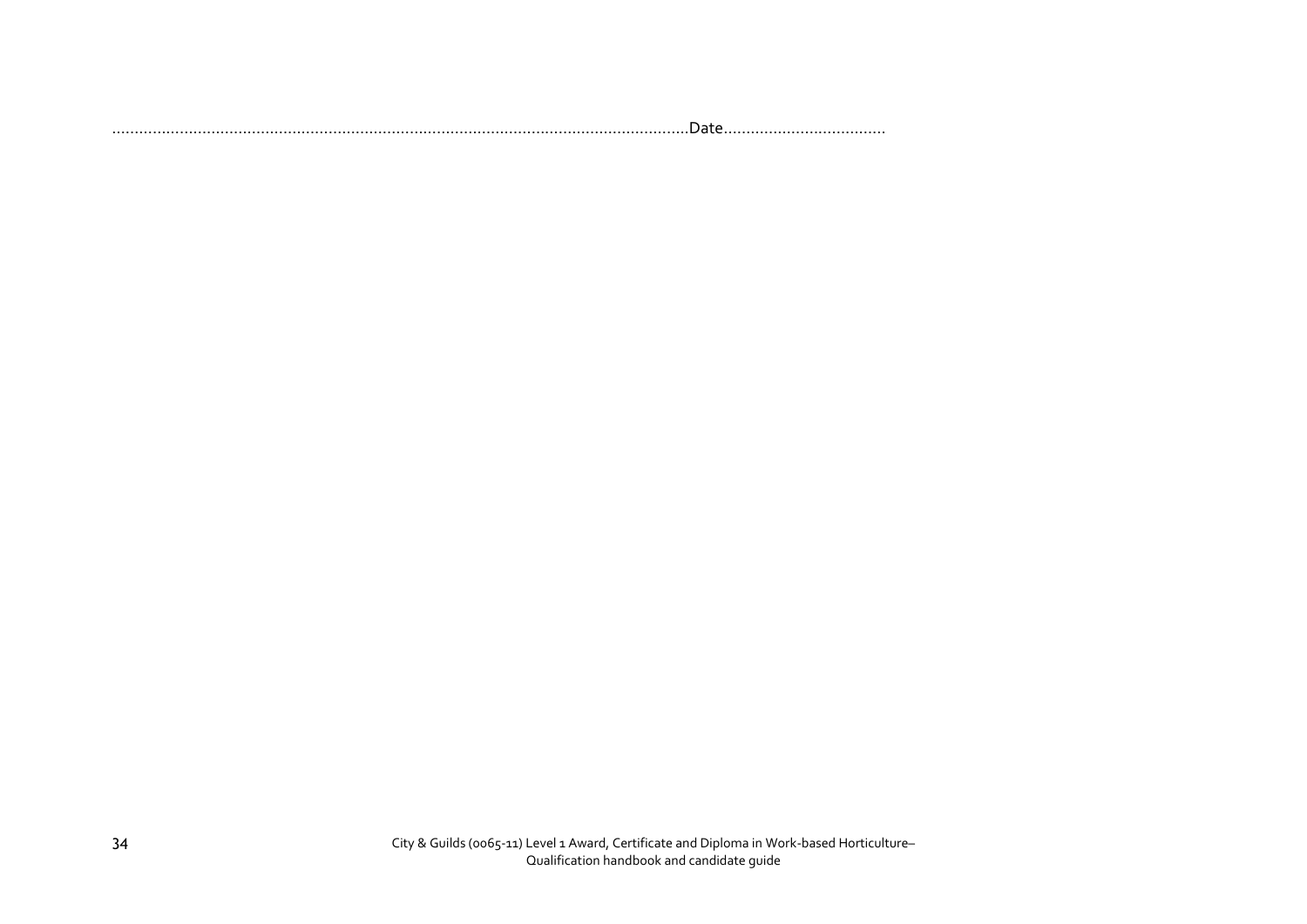| <b>TITLE</b>                                                                                                                                           | Assist with the maintenance of grass | Candidate Name: |  |  |
|--------------------------------------------------------------------------------------------------------------------------------------------------------|--------------------------------------|-----------------|--|--|
|                                                                                                                                                        | surfaces                             |                 |  |  |
| NDAQ REFERENCE                                                                                                                                         | D/502/4177                           |                 |  |  |
| <b>LEVEL</b>                                                                                                                                           |                                      |                 |  |  |
| <b>CREDIT LEVEL</b>                                                                                                                                    |                                      |                 |  |  |
| The candidate will be able to maintain surfaces by mowing, edging and watering, using pedestrian-operated machinery and hand tools and comply with all |                                      |                 |  |  |
| health and safety requirements                                                                                                                         |                                      |                 |  |  |
| Relationship of National Occupational Standard: Practical outcomes of CU15                                                                             |                                      |                 |  |  |

| <b>Learner Outcomes</b>   | <b>Assessment Criteria</b>            | For inserting direct evidence or referencing to where the evidence can be |
|---------------------------|---------------------------------------|---------------------------------------------------------------------------|
|                           |                                       | found                                                                     |
| The learner will:         | The learner can:                      |                                                                           |
| 1. Be able to assist with | Ensure that conditions and the<br>1.1 |                                                                           |
| maintaining grass         | surface are suitable for              |                                                                           |
| surfaces                  | maintenance in accordance with        |                                                                           |
|                           | instruction                           |                                                                           |
|                           | Ensure that the tools and<br>1.2      |                                                                           |
|                           | equipment being used are              |                                                                           |
|                           | appropriate to the conditions         |                                                                           |
|                           | and the surfaces being                |                                                                           |
|                           | maintained                            |                                                                           |
|                           | Use appropriate methods for<br>1.3    |                                                                           |
|                           | maintaining grass surfaces            |                                                                           |
|                           | safely and in accordance with         |                                                                           |
|                           | instructions                          |                                                                           |
|                           | Carry out the work so that the<br>1.4 |                                                                           |
|                           | grass height and edges meet           |                                                                           |
|                           | requirements                          |                                                                           |
|                           |                                       |                                                                           |
|                           | Report any problems as soon as<br>1.5 |                                                                           |
|                           | possible to the appropriate           |                                                                           |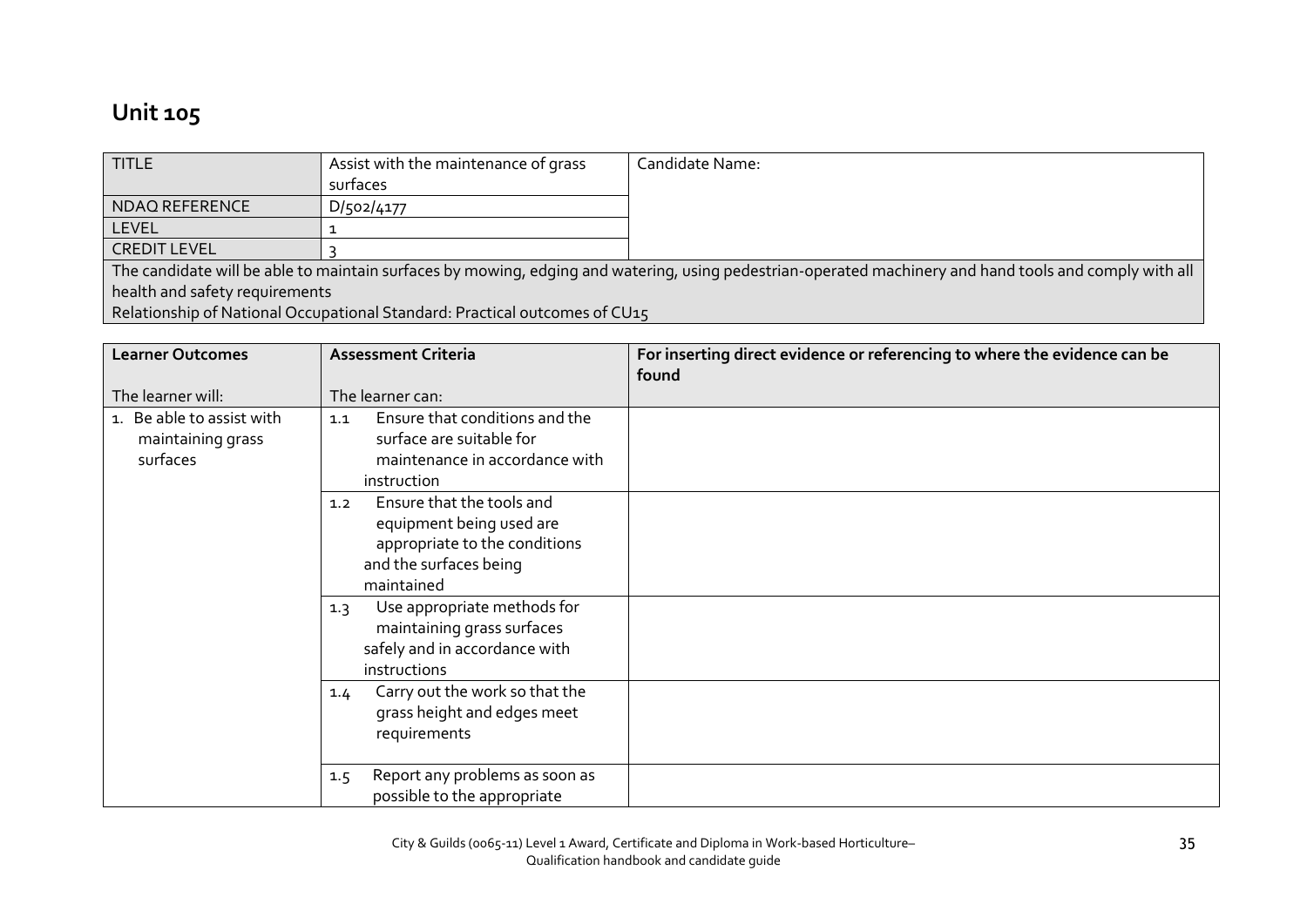| person<br>____ |  |
|----------------|--|
|                |  |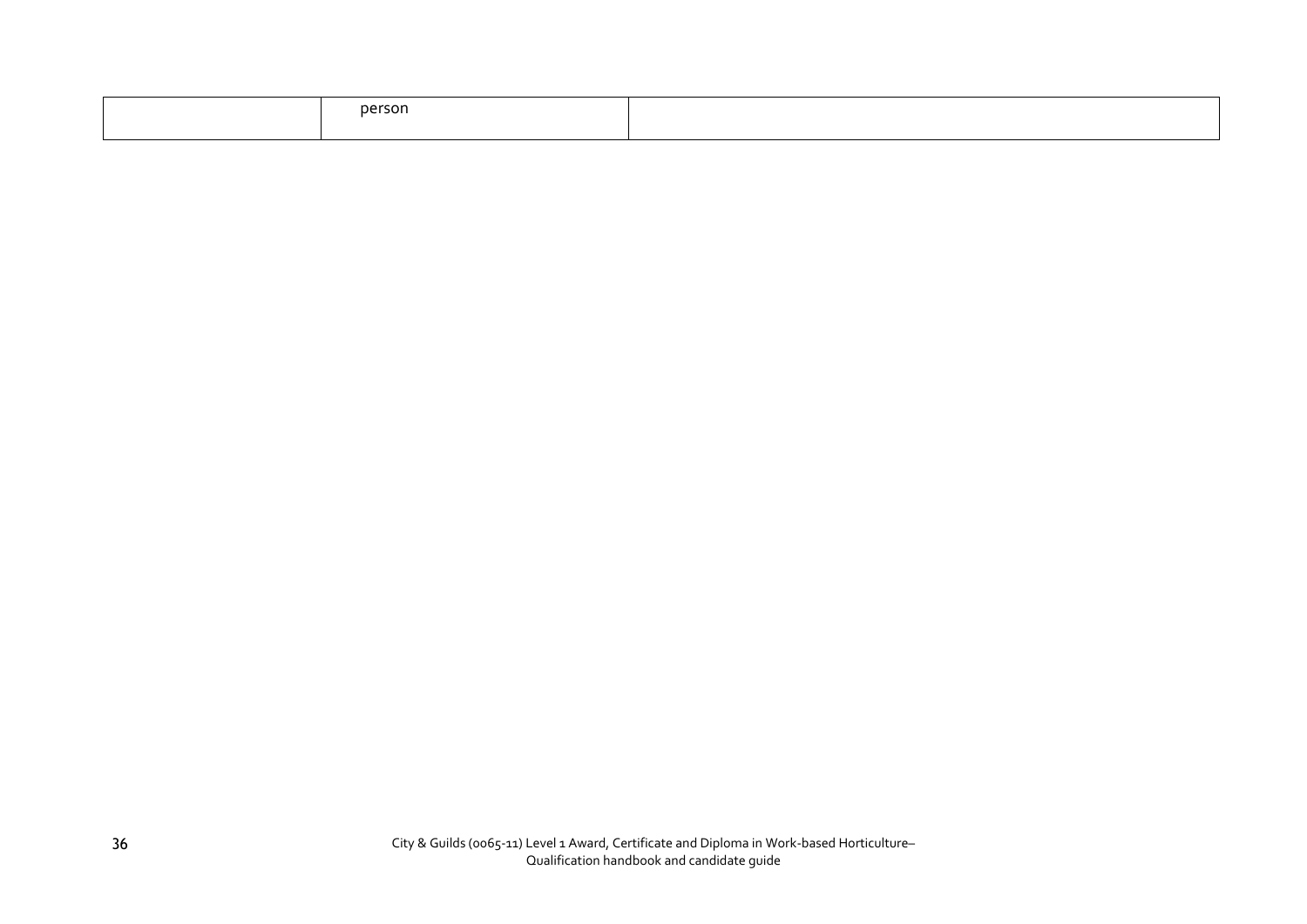| <b>Unit 105</b>           |                                                                                             |
|---------------------------|---------------------------------------------------------------------------------------------|
|                           | Minimise any damage to grass,<br>1.6<br>features, services and wildlife on<br>the site      |
|                           | Dispose of grass cuttings correctly<br>1.7                                                  |
|                           | Leave the site in a clean and tidy<br>1.8<br>condition                                      |
|                           | Clean and store tools and<br>1.9<br>equipment promptly and securely                         |
| 2. Be able to work safely | Maintain the health and safety of<br>2.1<br>self and others at all times                    |
|                           | Select, prepare and use tools<br>2.2<br>and equipment safely,<br>efficiently, and correctly |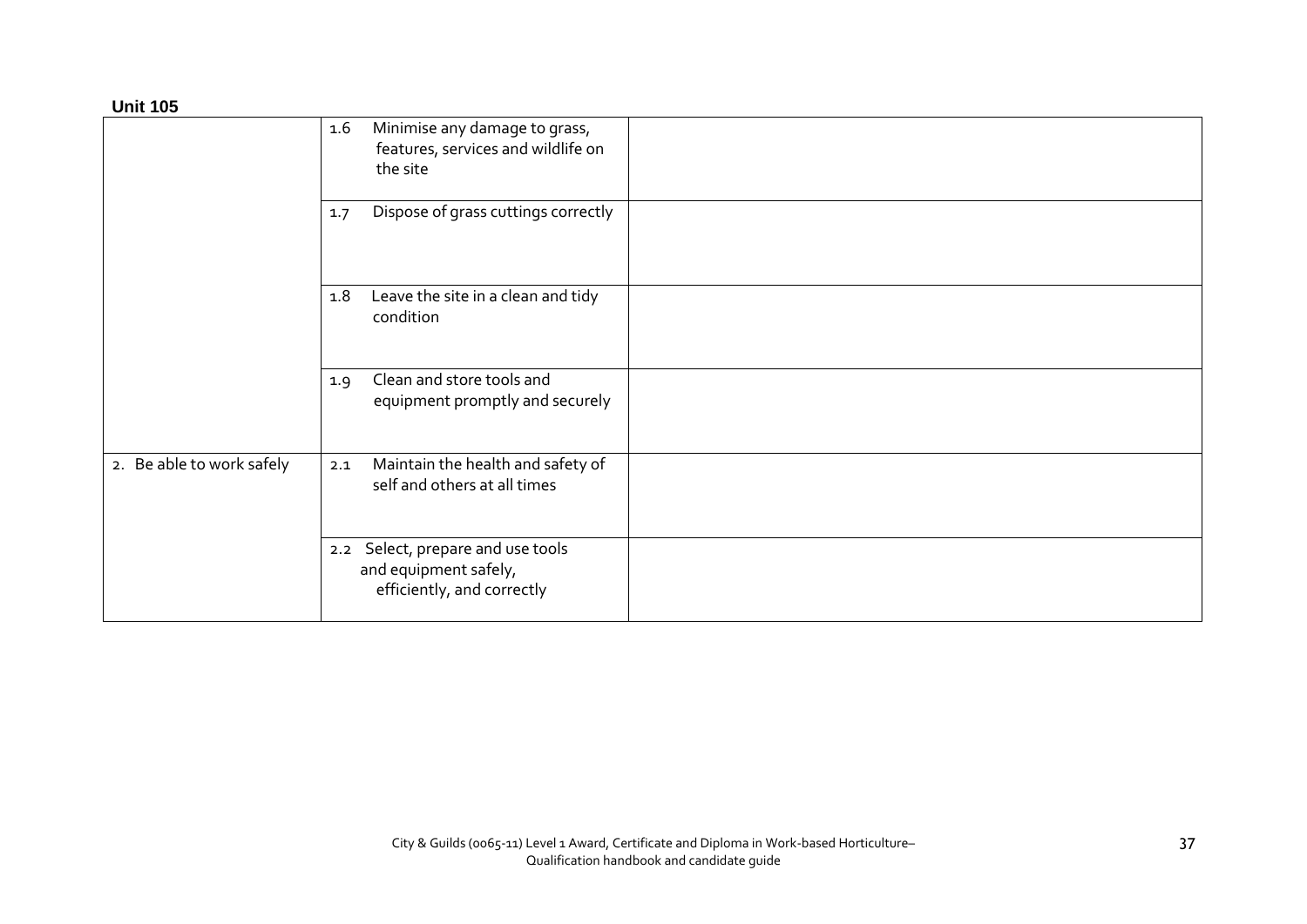I confirm that the evidence above is all my own work

……………………………………………………………………………………………………………….. Date …………………………...

**Assessor's name** ………………………………………………………………………………………………………………………….

I confirm that the evidence for this unit is complete and meets the requirements for validity, authenticity and sufficiency.

Signed………………………………………………………………………………………………………..Date …………………………….

**Internal verifier's signature (if sampled)**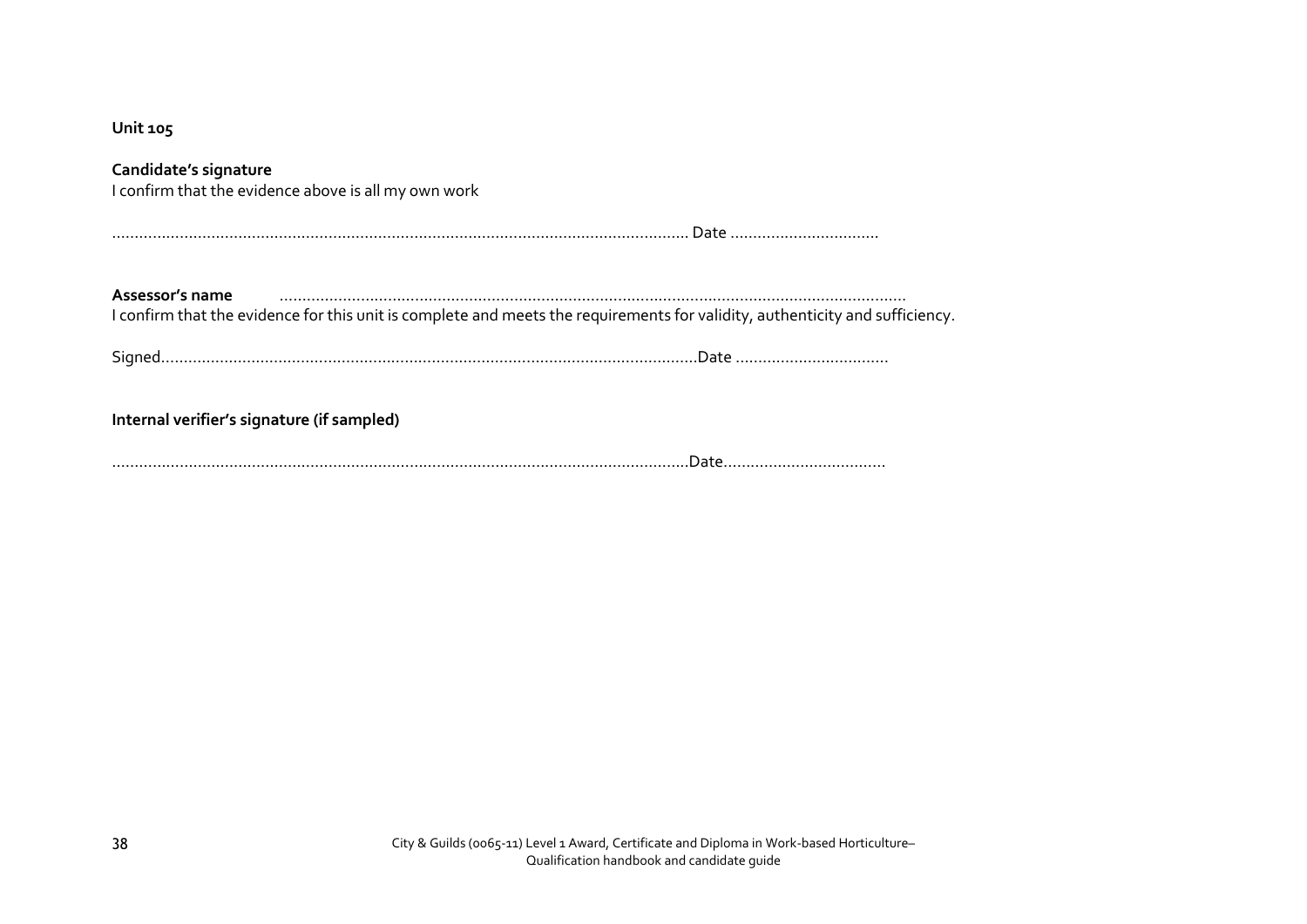| <b>TITLE</b>                                                                                                                                         | Principles of maintaining structures and | Candidate Name: |
|------------------------------------------------------------------------------------------------------------------------------------------------------|------------------------------------------|-----------------|
|                                                                                                                                                      | surfaces                                 |                 |
| NDAQ REFERENCE                                                                                                                                       | R/502/5715                               |                 |
| <b>LEVEL</b>                                                                                                                                         |                                          |                 |
| <b>CREDIT LEVEL</b>                                                                                                                                  |                                          |                 |
| The candidate will be able to describe how to maintain structures and surfaces by cleaning, rubbing-down and applying surface protection, using hand |                                          |                 |
| tools and comply with all health and safety requirements.                                                                                            |                                          |                 |
| Relationship to National Occupational Standard: Underpinning knowledge of CU16                                                                       |                                          |                 |

| <b>Learner Outcomes</b>                            | <b>Assessment Criteria</b>                                                                      | For inserting direct evidence or referencing to where the evidence can be |
|----------------------------------------------------|-------------------------------------------------------------------------------------------------|---------------------------------------------------------------------------|
| The learner will:                                  | The learner can:                                                                                | found                                                                     |
| 1. Know how to maintain<br>structures and surfaces | State why structures and surfaces<br>1.1<br>need to be maintained                               |                                                                           |
|                                                    | State the potential problems which<br>1.2<br>may arise if maintenance is not<br>carried out     |                                                                           |
|                                                    | List the tools and materials which<br>1.3<br>are needed for different<br>maintenance operations |                                                                           |
|                                                    | State how to prepare tools and<br>1.4<br>materials for the particular<br>maintenance operation  |                                                                           |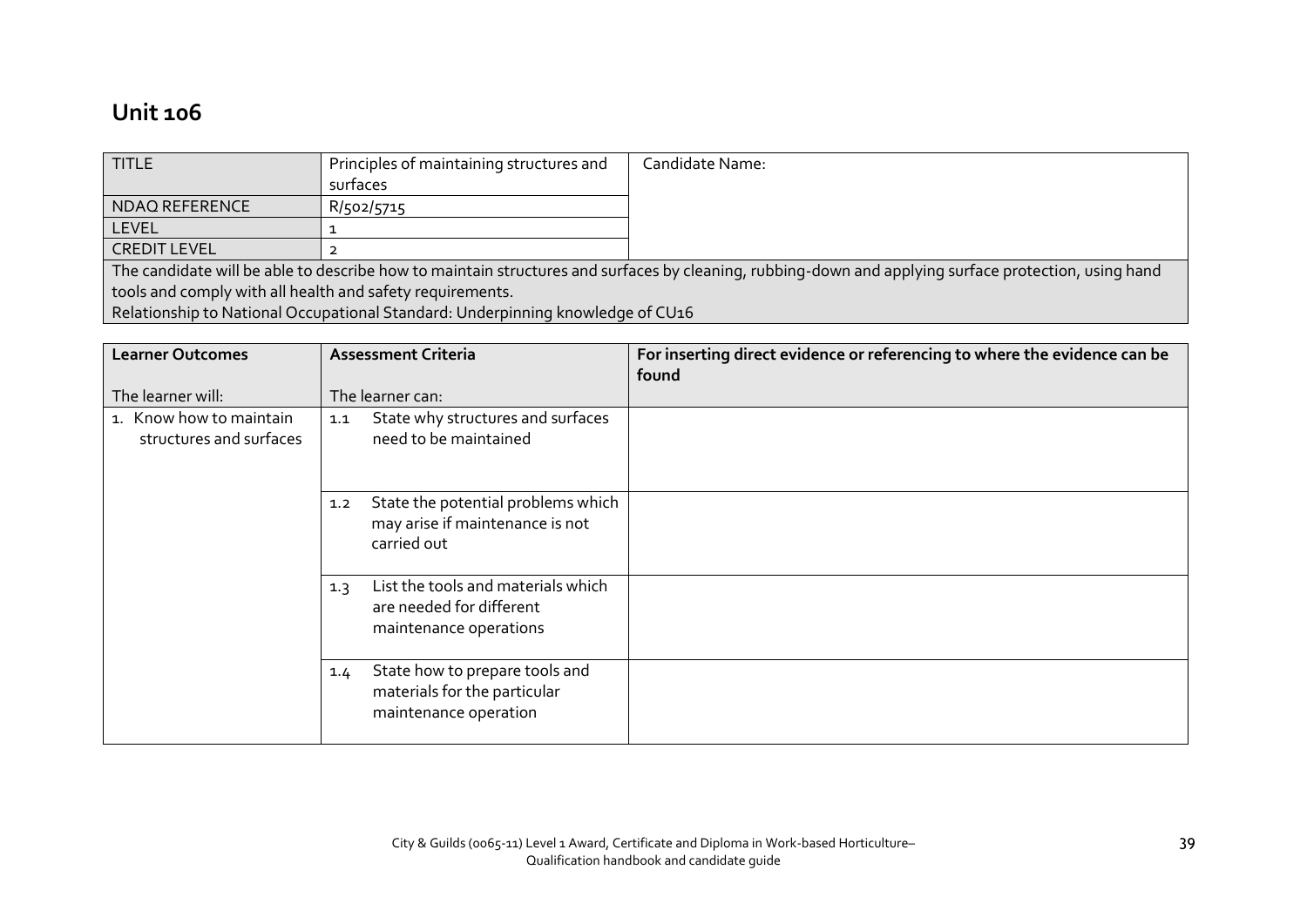| <b>Unit 106</b> |                                                                                                                                                 |  |
|-----------------|-------------------------------------------------------------------------------------------------------------------------------------------------|--|
| 1.5             | State how to prepare structures<br>and surfaces for the different<br>maintenance operations                                                     |  |
| 1.6             | State the correct way to carry out<br>the different maintenance<br>operations                                                                   |  |
| 1.7             | State what the result of effective<br>maintenance operations should<br>look like                                                                |  |
| 1.8             | State how to correctly use tools<br>and materials                                                                                               |  |
| 1.9             | Describe how to maintain their<br>own health and safety during the<br>maintenance operations                                                    |  |
|                 | 1.10 State how to reduce the risk to<br>other's health and safety when<br>undertaking maintenance<br>operations (e.g. by putting up<br>notices) |  |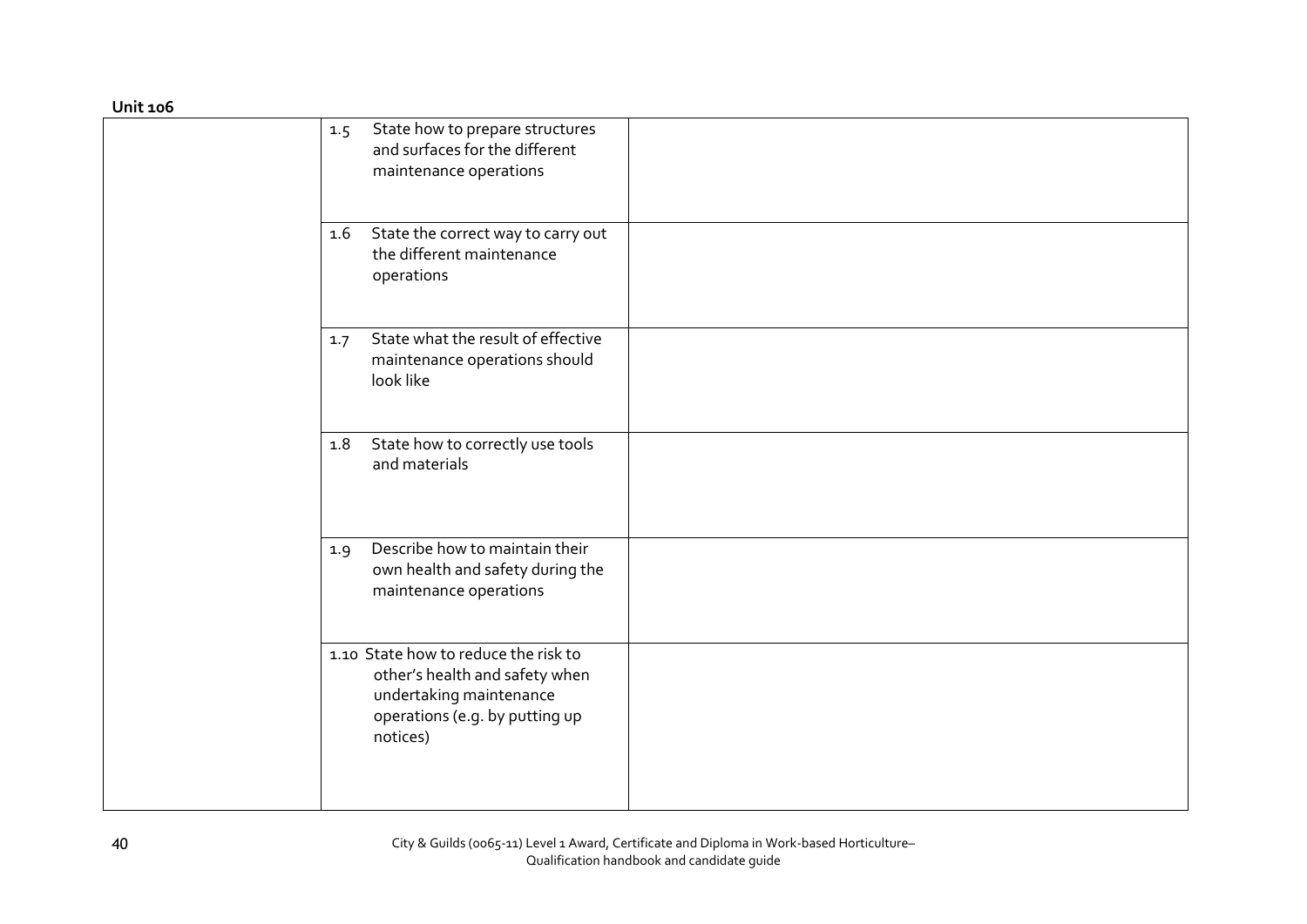| Unit 106 |                                                                                                                                                                                                                             |  |
|----------|-----------------------------------------------------------------------------------------------------------------------------------------------------------------------------------------------------------------------------|--|
|          | List the types of problems or<br>1.11<br>difficulties which may occur,<br>relating to: health and safety,<br>damage, weather conditions and<br>unforeseen circumstances, and<br>state what you need to do if these<br>occur |  |
|          | State how to handle and dispose of<br>1.12<br>waste safely                                                                                                                                                                  |  |
|          | State how to clean and store tools<br>1.13<br>correctly and the risks of not doing<br><b>SO</b>                                                                                                                             |  |

I confirm that the evidence above is all my own work

……………………………………………………………………………………………………………….. Date …………………………...

| Assessor's name |                                                                                                                              |
|-----------------|------------------------------------------------------------------------------------------------------------------------------|
|                 | I confirm that the evidence for this unit is complete and meets the requirements for validity, authenticity and sufficiency. |

|--|

**Internal verifier's signature (if sampled)**

City & Guilds (0065-11) Level 1 Award, Certificate and Diploma in Work-based Horticulture– Qualification handbook and candidate guide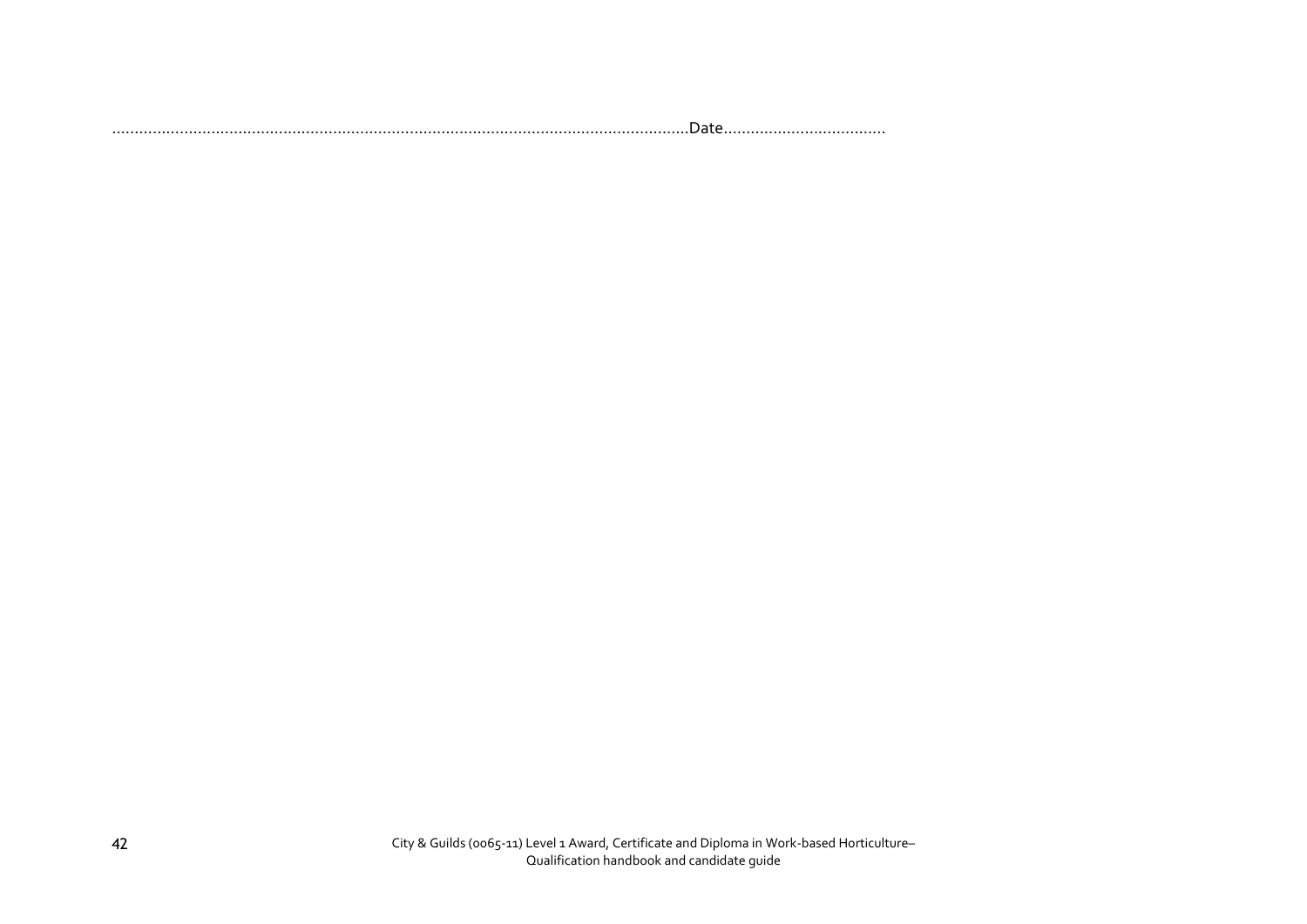| <b>TITLE</b>                                                                                                                                   | Assist with maintaining structures and | Candidate Name |
|------------------------------------------------------------------------------------------------------------------------------------------------|----------------------------------------|----------------|
|                                                                                                                                                | surfaces                               |                |
| NDAQ REFERENCE                                                                                                                                 | K/502/4098                             |                |
| <b>LEVEL</b>                                                                                                                                   |                                        |                |
| <b>CREDIT LEVEL</b>                                                                                                                            |                                        |                |
| The candidate will be able to maintain structures and surfaces by cleaning, rubbing-down and applying surface protection, using hand tools and |                                        |                |
| comply with all health and safety requirements.                                                                                                |                                        |                |
| Relationship to National occupational standards: Practical outcome of CU16                                                                     |                                        |                |

| <b>Learner Outcomes</b>                                                | <b>Assessment Criteria</b>                                                                                                                                                                 | For inserting direct evidence or referencing to where the evidence can be |
|------------------------------------------------------------------------|--------------------------------------------------------------------------------------------------------------------------------------------------------------------------------------------|---------------------------------------------------------------------------|
|                                                                        |                                                                                                                                                                                            | found                                                                     |
| The learner will:                                                      | The learner can:                                                                                                                                                                           |                                                                           |
| Be able to assist with<br>1.<br>maintaining structures<br>and surfaces | Correctly prepare the necessary<br>1.1<br>tools and materials for the<br>maintenance operation                                                                                             |                                                                           |
|                                                                        | Prepare the area for the work in a<br>1.2<br>manner appropriate for the<br>maintenance operation                                                                                           |                                                                           |
|                                                                        | Maintain structures and surfaces<br>1.3<br>effectively and completely in<br>accordance with the instructions,<br>to include<br>cleaning<br>$\bullet$<br>rubbing down<br>surface protection |                                                                           |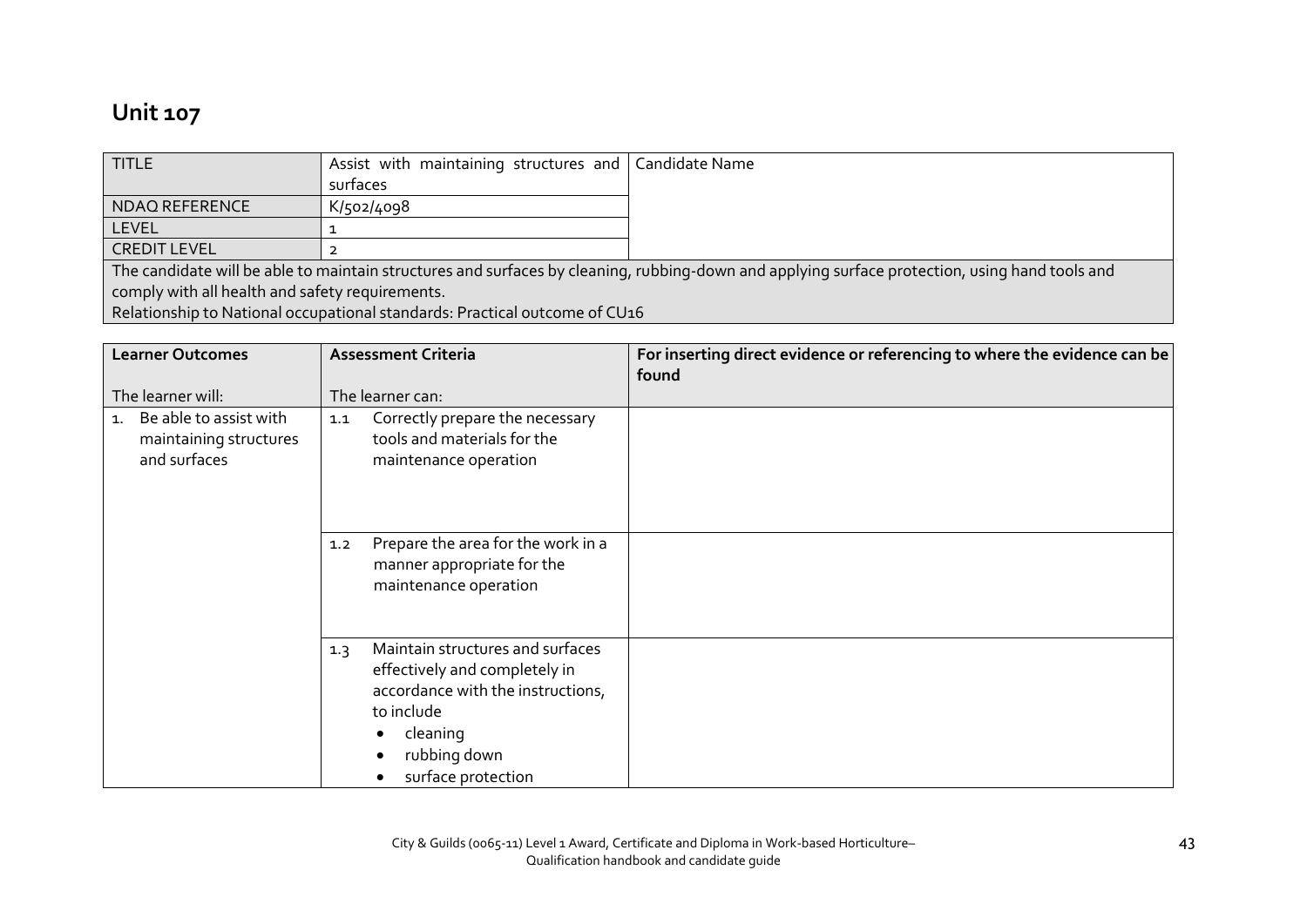| - - - - - - , |                                                                            |
|---------------|----------------------------------------------------------------------------|
|               | Use tools safely and correctly<br>1.4                                      |
|               | Report any problems that arise<br>1.5<br>without delay                     |
|               | Maintain the health and safety of<br>1.6<br>self and others at all times   |
|               | Handle and dispose of waste safely<br>1.7<br>and correctly                 |
|               | Leave the site in a safe condition<br>1.8                                  |
|               | 1.9 Clean tools after use in an<br>appropriate manner                      |
|               | 1.10 Store tools and materials after use<br>in an agreed and safe location |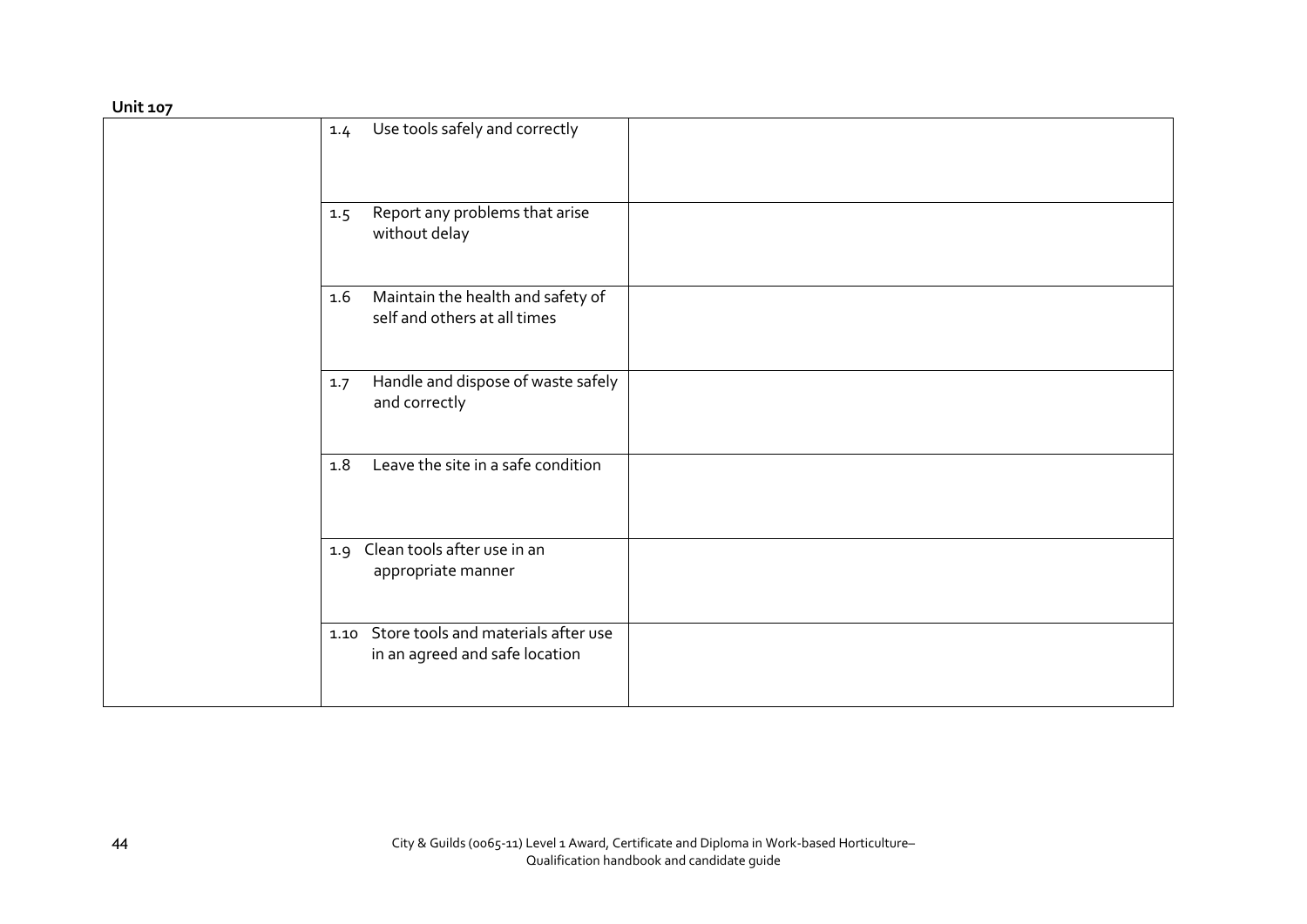| <b>Unit 107</b> |  |
|-----------------|--|
|-----------------|--|

I confirm that the evidence above is all my own work

|--|

| Assessor <sup>.</sup><br>name |  |  |  |  |
|-------------------------------|--|--|--|--|
|                               |  |  |  |  |

I confirm that the evidence for this unit is complete and meets the requirements for validity, authenticity and sufficiency.

|--|

**Internal verifier's signature (if sampled)**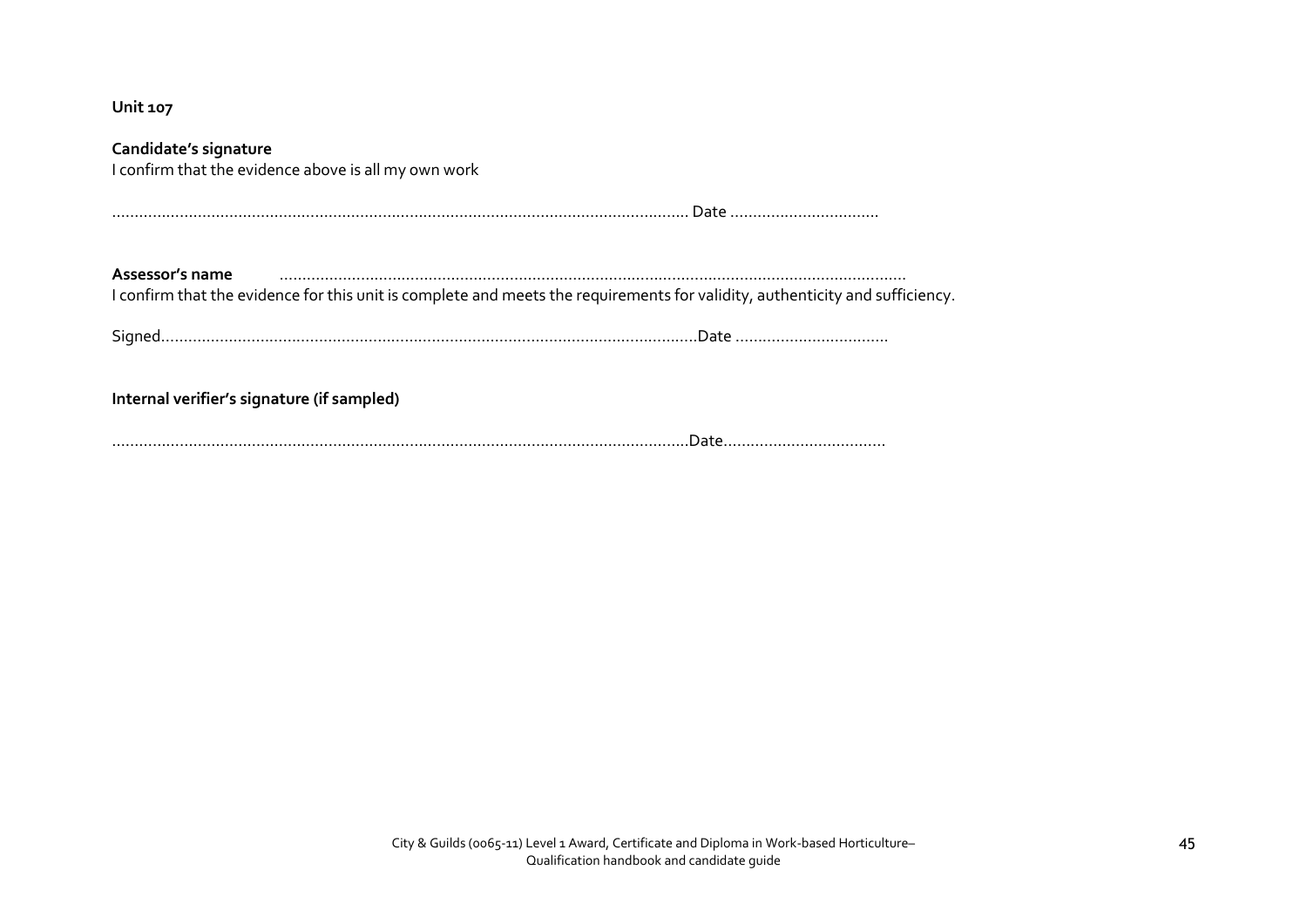| <b>TITLE</b>                                                                                                                                               | Principles of planting and establishing | Candidate Name: |  |  |  |
|------------------------------------------------------------------------------------------------------------------------------------------------------------|-----------------------------------------|-----------------|--|--|--|
|                                                                                                                                                            | plants                                  |                 |  |  |  |
| NDAQ REFERENCE                                                                                                                                             | Y/502/4016                              |                 |  |  |  |
| <b>LEVEL</b>                                                                                                                                               |                                         |                 |  |  |  |
| <b>CREDIT LEVEL</b>                                                                                                                                        |                                         |                 |  |  |  |
| The candidate will be able to describe the establishment of plants in the nursery or amenity situations and outdoors or under protected situations and how |                                         |                 |  |  |  |
| to comply with all health and safety requirements.                                                                                                         |                                         |                 |  |  |  |
| Relationship to National Occupational Standard: Underpinning knowledge of CU61                                                                             |                                         |                 |  |  |  |

| <b>Learner Outcomes</b>                                         | <b>Assessment Criteria</b>                                                                              | For inserting direct evidence or referencing to where the evidence can be<br>found |
|-----------------------------------------------------------------|---------------------------------------------------------------------------------------------------------|------------------------------------------------------------------------------------|
| The learner will:                                               | The learner can:                                                                                        |                                                                                    |
| 1. Know how to plant in<br>outdoor or protected<br>environments | State how to transport plants<br>1.1                                                                    |                                                                                    |
|                                                                 | State how to keep plants in a<br>1.2<br>suitable condition prior to planting                            |                                                                                    |
|                                                                 | State the types of tools, materials<br>1.3<br>and personal protective equipment<br>required for the job |                                                                                    |
|                                                                 | State how to prepare tools and<br>1.4<br>materials ready for the job                                    |                                                                                    |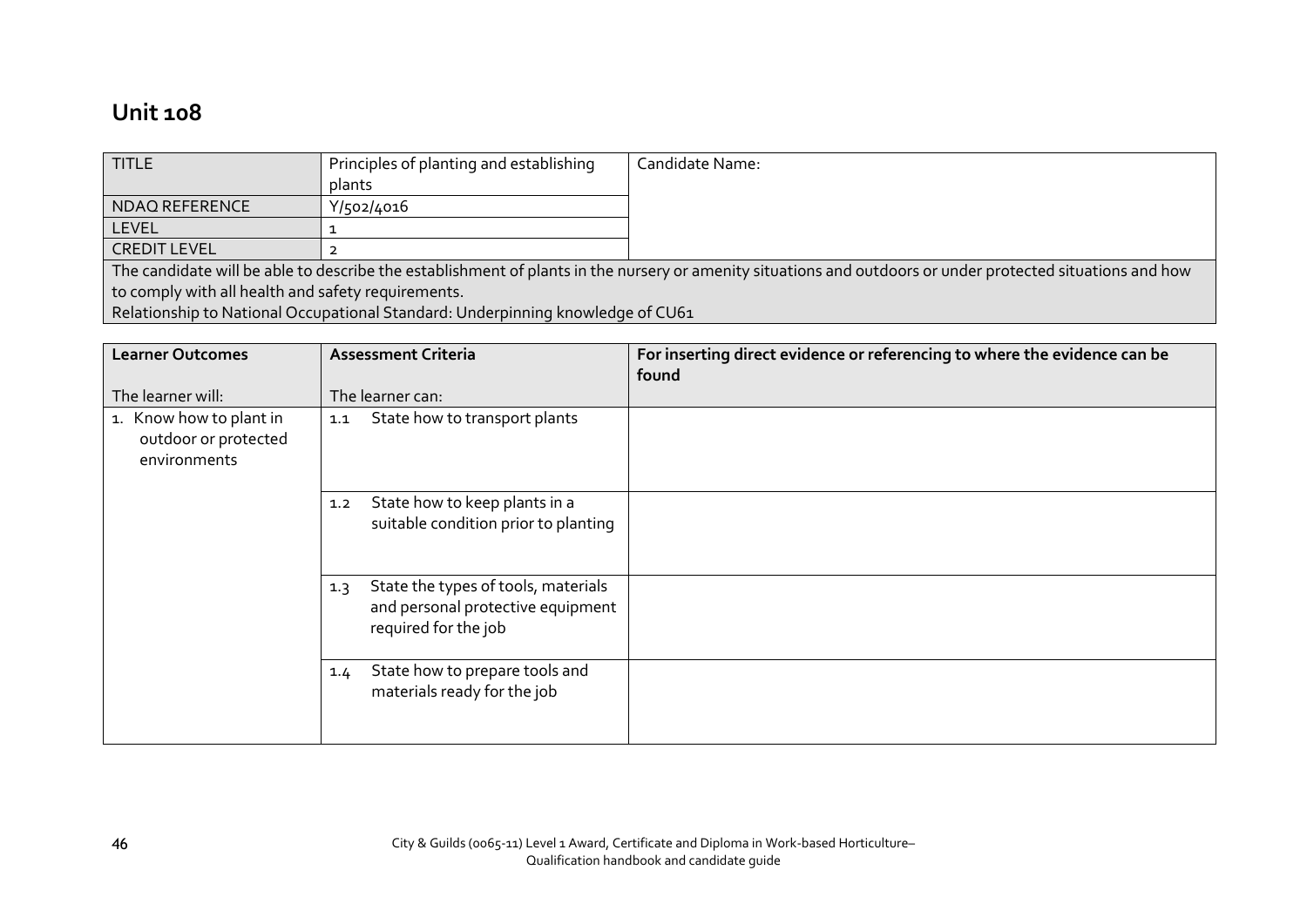| <b>Unit 108</b>                                      |                                                                                                                   |
|------------------------------------------------------|-------------------------------------------------------------------------------------------------------------------|
|                                                      | State how to prepare the planting<br>1.5<br>medium for the job                                                    |
|                                                      | State how planting is carried out<br>1.6<br>and how the results should look                                       |
|                                                      | State how to use and store tools,<br>1.7<br>materials and personal protective<br>equipment correctly              |
|                                                      | 1.8 State what problems should be<br>reported, to whom they should be<br>reported and when this should be<br>done |
| Know how to establish<br>2.<br>plants after planting | State the types of tools, materials<br>2.1<br>and personal protective equipment<br>to use                         |
|                                                      | State how to get tools, equipment<br>2.2<br>and materials ready for the job                                       |
|                                                      | State the types of plant protection<br>2.3<br>used and the labelling required                                     |
|                                                      | State how to use and store tools,<br>2.4<br>personal protective equipment and<br>materials correctly              |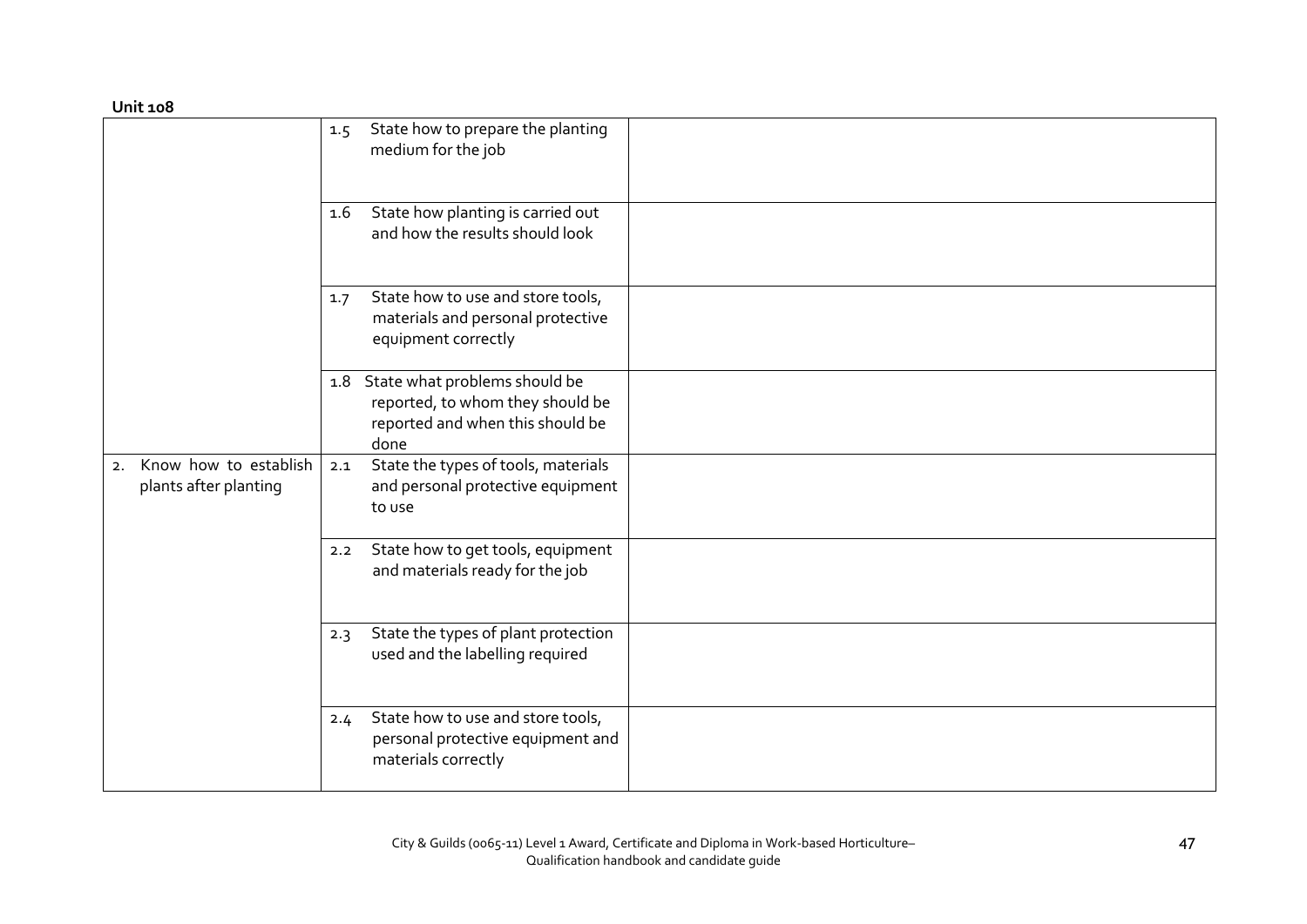| Unit 108                   |                                                                                                                       |
|----------------------------|-----------------------------------------------------------------------------------------------------------------------|
|                            | State which problems should be<br>2.5<br>reported, to whom they should be<br>reported and when this should be<br>done |
| 3. Know how to work safely | Describe how to maintain the<br>3.1<br>health and safety of self and<br>others                                        |
|                            | State how and why tools and<br>3.2<br>equipment should be cleaned                                                     |

I confirm that the evidence above is all my own work

……………………………………………………………………………………………………………….. Date …………………………...

**Assessor's name** ………………………………………………………………………………………………………………………….

I confirm that the evidence for this unit is complete and meets the requirements for validity, authenticity and sufficiency.

Signed………………………………………………………………………………………………………..Date …………………………….

| Internal verifier's signature (if sampled) |  |
|--------------------------------------------|--|
|--------------------------------------------|--|

………………………………………………………………………………………………………………..Date………………………………

City & Guilds (0065-11) Level 1 Award, Certificate and Diploma in Work-based Horticulture– Qualification handbook and candidate guide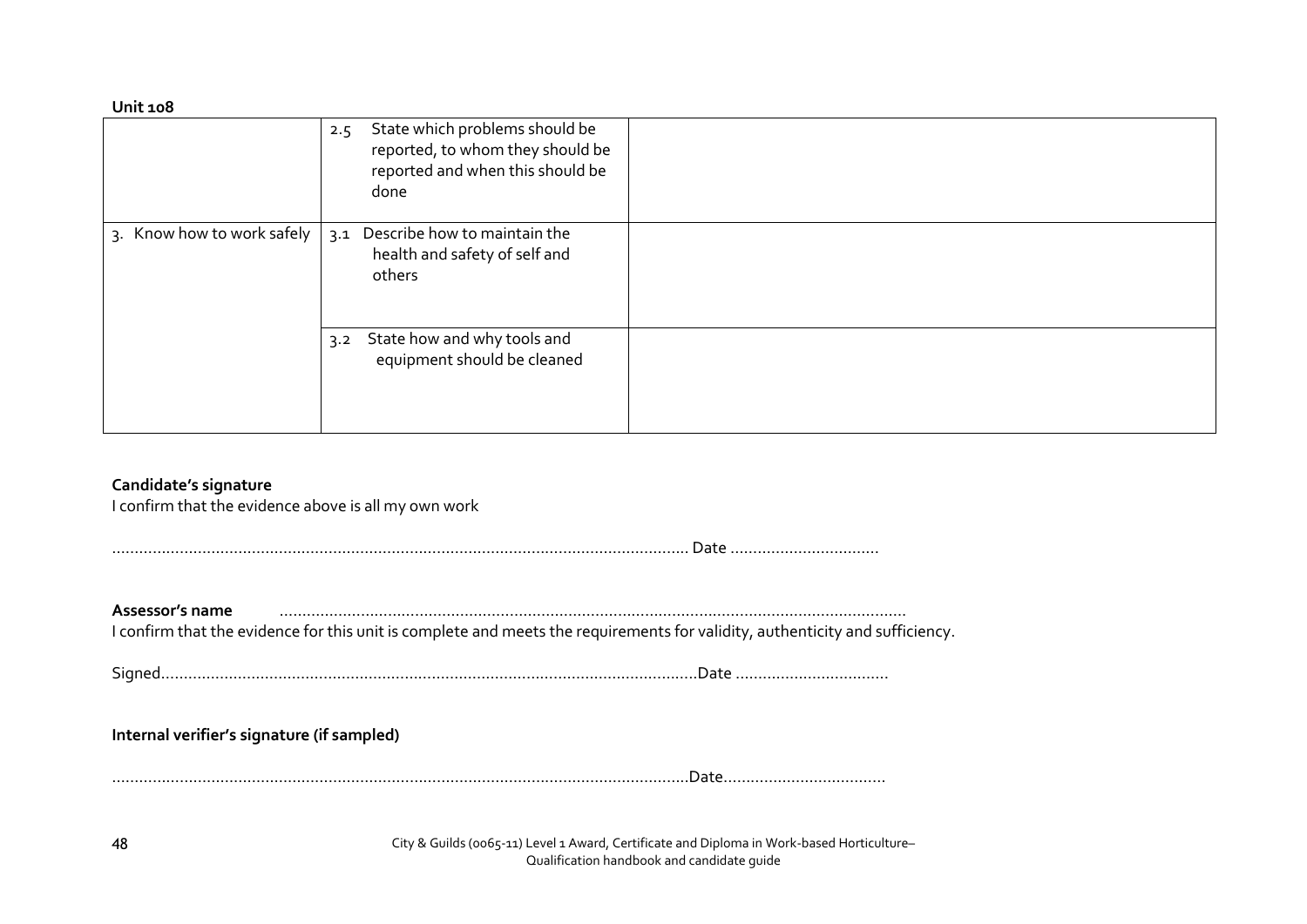| TITLE                                                                                                                                                   | Assist with planting and establishing   Candidate Name: |  |  |  |  |  |
|---------------------------------------------------------------------------------------------------------------------------------------------------------|---------------------------------------------------------|--|--|--|--|--|
|                                                                                                                                                         | plants                                                  |  |  |  |  |  |
| NDAQ REFERENCE                                                                                                                                          | F/502/4088                                              |  |  |  |  |  |
| <b>LEVEL</b>                                                                                                                                            |                                                         |  |  |  |  |  |
| <b>CREDIT LEVEL</b>                                                                                                                                     |                                                         |  |  |  |  |  |
| This unit requires candidates to assist with the establishment of plants. Activities can take place in nursery or amenity situations; outdoors or under |                                                         |  |  |  |  |  |
| protected conditions and must comply with health and safety requirements.                                                                               |                                                         |  |  |  |  |  |
| Relationship to National Occupational Standard: Practical outcome of CU61                                                                               |                                                         |  |  |  |  |  |

| <b>Learner Outcomes</b>                               | <b>Assessment Criteria</b>                                                                           | For inserting direct evidence or referencing to where the evidence can |
|-------------------------------------------------------|------------------------------------------------------------------------------------------------------|------------------------------------------------------------------------|
|                                                       |                                                                                                      | be found                                                               |
| The learner will:                                     | The learner can:                                                                                     |                                                                        |
| Be able to assist with<br>1.<br>carrying out planting | Select the necessary tools,<br>1.1<br>materials and any personal<br>protective equipment for the job |                                                                        |
|                                                       | Carry out any necessary<br>1.2<br>preparation of the planting<br>medium according to instructions    |                                                                        |
|                                                       | Transport the plants as instructed<br>1.3                                                            |                                                                        |
|                                                       | Keep the plants in a suitable<br>1.4<br>condition before planting                                    |                                                                        |
|                                                       | Carry out planting as instructed<br>1.5                                                              |                                                                        |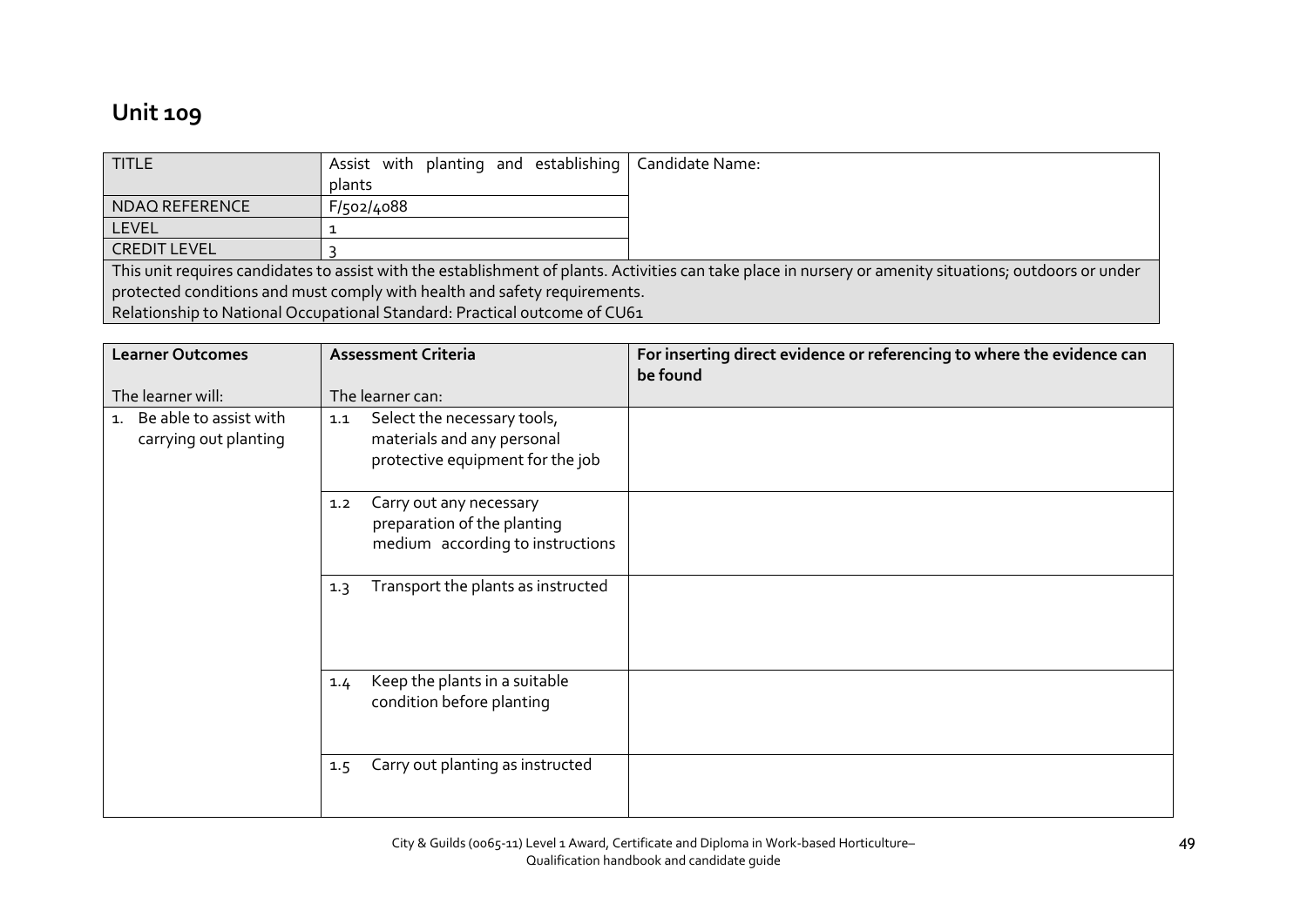H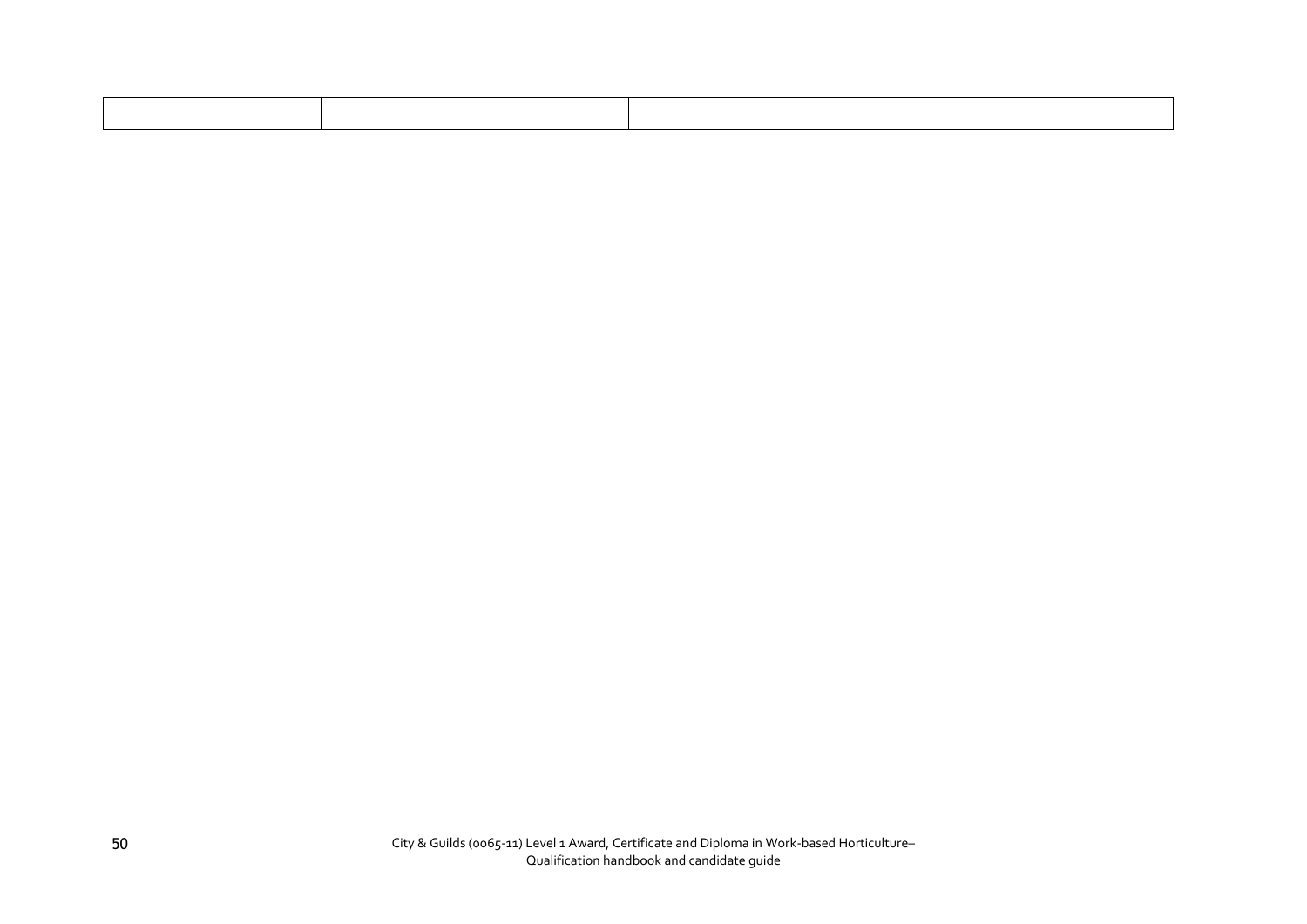| <b>Unit 109</b>                                                                              |     |                                                                                                       |  |
|----------------------------------------------------------------------------------------------|-----|-------------------------------------------------------------------------------------------------------|--|
|                                                                                              | 1.6 | Position the plants at the correct<br>spacing, depth and orientation and<br>according to instructions |  |
|                                                                                              | 1.7 | Report any problems that occur as<br>soon as possible                                                 |  |
|                                                                                              | 1.8 | Maintain and store tools and<br>equipment appropriately                                               |  |
| Be able to assist with<br>2.<br>any additional activities<br>required to establish<br>plants | 2.1 | Prepare the necessary tools,<br>materials and personal protective<br>equipment for the job            |  |
|                                                                                              | 2.2 | Provide support, shelter or<br>mulching as necessary, and carry<br>out plant labelling as instructed  |  |
|                                                                                              | 2.3 | Provide the plants with<br>necessary moisture                                                         |  |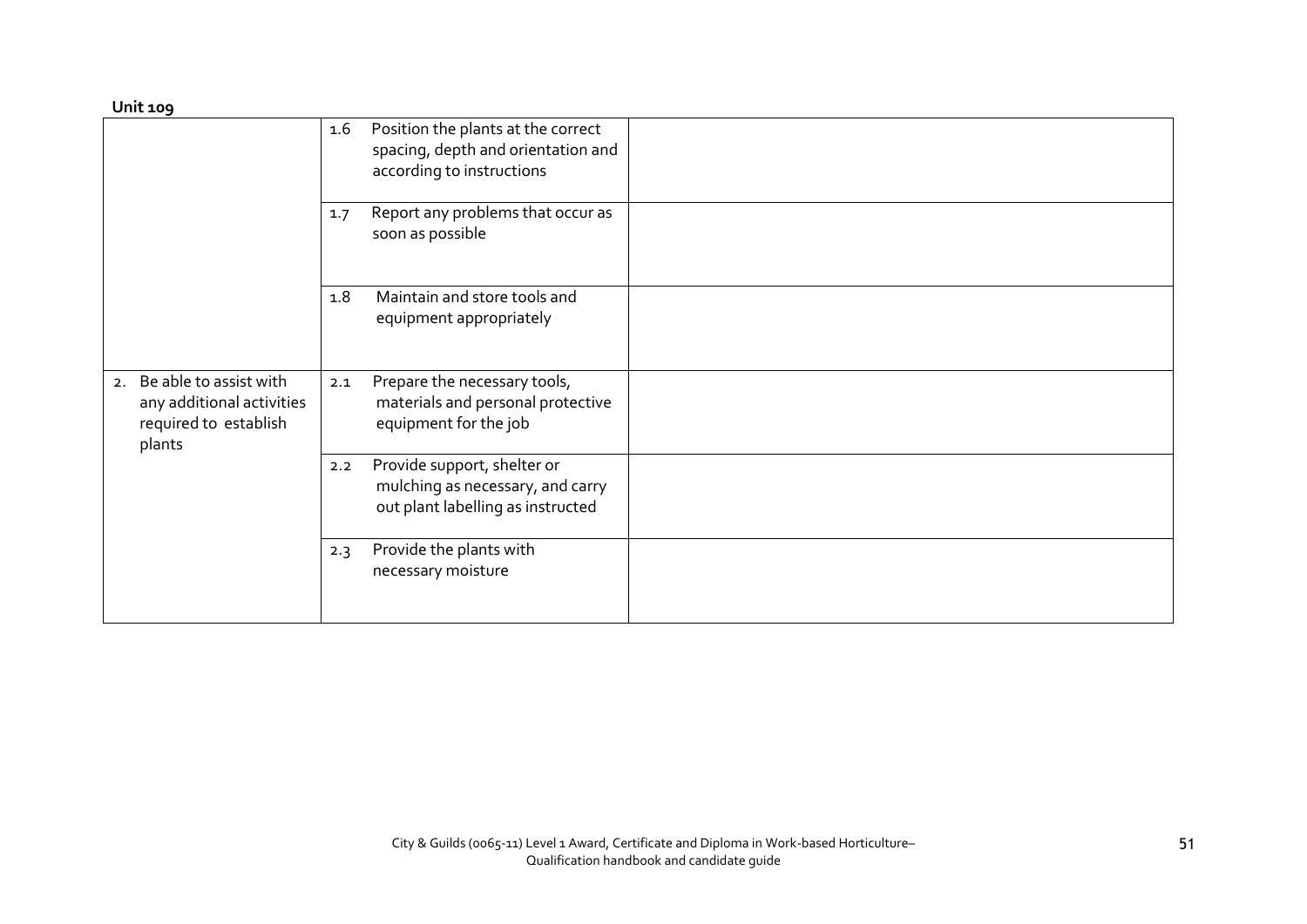|    | <b>Unit 109</b>        |     |                                                                                       |  |
|----|------------------------|-----|---------------------------------------------------------------------------------------|--|
|    |                        | 2.4 | Maintain and store tools; personal<br>protective equipment and<br>materials correctly |  |
|    |                        | 2.5 | Report any problems that occur to<br>the appropriate person as soon as<br>possible    |  |
| 3. | Be able to work safely | 3.1 | Use tools, materials and any<br>personal protective equipment<br>safely and correctly |  |
|    |                        | 3.2 | Maintain the health and safety<br>of self and others at all times.                    |  |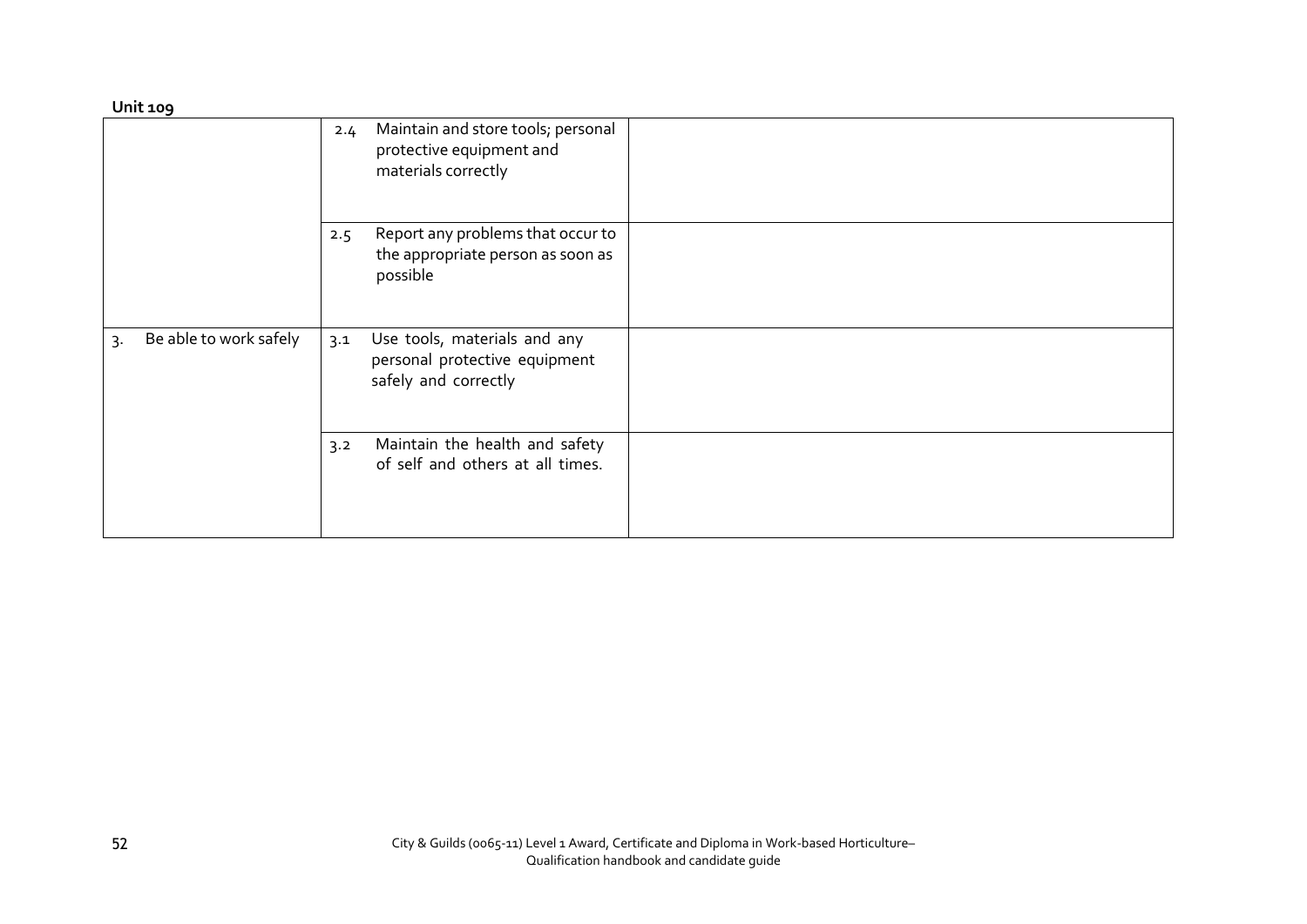## **Candidate's signature**

I confirm that the evidence above is all my own work

|--|

| Assessor's name |                                                                                                                              |
|-----------------|------------------------------------------------------------------------------------------------------------------------------|
|                 | I confirm that the evidence for this unit is complete and meets the requirements for validity, authenticity and sufficiency. |

| $\sim$ . |
|----------|
|----------|

**Internal verifier's signature (if sampled)**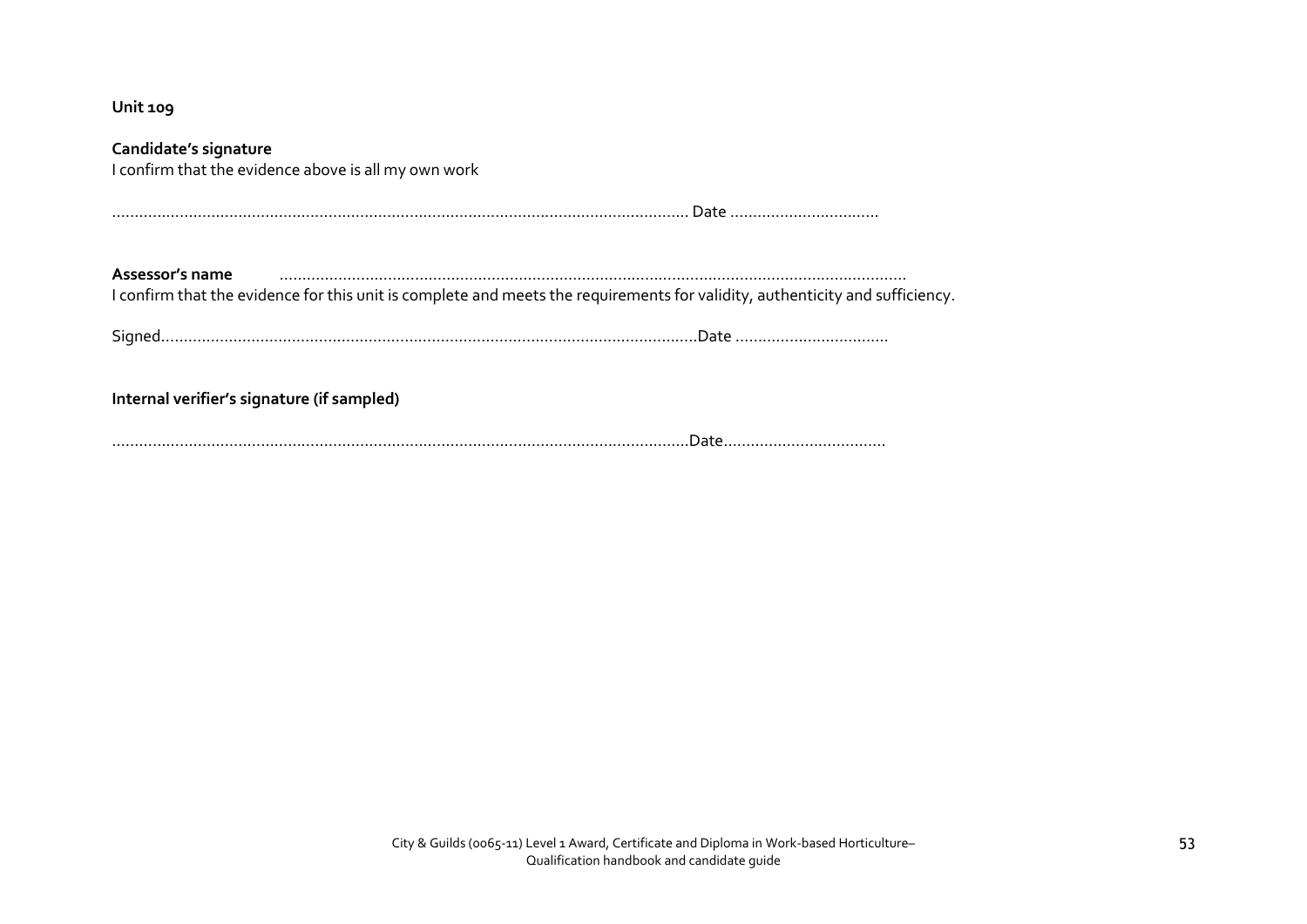| <b>TITLE</b>                                                                                                                                            | Principles of maintaining plants | Candidate Name: |  |
|---------------------------------------------------------------------------------------------------------------------------------------------------------|----------------------------------|-----------------|--|
| NDAQ REFERENCE<br>T/502/4167                                                                                                                            |                                  |                 |  |
| <b>LEVEL</b>                                                                                                                                            |                                  |                 |  |
| <b>CREDIT LEVEL</b>                                                                                                                                     |                                  |                 |  |
| This unit requires the candidate to be able to describe the maintenance of plants or crops and all relevant health and safety requirements. Maintenance |                                  |                 |  |
| activities can include watering, spacing, observing and reporting problems, weeding, training and pruning. Activities may take place in a nursery or    |                                  |                 |  |
| amenity situations outdoors or under protection.                                                                                                        |                                  |                 |  |
| Pelationship to National occupational Standard, Underpinning knowledge of CU6a                                                                          |                                  |                 |  |

Relationship to National occupational Standard: Underpinning knowledge of CU62

| <b>Learner Outcomes</b> |                                              | <b>Assessment Criteria</b> |                                                                                                    | For inserting direct evidence or referencing to where the evidence can be<br>found |
|-------------------------|----------------------------------------------|----------------------------|----------------------------------------------------------------------------------------------------|------------------------------------------------------------------------------------|
| The learner will:       |                                              | The learner can:           |                                                                                                    |                                                                                    |
| $\mathbf{1}$            | Know how to maintain<br>the health of plants | 1.1                        | State the reasons for maintaining<br>the health of plants                                          |                                                                                    |
|                         |                                              | 1.2                        | List the types of tools, materials<br>and personal protective equipment<br>used for different jobs |                                                                                    |
|                         |                                              | 1.3                        | State how to get tools and<br>materials ready for the job                                          |                                                                                    |
|                         |                                              | 1.4                        | State how to maintain healthy<br>plants                                                            |                                                                                    |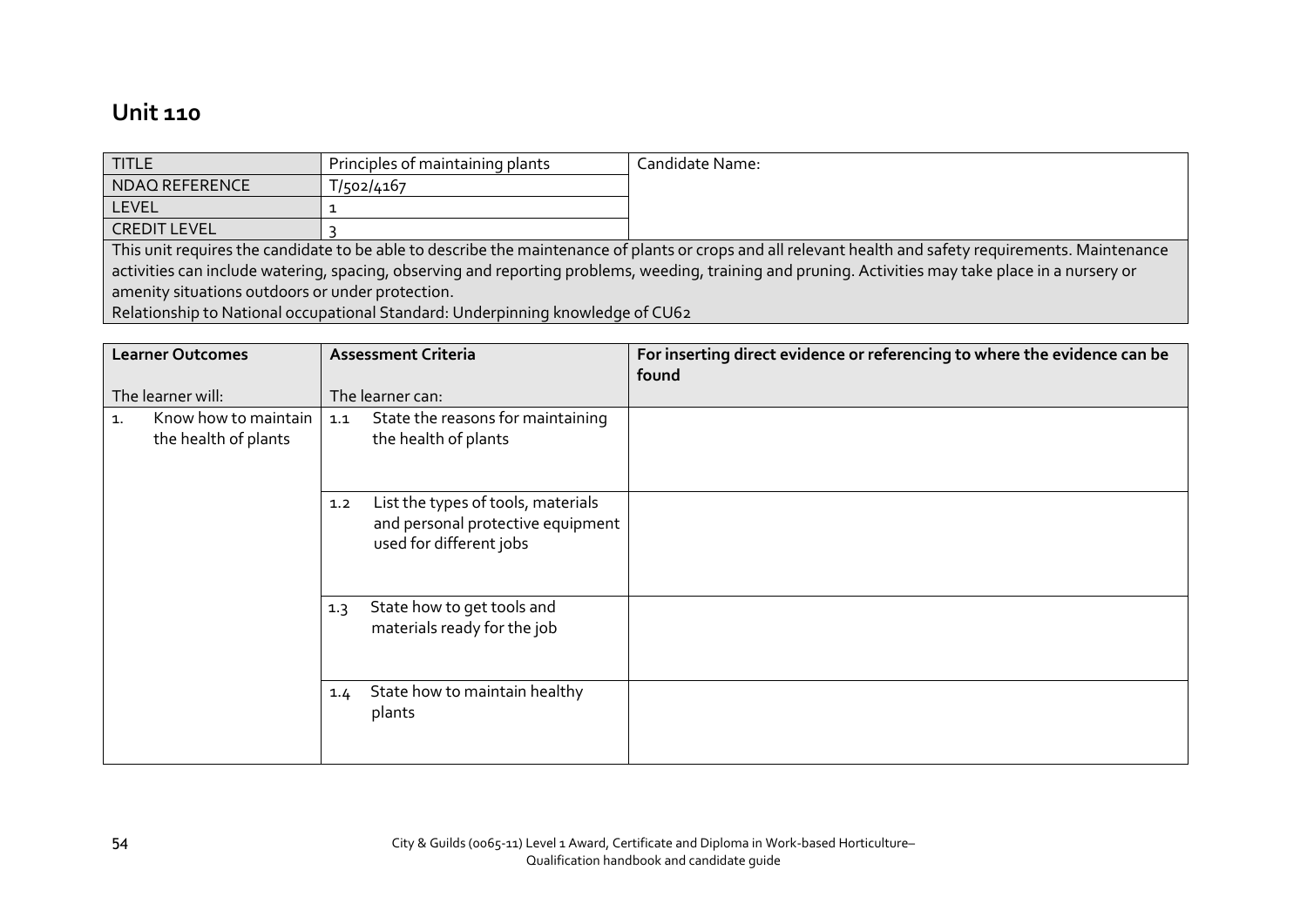| <b>Unit 110</b>                           |                                                                                                                                            |
|-------------------------------------------|--------------------------------------------------------------------------------------------------------------------------------------------|
|                                           | State how to use, clean, maintain<br>1.5<br>and store materials; tools and<br>equipment correctly; and identify<br>why this is important   |
|                                           | 1.6 State how to maintain hygiene<br>according to the needs of the<br>industry                                                             |
|                                           | State which problems should be<br>1.7<br>reported, to whom and when this<br>should be done                                                 |
|                                           | Identify, by common name (not<br>1.8<br>necessarily botanical name),<br>twenty plants which are relevant to<br>a given working environment |
|                                           | State how to deal with accidental<br>1.9<br>damage to plants                                                                               |
| 2. Know how to control<br>unwanted plants | State how to identify the<br>2.1<br>unwanted and non-target plants<br>that require controlling                                             |
|                                           | State the problems which may<br>2.2<br>occur if unwanted plants are not<br>controlled                                                      |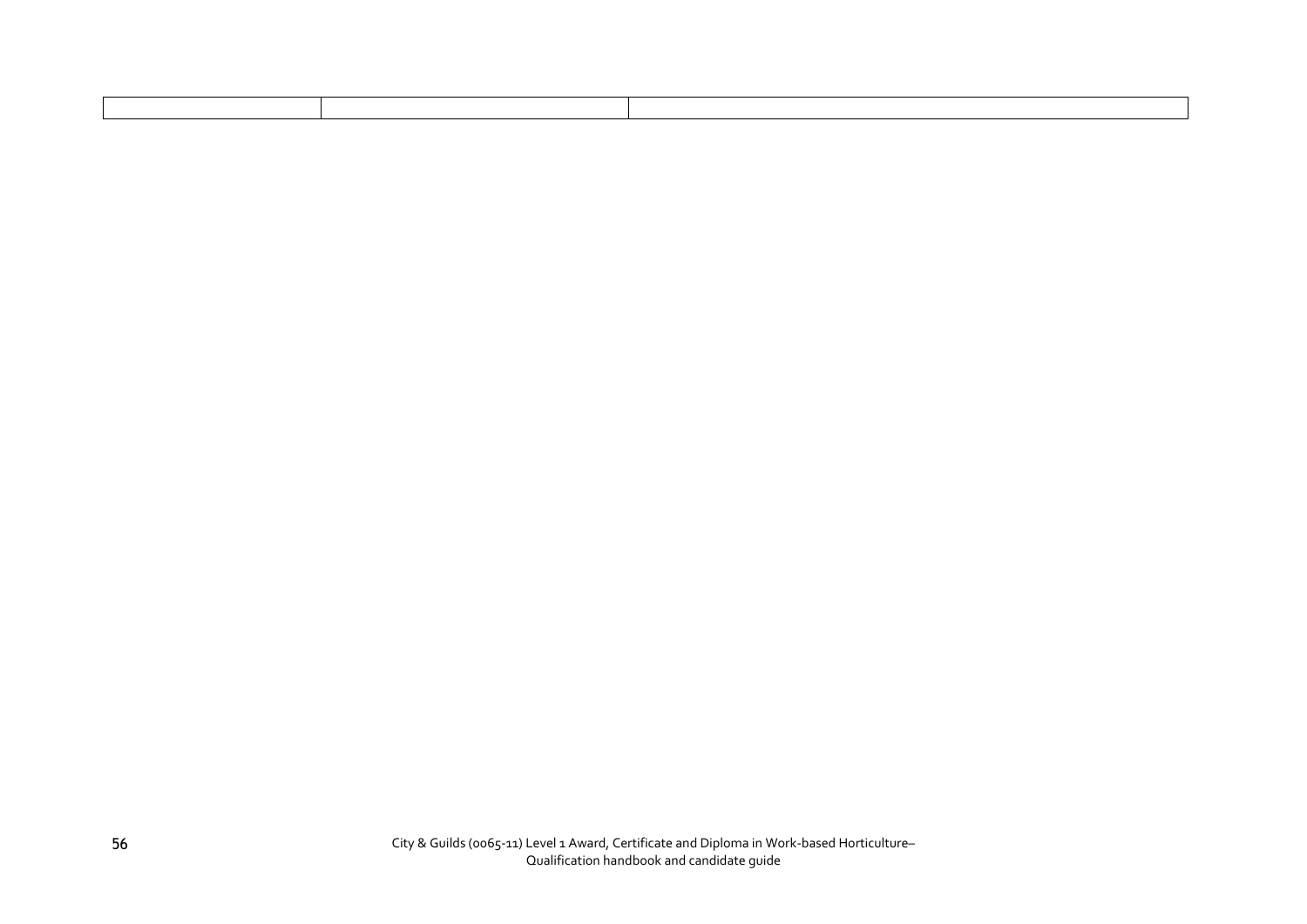| Init |  |
|------|--|
|------|--|

| ----- <del>--</del> -  |                                           |
|------------------------|-------------------------------------------|
|                        | List the types of tools, materials<br>2.3 |
|                        | and personal protective                   |
|                        | equipment that may be required            |
|                        | for different jobs '                      |
|                        | State how to use tools, materials<br>2.4  |
|                        | and personal protective equipment         |
|                        |                                           |
|                        |                                           |
|                        | State which problems should be<br>2.5     |
|                        | reported, to whom and when this           |
|                        | should be done                            |
|                        |                                           |
|                        | State how to clean tools and why<br>2.6   |
|                        | this is important                         |
|                        |                                           |
|                        |                                           |
| Know how to work<br>3. | State how to dispose of waste<br>3.1      |
| safely                 | safely and correctly                      |
|                        |                                           |
|                        |                                           |
|                        | State how to maintain own and<br>3.2      |
|                        | others' health and safety                 |
|                        |                                           |
|                        |                                           |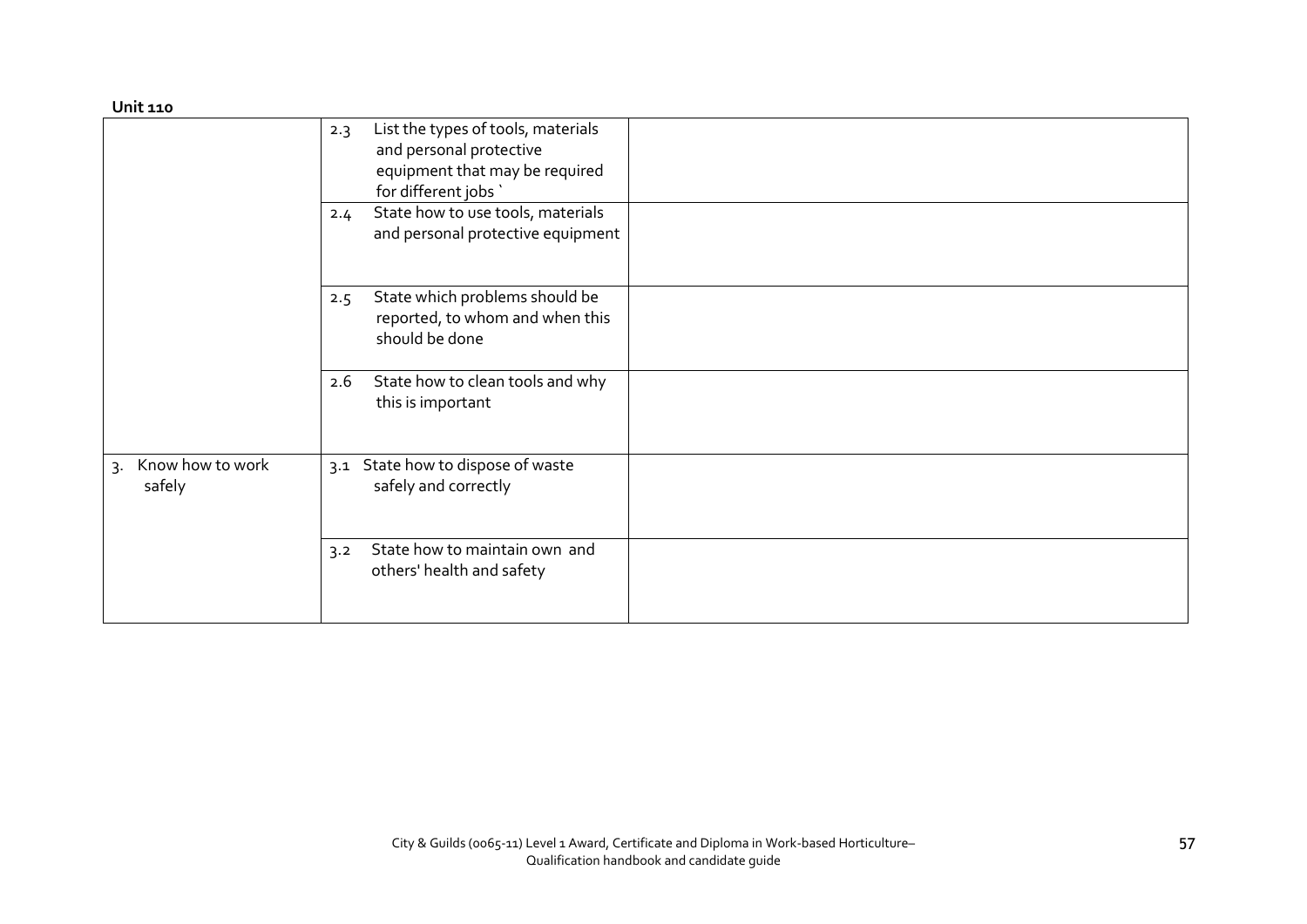## **Candidate's signature**

I confirm that the evidence above is all my own work

|--|

| Assessor's na |                                                                                                                                                                                                                                             |
|---------------|---------------------------------------------------------------------------------------------------------------------------------------------------------------------------------------------------------------------------------------------|
|               | .<br>to a complete the second contract of the complete of the complete of the complete of the complete of the complete of the complete of the complete of the complete of the complete of the complete of the complete of the compl<br>____ |

I confirm that the evidence for this unit is complete and meets the requirements for validity, authenticity and sufficiency.

|--|

**Internal verifier's signature (if sampled)**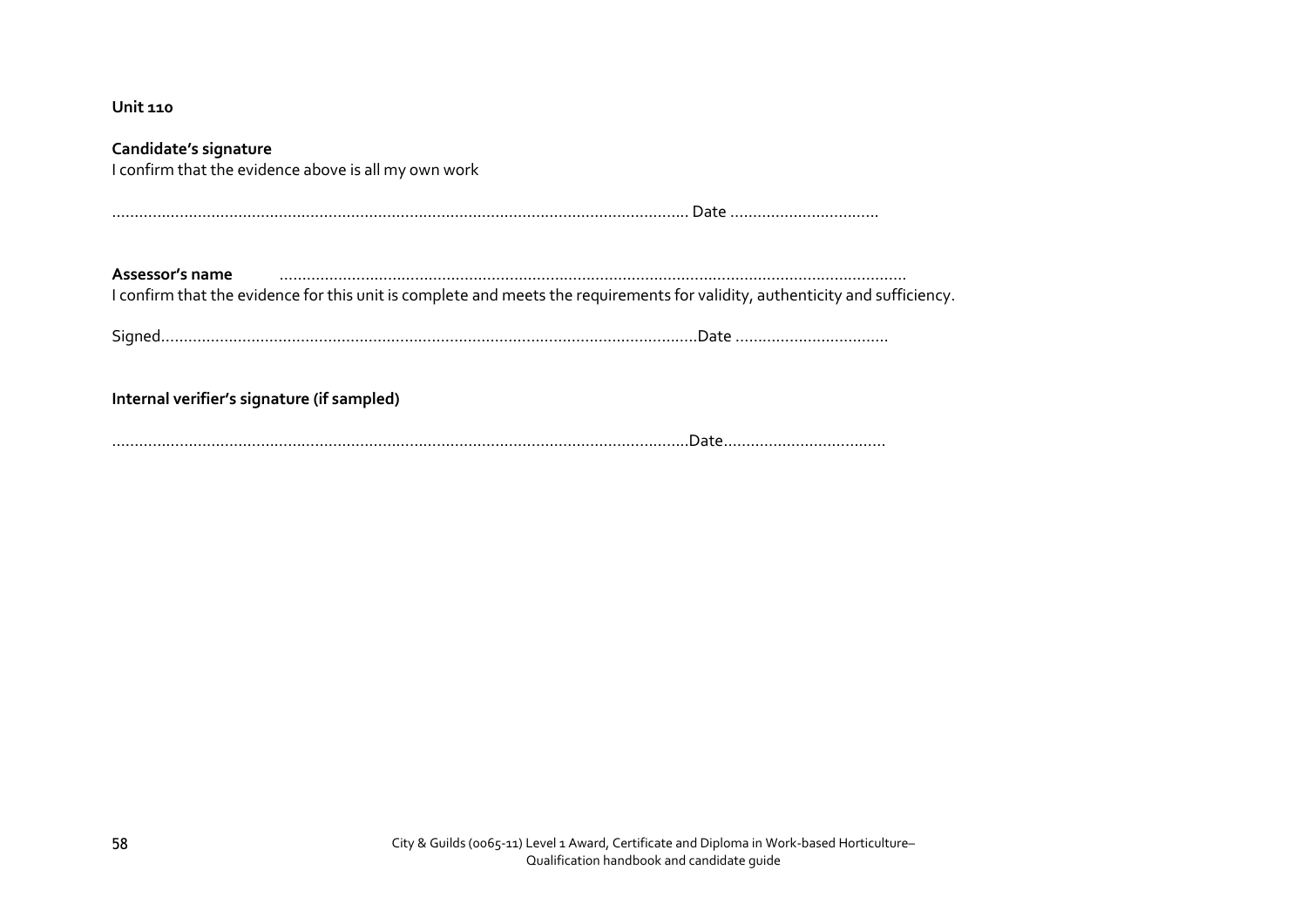| <b>TITLE</b>                                                                                                                                               | Assist with maintaining plants | Candidate Name: |  |  |
|------------------------------------------------------------------------------------------------------------------------------------------------------------|--------------------------------|-----------------|--|--|
| NDAQ REFERENCE                                                                                                                                             | H/502/4102                     |                 |  |  |
| <b>LEVEL</b>                                                                                                                                               |                                |                 |  |  |
| <b>CREDIT LEVEL</b>                                                                                                                                        |                                |                 |  |  |
| This unit will require candidates to assist with the maintenance of plants or crops including watering; spacing; observing and reporting problems;         |                                |                 |  |  |
| weeding; training and pruning. These activities can take place in nursery or amenity situations and outdoors or under protected situations. All health and |                                |                 |  |  |
| safety issues will be addressed.                                                                                                                           |                                |                 |  |  |
| Polationship to National Oscupational Standard, Practical outcomes of CUSa                                                                                 |                                |                 |  |  |

Relationship to National Occupational Standard: Practical outcomes of CU62

| <b>Assessment Criteria</b><br><b>Learner Outcomes</b>            |                                                                                                   | For inserting direct evidence or referencing to where the evidence can be |
|------------------------------------------------------------------|---------------------------------------------------------------------------------------------------|---------------------------------------------------------------------------|
|                                                                  |                                                                                                   | found                                                                     |
| The learner will:                                                | The learner can:                                                                                  |                                                                           |
| 1. Be able to assist with<br>maintaining the health<br>of plants | Prepare the necessary tools,<br>1.1<br>materials and personal protective<br>equipment for the job |                                                                           |
|                                                                  | Use correct methods to maintain<br>1.2<br>the health of plants as instructed                      |                                                                           |
|                                                                  | Check the condition of plants and<br>1.3<br>report any problems as instructed                     |                                                                           |
|                                                                  | Clean the tools and equipment<br>1.4<br>after use                                                 |                                                                           |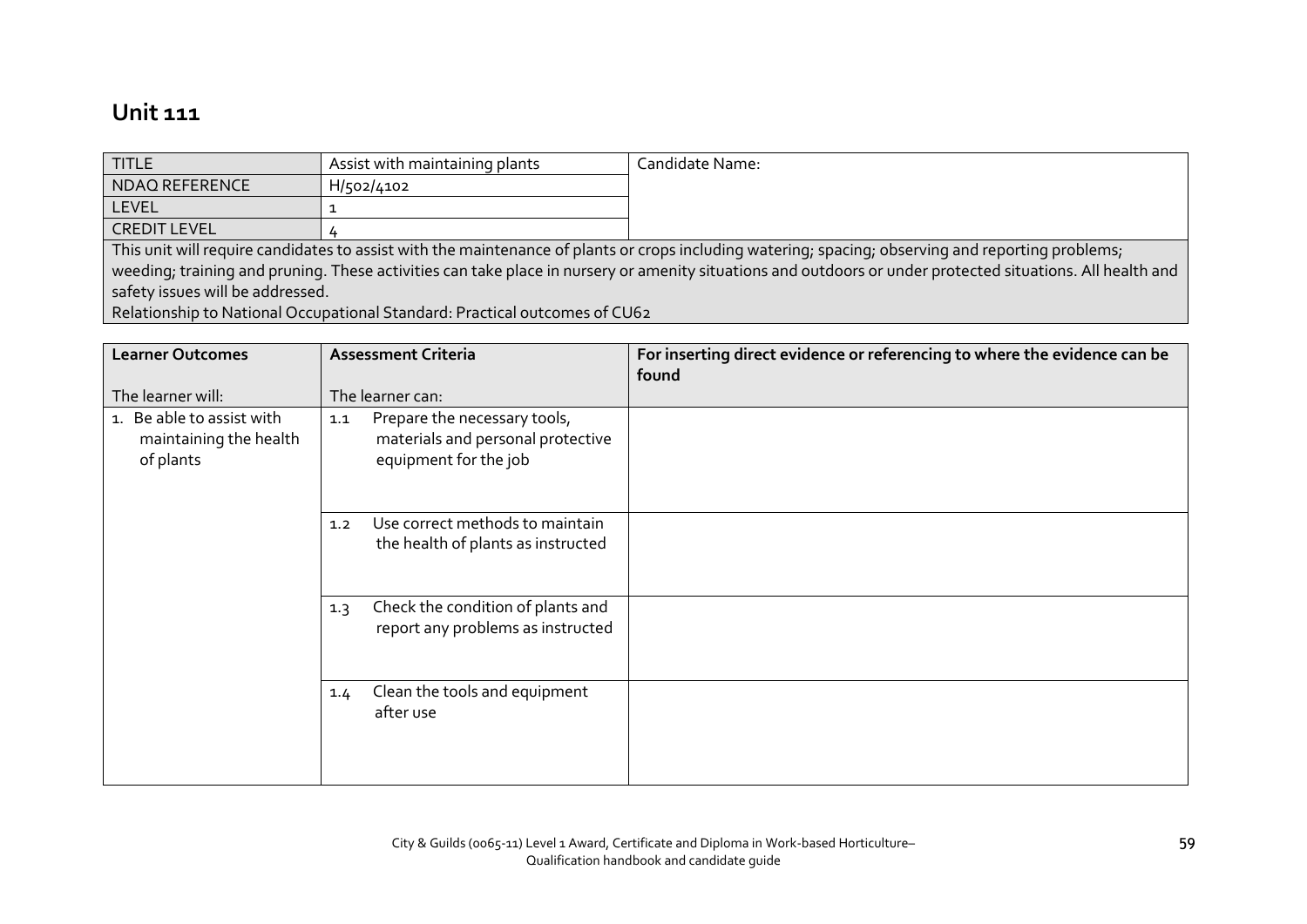| Unit 111                                                       |                                                                                                      |
|----------------------------------------------------------------|------------------------------------------------------------------------------------------------------|
|                                                                | Store tools, materials and<br>1.5<br>personal protective equipment<br>properly                       |
| Be able to assist with<br>2.<br>controlling unwanted<br>plants | 2.1 Collect the necessary tools,<br>materials and personal protective<br>equipment ready for the job |
|                                                                | Use the correct methods to control<br>2.2<br>unwanted plants as instructed                           |
|                                                                | Report any problems to the correct<br>2.3<br>person as soon as possible                              |
|                                                                | Clean and store the tools and<br>2.4<br>equipment properly after use                                 |
| 3. Be able to work safely                                      | 3.1 Use the tools, materials and<br>personal protective equipment<br>safely and correctly            |
|                                                                | 3.2 Maintain the health and safety of<br>self and others at all times                                |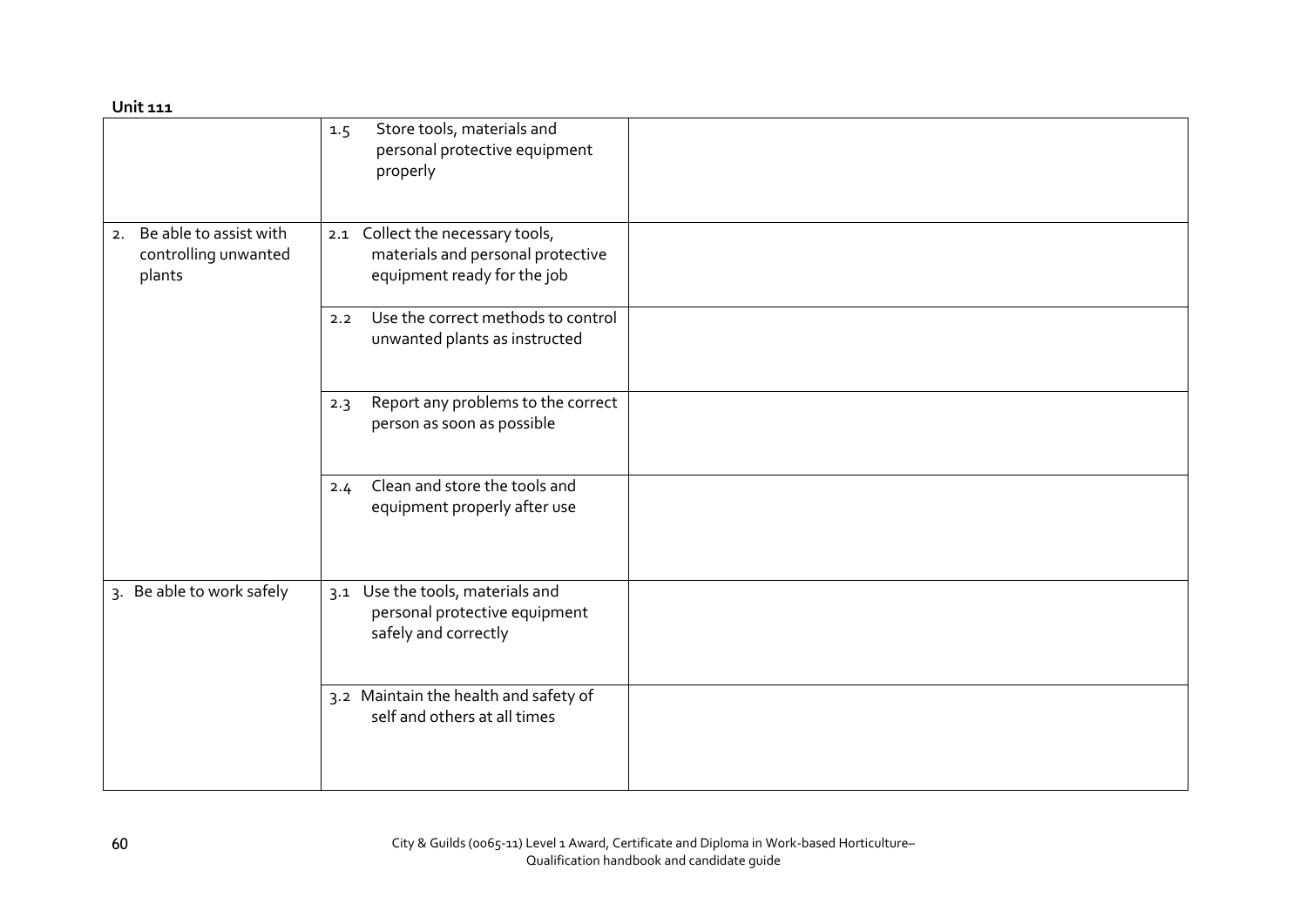| Maintain hygiene according to<br>3.3<br>instructions                      |  |
|---------------------------------------------------------------------------|--|
| Leave the work area in a safe<br>3.4<br>and suitable condition            |  |
| Dispose of waste safely and<br>3.5<br>correctly according to instructions |  |

#### **Candidate's signature**

I confirm that the evidence above is all my own work

……………………………………………………………………………………………………………….. Date …………………………...

#### **Assessor's name** ………………………………………………………………………………………………………………………….

I confirm that the evidence for this unit is complete and meets the requirements for validity, authenticity and sufficiency.

Signed………………………………………………………………………………………………………..Date …………………………….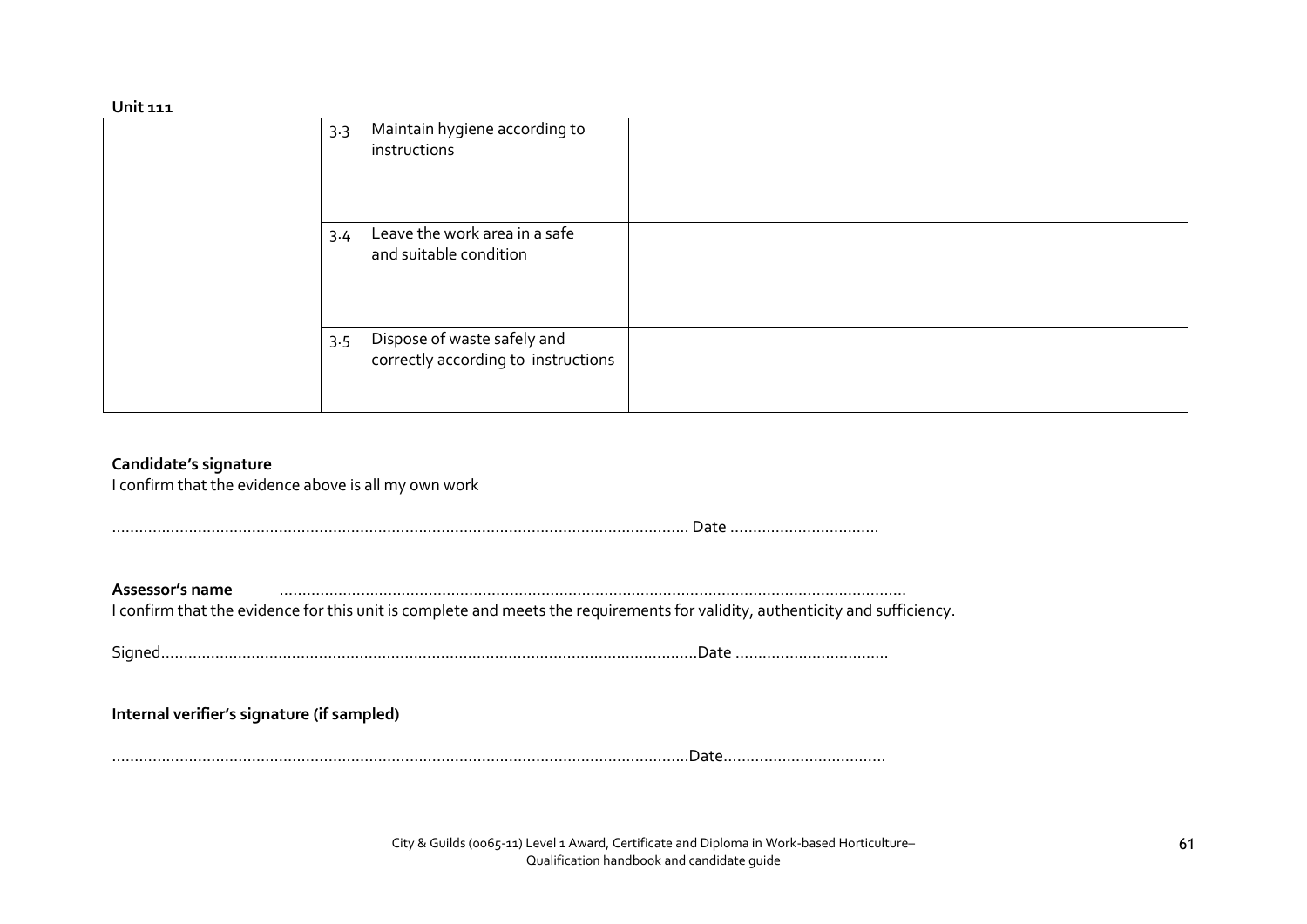| <b>TITLE</b>         | Principles of the maintenance of | Candidate Name:                                                                                                                                 |
|----------------------|----------------------------------|-------------------------------------------------------------------------------------------------------------------------------------------------|
|                      | equipment                        |                                                                                                                                                 |
| NDAQ REFERENCE       | F/502/4740                       |                                                                                                                                                 |
| <b>LEVEL</b>         |                                  |                                                                                                                                                 |
| <b>CREDIT LEVEL</b>  |                                  |                                                                                                                                                 |
| safety requirements. |                                  | The candidate will be able to describe the maintenance of tools, equipment and machinery using hand tools and how to comply with all health and |

Relationship to National Occupational Standard: Underpinning knowledge of CU17

| <b>Learner Outcomes</b>                                   | <b>Assessment Criteria</b>                                                                                    | For inserting direct evidence or referencing to where the evidence can be<br>found |
|-----------------------------------------------------------|---------------------------------------------------------------------------------------------------------------|------------------------------------------------------------------------------------|
| The learner will:                                         | The learner can:                                                                                              |                                                                                    |
| Know how to prepare<br>1.<br>equipment for<br>maintenance | State the importance of following<br>1.1<br>instructions                                                      |                                                                                    |
|                                                           | State the correct use of hand tools<br>1.2<br>and materials                                                   |                                                                                    |
|                                                           | State types and correct ways of<br>1.3<br>wearing protective clothing and<br>give reasons why it must be worn |                                                                                    |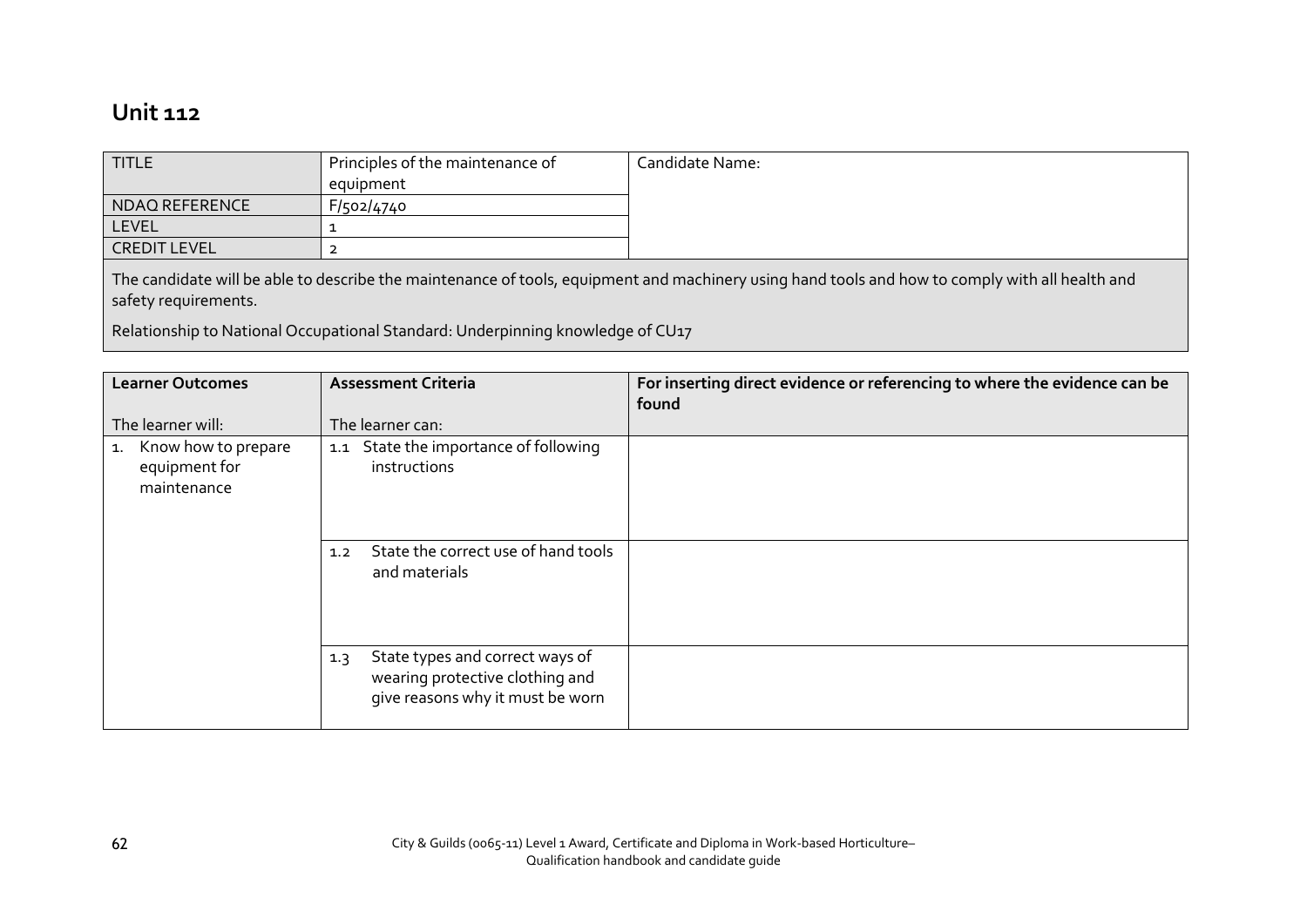| <b>Unit 112</b> |                                                       |     |                                                                                                                                 |  |
|-----------------|-------------------------------------------------------|-----|---------------------------------------------------------------------------------------------------------------------------------|--|
| 2.              | Know how to<br>undertake<br>maintenance<br>procedures | 2.1 | Give reasons for the maintenance<br>of equipment and the importance<br>of following instructions                                |  |
|                 |                                                       |     | 2.2 State legislative requirements<br>relating to the maintenance of<br>equipment                                               |  |
|                 |                                                       |     | 2.3 State the limits of their<br>responsibility in relation to the<br>maintenance of equipment                                  |  |
|                 |                                                       |     | 2.4 List situations in which assistance is<br>required                                                                          |  |
|                 |                                                       |     | 2.5 State the appropriate condition and<br>location of tools on completion of<br>maintenance procedures                         |  |
| 3.              | Know how to work<br>safely                            |     | 3.1 State what actions should be taken<br>in the event of incidents which<br>affect the health and safety of self<br>and others |  |
|                 |                                                       |     | 3.2 State their health and safety<br>responsibilities in relation to the<br>preparation of equipment                            |  |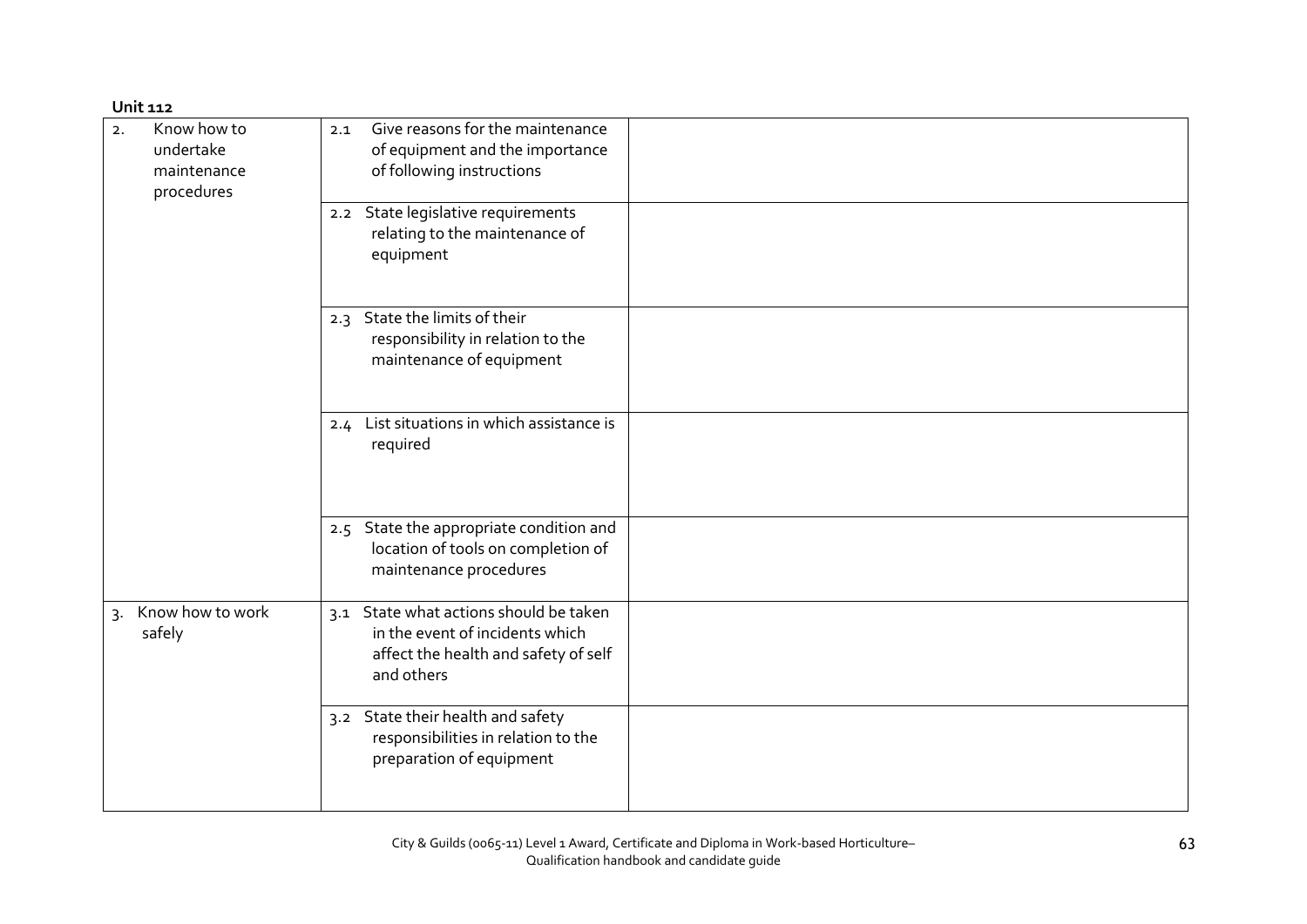| 11 L |  |
|------|--|
|------|--|

| 3.3 | State how waste should be safely<br>disposed of                            |  |
|-----|----------------------------------------------------------------------------|--|
| 3.4 | State ways of minimising<br>environmental damage during<br>work activities |  |

I confirm that the evidence above is all my own work

……………………………………………………………………………………………………………….. Date …………………………...

**Assessor's name** ………………………………………………………………………………………………………………………….

I confirm that the evidence for this unit is complete and meets the requirements for validity, authenticity and sufficiency.

Signed………………………………………………………………………………………………………..Date …………………………….

| Internal verifier's signature (if sampled) |  |
|--------------------------------------------|--|
|--------------------------------------------|--|

………………………………………………………………………………………………………………..Date………………………………

City & Guilds (0065-11) Level 1 Award, Certificate and Diploma in Work-based Horticulture– Qualification handbook and candidate guide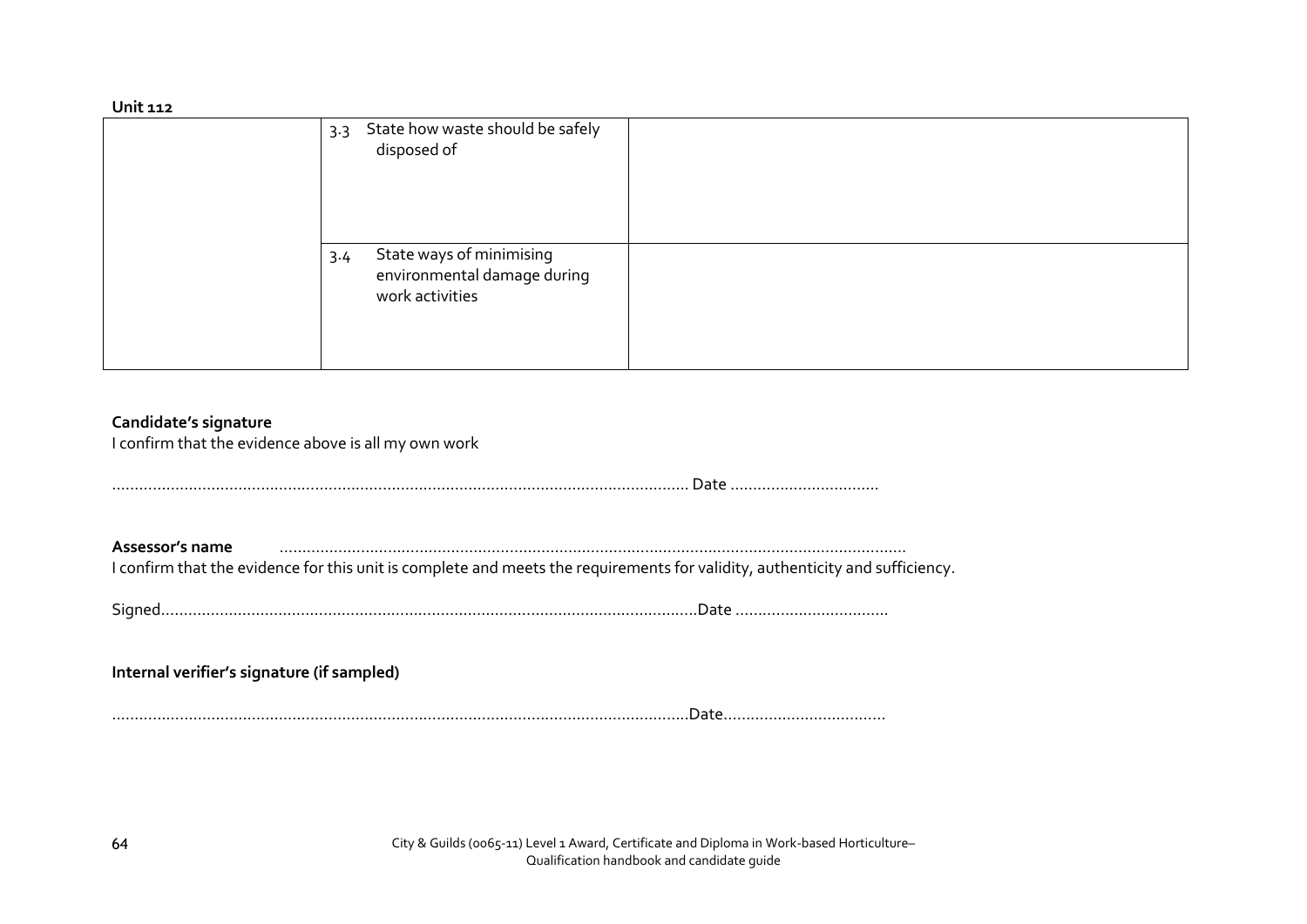| Assist with the maintenance of                                                                                                                     | Candidate Name: |  |
|----------------------------------------------------------------------------------------------------------------------------------------------------|-----------------|--|
| equipment                                                                                                                                          |                 |  |
| F/502/4608                                                                                                                                         |                 |  |
|                                                                                                                                                    |                 |  |
|                                                                                                                                                    |                 |  |
| The candidate will be able to assist with the maintenance of tools, equipment and machinery using hand tools and comply with all health and safety |                 |  |
| requirements.                                                                                                                                      |                 |  |
|                                                                                                                                                    |                 |  |

Relationship to National Occupational Standard: Practical outcomes of CU17

| <b>Learner Outcomes</b>                                                                              | <b>Assessment Criteria</b>                                                                                          | For inserting direct evidence or referencing to where the evidence can be |
|------------------------------------------------------------------------------------------------------|---------------------------------------------------------------------------------------------------------------------|---------------------------------------------------------------------------|
|                                                                                                      |                                                                                                                     | found                                                                     |
| The learner will:                                                                                    | The learner can:                                                                                                    |                                                                           |
| 1. Be able to assist with<br>the preparation of<br>equipment for<br>maintenance under<br>supervision | Check that the equipment requiring<br>1.1<br>maintenance is safe in accordance<br>with instructions                 |                                                                           |
|                                                                                                      | Keep the work area safe and in a<br>1.2<br>condition suitable for the<br>maintenance procedure                      |                                                                           |
|                                                                                                      | Obtain the necessary hand tools and<br>1.3<br>materials for the maintenance work<br>in accordance with instructions |                                                                           |
|                                                                                                      | Complete the preparation of<br>1.4<br>equipment for maintenance in<br>accordance with instructions                  |                                                                           |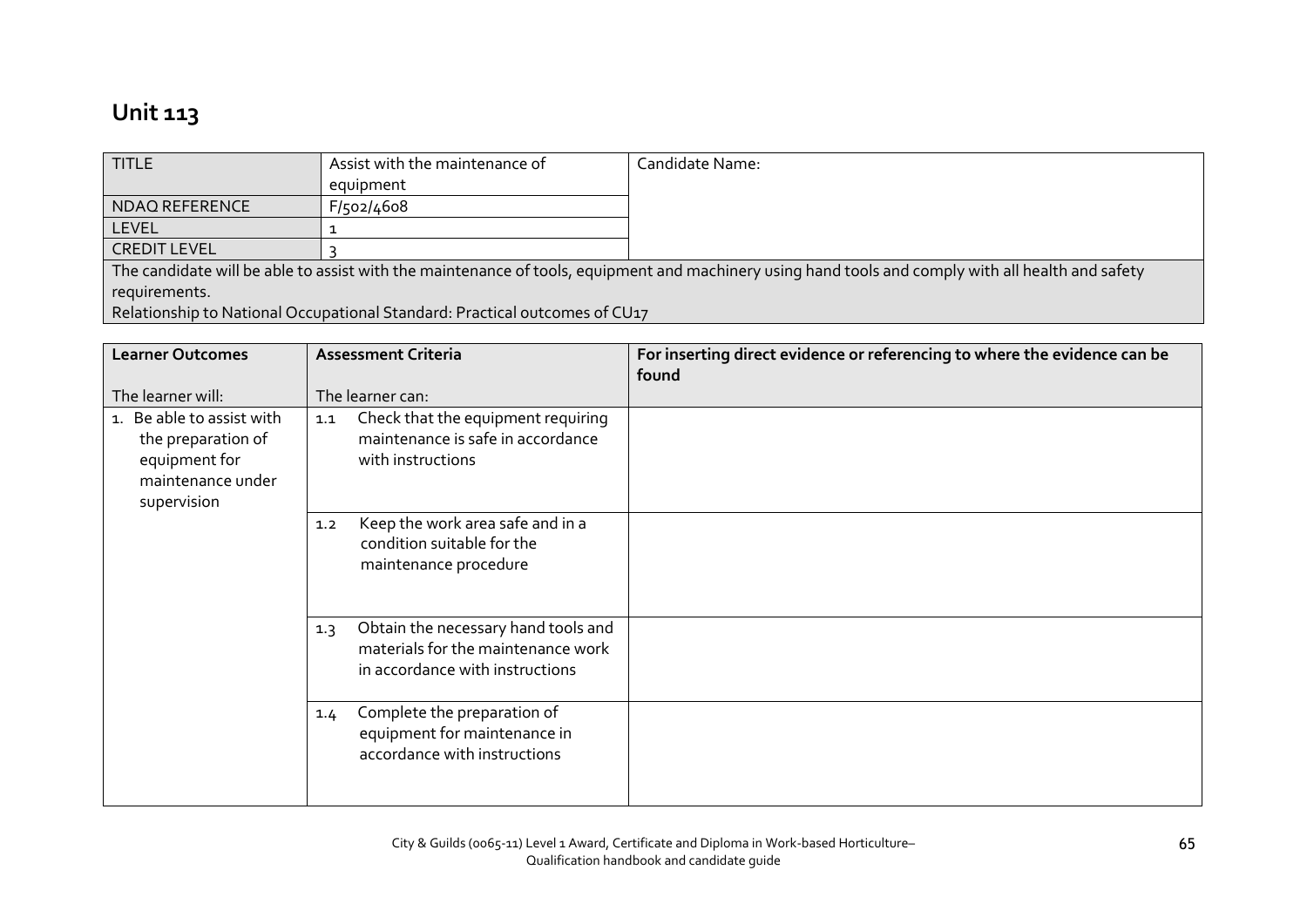| Unit 113                                                                          |                                                                                                       |
|-----------------------------------------------------------------------------------|-------------------------------------------------------------------------------------------------------|
| 2. Be able to assist with<br>the maintenance of<br>equipment under<br>supervision | Maintain manual and mechanical<br>2.1<br>equipment in accordance with<br>instructions                 |
|                                                                                   | Clean and store tools correctly after<br>2.2<br><b>USe</b>                                            |
| 3. Be able to work safely                                                         | Maintain health and safety in<br>3.1<br>accordance with relevant<br>legislation and codes of practice |
|                                                                                   | Correctly identify and report any<br>3.2<br>hazards                                                   |
|                                                                                   | Dispose of waste safely in<br>3.3<br>accordance with instructions                                     |
|                                                                                   | 3.4 Carry out work in a manner<br>which minimises any<br>environmental damage.                        |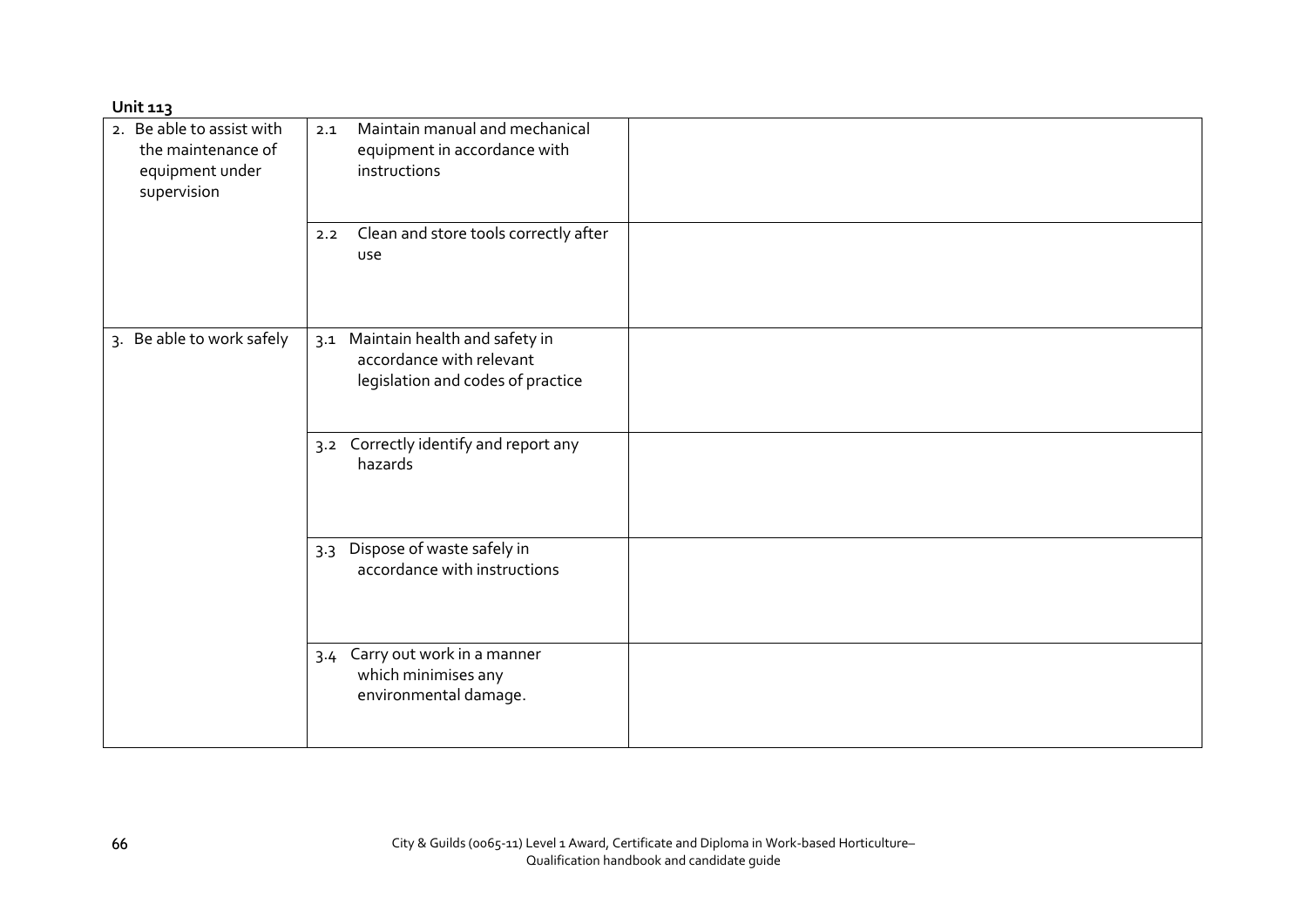### **Candidate's signature**

I confirm that the evidence above is all my own work

|--|

| Assessor's name |                                                                                                                             |
|-----------------|-----------------------------------------------------------------------------------------------------------------------------|
|                 | I confirm that the evidence for this unit is complete and meets the requirements for validity, authenticity and sufficiency |

Signed………………………………………………………………………………………………………..Date …………………………….

**Internal verifier's signature (if sampled)**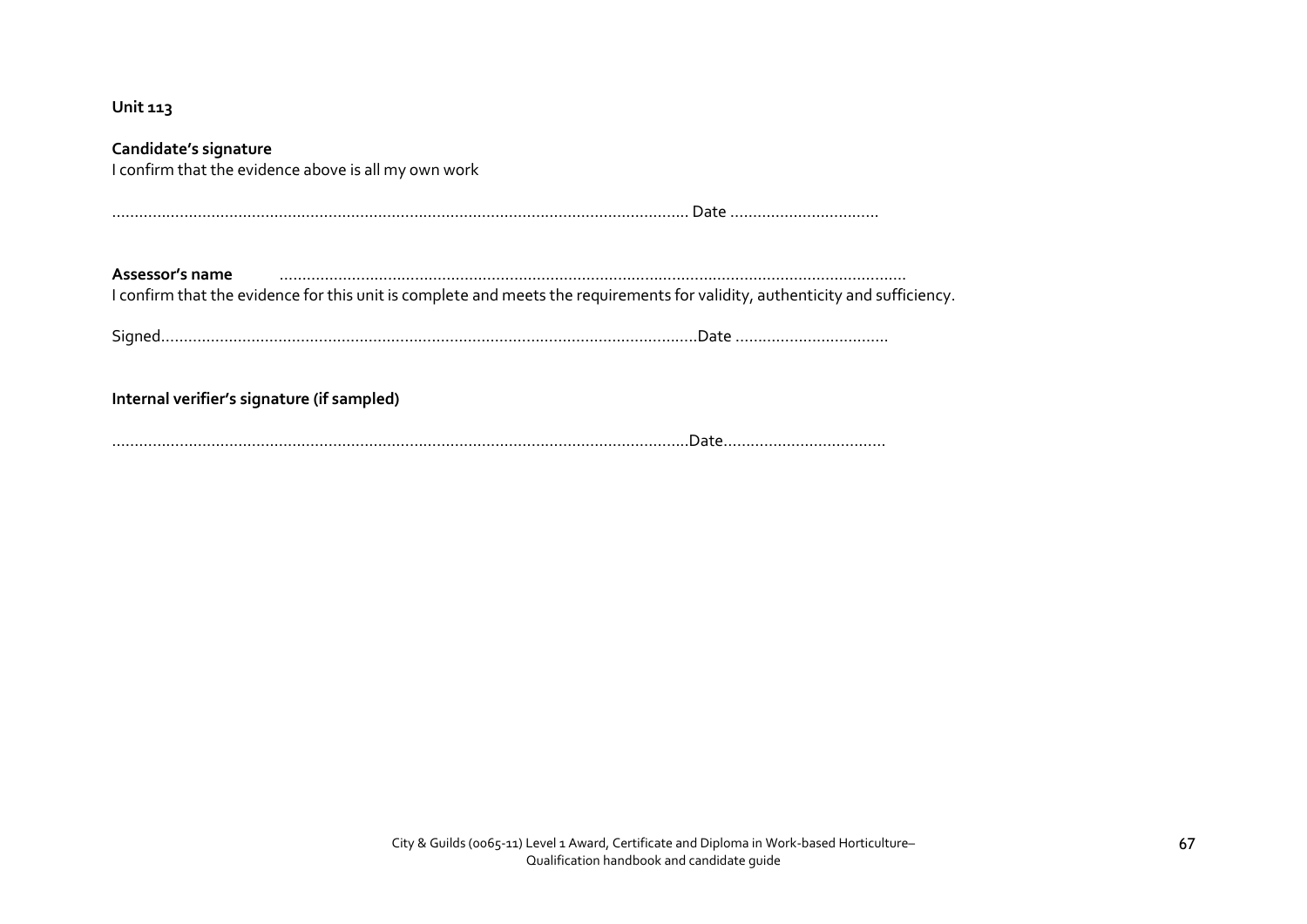| This unit will enable the candidate to describe the vegetative propagation of plants by division and cuttings; including the collection of propagation |  |  |  |
|--------------------------------------------------------------------------------------------------------------------------------------------------------|--|--|--|
| materials and establishment in suitable environments. It incorporates how to comply with health and safety requirements and may be carried out         |  |  |  |
| outdoors or in a protected environment.                                                                                                                |  |  |  |
|                                                                                                                                                        |  |  |  |

Relationship to National Occupational Standard: Underpinning knowledge of CU63

| <b>Learner Outcomes</b>                        | <b>Assessment Criteria</b>                                                                               | For inserting direct evidence or referencing to where the evidence can be |  |
|------------------------------------------------|----------------------------------------------------------------------------------------------------------|---------------------------------------------------------------------------|--|
|                                                |                                                                                                          | found                                                                     |  |
| The learner will:                              | The learner can:                                                                                         |                                                                           |  |
| 1. Know how to collect<br>propagation material | Identify and name plants from<br>1.1<br>which propagation materials are<br>taken                         |                                                                           |  |
|                                                | State the ways in which plant<br>1.2<br>material should be handled                                       |                                                                           |  |
|                                                | State reasons for collecting<br>1.3<br>propagation material                                              |                                                                           |  |
|                                                | State method(s) for collecting<br>1.4<br>propagating material and the<br>requirements of the propagating |                                                                           |  |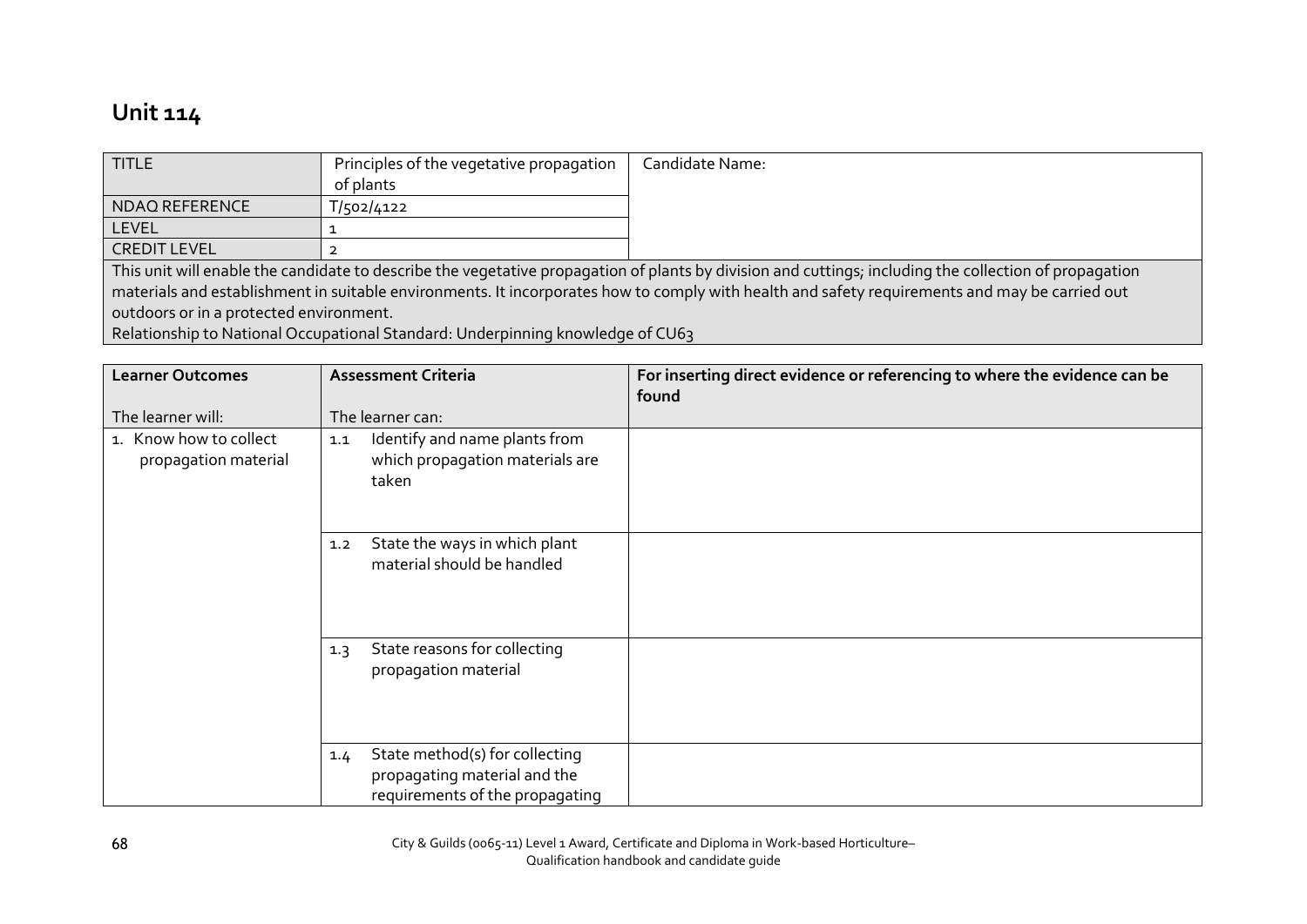| programme |
|-----------|
|-----------|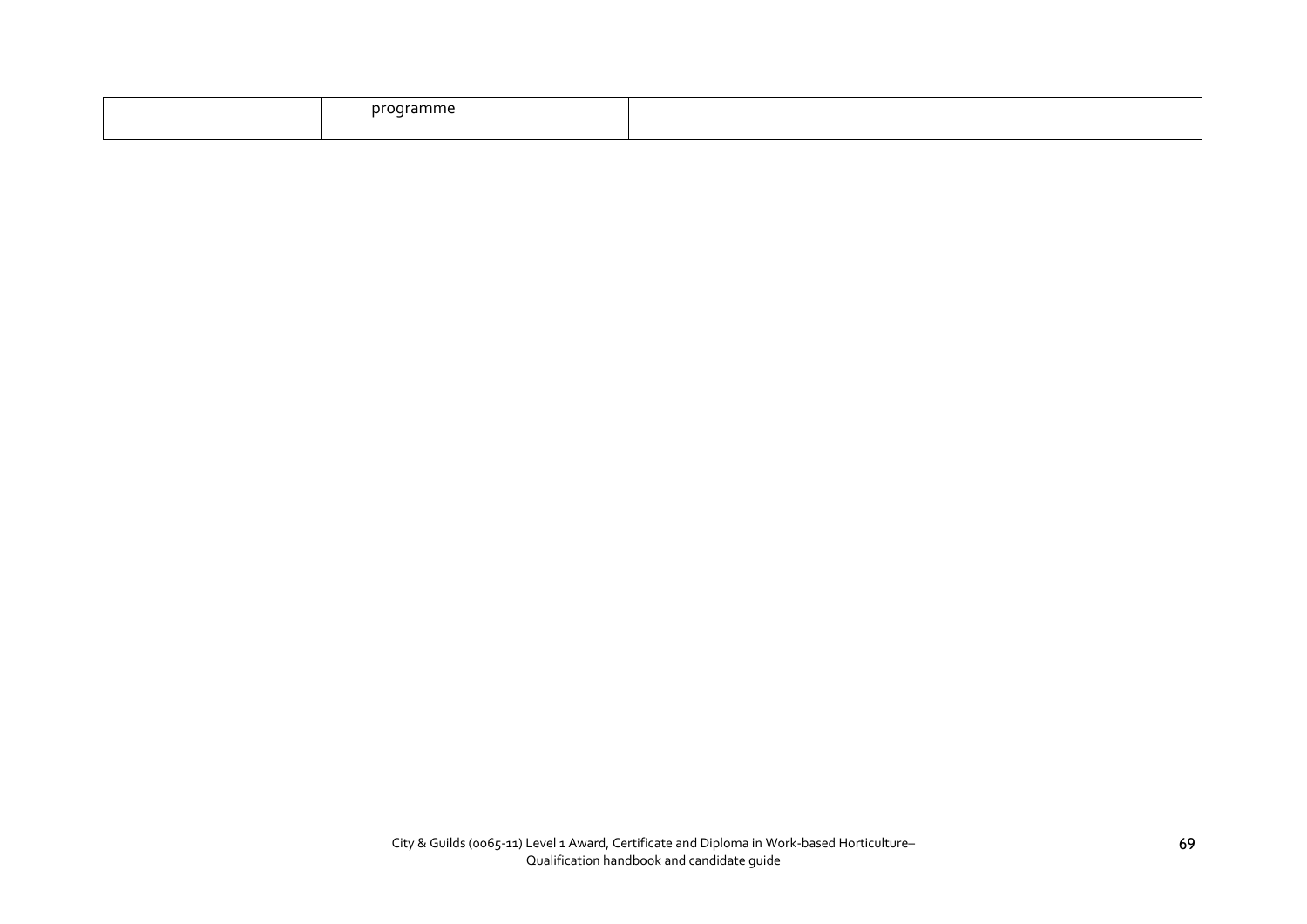| 'nıt |  |
|------|--|
|------|--|

| UIIIL 114                                       |                                                                             |
|-------------------------------------------------|-----------------------------------------------------------------------------|
|                                                 | State methods of storing the<br>1.5<br>material prior to use                |
|                                                 | State the length of storage which is<br>1.6<br>appropriate                  |
|                                                 | Describe health and safety<br>1.7<br>requirements during work<br>activities |
|                                                 | State methods of safe disposal of<br>1.8<br>waste materials                 |
| 2. Know how to prepare<br>propagation materials | State the ways in which plant<br>2.1<br>material should be handled          |
|                                                 | State reasons for preparing<br>2.2<br>propagation material                  |
|                                                 | State methods used for preparing<br>2.3<br>cuttings and divisions           |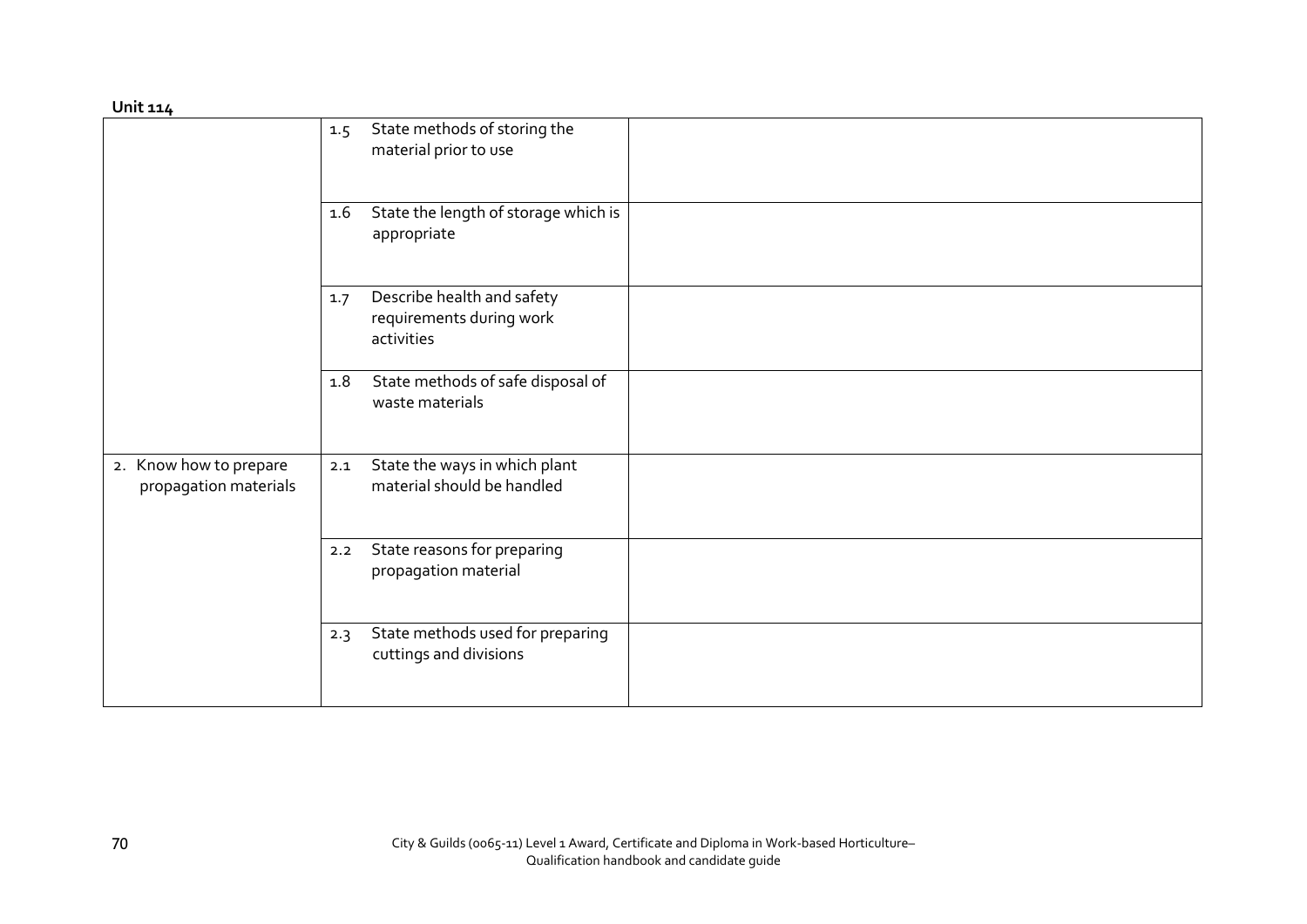| Unit 114                                                                        |     |                                                                                                           |  |
|---------------------------------------------------------------------------------|-----|-----------------------------------------------------------------------------------------------------------|--|
|                                                                                 | 2.4 | State why vegetative methods are<br>used                                                                  |  |
|                                                                                 | 2.5 | State methods used in treating<br>prepared propagation material                                           |  |
|                                                                                 | 2.6 | State the need for hygiene<br>throughout the propagating<br>process                                       |  |
| Know how to establish<br>3.<br>propagation material in<br>a growing environment | 3.1 | State procedures for the<br>maintenance, preparation and safe<br>use of equipment                         |  |
|                                                                                 | 3.2 | Identify how to prepare rooting<br>medium and establish propagation<br>material according to instructions |  |
|                                                                                 | 3.3 | List the types of rooting media in<br>use within an enterprise                                            |  |
|                                                                                 | 3.4 | State the ways in which plant<br>material should be handled                                               |  |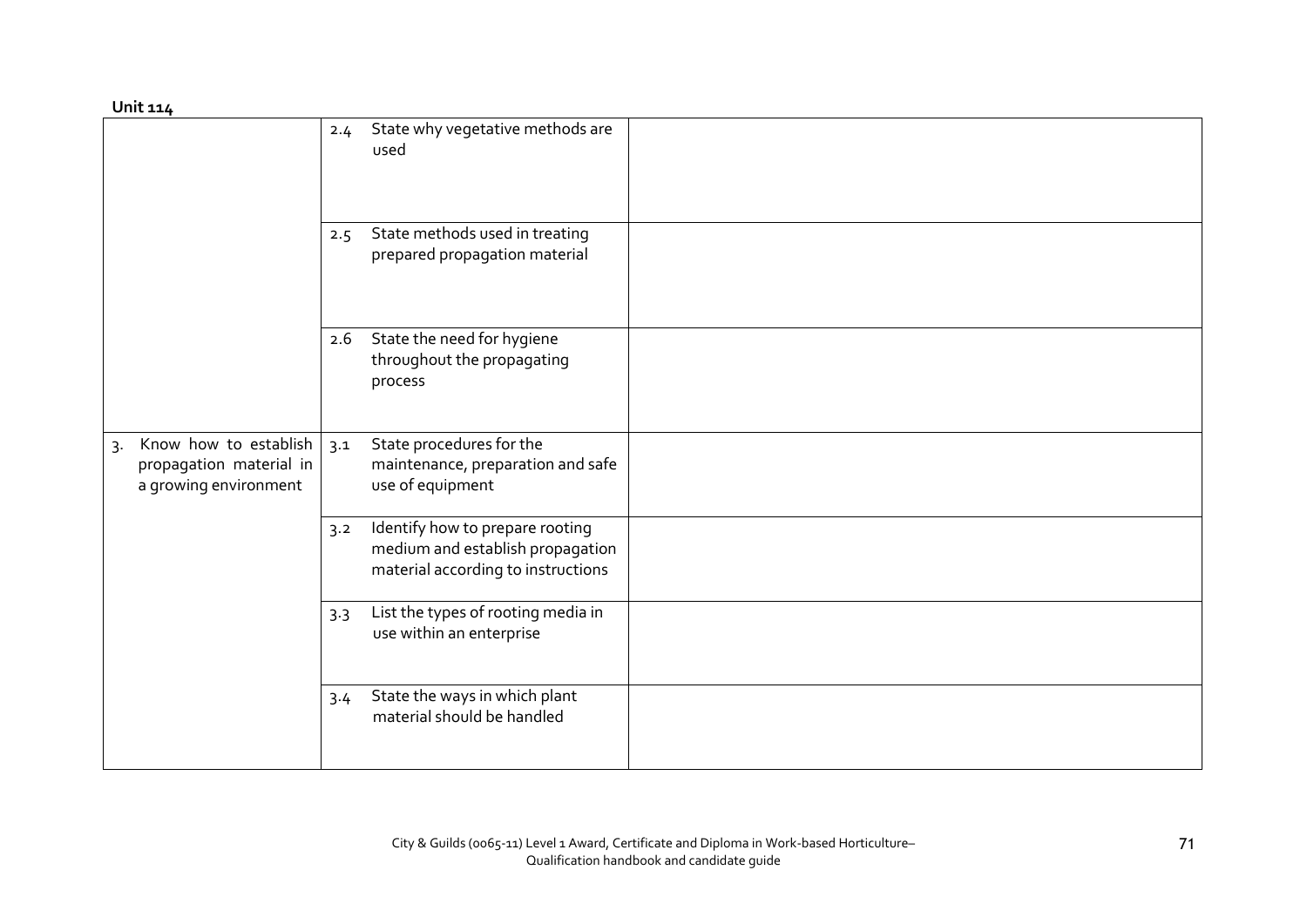| Unit 114                   |     |                                                                                             |  |
|----------------------------|-----|---------------------------------------------------------------------------------------------|--|
|                            | 3.5 | State the importance of correct<br>positioning of propagation<br>material in rooting medium |  |
|                            | 3.6 | List the types of growing<br>environments in use                                            |  |
|                            | 3.7 | State the need for hygiene<br>throughout the rooting process                                |  |
| 4. Know how to work safely | 4.1 | State how to safely prepare, use<br>and maintain equipment                                  |  |
|                            | 4.2 | Identify health and safety<br>requirements during work<br>activities                        |  |
|                            | 4.3 | State methods of safe disposal of<br>waste materials                                        |  |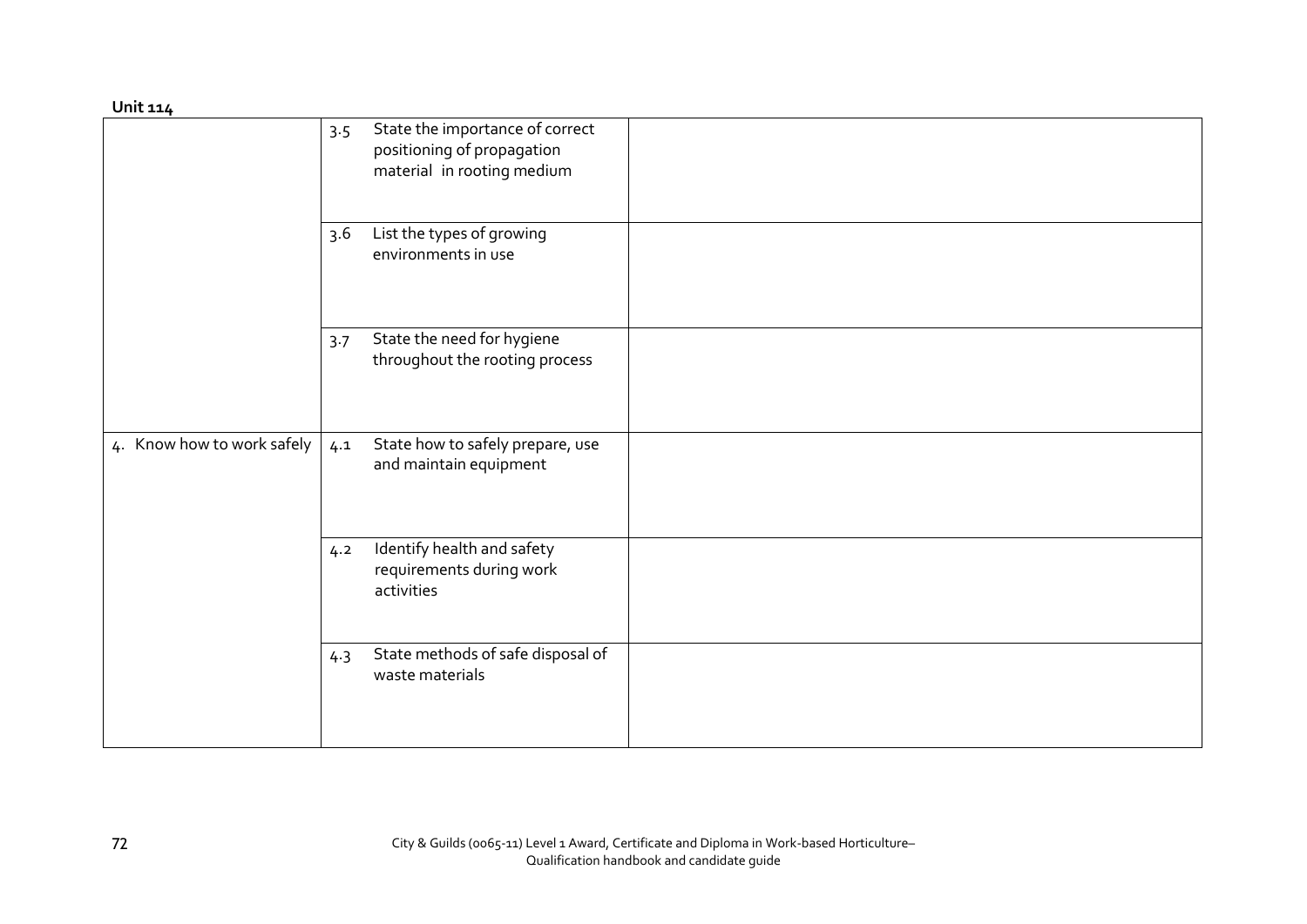## **Candidate's signature**

I confirm that the evidence above is all my own work

|--|

| Assessor's name |  |
|-----------------|--|
|-----------------|--|

I confirm that the evidence for this unit is complete and meets the requirements for validity, authenticity and sufficiency.

|--|

**Internal verifier's signature (if sampled)**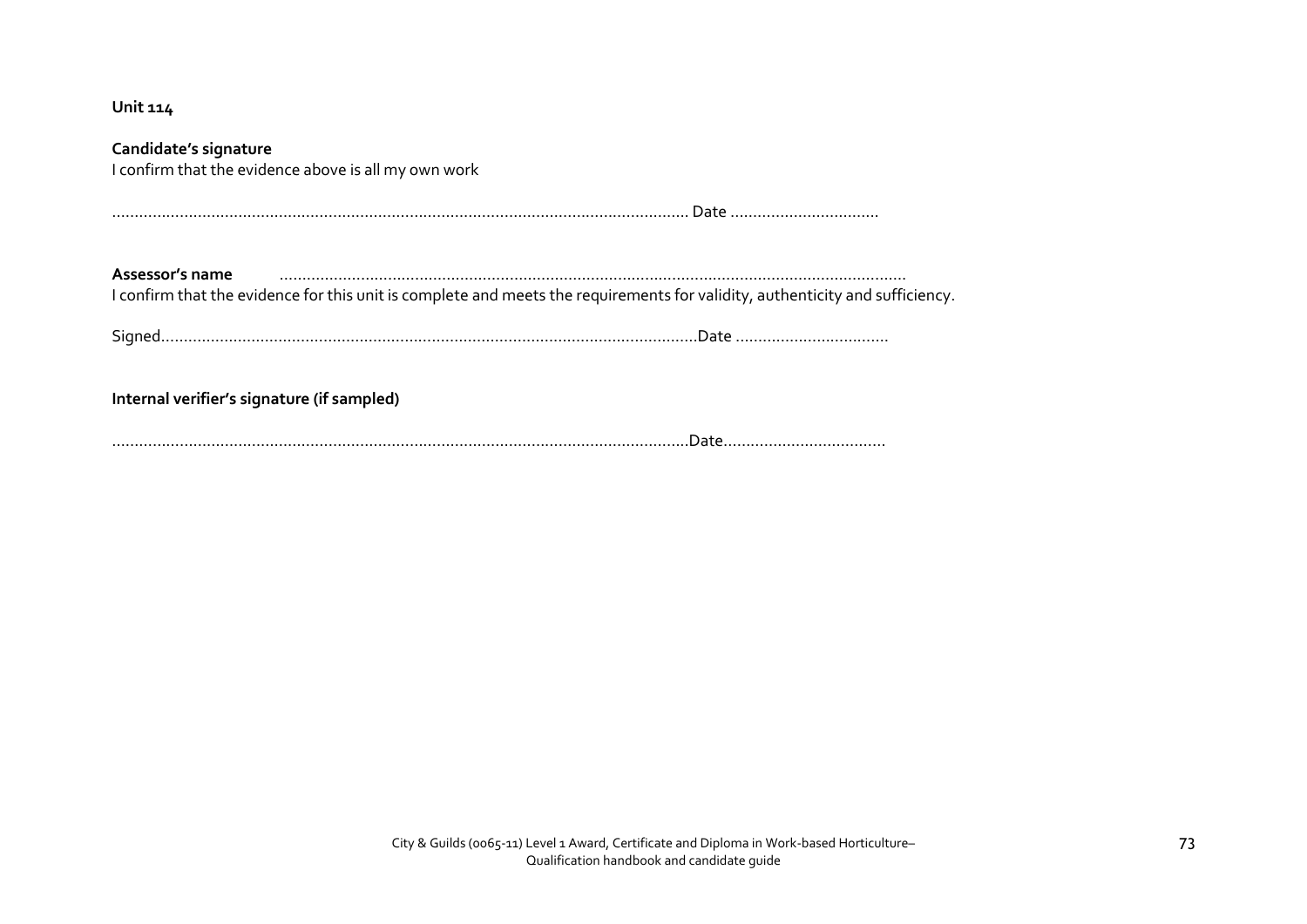| <b>TITLE</b>                                                                                                                                               | Assist with the vegetative propagation of | Candidate Name: |  |
|------------------------------------------------------------------------------------------------------------------------------------------------------------|-------------------------------------------|-----------------|--|
|                                                                                                                                                            | plants                                    |                 |  |
| NDAQ REFERENCE                                                                                                                                             | M/502/4121                                |                 |  |
| <b>LEVEL</b>                                                                                                                                               |                                           |                 |  |
| <b>CREDIT LEVEL</b>                                                                                                                                        |                                           |                 |  |
| The candidate will be able to assist with the vegetative propagation of plants by division and cuttings, including collection of propagation materials and |                                           |                 |  |
| establishment in suitable environments. It may be carried out outdoors or in protected environments and comply with all health and safety requirements.    |                                           |                 |  |
| Relationship to National Occupational Standard: Practical outcomes of CU63                                                                                 |                                           |                 |  |

| <b>Learner Outcomes</b>                                                                                        | <b>Assessment Criteria</b>                                                                   | For inserting direct evidence or referencing to where the evidence can be<br>found |
|----------------------------------------------------------------------------------------------------------------|----------------------------------------------------------------------------------------------|------------------------------------------------------------------------------------|
| The learner will:                                                                                              | The learner can:                                                                             |                                                                                    |
| 1. Be able to assist with<br>collecting<br>propagation material<br>for the vegetative<br>propagation of plants | Use and maintain equipment in a<br>1.1<br>safe, clean and effective condition                |                                                                                    |
|                                                                                                                | Correctly identify plants from<br>1.2<br>which material is to be collected                   |                                                                                    |
|                                                                                                                | Handle plant material in a<br>1.3<br>manner which minimises<br>damage and wastage            |                                                                                    |
|                                                                                                                | Use methods for collecting<br>1.4<br>propagation material in<br>accordance with instructions |                                                                                    |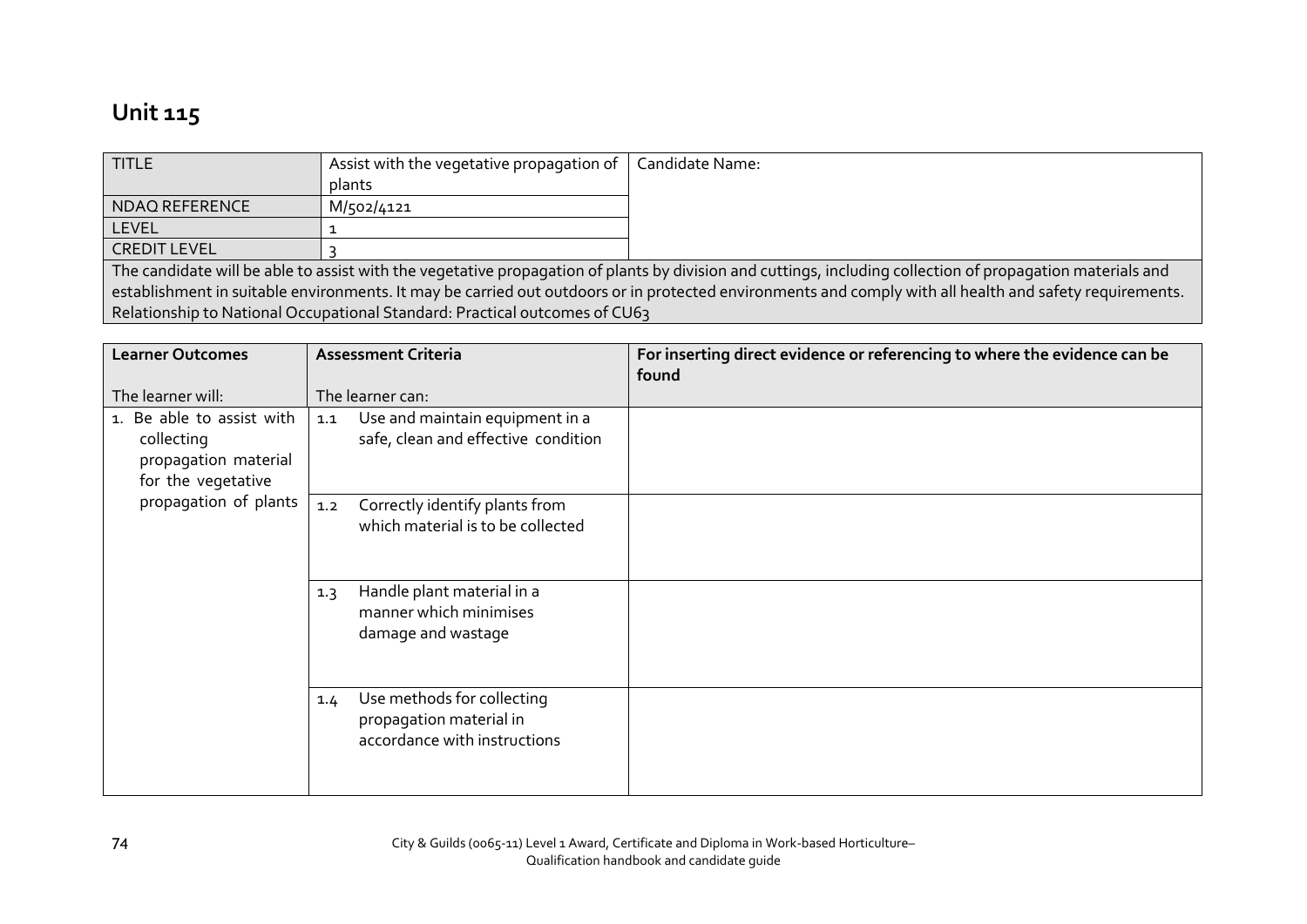| Unit 115                                                                   |     |                                                                                                                   |  |
|----------------------------------------------------------------------------|-----|-------------------------------------------------------------------------------------------------------------------|--|
|                                                                            | 1.5 | Ensure the collected material<br>meets the requirements of the<br>propagating programme as<br>instructed          |  |
|                                                                            | 1.6 | Store collected material in<br>accordance with instructions                                                       |  |
| 2. Be able to assist<br>with preparing<br>propagation materials            | 2.1 | Prepare and maintain equipment<br>in a fit state for use                                                          |  |
|                                                                            | 2.2 | Handle plant material in a<br>manner which minimises<br>damage and wastage                                        |  |
|                                                                            | 2.3 | Use equipment in a safe and<br>correct manner                                                                     |  |
|                                                                            | 2.4 | Prepare and treat propagation<br>materials in accordance with<br>instructions; including division and<br>cuttings |  |
| 3. Be able to assist with<br>establishing<br>propagation<br>materials in a | 3.1 | Prepare and maintain the<br>necessary materials in a fit state<br>for use                                         |  |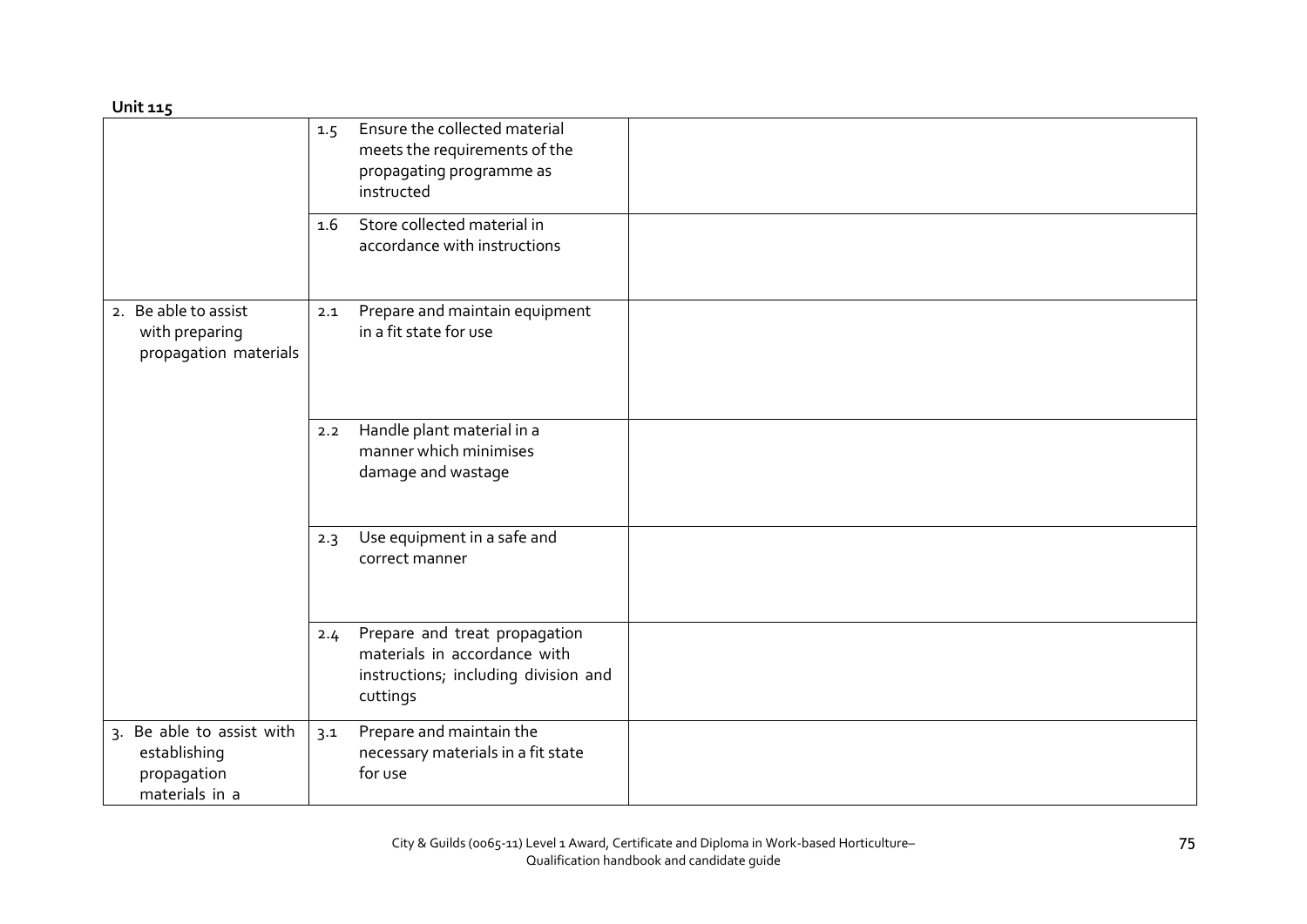| ം സ്ഥാപന്ത്രണ്ട് പ<br>arowina |  |
|-------------------------------|--|
|                               |  |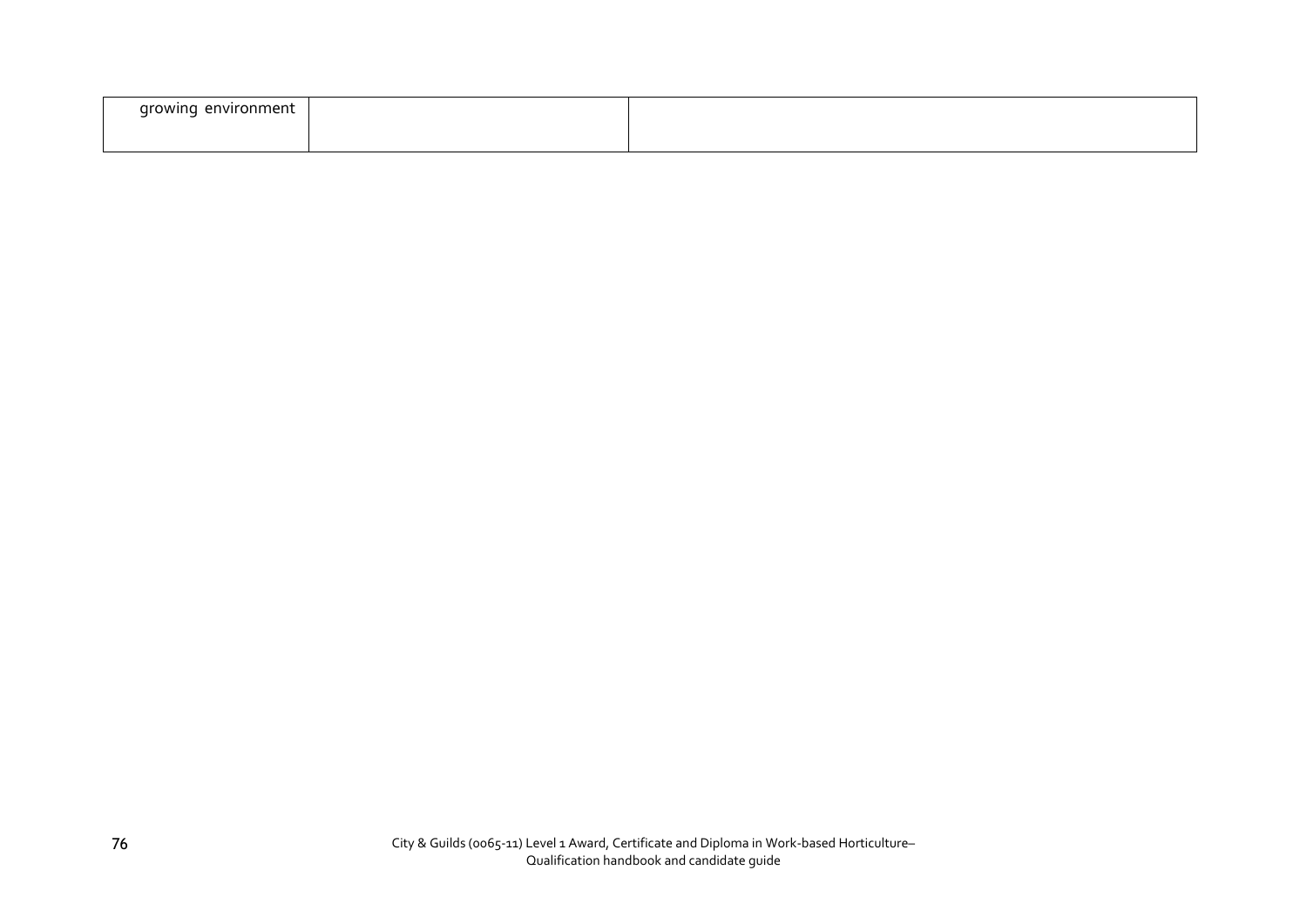| Unit 115                  |     |                                                                                                                                   |  |
|---------------------------|-----|-----------------------------------------------------------------------------------------------------------------------------------|--|
|                           | 3.2 | Prepare the rooting medium in<br>accordance with instructions                                                                     |  |
|                           | 3.3 | Handle plant material in a manner<br>which minimises damage and<br>wastage and optimises growth                                   |  |
|                           | 3.4 | Position propagation material in<br>the rooting medium in<br>accordance with instructions                                         |  |
|                           | 3.5 | Place propagation material in an<br>appropriate growing environment as<br>instructed                                              |  |
|                           | 3.6 | Complete activities to sustain<br>and promote plant development<br>after propagation in accordance<br>with instructions           |  |
| 4. Be able to work safely | 4.1 | Ensure that working methods<br>promote health and safety and<br>are consistent with relevant<br>legislation and codes of practice |  |
|                           | 4.2 | Dispose of waste safely and in<br>accordance with instructions and<br>legal requirements                                          |  |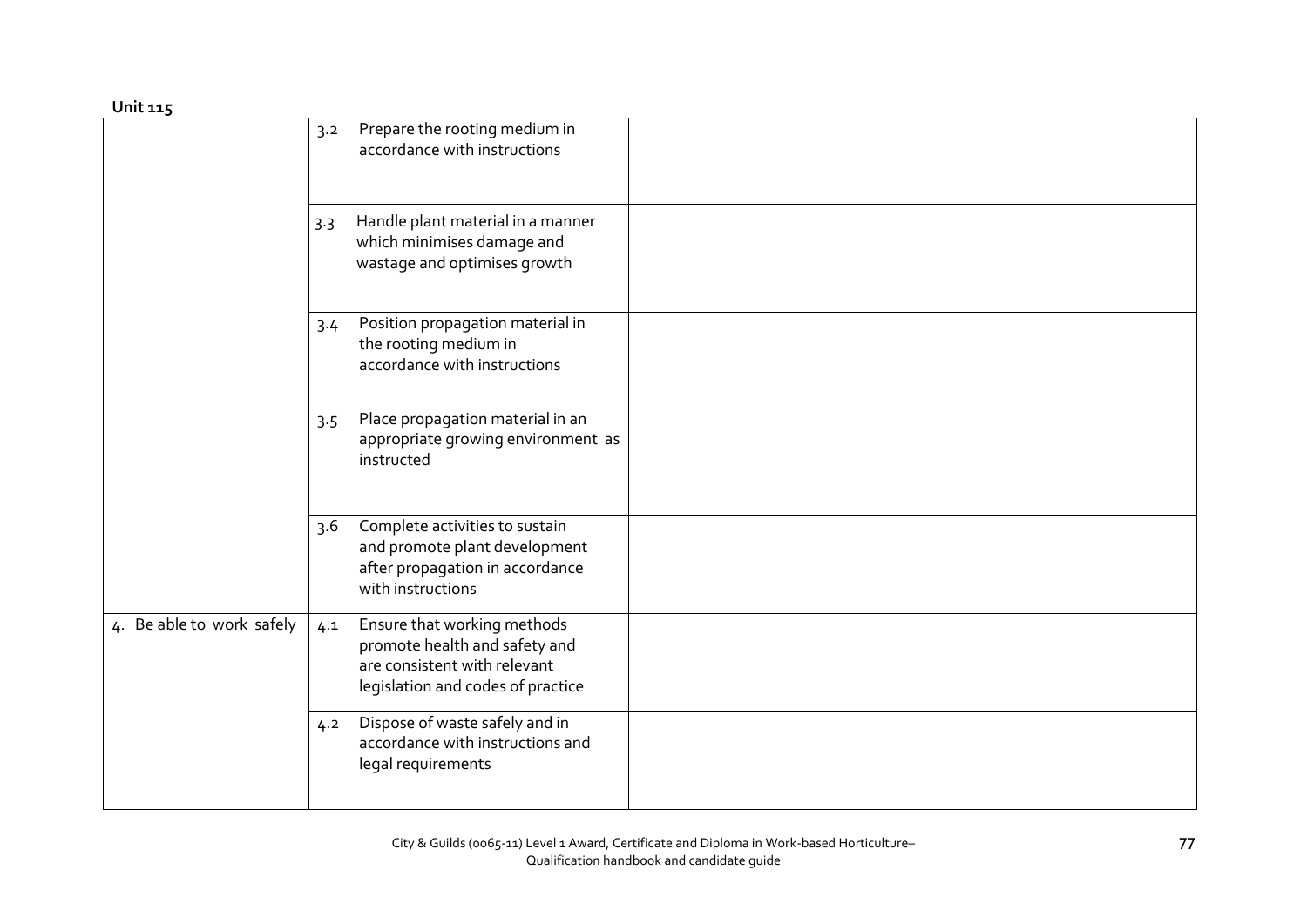City & Guilds (0065 -11 ) Level 1 Award, Certificate and Diploma in Work -based Horticulture – Qualification handbook and candidate guide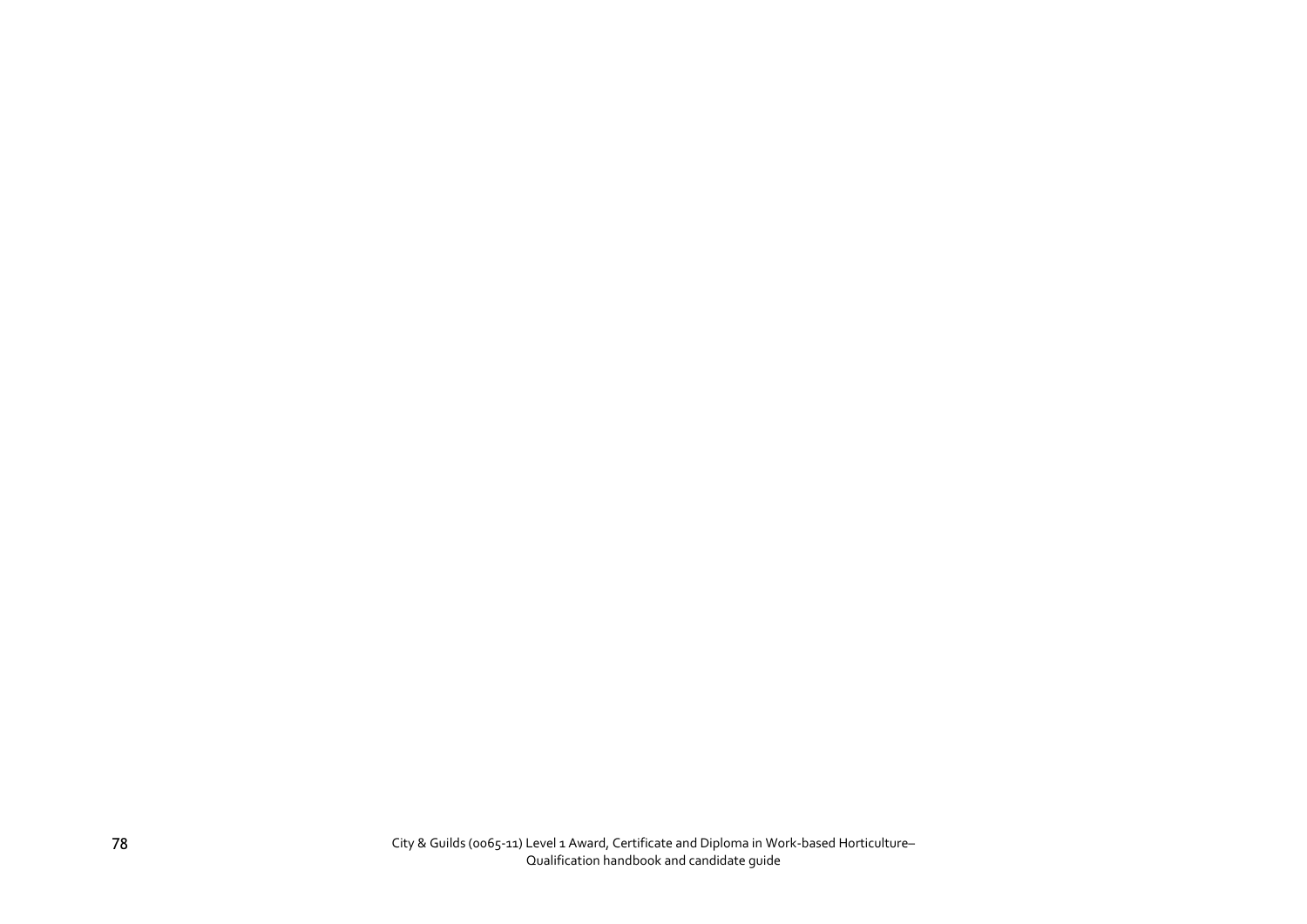## **Candidate's signature**

I confirm that the evidence above is all my own work

|--|

| Assessor's name |                                                                                                                              |
|-----------------|------------------------------------------------------------------------------------------------------------------------------|
|                 | I confirm that the evidence for this unit is complete and meets the requirements for validity, authenticity and sufficiency. |

Signed………………………………………………………………………………………………………..Date …………………………….

**Internal verifier's signature (if sampled)**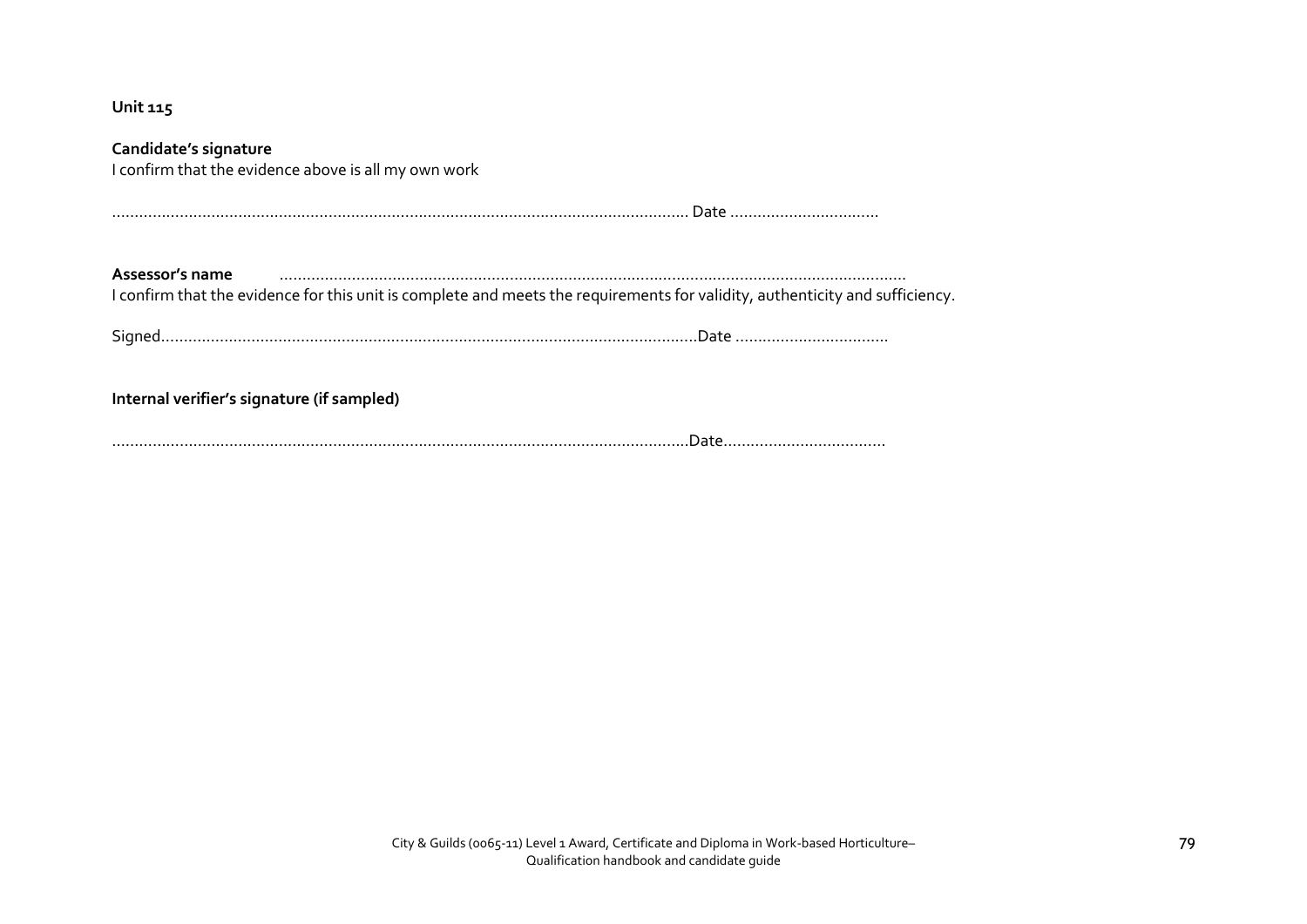| <b>TITLE</b>                                                                                                                                   | Principles of the propagation of plants   Candidate Name: |  |  |
|------------------------------------------------------------------------------------------------------------------------------------------------|-----------------------------------------------------------|--|--|
|                                                                                                                                                | from seed                                                 |  |  |
| NDAQ REFERENCE                                                                                                                                 | H/502/4018                                                |  |  |
| <b>LEVEL</b>                                                                                                                                   |                                                           |  |  |
| <b>CREDIT LEVEL</b>                                                                                                                            |                                                           |  |  |
| The candidate will be able to describe seed propagation of plants by hand or machine and the establishment of plants in suitable environments. |                                                           |  |  |
| Activities may be carried out outdoors or in protected environments and include compliance with relevant health and safety requirements.       |                                                           |  |  |
| Relationship to National Occupational standard: Underpinning knowledge of CU64                                                                 |                                                           |  |  |

| <b>Learner Outcomes</b>                                    | <b>Assessment Criteria</b>                                | For inserting direct evidence or referencing to where the evidence can be<br>found |
|------------------------------------------------------------|-----------------------------------------------------------|------------------------------------------------------------------------------------|
| The learner will:                                          | The learner can:                                          |                                                                                    |
| 1. Know how to prepare to<br>propagate plants from<br>seed | State how to safely use and<br>1.1<br>maintain equipment  |                                                                                    |
|                                                            | List the types of growing media<br>1.2<br>used            |                                                                                    |
|                                                            | Give reasons for the choice of<br>1.3<br>growing media    |                                                                                    |
|                                                            | State methods for handling seed<br>1.4<br>prior to sowing |                                                                                    |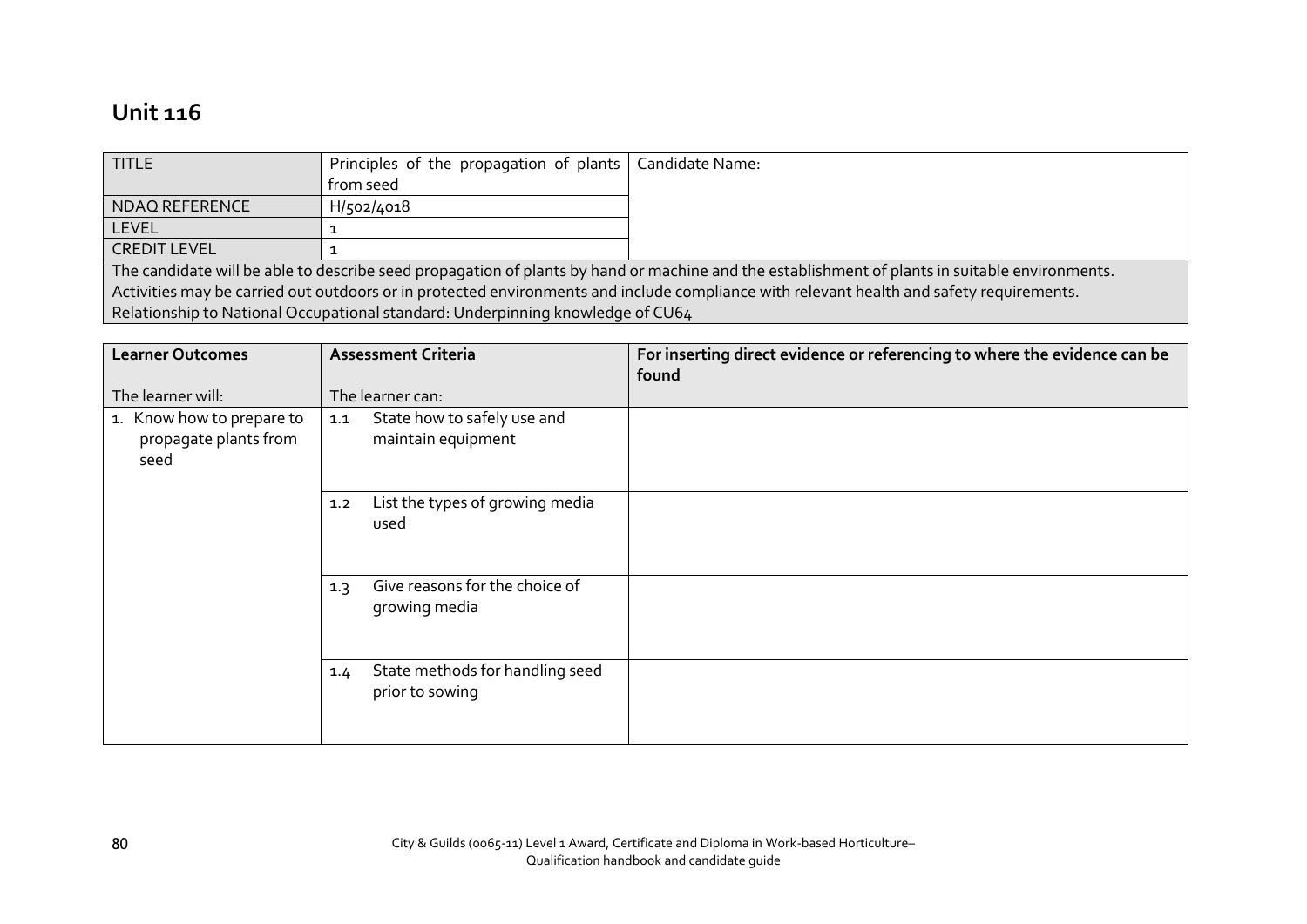| Unit 116                                                      |                                                                                      |
|---------------------------------------------------------------|--------------------------------------------------------------------------------------|
| 2. Know how to sow seed<br>and provide immediate<br>aftercare | State how to safely prepare, use<br>2.1<br>and maintain equipment                    |
|                                                               | State why an even distribution of<br>2.2<br>seed is needed                           |
|                                                               | State the growing depth of sowing<br>2.3                                             |
|                                                               | State how to respond to<br>2.4<br>instructions for the aftercare of<br>the sown seed |
| 3. Know how to work<br>safely                                 | 3.1 Identify health and safety<br>requirements during work<br>activities             |
|                                                               | 3.2 State how to safely dispose of<br>waste                                          |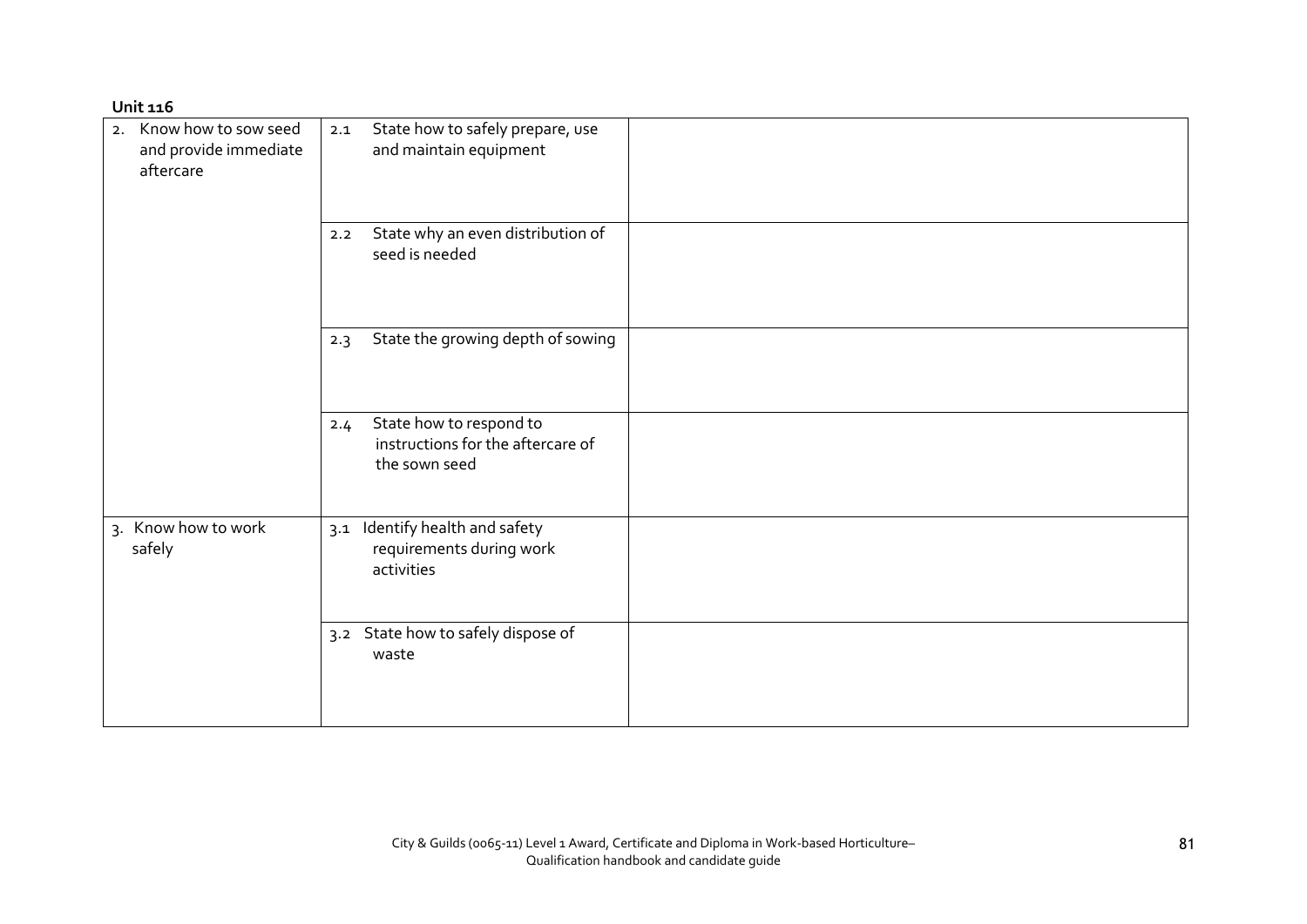### **Candidate's signature**

I confirm that the evidence above is all my own work

|--|

I confirm that the evidence for this unit is complete and meets the requirements for validity, authenticity and sufficiency.

|--|

**Internal verifier's signature (if sampled)**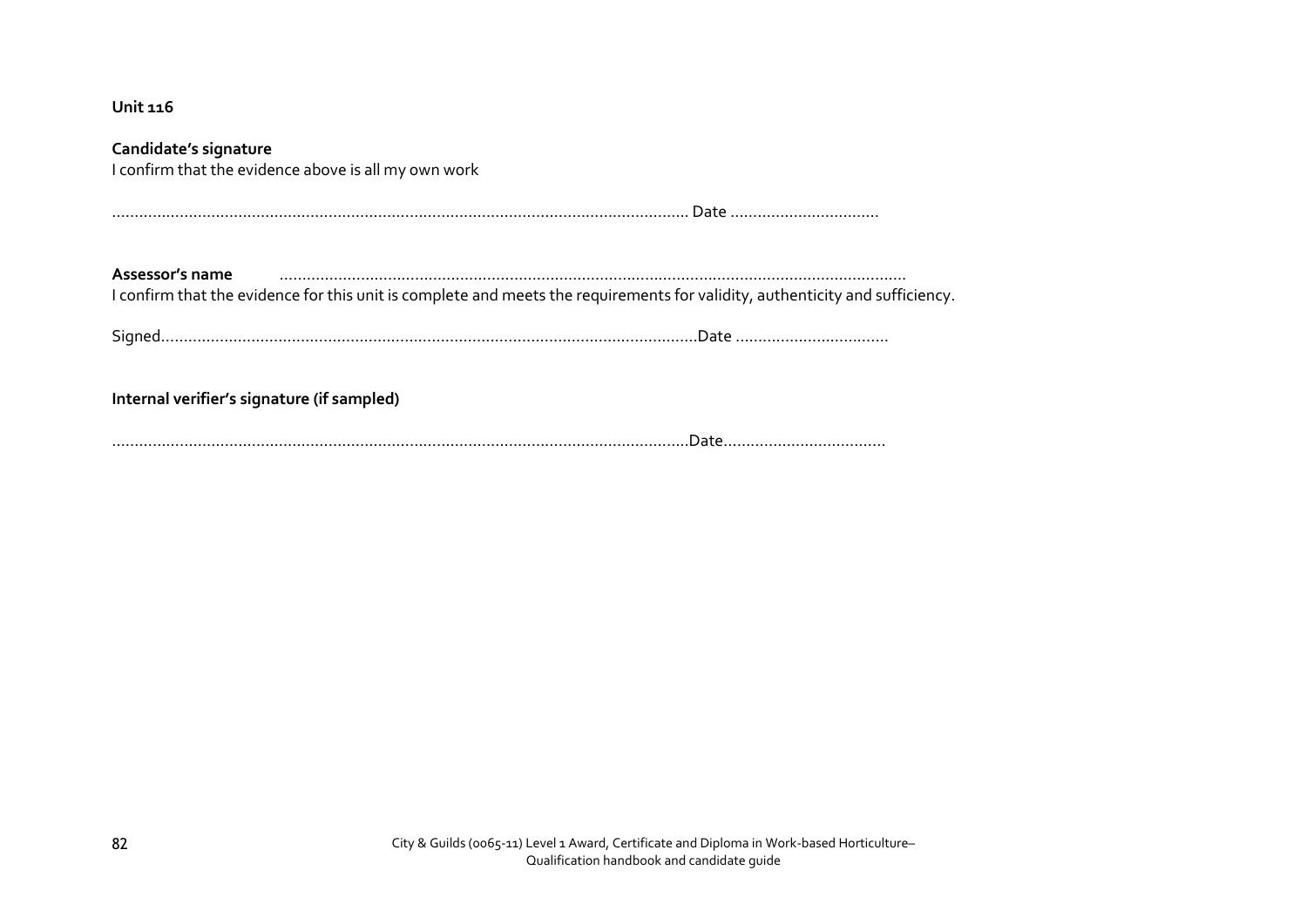| <b>TITLE</b>                                                                                                                                               | Assist with the propagation of plants | Candidate Name: |  |
|------------------------------------------------------------------------------------------------------------------------------------------------------------|---------------------------------------|-----------------|--|
|                                                                                                                                                            | from seed                             |                 |  |
| NDAQ REFERENC                                                                                                                                              | D/502/4017                            |                 |  |
| <b>LEVEL</b>                                                                                                                                               |                                       |                 |  |
| <b>CREDIT LEVEL</b>                                                                                                                                        |                                       |                 |  |
| The candidate will be able to assist with the seed propagation of plants, by hand or machine and establishment in suitable environments. Activities may be |                                       |                 |  |
| carried out outdoors or in protected environments and must comply wit health and safety requirements.                                                      |                                       |                 |  |
| Relationship to National Occupational standard: Practical outcomes of CU64                                                                                 |                                       |                 |  |

| <b>Learner Outcomes</b>                                                     | <b>Assessment Criteria</b>                                                                               | For inserting direct evidence or referencing to where the evidence can be<br>found |
|-----------------------------------------------------------------------------|----------------------------------------------------------------------------------------------------------|------------------------------------------------------------------------------------|
| The learner will:                                                           | The learner can:                                                                                         |                                                                                    |
| Be able to assist with<br>1.<br>preparing to propagate<br>plants from seed. | Use and maintain equipment in a<br>1.1<br>safe and effective condition<br>throughout                     |                                                                                    |
|                                                                             | Prepare the growing medium in<br>1.2<br>accordance with instructions                                     |                                                                                    |
|                                                                             | Handle seeds in a way which<br>1.3<br>minimises damage                                                   |                                                                                    |
| Sow seed under<br>2.<br>supervision                                         | Prepare and maintain the<br>2.1<br>necessary equipment and<br>materials for the work being<br>undertaken |                                                                                    |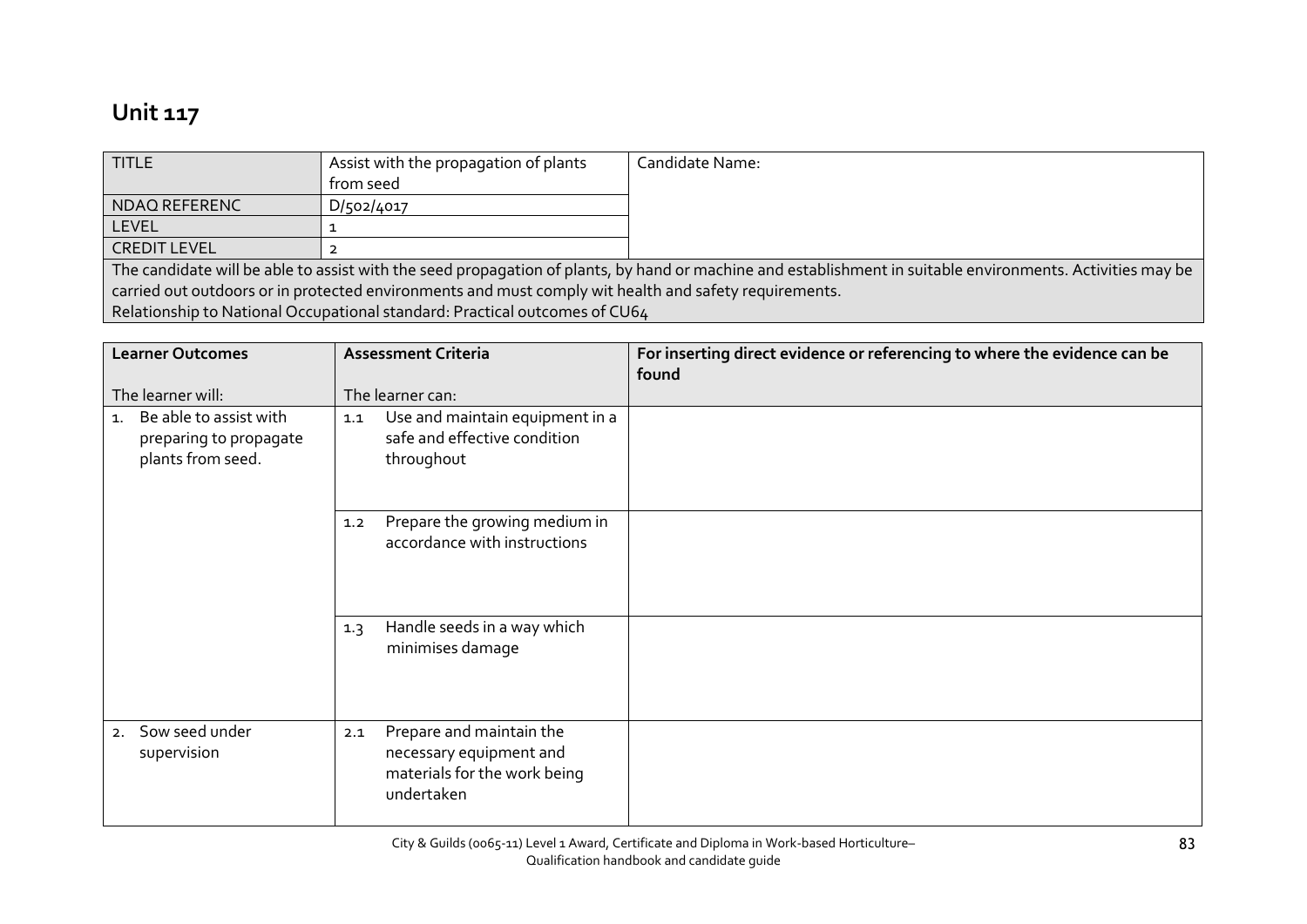City & Guilds (0065 -11 ) Level 1 Award, Certificate and Diploma in Work -based Horticulture – Qualification handbook and candidate guide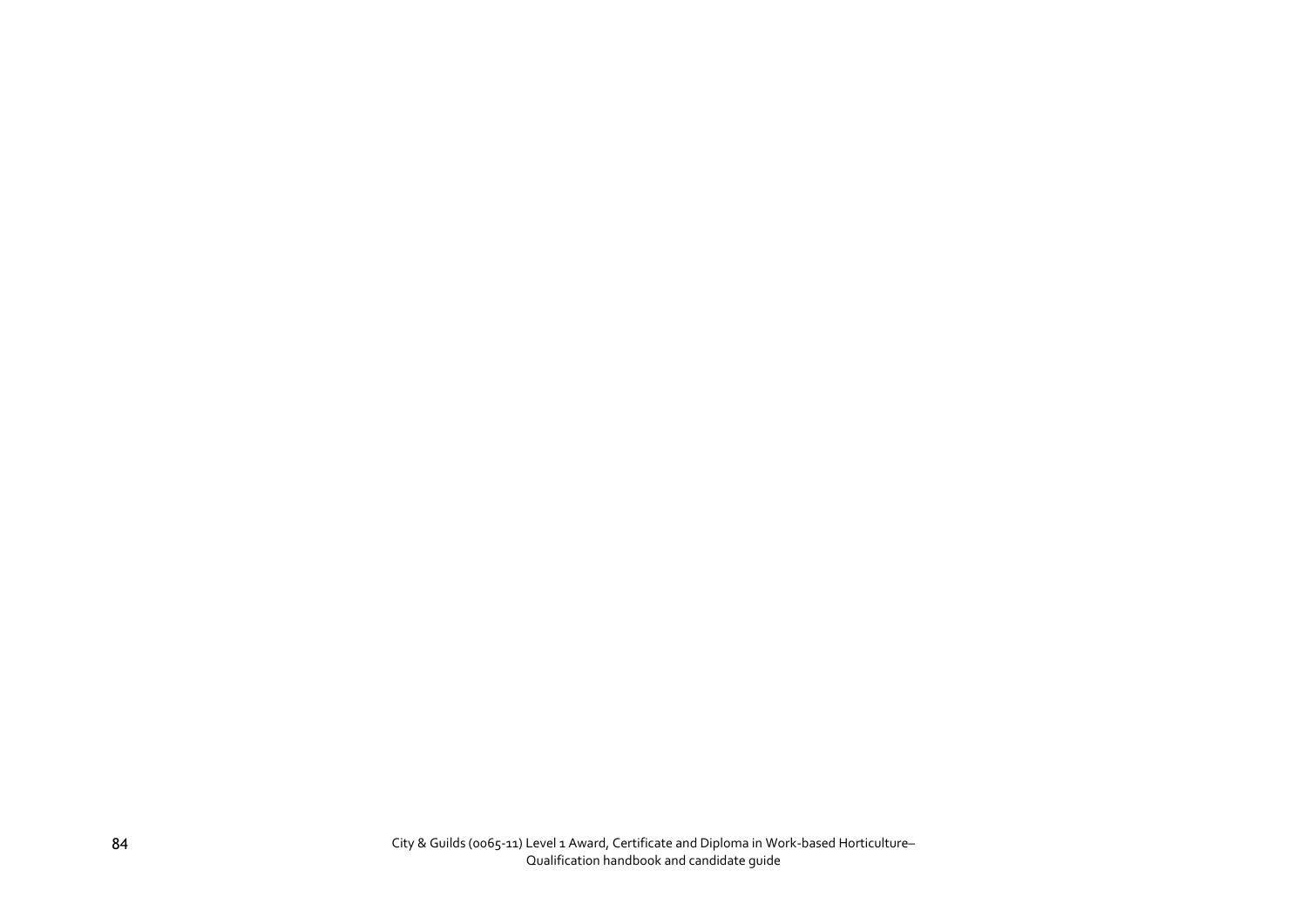| Unit 117                  |                                                                                                                                 |  |
|---------------------------|---------------------------------------------------------------------------------------------------------------------------------|--|
|                           | Use equipment and materials in a<br>2.2<br>safe and correct manner                                                              |  |
|                           | Sow seed evenly and in<br>2.3<br>accordance with instructions                                                                   |  |
|                           | Provide aftercare in accordance<br>2.4<br>with instructions                                                                     |  |
| 3. Be able to work safely | Dispose of waste safely and in<br>3.1<br>accordance with instructions and<br>legal requirements                                 |  |
|                           | 3.2 Work in a manner that promotes<br>health and safety and is<br>consistent with relevant<br>legislation and codes of practice |  |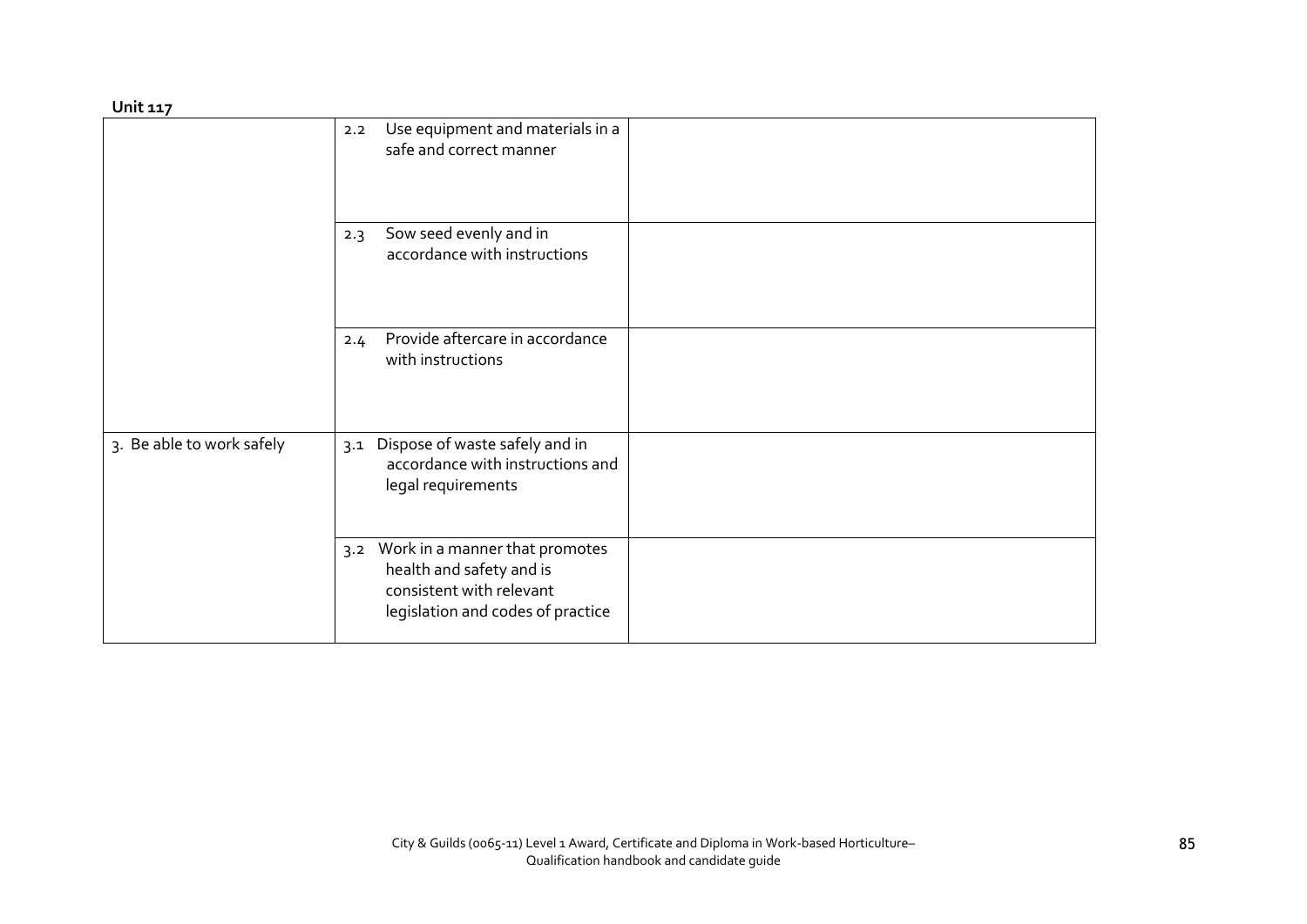## **Candidate's signature**

I confirm that the evidence above is all my own work

|--|

| Assessor's name |                                                                                                                              |
|-----------------|------------------------------------------------------------------------------------------------------------------------------|
|                 | I confirm that the evidence for this unit is complete and meets the requirements for validity, authenticity and sufficiency. |

| oluller. |
|----------|
|----------|

**Internal verifier's signature (if sampled)**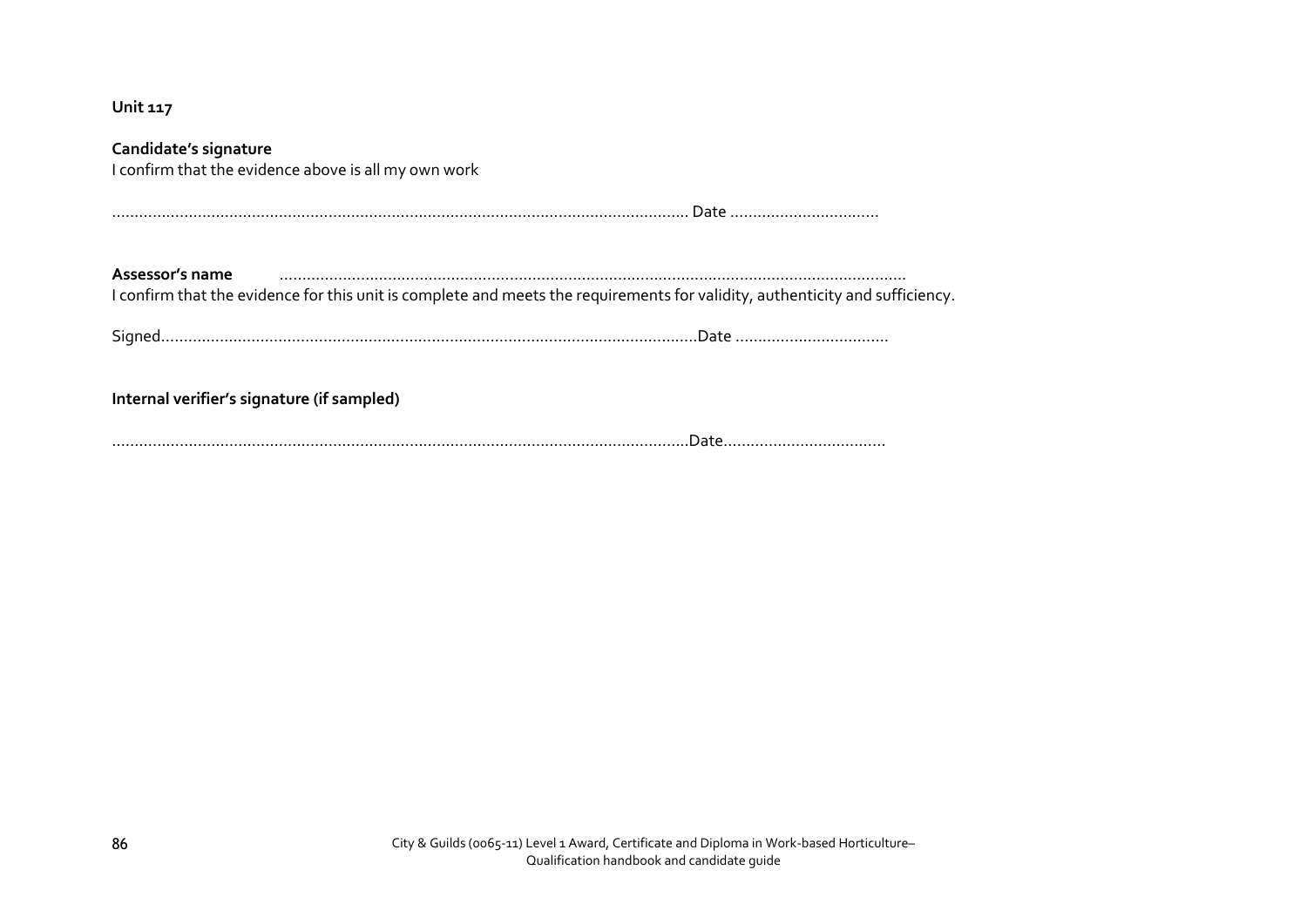| <b>TITLE</b>                                                                                                                                              | Principles of identifying the presence of,<br>and controlling, common pests and | Candidate Name: |  |
|-----------------------------------------------------------------------------------------------------------------------------------------------------------|---------------------------------------------------------------------------------|-----------------|--|
|                                                                                                                                                           | diseases                                                                        |                 |  |
| NDAQ REFERENCE                                                                                                                                            | T/502/4024                                                                      |                 |  |
| LEVEL                                                                                                                                                     |                                                                                 |                 |  |
| <b>CREDIT LEVEL</b>                                                                                                                                       |                                                                                 |                 |  |
| This unit will require the candidate to describe how to identify and control pests and diseases in intensive cropping situations outdoors or in protected |                                                                                 |                 |  |
| environments; including relevant health and safety requirements                                                                                           |                                                                                 |                 |  |
| Relationship to National Occupational Standard: Underpinning knowledge of CU70                                                                            |                                                                                 |                 |  |

| <b>Learner Outcomes</b>                                    | <b>Assessment Criteria</b>                                                                               | For inserting direct evidence or referencing to where the evidence can be<br>found |
|------------------------------------------------------------|----------------------------------------------------------------------------------------------------------|------------------------------------------------------------------------------------|
| The learner will:                                          | The learner can:                                                                                         |                                                                                    |
| Know how to identify<br>1.<br>common pests and<br>diseases | Respond to instructions and<br>1.1<br>procedures relating to the<br>observation of pests and<br>diseases |                                                                                    |
|                                                            | State the effects of pests and<br>1.2<br>diseases upon a crop                                            |                                                                                    |
|                                                            | List the types of pests and<br>1.3<br>diseases which may be present                                      |                                                                                    |
|                                                            | State to whom the presence of<br>1.4<br>pests and diseases should be<br>reported                         |                                                                                    |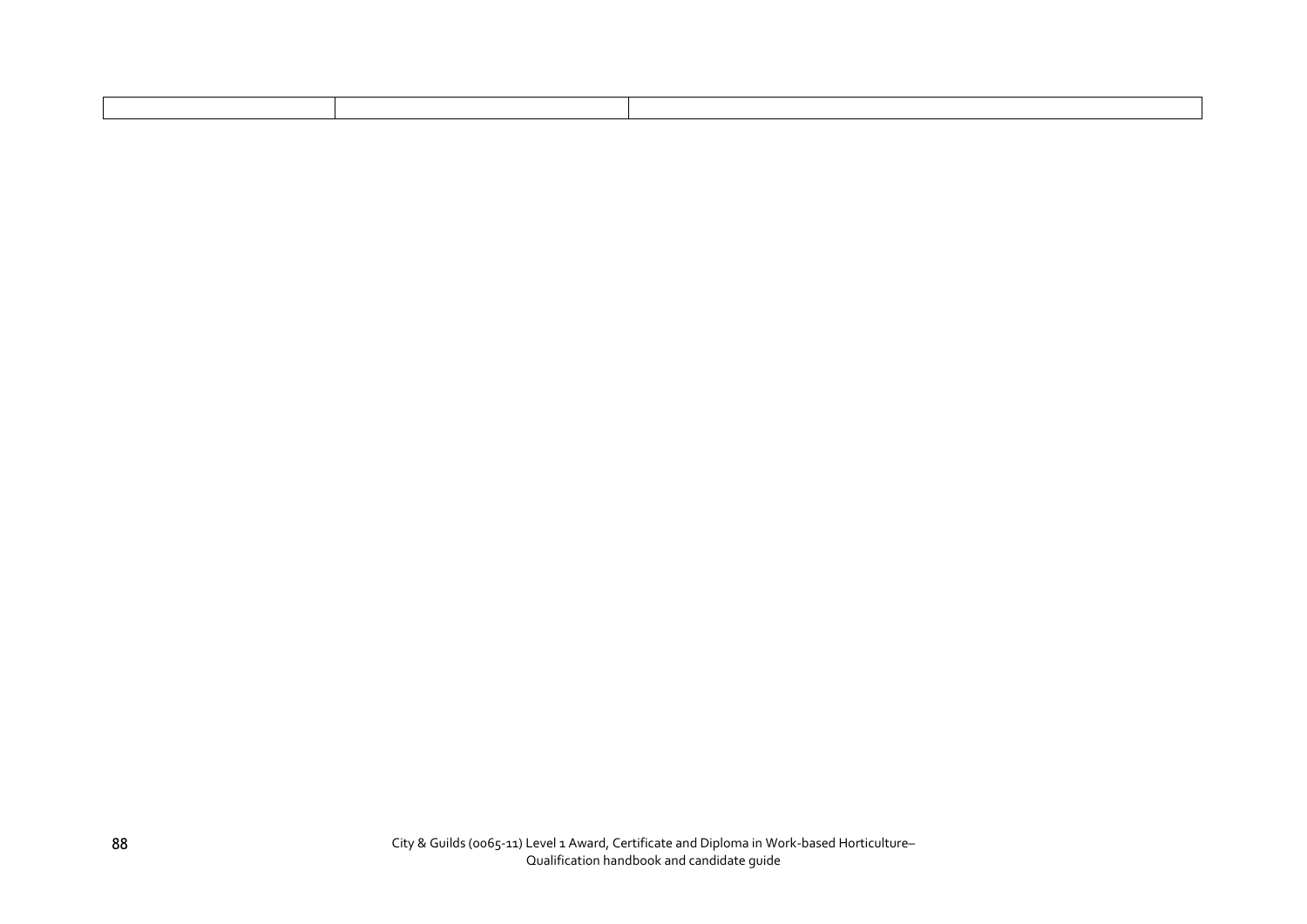|    | <b>Unit 118</b>                                     |                                                                                                                       |
|----|-----------------------------------------------------|-----------------------------------------------------------------------------------------------------------------------|
| 2. | Know how to control<br>common pests and<br>diseases | State ways in which<br>2.1<br>environmental damage can be<br>minimised                                                |
|    |                                                     | State which problems should be<br>2.2<br>reported, to whom they should<br>be reported and when this<br>should be done |
|    |                                                     | State safe methods of disposing<br>2.3<br>of waste and unused materials                                               |
| 3. | Know how to work safely                             | List the working methods which<br>3.1<br>maintain health and safety of<br>self and others                             |
|    |                                                     | State the health and safety risks<br>3.2<br>involved in the observation and<br>control of pests and diseases          |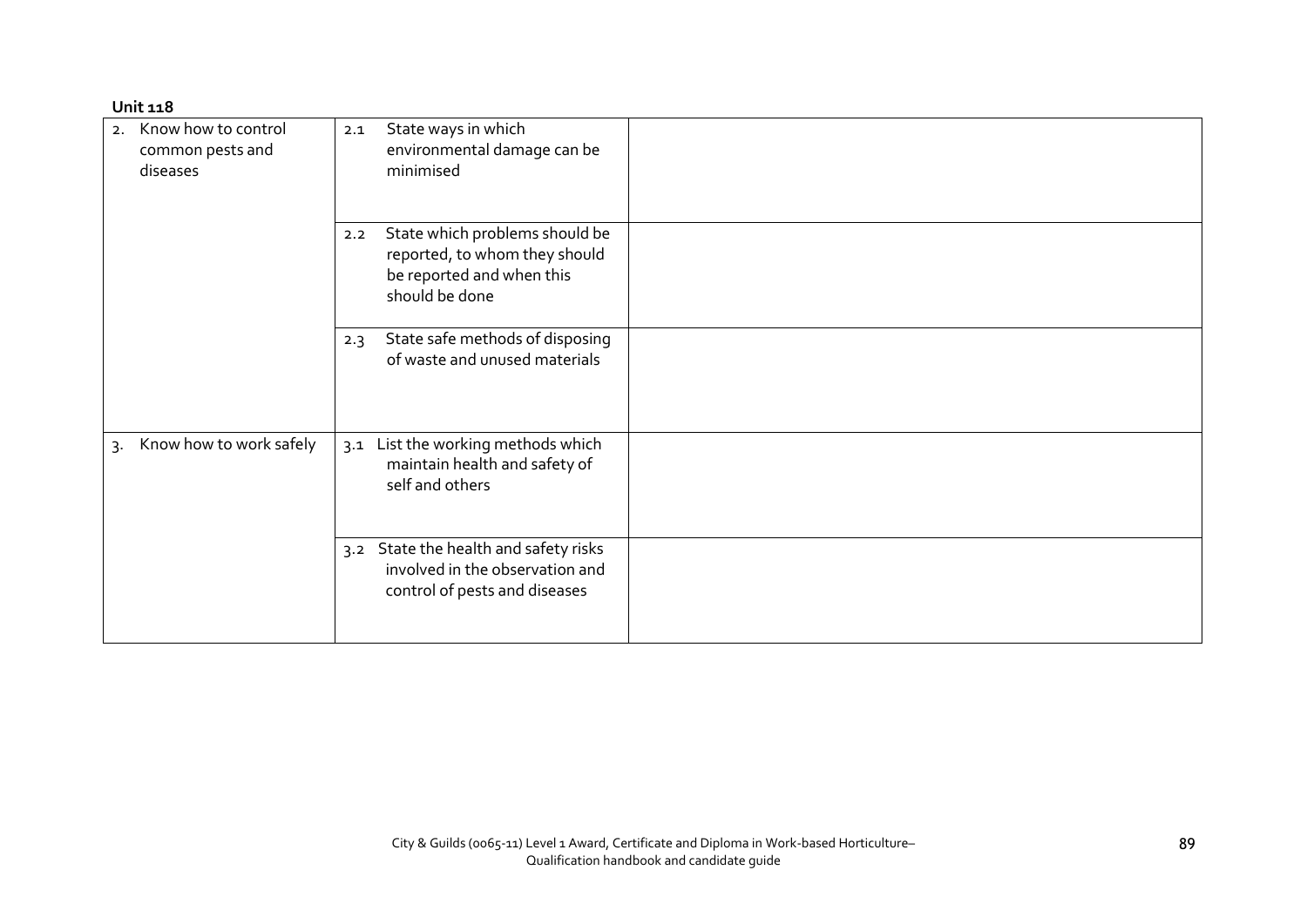## **Candidate's signature**

I confirm that the evidence above is all my own work

|--|

| Assessor's name |  |
|-----------------|--|
|-----------------|--|

I confirm that the evidence for this unit is complete and meets the requirements for validity, authenticity and sufficiency.

| - Unnon manusuusee maailmanus maailmanus maailmanus maailmanus maailmanus maailmanus maailmanus maailmanus maa |
|----------------------------------------------------------------------------------------------------------------|
|----------------------------------------------------------------------------------------------------------------|

**Internal verifier's signature (if sampled)**

|--|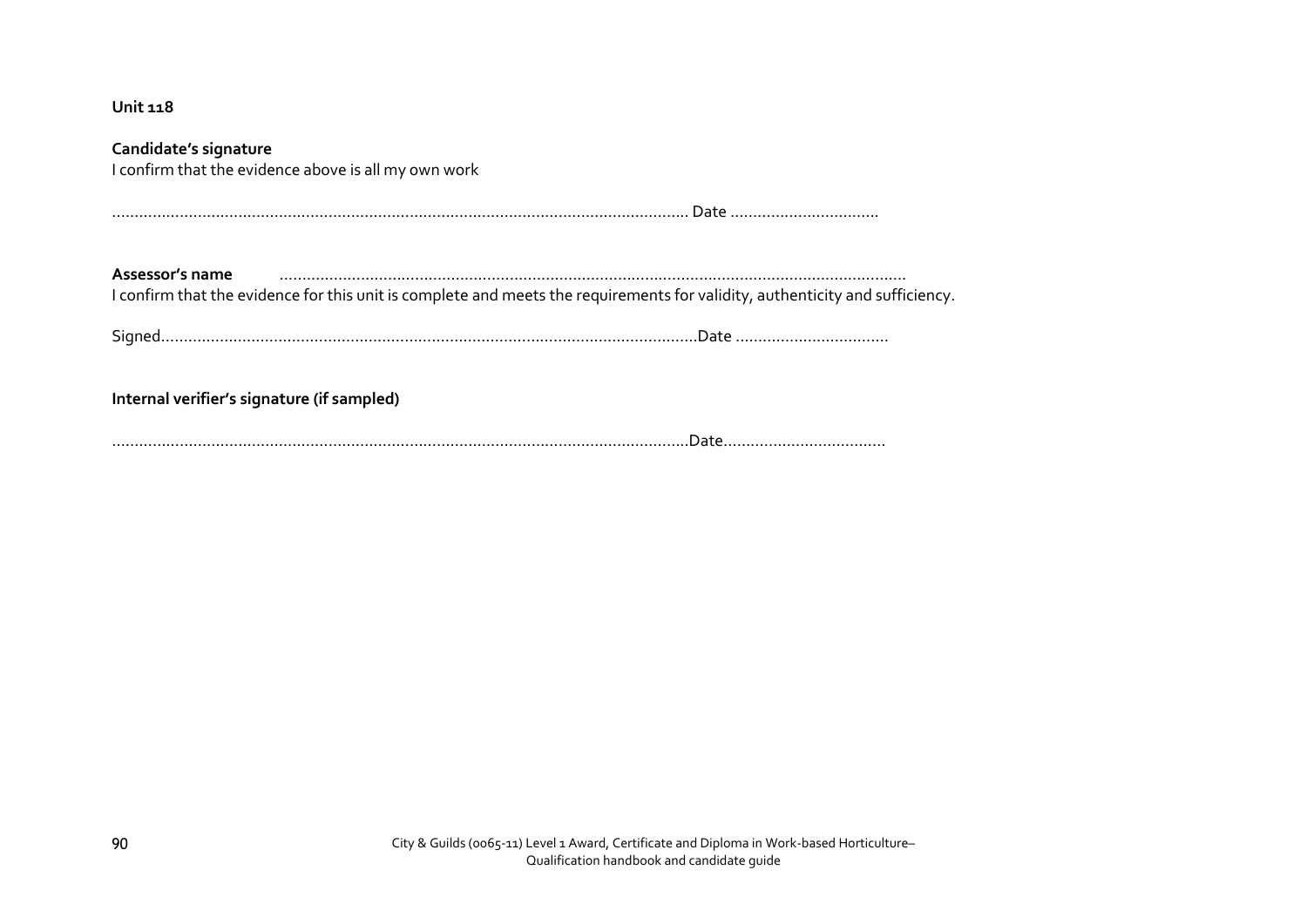| <b>TITLE</b>                                       | Assist with identifying the presence of,                                   | Candidate Name:                                                                                                                                             |
|----------------------------------------------------|----------------------------------------------------------------------------|-------------------------------------------------------------------------------------------------------------------------------------------------------------|
|                                                    | and controlling, common pests and                                          |                                                                                                                                                             |
|                                                    | diseases                                                                   |                                                                                                                                                             |
| NDAQ REFERENCE                                     | M/502/4023                                                                 |                                                                                                                                                             |
| <b>LEVEL</b>                                       |                                                                            |                                                                                                                                                             |
| <b>CREDIT LEVEL</b>                                |                                                                            |                                                                                                                                                             |
|                                                    |                                                                            | Completion of this unit will enable the candidate to assist with identifying and controlling pests and diseases in intensive cropping situations. It may be |
| carried out outdoors or in protected environments. |                                                                            |                                                                                                                                                             |
|                                                    | Relationship to National Occupational Standard: Practical outcomes of CU70 |                                                                                                                                                             |

| <b>Learner Outcomes</b>                                                                                 | <b>Assessment Criteria</b>                                                                    | For inserting direct evidence or referencing to where the evidence can<br>be found |
|---------------------------------------------------------------------------------------------------------|-----------------------------------------------------------------------------------------------|------------------------------------------------------------------------------------|
| The learner will:                                                                                       | The learner can:                                                                              |                                                                                    |
| Be able to assist with<br>$\mathbf{1}$ .<br>identifying the presence<br>of common pests and<br>diseases | Observe the crop/plants in<br>1.1<br>accordance with instructions                             |                                                                                    |
|                                                                                                         | Report the presence and extent of<br>1.2<br>common pests and diseases                         |                                                                                    |
| Be able to assist with<br>2.<br>controlling common<br>pests and diseases                                | Carry out cultural or biological<br>2.1<br>control methods in accordance<br>with instructions |                                                                                    |
|                                                                                                         | Perform work in a manner which<br>2.2<br>minimises environmental damage                       |                                                                                    |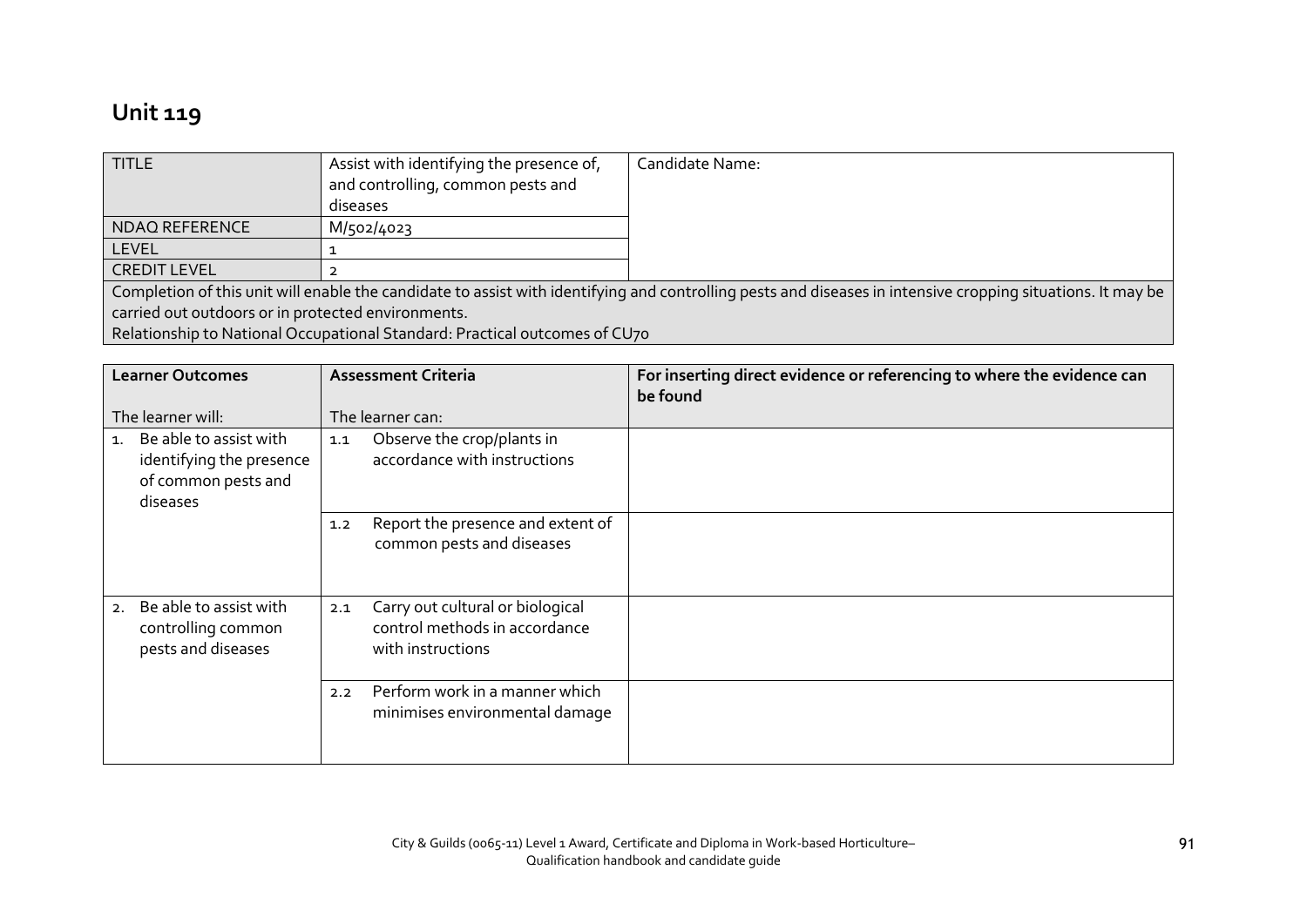| Unit 119                     |                                                                                             |  |
|------------------------------|---------------------------------------------------------------------------------------------|--|
|                              | Report problems arising during<br>2.3<br>pest and disease control                           |  |
|                              | Dispose of waste safely in<br>2.4<br>accordance with instructions and<br>legal requirements |  |
| Be able to work safely<br>3. | Maintain health and safety of self<br>3.1<br>and others                                     |  |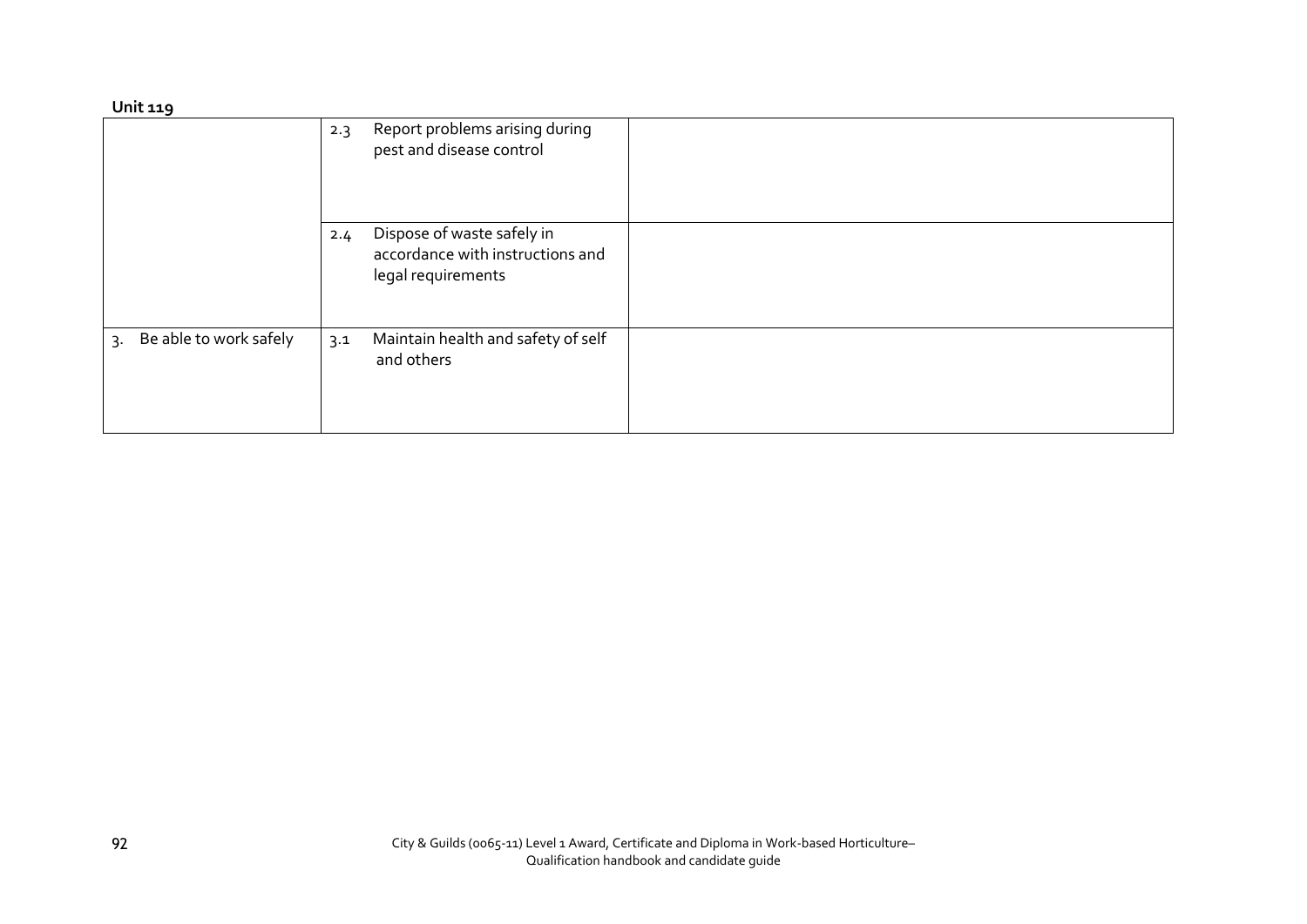## **Candidate's signature**

I confirm that the evidence above is all my own work

|--|

| Assessor's name |  |
|-----------------|--|
|-----------------|--|

I confirm that the evidence for this unit is complete and meets the requirements for validity, authenticity and sufficiency.

| - |
|---|
|---|

**Internal verifier's signature (if sampled)**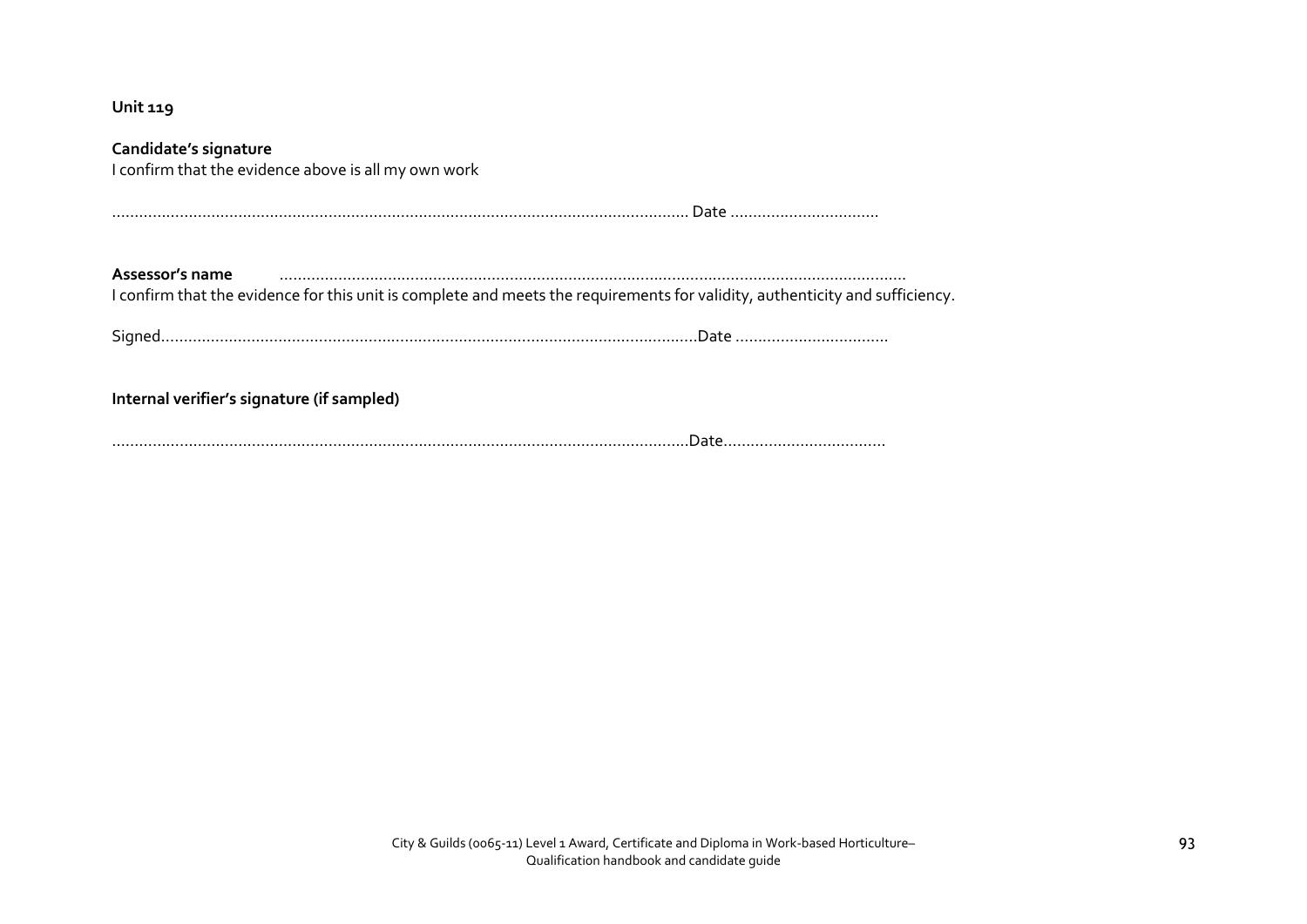| <b>TITLE</b>                                                                                                                                              | Principles of the preparation of growing | Candidate Name: |  |
|-----------------------------------------------------------------------------------------------------------------------------------------------------------|------------------------------------------|-----------------|--|
|                                                                                                                                                           | media                                    |                 |  |
| NDAQ REFERENCE                                                                                                                                            | K/502/4036                               |                 |  |
| <b>LEVEL</b>                                                                                                                                              |                                          |                 |  |
| <b>CREDIT LEVEL</b>                                                                                                                                       |                                          |                 |  |
| This unit will enable the candidate to assist with preparing growing media for plant establishment. The unit may be carried out on soil based or non soil |                                          |                 |  |
| based growing media; outdoors or in protected environments.                                                                                               |                                          |                 |  |
| Relationship to National Occupational standard: Underpinning knowledge of CU71                                                                            |                                          |                 |  |

| <b>Learner Outcomes</b>                                                     | <b>Assessment Criteria</b>                                               | For inserting direct evidence or referencing to where the evidence can be |
|-----------------------------------------------------------------------------|--------------------------------------------------------------------------|---------------------------------------------------------------------------|
| The learner will:                                                           | The learner can:                                                         | found                                                                     |
| Know how to make<br>1.<br>ready materials for<br>preparing growing<br>media | List the types of equipment<br>1.1<br>required                           |                                                                           |
|                                                                             | Describe the safe use of equipment<br>1.2<br>and materials               |                                                                           |
|                                                                             | List the different growing media<br>1.3<br>required within an enterprise |                                                                           |
|                                                                             | List the materials used in the<br>1.4<br>preparation of growing media    |                                                                           |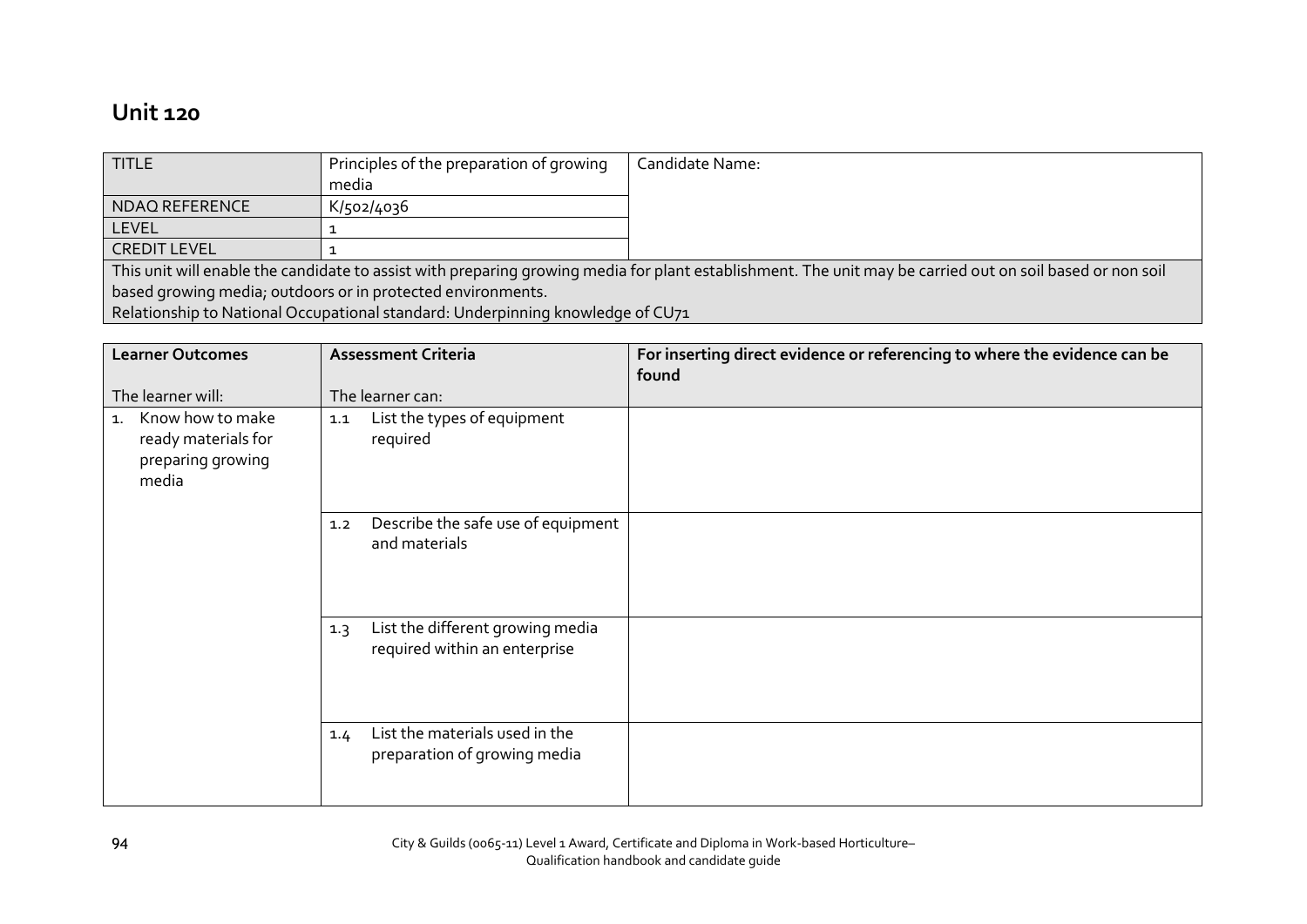|    | <b>Unit 120</b>                      |     |                                                                               |  |
|----|--------------------------------------|-----|-------------------------------------------------------------------------------|--|
|    |                                      | 1.5 | State relevant procedures for<br>collecting and measuring out<br>materials    |  |
| 2. | Know how to prepare<br>growing media | 2.1 | State how to maintain and<br>correctly use equipment                          |  |
|    |                                      | 2.2 | State factors affecting the timing<br>of operations                           |  |
|    |                                      | 2.3 | Give reasons for the preparation of<br>growing media                          |  |
|    |                                      | 2.4 | State the requirements of a<br>growing medium for planting                    |  |
|    |                                      | 2.5 | List different methods of<br>incorporating ingredients into<br>growing medium |  |
|    |                                      | 2.6 | State why appropriate levels of<br>hygiene are required during<br>operations  |  |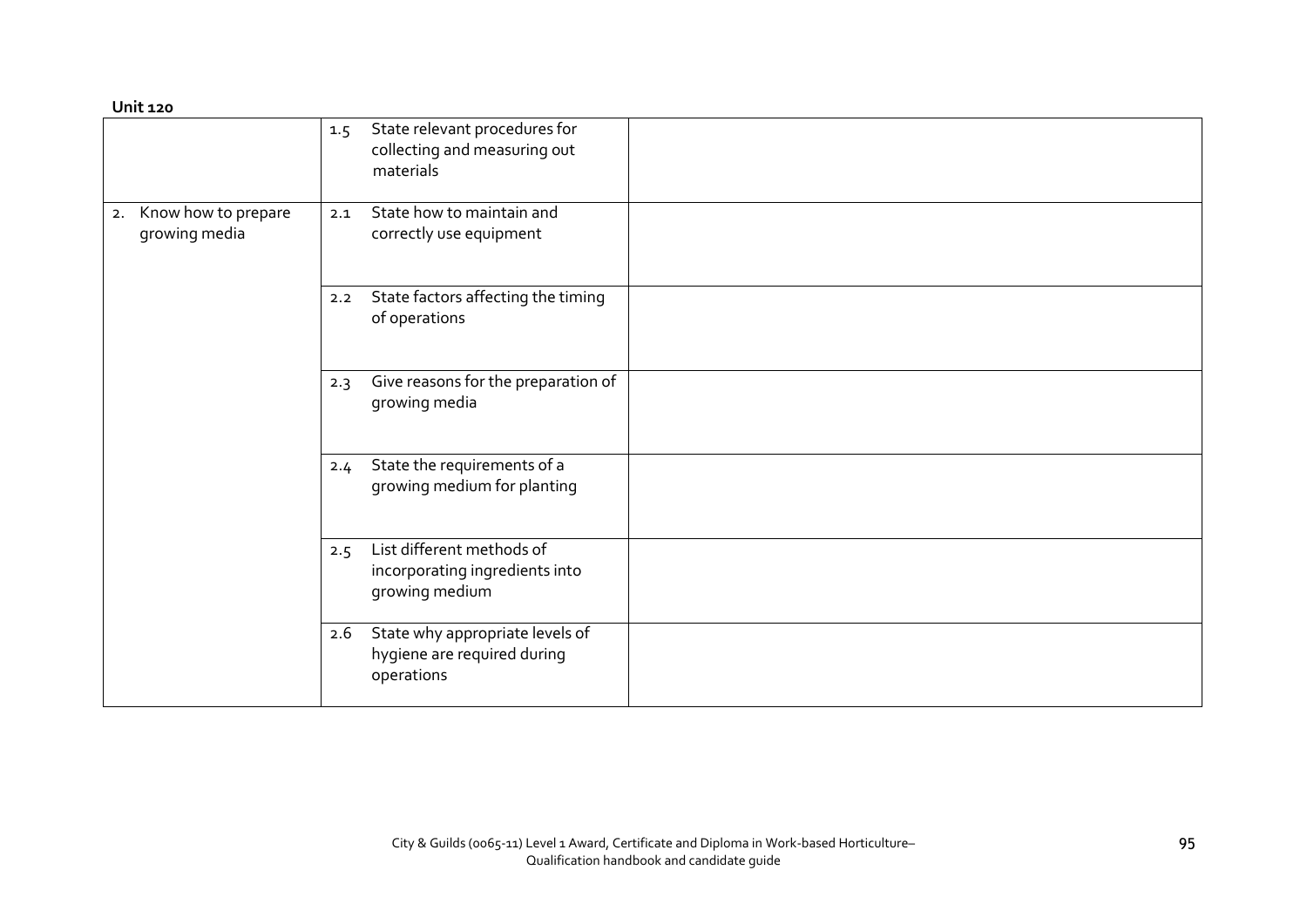|                            | 2.7 | State different methods of<br>preparing growing media                                 |  |
|----------------------------|-----|---------------------------------------------------------------------------------------|--|
| 3. Know how to work safely | 3.1 | Identify working methods that<br>maintain the health and safety of<br>self and others |  |
|                            | 3.2 | Give safe methods for disposing of<br>waste                                           |  |

#### **Unit 120**

#### **Candidate's signature**

I confirm that the evidence above is all my own work

……………………………………………………………………………………………………………….. Date …………………………...

#### **Assessor's name** ………………………………………………………………………………………………………………………….

I confirm that the evidence for this unit is complete and meets the requirements for validity, authenticity and sufficiency.

Signed………………………………………………………………………………………………………..Date …………………………….

| Internal verifier's signature (if sampled) |  |
|--------------------------------------------|--|
|                                            |  |

………………………………………………………………………………………………………………..Date………………………………

City & Guilds (0065-11) Level 1 Award, Certificate and Diploma in Work-based Horticulture– Qualification handbook and candidate guide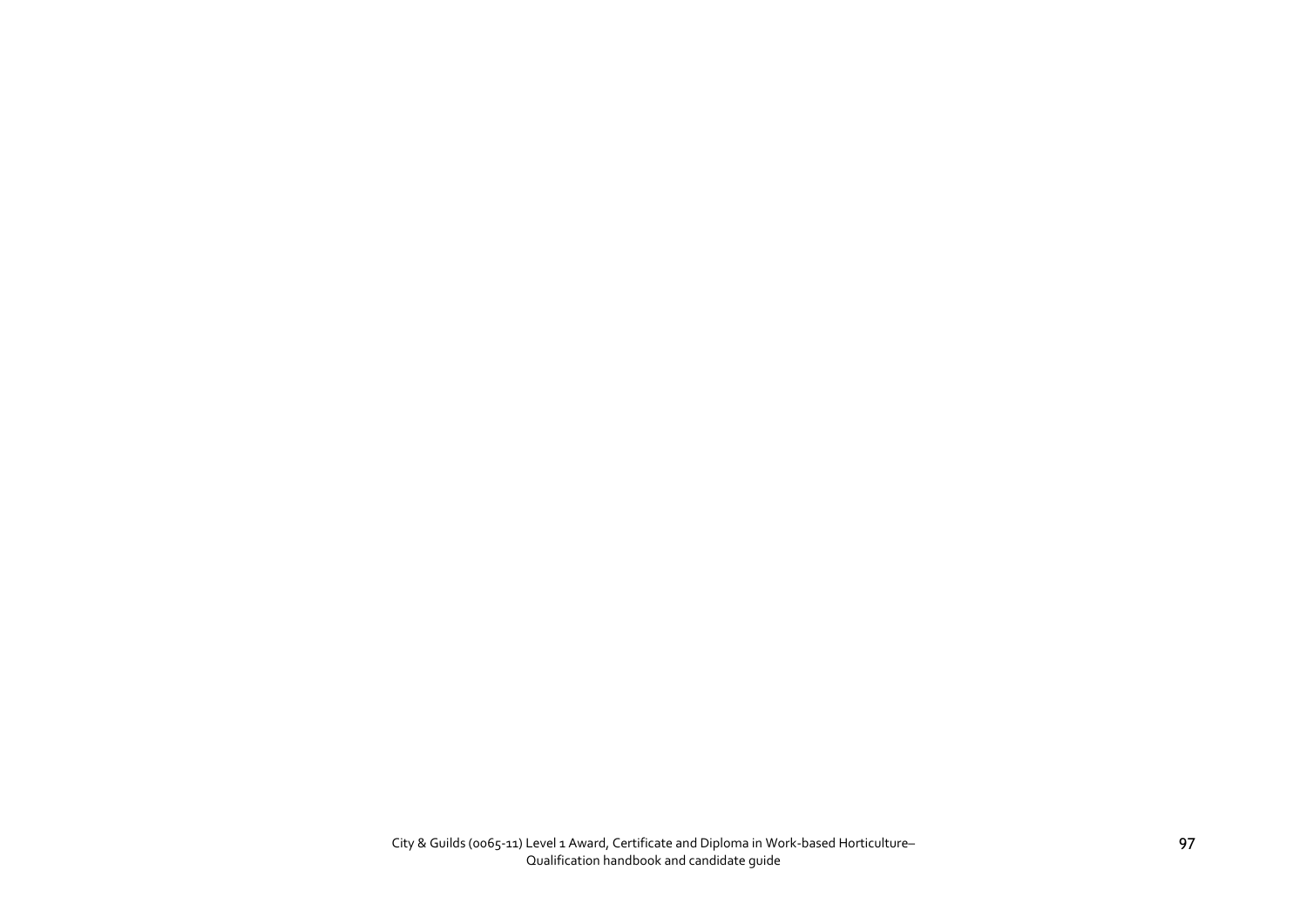| <b>TITLE</b>                                                                                                                                                | Assist with the preparation of growing | Candidate Name: |  |
|-------------------------------------------------------------------------------------------------------------------------------------------------------------|----------------------------------------|-----------------|--|
|                                                                                                                                                             | media                                  |                 |  |
| NDAQ REFERENCE                                                                                                                                              | H/502/4035                             |                 |  |
| <b>LEVEL</b>                                                                                                                                                |                                        |                 |  |
| <b>CREDIT LEVEL</b>                                                                                                                                         |                                        |                 |  |
| Achievement of this unit will prepare candidates to assist with preparing growing media in readiness for plant establishment. It may be carried out in soil |                                        |                 |  |
| or non soil based growing media; outdoors or in protected environments; and includes health and safety requirements.                                        |                                        |                 |  |
| Relationship to National Occupational Standard: Practical outcomes of CU71                                                                                  |                                        |                 |  |

| <b>Assessment Criteria</b><br><b>Learner Outcomes</b> |                                                                                                |                                                                                                                                   | For inserting direct evidence or referencing to where the evidence can be<br>found |
|-------------------------------------------------------|------------------------------------------------------------------------------------------------|-----------------------------------------------------------------------------------------------------------------------------------|------------------------------------------------------------------------------------|
|                                                       | The learner will:                                                                              | The learner can:                                                                                                                  |                                                                                    |
| 1.                                                    | Be able to assist with<br>making ready<br>materials for the<br>preparation of<br>growing media | Obtain, correctly measure and<br>1.1<br>position materials in readiness for<br>incorporation into growing media'<br>as instructed |                                                                                    |
|                                                       |                                                                                                | Dispose of organic and inorganic<br>1.2<br>waste safely in accordance with<br>instructions and legal<br>requirements              |                                                                                    |
| 2.                                                    | Be able to prepare<br>growing media                                                            | Maintain equipment in a safe,<br>2.1<br>clean and effective condition                                                             |                                                                                    |
|                                                       |                                                                                                | Incorporate materials into the<br>2.2<br>growing medium in accordance<br>with instructions                                        |                                                                                    |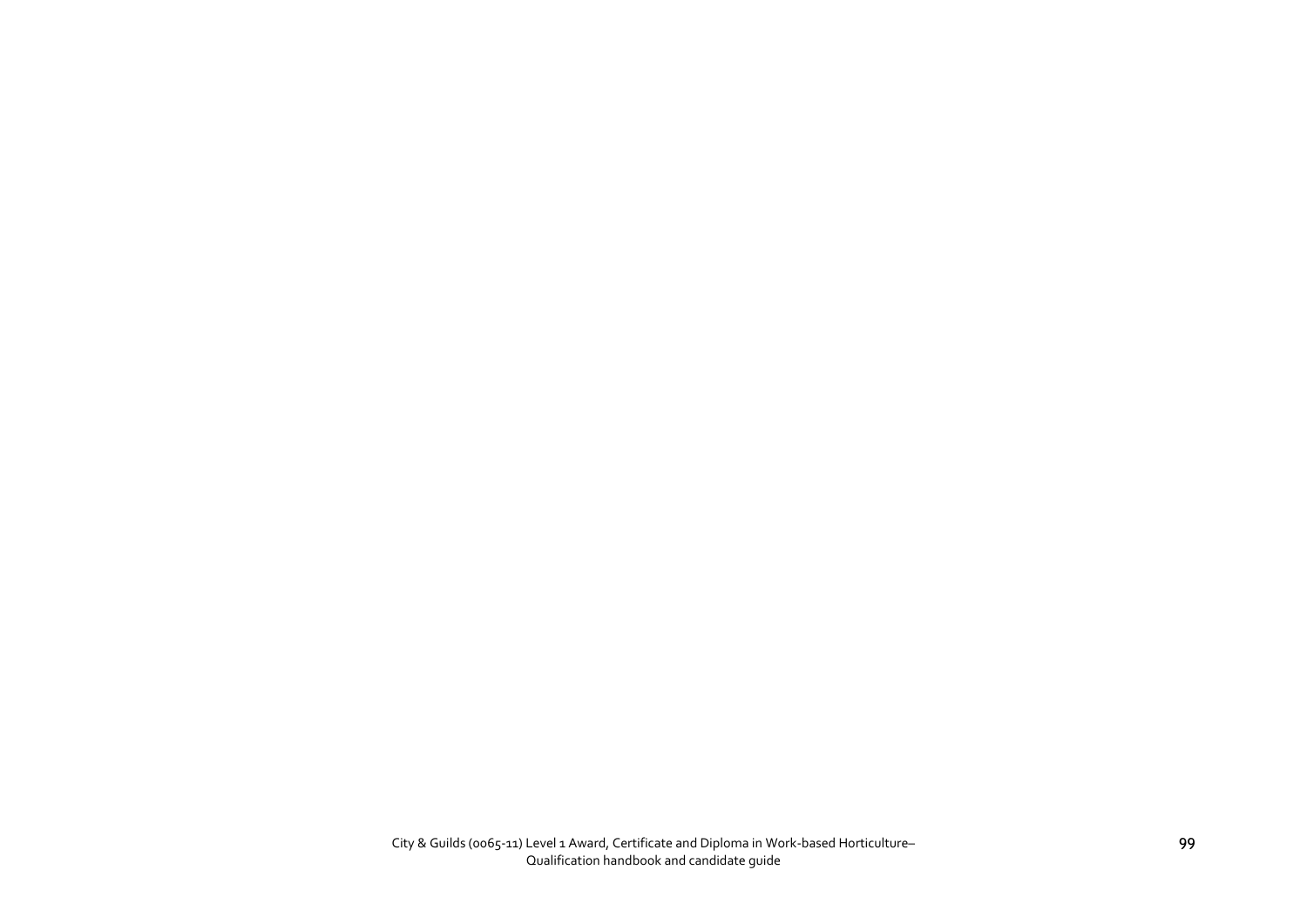|                           | 2.3 | Prepare the growing medium to<br>the correct consistency in<br>accordance with instructions                                   |  |
|---------------------------|-----|-------------------------------------------------------------------------------------------------------------------------------|--|
|                           | 2.4 | Dispose of organic and inorganic<br>waste in accordance with<br>instructions and legal<br>requirements                        |  |
| 3. Be able to work safely | 3.1 | Ensure working methods promote<br>health and safety, and are<br>consistent with relevant legislation<br>and codes of practice |  |
|                           | 3.2 | Correctly and safely use equipment<br>and materials at all times                                                              |  |

#### **Candidate's signature**

I confirm that the evidence above is all my own work

……………………………………………………………………………………………………………….. Date …………………………...

**Assessor's name** ………………………………………………………………………………………………………………………….

I confirm that the evidence for this unit is complete and meets the requirements for validity, authenticity and sufficiency.

Signed………………………………………………………………………………………………………..Date …………………………….

**Internal verifier's signature (if sampled)**

City & Guilds (0065-11) Level 1 Award, Certificate and Diploma in Work-based Horticulture– Qualification handbook and candidate guide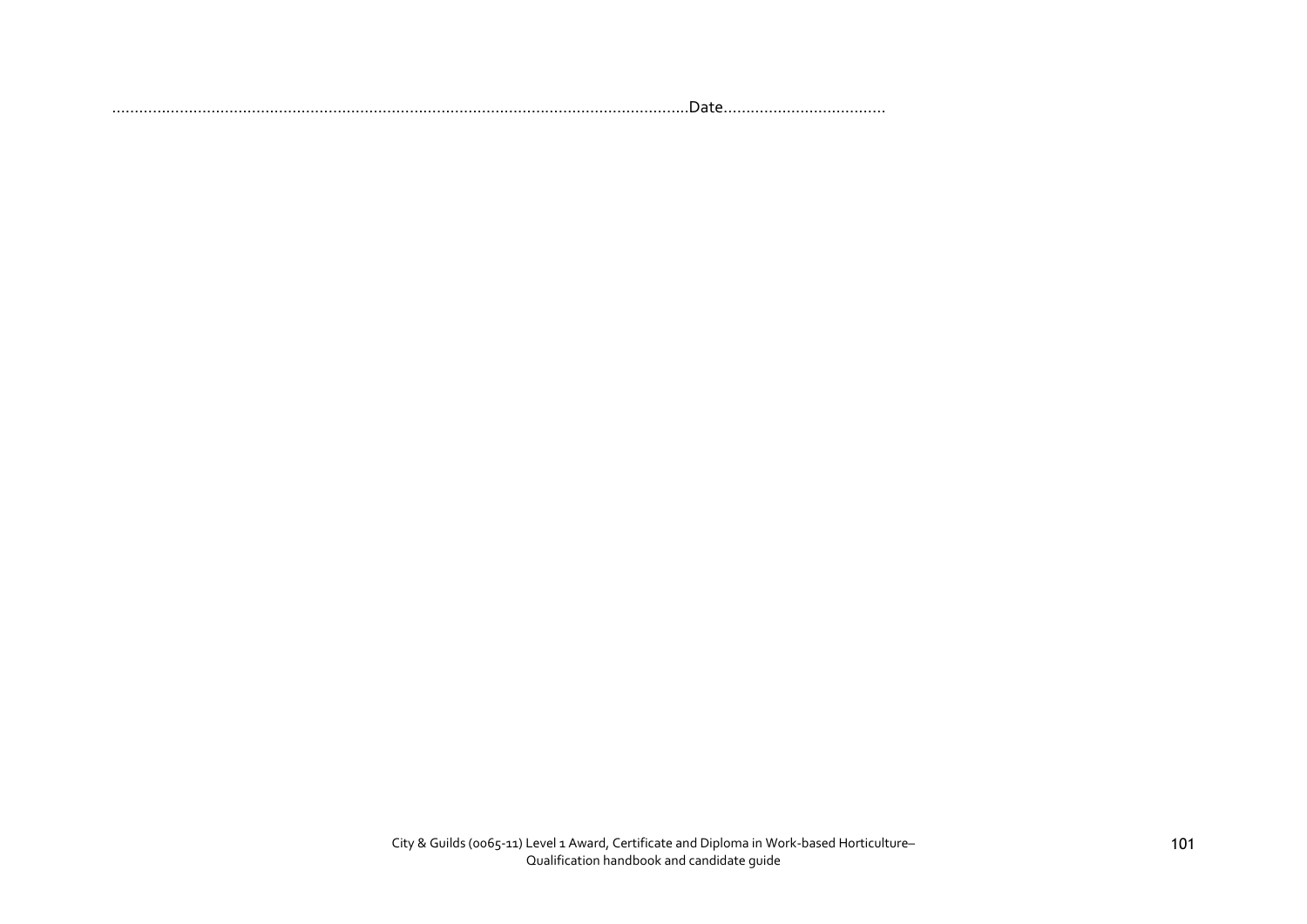| <b>TITLE</b>                                                                                      | Principles of harvesting, collecting and | Candidate Name: |  |
|---------------------------------------------------------------------------------------------------|------------------------------------------|-----------------|--|
|                                                                                                   | preparing crops                          |                 |  |
| NDAQ REFERENCE                                                                                    | Y/502/4744                               |                 |  |
| <b>LEVEL</b>                                                                                      |                                          |                 |  |
| <b>CREDIT LEVEL</b>                                                                               |                                          |                 |  |
| The candidate will be able to describe the harvesting and preparing of crops, by hand or machine. |                                          |                 |  |
| Relationship to National occupational standard: Underpinning Knowledge of CU65                    |                                          |                 |  |

| <b>Learner Outcomes</b>            | <b>Assessment Criteria</b>                                                                      | For inserting direct evidence or referencing to where the evidence can be<br>found |
|------------------------------------|-------------------------------------------------------------------------------------------------|------------------------------------------------------------------------------------|
| The learner will:                  | The learner can:                                                                                |                                                                                    |
| 1. Know how to harvest crops   1.1 | State the maintenance and<br>use of equipment to harvest<br>crops                               |                                                                                    |
|                                    | Give reasons for the method<br>1.2<br>of harvesting                                             |                                                                                    |
|                                    | 1.3 State methods of handling crops<br>in order to minimise damage                              |                                                                                    |
|                                    | 1.4 State problems which may<br>arise during harvesting and to<br>whom these should be reported |                                                                                    |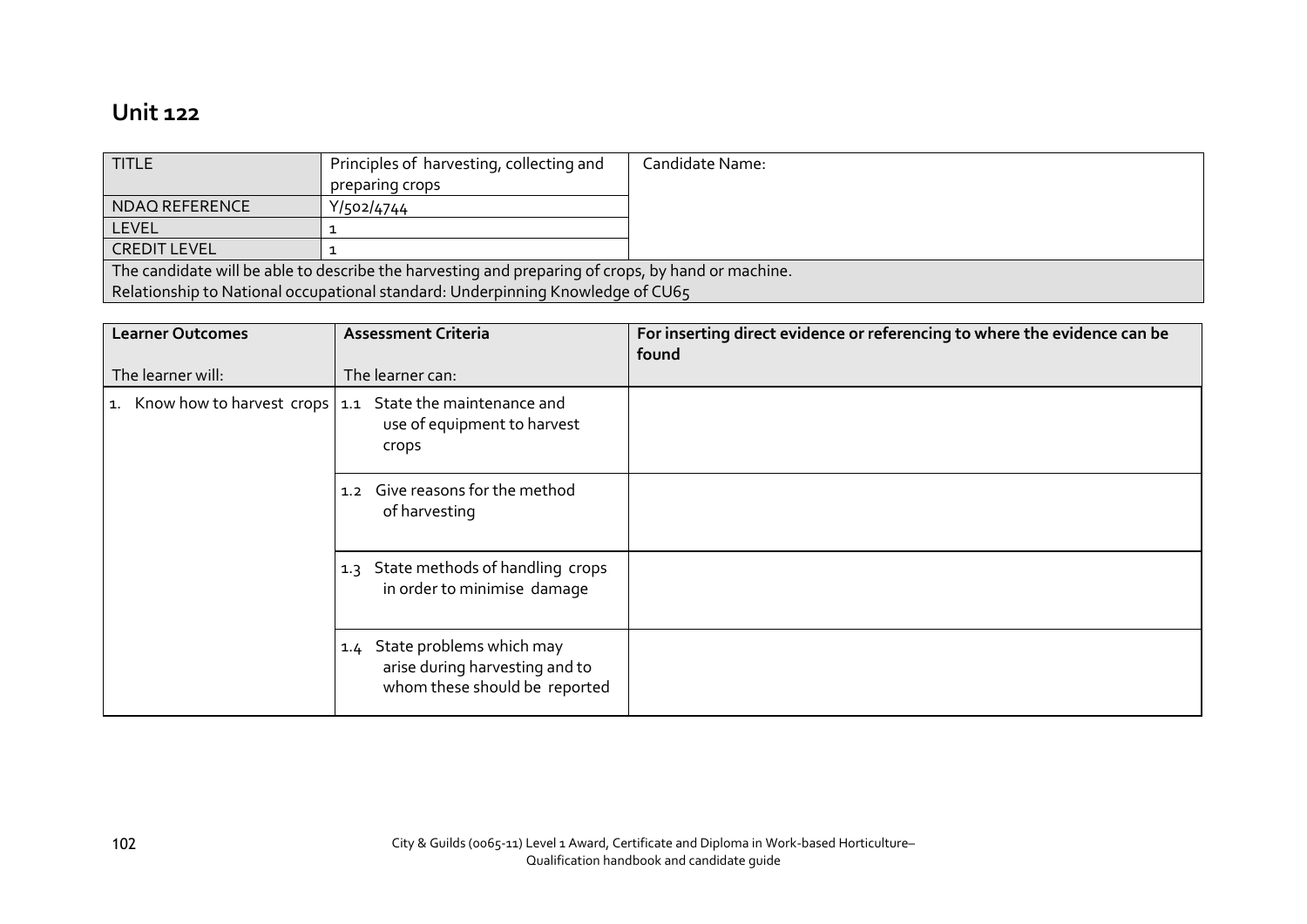| <b>Unit 122</b>                 |                                                                           |  |
|---------------------------------|---------------------------------------------------------------------------|--|
|                                 | 1.5 State how to maintain quality<br>during operations                    |  |
|                                 | 1.6 State the levels of hygiene<br>necessary in relation to<br>operations |  |
| 2. Know how to prepare<br>crops | 2.1 State maintenance and use of<br>equipment for preparation of<br>crops |  |
|                                 | 2.2 Give a reason for rejecting a crop                                    |  |
|                                 | 2.3 Give reasons for preparing<br>the harvested crop                      |  |
|                                 | 2.4 State common problems and<br>to whom they should be reported          |  |
| 3. Know how to work safely      | 3.1 State correct methods for<br>disposing of waste                       |  |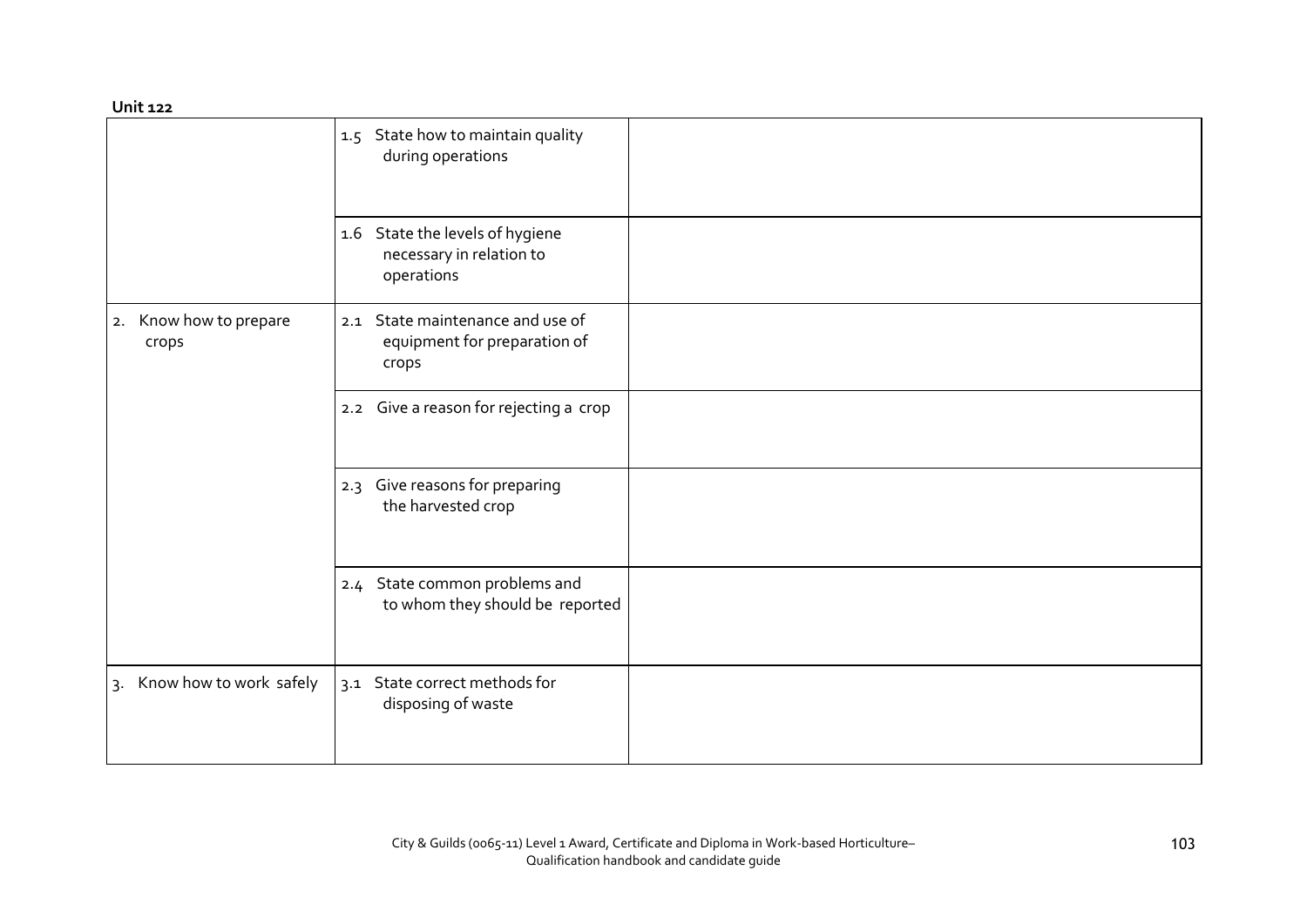| <b>Unit 122</b> |                                                                                                                     |  |
|-----------------|---------------------------------------------------------------------------------------------------------------------|--|
|                 | 3.2 State health and safety<br>requirements in relation to the<br>preparation of harvested crops<br>and legislation |  |
|                 | State ways of minimising<br>3.3<br>environmental damage during<br>work activities                                   |  |

#### **Candidate's signature**

I confirm that the evidence above is all my own work

……………………………………………………………………………………………………………….. Date …………………………...

**Assessor's name** ………………………………………………………………………………………………………………………….

I confirm that the evidence for this unit is complete and meets the requirements for validity, authenticity and sufficiency.

**Internal verifier's signature (if sampled)**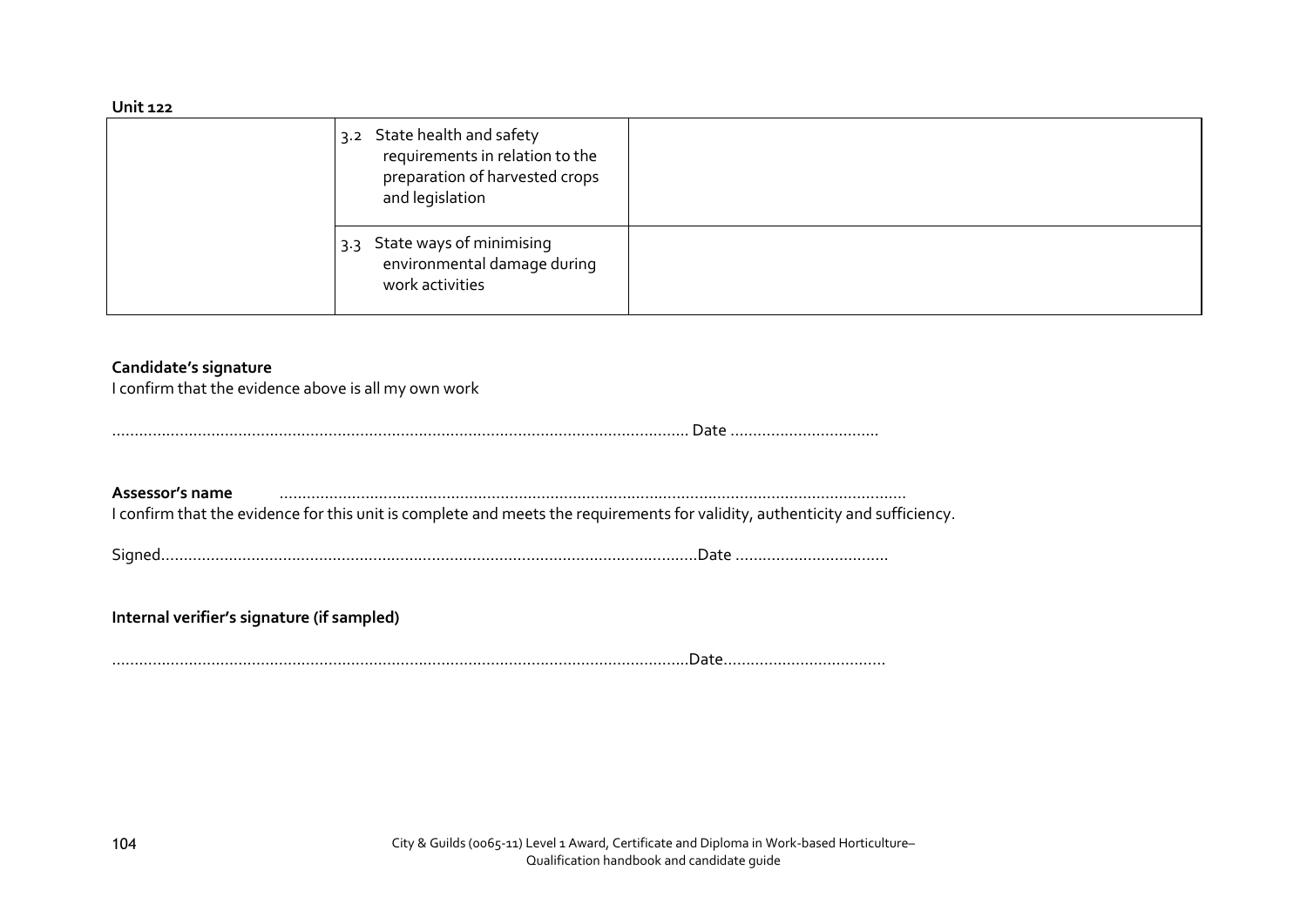| <b>TITLE</b>                                                                                                                                    | Assist with harvesting, collecting and | Candidate Name: |  |
|-------------------------------------------------------------------------------------------------------------------------------------------------|----------------------------------------|-----------------|--|
|                                                                                                                                                 | preparing crops                        |                 |  |
| NDAQ REFERENCE                                                                                                                                  | L/502/4742                             |                 |  |
| <b>LEVEL</b>                                                                                                                                    |                                        |                 |  |
| <b>CREDIT LEVEL</b>                                                                                                                             |                                        |                 |  |
| The candidate will be able to assist with harvesting and preparing crops, by hand or machine. All work will take place in a supervised context. |                                        |                 |  |
| Relationship to National Occupational Standard: Practical outcomes of CU65                                                                      |                                        |                 |  |

| <b>Learner Outcomes</b>                       | <b>Assessment Criteria</b>                                                                     | For inserting direct evidence or referencing to where the evidence can be |
|-----------------------------------------------|------------------------------------------------------------------------------------------------|---------------------------------------------------------------------------|
| The learner will:                             | The learner can:                                                                               | found                                                                     |
| 1. Be able to assist with<br>harvesting crops | 1.1 Maintain equipment in a safe<br>and effective condition                                    |                                                                           |
|                                               | Use harvesting methods in<br>1.2<br>accordance with instructions                               |                                                                           |
|                                               | Handle harvested crops in a<br>1.3<br>way which minimises short and<br>long term damage        |                                                                           |
|                                               | 1.4 Report any problems which arise<br>during harvesting promptly to<br>the appropriate person |                                                                           |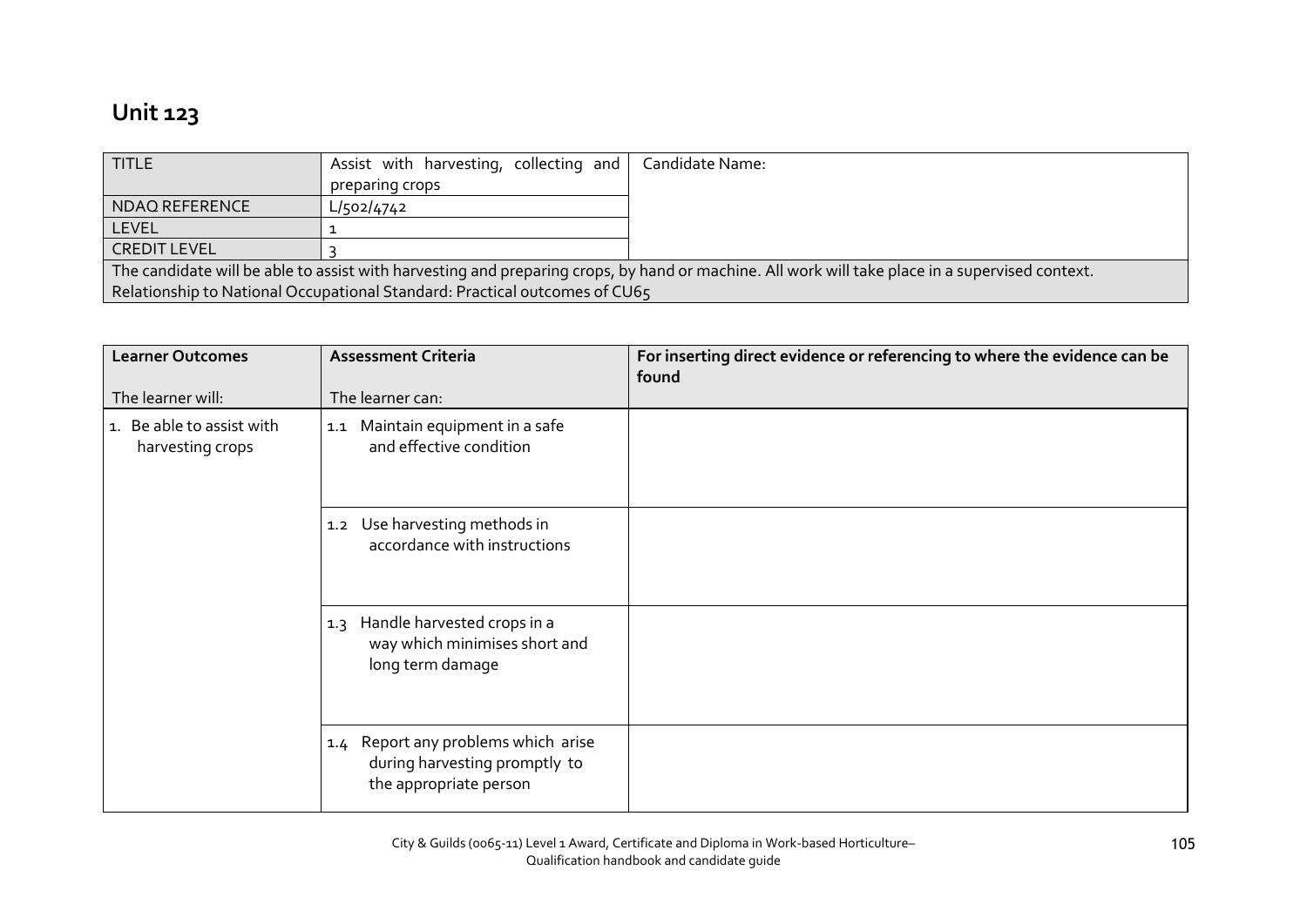| Unit 123                                |                                                                                                      |
|-----------------------------------------|------------------------------------------------------------------------------------------------------|
|                                         | Maintain the appropriate levels of<br>1.5<br>hygiene at all times in accordance<br>with instructions |
| 2. Be able to prepare crops $\vert$ 2.1 | Maintain and use equipment in<br>a safe and effective condition<br>throughout                        |
|                                         | 2.2 When required prior to<br>despatch store crops in<br>accordance with instructions                |
|                                         | Prepare the harvested crop in<br>2.3<br>accordance with instructions                                 |
|                                         | 2.4 Dispose of both organic and<br>inorganic waste from preparation                                  |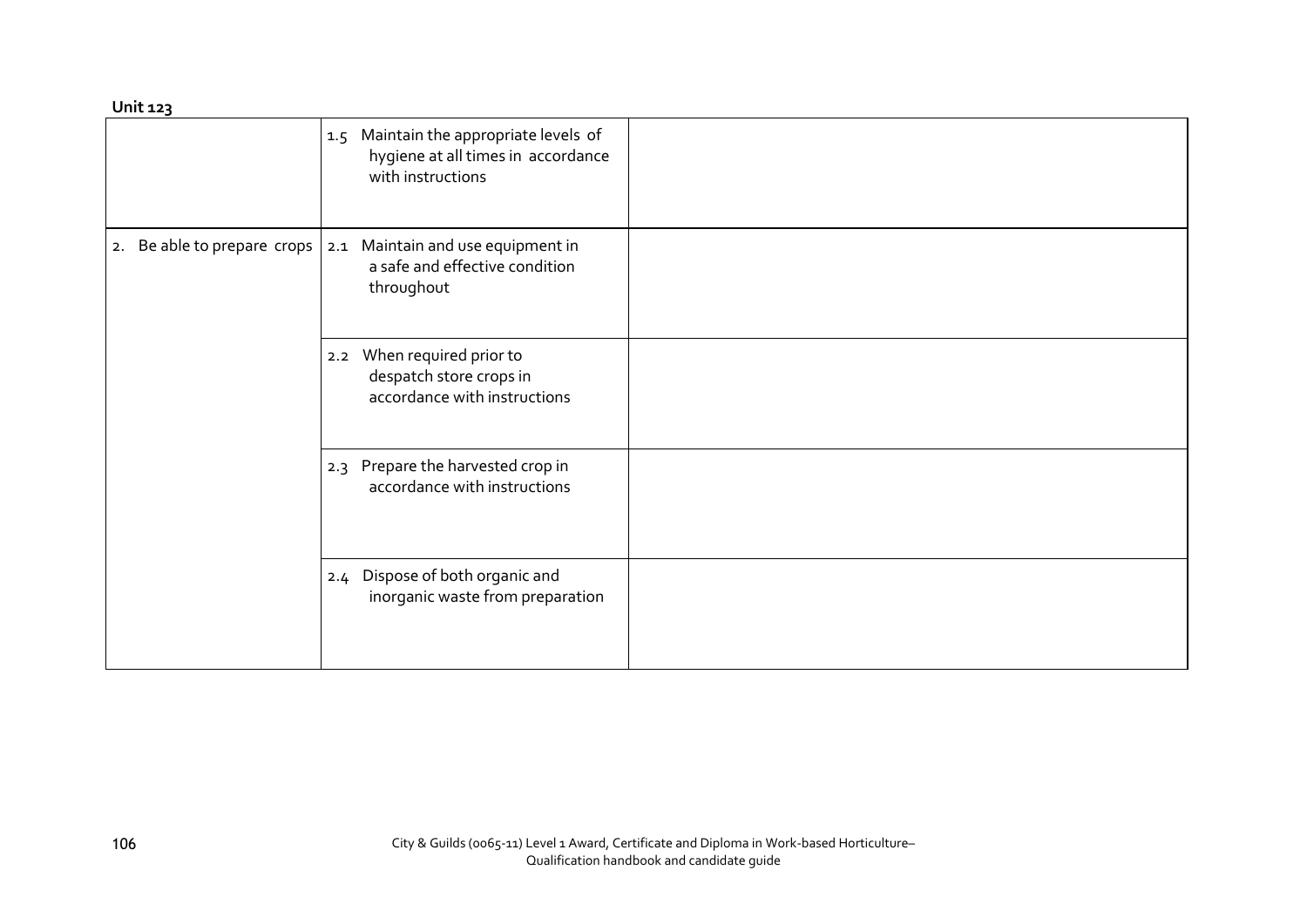|    | Unit 123               |  |                                                                                 |  |  |
|----|------------------------|--|---------------------------------------------------------------------------------|--|--|
| 3. | Be able to work safely |  | 3.1 Maintain the health and safety<br>of self and others throughout             |  |  |
|    |                        |  | 3.2 Carry out their work in a<br>manner which minimises<br>environmental damage |  |  |

#### **Candidate's signature**

I confirm that the evidence above is all my own work

……………………………………………………………………………………………………………….. Date …………………………...

#### **Assessor's name** ………………………………………………………………………………………………………………………….

I confirm that the evidence for this unit is complete and meets the requirements for validity, authenticity and sufficiency.

Signed………………………………………………………………………………………………………..Date …………………………….

|  |  |  | Internal verifier's signature (if sampled) |
|--|--|--|--------------------------------------------|
|--|--|--|--------------------------------------------|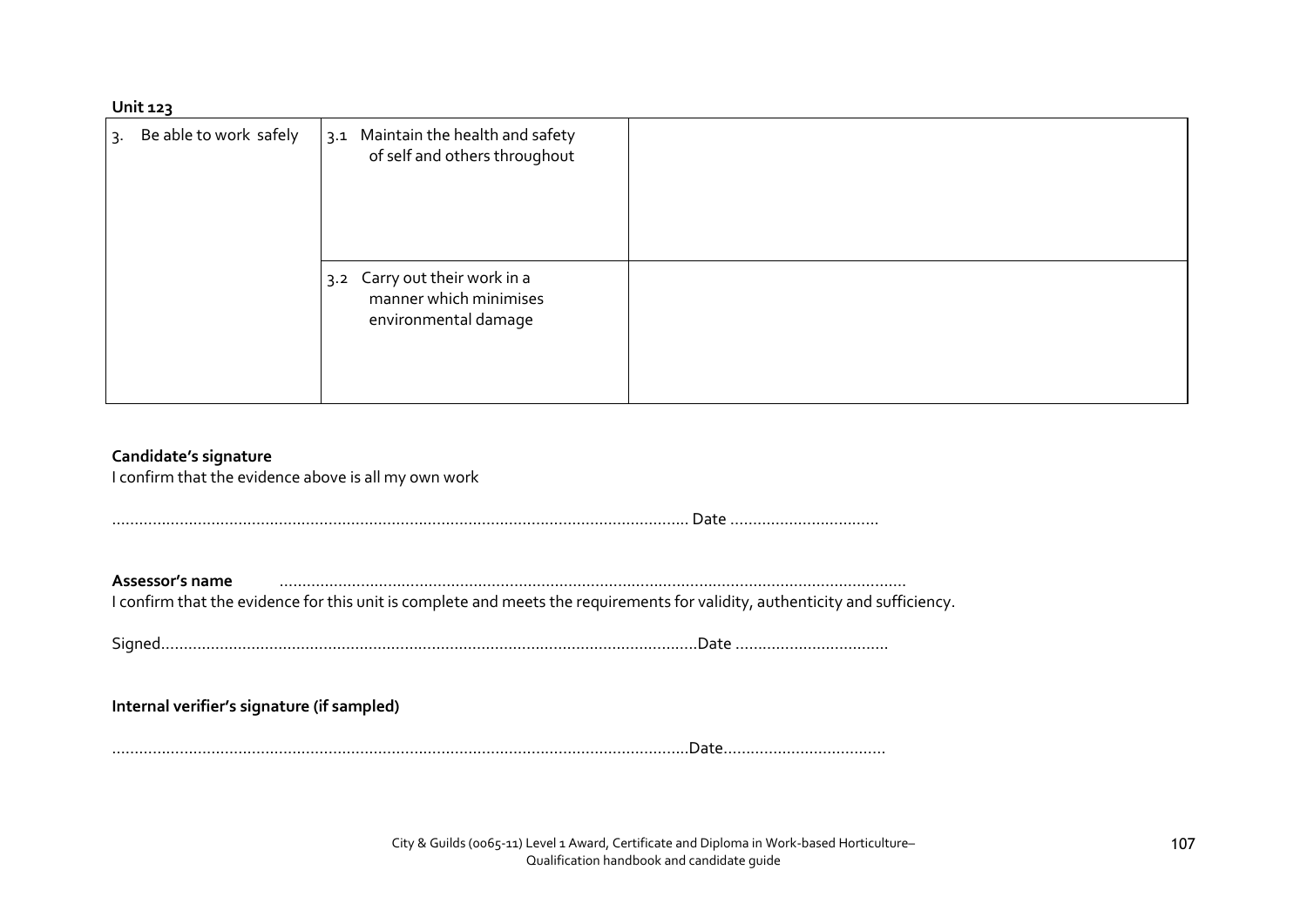# **Further information**

Further information regarding centre/qualification approval or any aspect of assessment of our qualifications should be referred to City & Guilds NPTC, with the exception of registration and certification which is via the Walled Garden.

|                                      | Telephone     | Facsimile      | Email                                    |
|--------------------------------------|---------------|----------------|------------------------------------------|
| <b>NPTC Customer</b><br>support desk | 024 7685 7346 | 024 7669 6128  | information@nptc.org.uk                  |
| NPTC switchboard                     | 024 7685 7300 | 024 7669 6128  |                                          |
|                                      |               |                |                                          |
| <b>City &amp; Guilds Region</b>      | Telephone     | Facsimile      | Email                                    |
| <b>Customer relations</b><br>unit    | 020 7294 2800 | 020 7294 2413  | enquiry@ cityandguilds.com               |
| Scotland                             | 0141 341 5700 | 0141 341 5725  | scotland@cityandguilds.com               |
| North East                           | 0191 402 5100 | 0191 402 5101  | newcastle@cityandquilds.com              |
| North West                           | 01925 897900  | 01925 897925   | salesnw@cityandguilds.com                |
| Yorkshire                            | 01924 206 700 | 01924 206 6705 | yorkshire@cityandquilds.com              |
| Wales                                | 02920748600   | 02920748625    | wales@cityandguilds.com                  |
| <b>West Midlands</b>                 | 0121 503 8900 | 0121 359 7734  | birmingham@cityandguilds.com             |
| East Midlands                        | 01773 842900  | 01773 833030   | eastmidlands@cityandguilds.com           |
| South West                           | 01823722200   | 01823 444231   | swregion@cityandquilds.com               |
| London and South<br>East             | 020 7294 8139 | 020 7294 2419  | londonandsoutheast@<br>cityandguilds.com |
| Southern                             | 020 7294 2677 | 020 7294 2403  | southern@cityandguilds.com               |
| East                                 | 01480308300   | 01480308325    | eastern@cityandquilds.com                |
| Northern Ireland/<br>Ireland         | 028 9032 5689 | 028 9031 2917  | belfast@cityandguilds.com                |

Websites: [www.nptc.org.uk](http://www.nptc.org.uk/) [www.cityandguilds.com](http://www.cityandguilds.com/) www.i-l-m.com

City & Guilds (0065-11) Level 1 Award, Certificate and Diploma in Work-based Horticulture– Qualification handbook and candidate guide 108